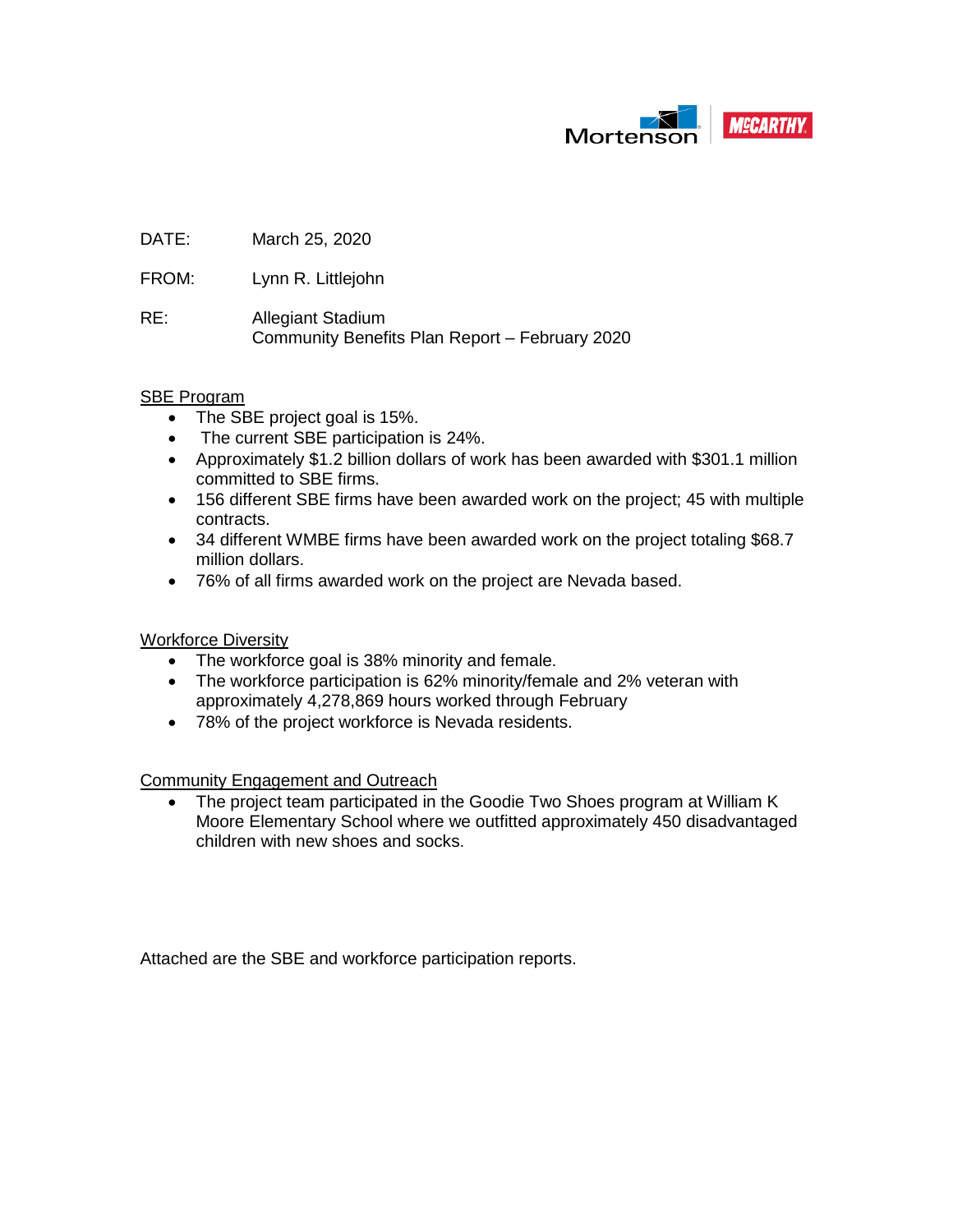

| cc | <b>State</b>              | Subcontractor                 | <b>Scope of Work</b>                    | <b>SBE/Other</b> | <b>Orig Contract</b><br>\$ Amount | <b>Original SBE</b><br>\$ Commitment | <b>Original SBE</b><br><b>Commitment %</b> | <b>Current Contract</b><br>\$ Amount | SBE % | <b>Awarded SBE</b><br>\$Participation | <b>Other \$Participation</b> | <b>Actual SBE</b><br>\$ Paid | <b>Actual Other</b><br>\$ Paid   |
|----|---------------------------|-------------------------------|-----------------------------------------|------------------|-----------------------------------|--------------------------------------|--------------------------------------------|--------------------------------------|-------|---------------------------------------|------------------------------|------------------------------|----------------------------------|
|    | <b>NV</b>                 | Lewis K. Construction         | <b>Fencing Repairs</b>                  | SBE              | $19,360$ \$                       | 19,360                               | $100\%$ \$                                 | 21,838                               | 100%  | $\mathbf{\$}$<br>21,838               |                              | $21,838$ \$<br>$\mathcal{S}$ |                                  |
|    | <b>NV</b>                 | Nevada Water Trucks           | <b>Track Out Pad Installation</b>       | SBE              | 10,000<br>S                       | 10,000<br>-\$                        | $100\%$ \$                                 | 9,903                                | 100%  | 9,903<br>$\mathbf{\$}$                |                              | $9,903$ \$<br>$\mathfrak{L}$ | $\sim$                           |
|    | <b>NV</b>                 | <b>Amazon Masonry</b>         | Dust Control                            | SBE/MBE          | $10,000$ \$<br>$\mathbf{S}$       | 10,000                               | $100\%$ \$                                 | 11,495                               | 100%  | $\mathbf{\$}$<br>11,495               |                              | $11,495$ \$<br>$\mathcal{S}$ | $\sim$                           |
|    | NV                        | Tab Contractors, Inc.         | Trailer Set-up & Geotech Fault<br>Study | Other            | $748,450$ \ \$<br>-\$             | 490,567                              | $66\%$ \$                                  | 908,200                              | 60%   |                                       |                              |                              | 862,790<br>$\mathfrak{L}$        |
|    | <b>NV</b>                 | Boulder Sand & Gravel         | Aggregates                              | <b>SBE</b>       |                                   |                                      |                                            |                                      |       | $\mathbb{S}$<br>10,900                |                              | 9,815<br>$\mathfrak{L}$      |                                  |
|    | NV                        | JS & S Surveying              | Surveying                               | SBE/MBE          |                                   |                                      |                                            |                                      |       | 28,190<br>$\mathbf{\$}$               |                              | 20,088<br>$\mathfrak{L}$     |                                  |
|    | <b>NV</b>                 | M Con                         | <b>Utilities</b>                        | SBE/MBE          |                                   |                                      |                                            |                                      |       | $\mathbb{S}$<br>402,693               |                              | $\mathcal{S}$<br>401,133     |                                  |
|    | <b>NV</b>                 | Olson Precast Co.             | Concrete Manhole                        | SBE              |                                   |                                      |                                            |                                      |       | $\sqrt{2}$<br>14,738                  |                              | 14,738<br>$\mathfrak{L}$     |                                  |
|    | <b>NV</b>                 | Acme Electric                 | <b>Street Light Repairs</b>             | Other            |                                   |                                      |                                            |                                      |       |                                       | $4,033$ \$                   |                              | 4,033<br>$\mathbb{S}$            |
|    | <b>NV</b>                 | Nevada Tap Master             | <b>Hot Taps</b>                         | SBE              |                                   |                                      |                                            |                                      |       | $\sqrt{2}$<br>1,560                   |                              | 1,560<br>$\mathbb{S}$        |                                  |
|    | <b>NV</b>                 | Merli Concrete Pumping        | Box Culvert - Concrete Pump             | SBE              |                                   |                                      |                                            |                                      |       | $\mathbf{\$}$<br>595                  |                              | 595<br>$\mathbb{S}$          |                                  |
|    | <b>NV</b>                 | <b>National Trench Safety</b> | <b>Traffic Control</b>                  | Other            |                                   |                                      |                                            |                                      |       |                                       | 11,767<br>\$                 |                              | $\sqrt{2}$<br>11,767             |
|    | <b>NV</b>                 | Wells Cargo                   | Cold Mix, Reject Sand, Rock             | Other            |                                   |                                      |                                            |                                      |       |                                       | 3,090                        |                              | 3,090<br>$\sqrt[6]{\frac{1}{2}}$ |
|    | <b>NV</b>                 | HD White Cap                  | <b>Equipment Rental</b>                 | Other            |                                   |                                      |                                            |                                      |       |                                       | 9,536                        |                              | 9,536<br>්                       |
|    | <b>NV</b>                 | Cashman Equipment             | Equipment Rental                        | Other            |                                   |                                      |                                            |                                      |       |                                       | 5,016<br>$\sqrt{2}$          |                              | $\sqrt[6]{3}$<br>5,016           |
|    | <b>NV</b>                 | Sunstate                      | Sewer & Water Materials                 | Other            |                                   |                                      |                                            |                                      |       |                                       | 1,793<br>$\mathfrak{S}$      |                              | $\sqrt[6]{2}$<br>1,793           |
|    | <b>NV</b>                 | Ferguson Waterworks           | Equipment Rental                        | Other            |                                   |                                      |                                            |                                      |       |                                       | 84,388<br>\$                 |                              | $\sqrt{2}$<br>84,388             |
|    | <b>NV</b>                 | <b>United Rentals</b>         | Concrete                                | Other            |                                   |                                      |                                            |                                      |       |                                       | 20,386<br>\$                 |                              | $\sqrt[6]{2}$<br>20,386          |
|    | <b>NV</b>                 | Nevada Ready Mix              | Equipment Rental                        | Other            |                                   |                                      |                                            |                                      |       |                                       | 7,954<br>\$                  |                              | $\sqrt{2}$<br>7,954              |
|    | <b>NV</b>                 | Ahern Rentals                 | <b>Trucking Materials</b>               | Other            |                                   |                                      |                                            |                                      |       |                                       | 2,474<br>\$                  |                              | $\sqrt[6]{2}$<br>2,474           |
|    | <b>NV</b>                 | Werdco                        | <b>Trucking Materials</b>               | Other            |                                   |                                      |                                            |                                      |       |                                       | 2,764<br>\$                  |                              | $\sqrt{2}$<br>2,764              |
|    | <b>NV</b><br>Page 1 of 30 | Diaz Trucking                 | <b>Trucking Materials</b>               | Other            |                                   |                                      |                                            |                                      |       |                                       | 385<br>\$                    |                              | $\sqrt[6]{2}$<br>385             |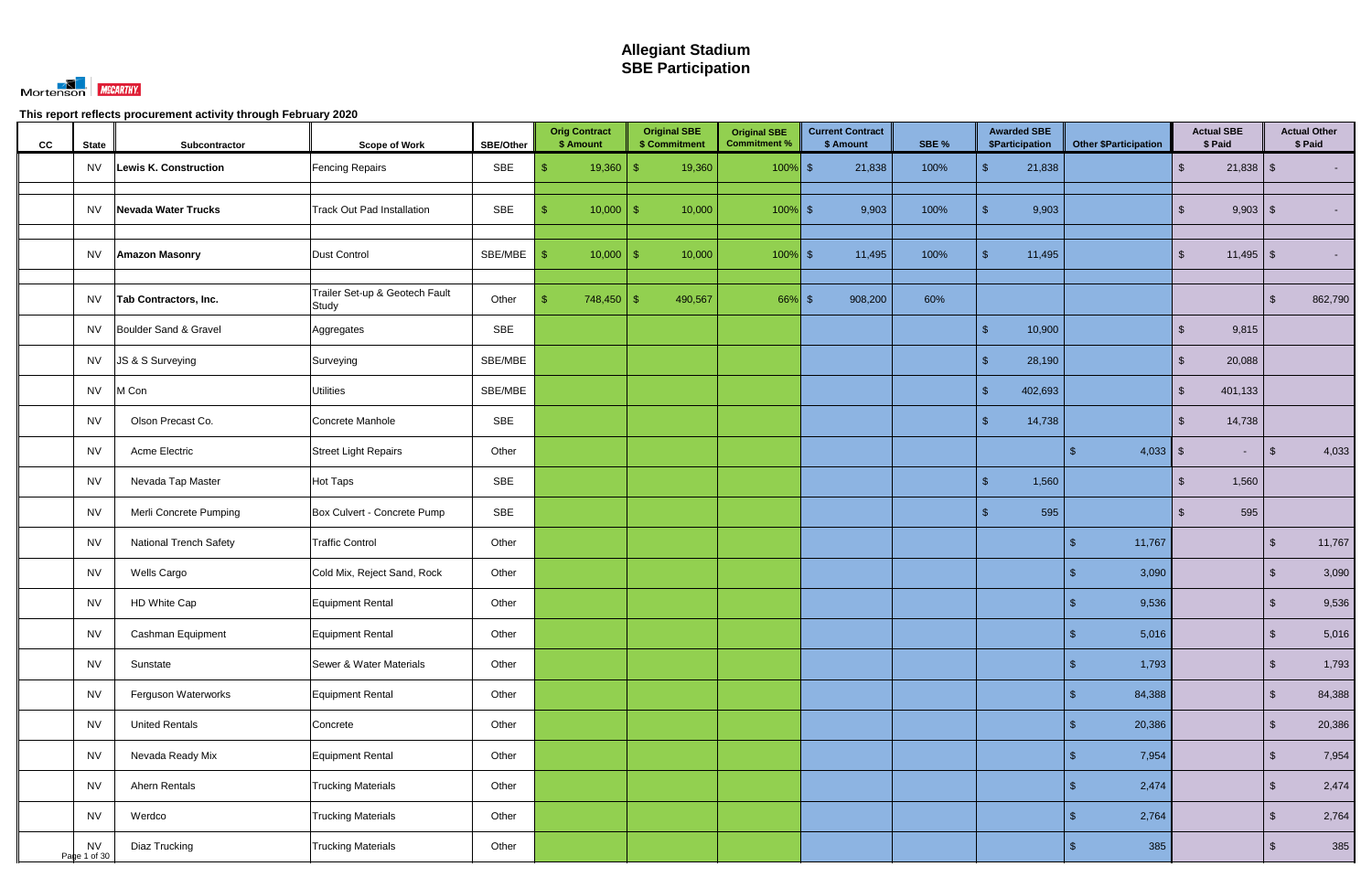

| cc   | <b>State</b> | Subcontractor                         | <b>Scope of Work</b>                     | SBE/Other  | <b>Orig Contract</b><br>\$ Amount | <b>Original SBE</b><br>\$ Commitment | <b>Original SBE</b><br><b>Commitment %</b> | <b>Current Contract</b><br>\$ Amount | SBE % | <b>Awarded SBE</b><br><b>\$Participation</b> | <b>Other \$Participation</b> | <b>Actual SBE</b><br>\$ Paid    |                         | <b>Actual Other</b><br>\$ Paid |
|------|--------------|---------------------------------------|------------------------------------------|------------|-----------------------------------|--------------------------------------|--------------------------------------------|--------------------------------------|-------|----------------------------------------------|------------------------------|---------------------------------|-------------------------|--------------------------------|
|      | <b>NV</b>    | Boulder Sand & Gravel                 | Type II                                  | <b>SBE</b> |                                   |                                      |                                            |                                      |       | $\mathcal{S}$<br>7,717                       |                              | $\mathbb{S}$                    |                         | $\sim 100$                     |
|      | <b>NV</b>    | Hernandez Trucking                    | <b>Trucking Materials</b>                | Other      |                                   |                                      |                                            |                                      |       |                                              | 2,026                        |                                 | -\$                     | 2,026                          |
|      | <b>NV</b>    | <b>HD Barricade</b>                   | <b>Traffic Control</b>                   | Other      |                                   |                                      |                                            |                                      |       |                                              | 8,575                        |                                 | -\$                     | 8,575                          |
|      | <b>NV</b>    | MMC, Inc.                             | Vactoring                                | Other      |                                   |                                      |                                            |                                      |       |                                              | 10,000                       |                                 | \$                      | 1,950                          |
|      | <b>NV</b>    | A-1 Concrete Cutting                  | Saw Cutting/Core Drilling/Demo           | SBE/MBE    |                                   |                                      |                                            |                                      |       | $\mathbf{\hat{s}}$<br>75,000                 |                              | 360<br>$\mathcal{S}$            |                         |                                |
|      | NV           | Wells Cargo, Inc.                     | <b>Asphalt Paving</b>                    | Other      |                                   |                                      |                                            |                                      |       |                                              | 31,200                       |                                 |                         | 29,710                         |
|      | <b>NV</b>    | Nevada Water Trucks                   | <b>SWPPP &amp; Dust Control Services</b> | SBE        | 494,460<br>\$                     | 494,460<br>-\$                       | $100\%$ \$                                 | 3,391,252                            | 100%  | $\mathbb{S}$<br>3,391,252                    |                              | 3,017,352<br>\$                 |                         |                                |
|      | NV.          | <b>Cashman Professional</b>           | Photography                              | SBE        | 37,800                            | 37,800<br>-\$                        | $100\%$ \$                                 | 37,800                               | 100%  | 37,800<br><b>\$</b>                          |                              | 14,738<br>\$                    |                         |                                |
|      | <b>NV</b>    | <b>Eros Environmental</b>             | <b>SWPPP Inspections</b>                 | <b>SBE</b> | $18,195$ \$<br>\$                 | 18,195                               | $100\%$ \$                                 | 18,195                               | 100%  | $\mathbf{\hat{R}}$<br>18,195                 |                              | 13,395<br>$\mathbb{S}$          |                         |                                |
|      | <b>NV</b>    | <b>Preventive Measures</b>            | <b>Site Security</b>                     | <b>SBE</b> | 100,000<br>\$                     | 100,000<br>-\$                       | $100\%$ \$                                 | 204,959                              | 100%  | -\$<br>204,959                               |                              | $\mathbb{S}$<br>215,859         |                         |                                |
|      | MN           | <b>Danny's Construction</b>           | Field Tray Mock-up                       | WBE        | 147,000<br>\$                     | -\$<br>÷.                            |                                            | 2,768,830<br>$\sqrt{3}$              | 100%  | $\sqrt{2}$<br>2,696,052                      |                              | $\mathcal{S}$<br>2,576,952      |                         |                                |
|      | <b>NV</b>    | <b>Trinity Land Survey</b>            | Surveying                                | SBE/WBE    |                                   |                                      |                                            |                                      |       | $\mathbf{\hat{R}}$<br>72,778                 |                              |                                 | -\$                     | 72,778                         |
| 1.01 | TX           | <b>Derr &amp; Isbell Construction</b> | Personnel Hoist                          | Other      | 2,799,134<br>\$                   | 419,870<br>-96                       | $15%$ \$                                   | 2,764,797                            | 25%   |                                              |                              |                                 | -\$                     | 2,626,557                      |
|      | <b>NV</b>    | <b>A&amp;N Custom Fabrication</b>     | Misc. Metals                             | SBE        |                                   |                                      |                                            |                                      |       | 568                                          |                              | 568<br>$\mathfrak{L}$           |                         |                                |
|      | <b>TX</b>    | <b>Beck Steel</b>                     | Misc. Steel                              | Other      |                                   |                                      |                                            |                                      |       |                                              | 17,963<br>$\sqrt{2}$         |                                 | $\sqrt[6]{3}$           | 17,963                         |
|      | <b>NY</b>    | Extra Mile Transportation             | Misc. Steel Items                        | Other      |                                   |                                      |                                            |                                      |       |                                              | 30,000<br>$\mathfrak{L}$     |                                 | $\sqrt[6]{\frac{1}{2}}$ | $\sim 100$                     |
|      | <b>NV</b>    | Fastenal                              | Mast Tools & Fasteners                   | Other      |                                   |                                      |                                            |                                      |       |                                              | 8,099                        |                                 | $\mathcal{L}$           | 8,099                          |
|      | <b>NV</b>    | Hershberger Bros Welding              | Mast Installation                        | <b>SBE</b> |                                   |                                      |                                            |                                      |       | $\mathfrak{S}$<br>944                        |                              | 944<br>$\mathbb{S}$             |                         |                                |
|      | <b>NV</b>    | <b>Steel Partners</b>                 | Fabrication of Bracing/Bridges           | <b>SBE</b> |                                   |                                      |                                            |                                      |       | $\mathbf{\hat{s}}$<br>680,604                |                              | $\mathfrak{S}$<br>680,604       |                         |                                |
|      | <b>TX</b>    | Walter P Moore                        | Construction Engineering & Design        | Other      |                                   |                                      |                                            |                                      |       |                                              | 104,235                      |                                 | -\$                     | 104,235                        |
| 1.01 | <b>NV</b>    | <b>Southwest Specialty Coatings</b>   | High Performance Coatings - Steel        | SBE        | $1,000,000$ \$<br>-\$             | 1,000,000                            | $100\%$ \$                                 | 1,790,177                            | 100%  | $\mathcal{S}$<br>1,778,910                   |                              | $1,448,972$ \$<br>$\mathcal{S}$ |                         | $\sim 100$                     |
|      | <b>NV</b>    | Commercial Scaffolding of NV          | <b>Erect Scaffolding</b>                 | <b>SBE</b> |                                   |                                      |                                            |                                      |       | 11,267<br>$\mathbf{\hat{s}}$                 |                              |                                 |                         |                                |
|      |              |                                       |                                          |            |                                   |                                      |                                            |                                      |       |                                              |                              |                                 |                         |                                |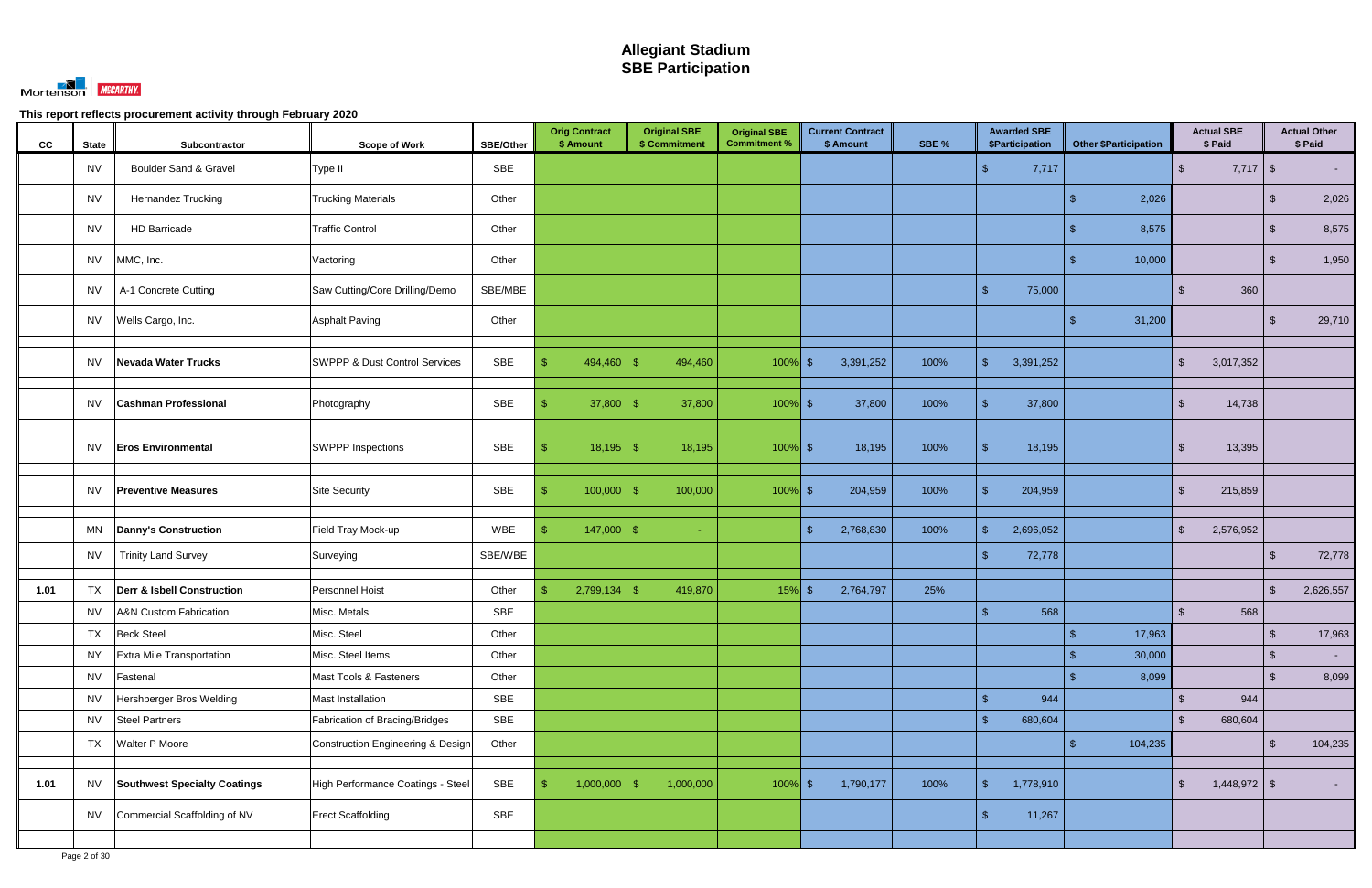

| cc   | <b>State</b> | Subcontractor                          | <b>Scope of Work</b>             | <b>SBE/Other</b> | <b>Orig Contract</b><br>\$ Amount |             |     | <b>Original SBE</b><br>\$ Commitment | <b>Original SBE</b><br><b>Commitment %</b> | <b>Current Contract</b><br>\$ Amount | SBE % |              | <b>Awarded SBE</b><br>\$Participation |                | <b>Other \$Participation</b> |               | <b>Actual SBE</b><br>\$ Paid |                         | <b>Actual Other</b><br>\$ Paid |
|------|--------------|----------------------------------------|----------------------------------|------------------|-----------------------------------|-------------|-----|--------------------------------------|--------------------------------------------|--------------------------------------|-------|--------------|---------------------------------------|----------------|------------------------------|---------------|------------------------------|-------------------------|--------------------------------|
| 1.01 | MI           | Niles Industrial Coatings              | Misc. Steel Painting             | Other            |                                   | 165,000     | -\$ | 24,750                               | $15%$ \$                                   | 184,200                              | 15%   | \$           | 27,630                                |                |                              |               |                              |                         |                                |
|      |              |                                        |                                  |                  |                                   |             |     |                                      |                                            |                                      |       |              |                                       |                |                              |               |                              |                         |                                |
| 1.01 | WI           | <b>Merrill Iron &amp; Steel</b>        | <b>Structural Steel</b>          | Other            | $\mathbb{S}$                      | 179,413,551 | -\$ | 26,912,032                           | $15\%$ \$                                  | 237,741,213                          | 22%   |              |                                       |                |                              |               |                              | $\mathfrak{L}$          | 223,035,925                    |
|      | TX           | Derr & Isbell Construction             | <b>Steel Erection</b>            | Other            |                                   |             |     |                                      |                                            |                                      |       |              |                                       | \$             | 95,840,872                   |               |                              | $\mathfrak{F}$          | 88,308,636                     |
|      | <b>NV</b>    | Reliable Crane Service                 | Crane Operation & Maintenance    | SBE              |                                   |             |     |                                      |                                            |                                      |       | $\sqrt{2}$   | 9,900,000                             |                |                              | $\mathcal{S}$ | 5,320,460                    |                         |                                |
|      | <b>NV</b>    | <b>Trinity Land Survey</b>             | Box Culvert - Survey             | SBE/WBE          |                                   |             |     |                                      |                                            |                                      |       | $\mathbb{S}$ | 1,000,000                             |                |                              | $\mathbb{S}$  | 990,668                      |                         |                                |
|      | <b>NV</b>    | Union Erectors, LLC                    | <b>Steel Erection</b>            | SBE              |                                   |             |     |                                      |                                            |                                      |       | $\mathbb{S}$ | 2,500,000                             |                |                              | $\mathbb{S}$  | 2,084,743                    |                         |                                |
|      | CO           | Derr & Gruenewald Construction         | <b>Steel Erection</b>            | Other            |                                   |             |     |                                      |                                            |                                      |       |              |                                       |                | 1,000,000                    |               |                              |                         |                                |
|      | CA           | The Herrick Corporation                | <b>Steel Erection</b>            | Other            |                                   |             |     |                                      |                                            |                                      |       |              |                                       |                | 500,000                      |               |                              |                         |                                |
|      | <b>NV</b>    | Ahern Rentals, Inc.                    | <b>Equipment Rental</b>          | Other            |                                   |             |     |                                      |                                            |                                      |       |              |                                       |                | 5,000,000                    |               |                              | $\mathfrak{F}$          | 2,298,009                      |
|      | CA           | Barnhart Crane & Rigging               | <b>Rigging Equipment Rental</b>  | Other            |                                   |             |     |                                      |                                            |                                      |       |              |                                       |                | 212,007                      |               |                              | -\$                     | 212,007                        |
|      | <b>NV</b>    | <b>All-Star Building Services</b>      | <b>Office Cleaning Services</b>  | Other            |                                   |             |     |                                      |                                            |                                      |       |              |                                       |                | 10,000                       |               |                              |                         |                                |
|      | IN           | Aarbee Structures                      | <b>Detailing Services</b>        | Other            |                                   |             |     |                                      |                                            |                                      |       |              |                                       | $\mathfrak{L}$ | 7,111,619                    |               |                              | $\mathfrak{L}$          | 7,111,619                      |
|      | MT           | <b>ADF</b> International               | Various Fabrication Scope        | Other            |                                   |             |     |                                      |                                            |                                      |       |              |                                       | \$             | 8,195,718                    |               |                              | $\sqrt[6]{\frac{1}{2}}$ | 6,741,695                      |
|      | OR           | Albina Pipe Bending                    | <b>Bending Service</b>           | Other            |                                   |             |     |                                      |                                            |                                      |       |              |                                       |                | 28,708                       |               |                              | $\mathfrak{L}$          | 28,708                         |
|      | MI           | Alro Steel Corporation                 | Raw Material Supply              | Other            |                                   |             |     |                                      |                                            |                                      |       |              |                                       |                | 21,253                       |               |                              | $\mathbf{\$}$           | 21,253                         |
|      | WI           | <b>Amston Supply</b>                   | <b>Trailer Rental</b>            | Other            |                                   |             |     |                                      |                                            |                                      |       |              |                                       |                | 234,362                      |               |                              | $\mathfrak{L}$          | 234,362                        |
|      | DE           | Arcelormittal International            | Raw Material Supply              | Other            |                                   |             |     |                                      |                                            |                                      |       |              |                                       | \$             | 573,987                      |               |                              | $\sqrt[6]{\frac{1}{2}}$ | 573,987                        |
|      | IL.          | Arcelormittal USA                      | Raw Material Supply              | Other            |                                   |             |     |                                      |                                            |                                      |       |              |                                       |                | 187,422                      |               |                              | $\sqrt[6]{\frac{1}{2}}$ | 187,422                        |
|      | NC           | Armstrong Transport Group              | Freight                          | Other            |                                   |             |     |                                      |                                            |                                      |       |              |                                       | \$             | 409,283                      |               |                              | $\sqrt[6]{\frac{1}{2}}$ | 409,283                        |
|      | IL.          | Atlas Tube                             | HSS Tube & Pipe                  | Other            |                                   |             |     |                                      |                                            |                                      |       |              |                                       | $\frac{1}{2}$  | 1,847,527                    |               |                              | $\sqrt[6]{\frac{1}{2}}$ | 1,847,527                      |
|      | <b>TN</b>    | Avenger Logistics                      | Freight                          | Other            |                                   |             |     |                                      |                                            |                                      |       |              |                                       | \$             | 941,517                      |               |                              | $\sqrt[6]{\frac{1}{2}}$ | 941,517                        |
|      | CO           | AZZ Galvanizing Denver                 | Galvanizing                      | Other            |                                   |             |     |                                      |                                            |                                      |       |              |                                       |                | 26,809                       |               |                              | $\sqrt[6]{\frac{1}{2}}$ | 26,809                         |
|      | WI           | <b>Baum Machine</b>                    | Machining                        | Other            |                                   |             |     |                                      |                                            |                                      |       |              |                                       |                | 301,703                      |               |                              | $\sqrt[6]{\frac{1}{2}}$ | 301,703                        |
|      | TX           | <b>Bedrock Logistics</b>               | Freight                          | Other            |                                   |             |     |                                      |                                            |                                      |       |              |                                       |                | 530,876                      |               |                              | $\sqrt{2}$              | 530,876                        |
|      | AZ           | <b>Bell Street</b>                     | <b>Fabrication Subcontractor</b> | Other            |                                   |             |     |                                      |                                            |                                      |       |              |                                       | \$             | 1,369,600                    |               |                              | $\sqrt[6]{\frac{1}{2}}$ | 1,369,600                      |
|      |              | Page 3 pt 30 Black Diamond Pipe & Tube | Raw Material Supply              | Other            |                                   |             |     |                                      |                                            |                                      |       |              |                                       | $\mathfrak{L}$ | 141,790                      |               |                              | $\sqrt[6]{\frac{1}{2}}$ | 141,790                        |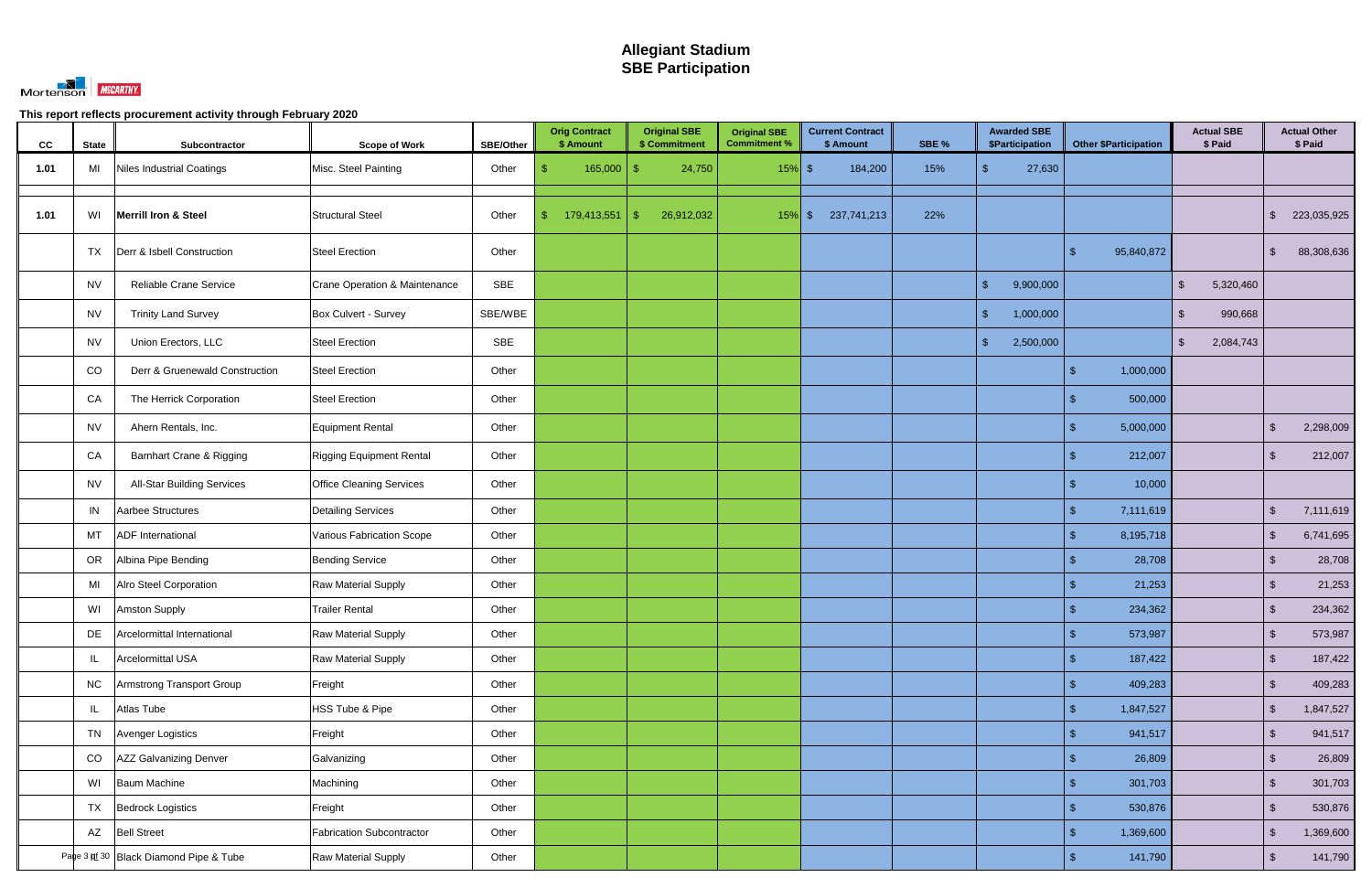

| cc | <b>State</b> | Subcontractor                  | <b>Scope of Work</b>                            | <b>SBE/Other</b> | <b>Orig Contract</b><br>\$ Amount | <b>Original SBE</b><br>\$ Commitment | <b>Original SBE</b><br><b>Commitment %</b> | <b>Current Contract</b><br>\$ Amount | SBE % | <b>Awarded SBE</b><br><b>\$Participation</b> | <b>Other \$Participation</b> | <b>Actual SBE</b><br>\$ Paid |                         | <b>Actual Other</b><br>\$ Paid |
|----|--------------|--------------------------------|-------------------------------------------------|------------------|-----------------------------------|--------------------------------------|--------------------------------------------|--------------------------------------|-------|----------------------------------------------|------------------------------|------------------------------|-------------------------|--------------------------------|
|    | <b>MO</b>    | Bourne Logistics Management    | Freight                                         | Other            |                                   |                                      |                                            |                                      |       |                                              | 17,035                       |                              | $\mathcal{S}$           | 17,035                         |
|    | CO           | Brown Strauss Co.              | Raw Material Supply                             | Other            |                                   |                                      |                                            |                                      |       |                                              | 585,914                      |                              | $\sqrt[6]{\frac{1}{2}}$ | 585,914                        |
|    | IL           | <b>Chapel Steel</b>            | <b>Material Supply</b>                          | Other            |                                   |                                      |                                            |                                      |       |                                              | 134,748                      |                              | $\sqrt{2}$              | 134,748                        |
|    | IL           | Chicago Metal Rolled Products  | <b>Rolled Materials</b>                         | Other            |                                   |                                      |                                            |                                      |       |                                              | 22,420                       |                              | $\sqrt{2}$              | 22,420                         |
|    | VA           | <b>Cives Corporation</b>       | <b>Fabrication Subcontractor</b>                | Other            |                                   |                                      |                                            |                                      |       |                                              | 874,701                      |                              | $\sqrt{2}$              | 874,701                        |
|    | WI           | Computerized Structural Design | Connection Design Services                      | Other            |                                   |                                      |                                            |                                      |       |                                              | 163,195                      |                              | $\sqrt{2}$              | 163,195                        |
|    | SC           | Con-Serv Inc.                  | <b>Raw Material Supply</b>                      | Other            |                                   |                                      |                                            |                                      |       |                                              | 257,022                      |                              | $\sqrt{2}$              | 257,022                        |
|    | <b>WA</b>    | Corona Stud & Deck             | Deck Supply & Installation                      | Other            |                                   |                                      |                                            |                                      |       |                                              | 5,952,613                    |                              | $\sqrt[6]{\frac{1}{2}}$ | 5,063,651                      |
|    | IL           | Custom Fab & Coatings          | <b>Fabrication Subcontractor</b>                | Other            |                                   |                                      |                                            |                                      |       |                                              | 992,542                      |                              | $\sqrt{2}$              | 942,915                        |
|    | WI           | D&S Machine Service, Inc.      | Machining                                       | Other            |                                   |                                      |                                            |                                      |       |                                              | 115,766                      |                              | $\sqrt[6]{\frac{1}{2}}$ | 115,766                        |
|    | SC           | Erico International Corp.      | Fasteners                                       | Other            |                                   |                                      |                                            |                                      |       |                                              | 17,399                       |                              | $\mathfrak{L}$          | 17,399                         |
|    | <b>NV</b>    | <b>Expansion Specialties</b>   | Furnish & Install Expansion Joints<br>at Stairs | <b>SBE</b>       |                                   |                                      |                                            |                                      |       | $\mathcal{S}$<br>35,275                      |                              |                              |                         |                                |
|    | <b>NV</b>    | Fasco                          | Fastener Supply & Delivery                      | <b>SBE</b>       |                                   |                                      |                                            |                                      |       | $\sqrt{2}$<br>3,036,876                      |                              | 3,036,876<br>$\mathbb{S}$    |                         |                                |
|    | IL           | <b>FHS Consulting</b>          | <b>Testing Service</b>                          | Other            |                                   |                                      |                                            |                                      |       |                                              | 16,245                       |                              | $\sqrt{2}$              | 16,245                         |
|    | ΜN           | <b>Gephart Morse</b>           | <b>Temp Power</b>                               | Other            |                                   |                                      |                                            |                                      |       |                                              | 46,318                       |                              | $\sqrt[6]{2}$           | 46,318                         |
|    | PA           | Global Rope Access             | Touch-up Field Painting &<br>Cleaning           | Other            |                                   |                                      |                                            |                                      |       |                                              | 1,099,422                    |                              | $\sqrt{2}$              | 321,182                        |
|    | MT           | <b>HCA Transport</b>           | Freight                                         | Other            |                                   |                                      |                                            |                                      |       |                                              | 384,997                      |                              | $\mathcal{L}$           | 384,997                        |
|    | CA           | The Herrick Corp.              | <b>Fabrication Subcontractor</b>                | Other            |                                   |                                      |                                            |                                      |       |                                              | 3,198,845                    |                              | -\$                     | 3,198,845                      |
|    | <b>NV</b>    | Hershberger Bros Welding       | Misc. Fabrication Services                      | <b>SBE</b>       |                                   |                                      |                                            |                                      |       | 2,882,882<br>$\mathcal{S}$                   |                              | 2,882,882<br>\$              |                         |                                |
|    | <b>MO</b>    | Hillsdale Fabricators          | Fabrication Subcontractor                       | Other            |                                   |                                      |                                            |                                      |       |                                              | 265,388<br>$\mathbf{\$}$     |                              | $\sqrt{2}$              | 265,388                        |
|    | OK           | Hilti                          | Anchors/Anchor Rods                             | Other            |                                   |                                      |                                            |                                      |       |                                              | 82,431<br>\$.                |                              | $\sqrt{2}$              | 82,431                         |
|    | <b>AL</b>    | Independence Tube Corp.        | <b>Material Supplier</b>                        | Other            |                                   |                                      |                                            |                                      |       |                                              | 91,438<br>\$                 |                              | $\sqrt[6]{2}$           | 91,438                         |
|    | L            | <b>Infra Metals</b>            | W, HSS, Plate, Raw Materials                    | Other            |                                   |                                      |                                            |                                      |       |                                              | 221,158<br>\$                |                              | $\sqrt{2}$              | 221,158                        |
|    | UT           | Interstate Gratings            | <b>Grating Supply</b>                           | Other            |                                   |                                      |                                            |                                      |       |                                              | 408,459                      |                              | $\sqrt{2}$              | 408,459                        |
|    | UT           | Intsel Steel West              | Raw Material Supply                             | Other            |                                   |                                      |                                            |                                      |       |                                              | 321,877                      |                              | $\sqrt{2}$              | 321,877                        |
|    | AZ           | JV Driver                      | Fabrication Subcontractor                       | Other            |                                   |                                      |                                            |                                      |       |                                              | 2,780,813                    |                              | $\sqrt{2}$              | 2,558,168                      |
|    | OH           | Kenilworth Steel Co.           | Raw Material Supply                             | Other            |                                   |                                      |                                            |                                      |       |                                              | 134,898                      |                              | $\sqrt{2}$              | 134,898                        |
|    | KS           | King of Freight LLC            | Freight                                         | Other            |                                   |                                      |                                            |                                      |       |                                              | 607,773                      |                              | $\sqrt{2}$              | 607,773                        |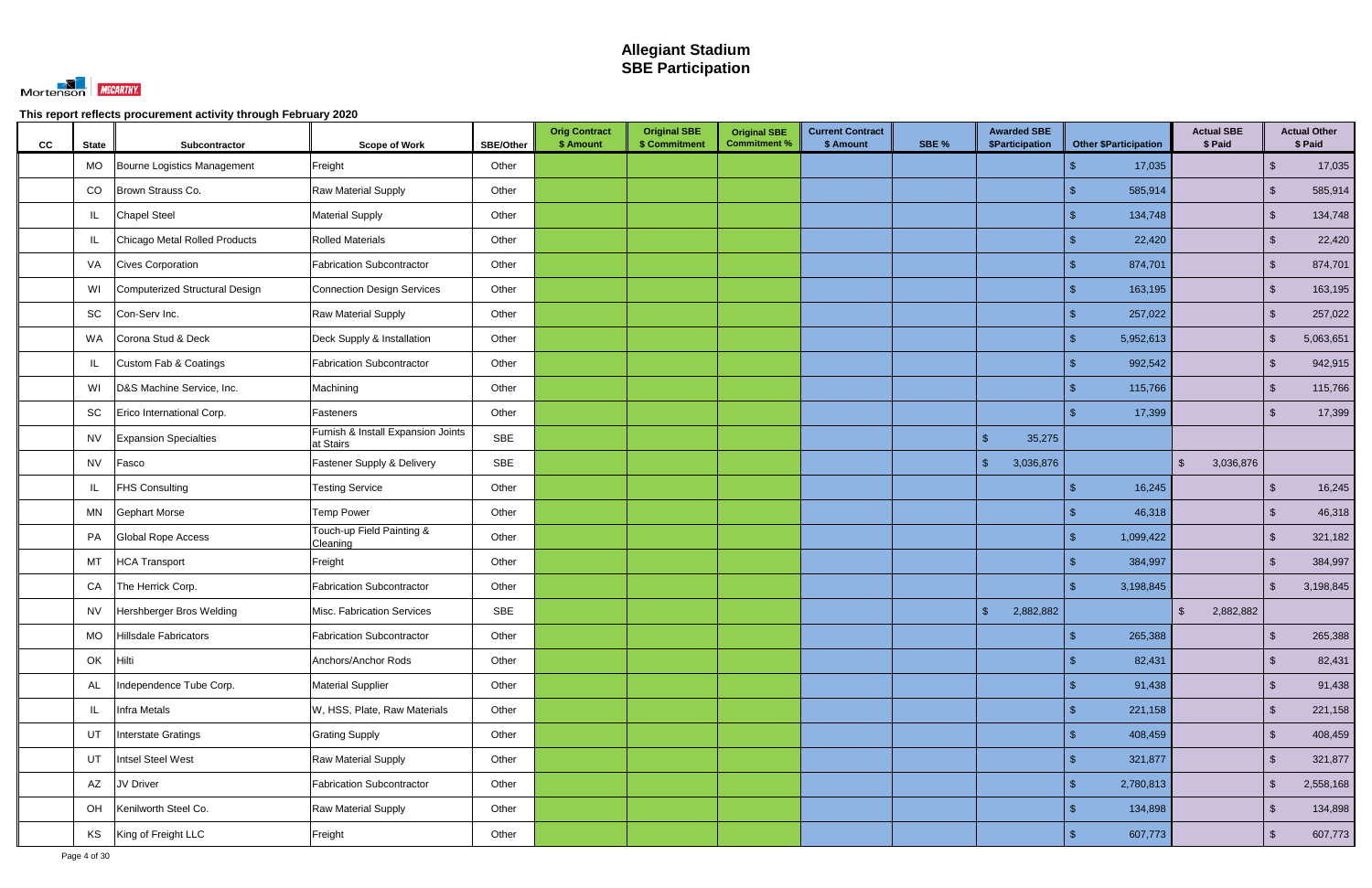

| CC | <b>State</b> | Subcontractor                    | <b>Scope of Work</b>                  | <b>SBE/Other</b> | <b>Orig Contract</b><br>\$ Amount | <b>Original SBE</b><br>\$ Commitment | <b>Original SBE</b><br><b>Commitment %</b> | <b>Current Contract</b><br>\$ Amount | SBE % | <b>Awarded SBE</b><br>\$Participation | <b>Other \$Participation</b> | <b>Actual SBE</b><br>\$ Paid |                         | <b>Actual Other</b><br>\$ Paid |
|----|--------------|----------------------------------|---------------------------------------|------------------|-----------------------------------|--------------------------------------|--------------------------------------------|--------------------------------------|-------|---------------------------------------|------------------------------|------------------------------|-------------------------|--------------------------------|
|    | IL           | Kloeckner Metals - Chicago       | <b>Material Supplier</b>              | Other            |                                   |                                      |                                            |                                      |       |                                       | 384,352                      |                              | $\sqrt{2}$              | 384,352                        |
|    | IA           | Kloeckner Metals - Dubuque       | <b>Material Supplier</b>              | Other            |                                   |                                      |                                            |                                      |       |                                       | 110,840                      |                              | $\sqrt{2}$              | 110,840                        |
|    | IL           | Leeco Steel, LLC                 | <b>Raw Material Supply</b>            | Other            |                                   |                                      |                                            |                                      |       |                                       | 948,552                      |                              | $\sqrt{2}$              | 948,552                        |
|    | MN           | LeJeune Steel Company            | <b>Fabrication Subcontractor</b>      | Other            |                                   |                                      |                                            |                                      |       |                                       | 520,577                      |                              | $\sqrt{2}$              | 520,577                        |
|    | OK           | Love's Solutions                 | Freight                               | Other            |                                   |                                      |                                            |                                      |       |                                       | 53,098                       |                              | $\mathbb{S}$            | 53,098                         |
|    | <b>TX</b>    | Madden Bolt Corp.                | Anchor Rod Assemblies                 | Other            |                                   |                                      |                                            |                                      |       |                                       | 4,992                        |                              | $\sqrt{2}$              | 4,992                          |
|    | WI           | Max Weiss                        | <b>Rolled Materials</b>               | Other            |                                   |                                      |                                            |                                      |       |                                       | 123,400<br>ß.                |                              | $\sqrt{2}$              | 123,400                        |
|    | CA           | <b>McKinney Trailer Rentals</b>  | <b>Trailer Rental</b>                 | Other            |                                   |                                      |                                            |                                      |       |                                       | 243,068                      |                              | $\sqrt{2}$              | 243,068                        |
|    | FL.          | Metals USA                       | <b>Raw Material Supply</b>            | Other            |                                   |                                      |                                            |                                      |       |                                       | 40,508                       |                              | $\sqrt{2}$              | 40,508                         |
|    | <b>NV</b>    | <b>Metro Trailer Leasing</b>     | <b>Trailer Rental</b>                 | Other            |                                   |                                      |                                            |                                      |       |                                       | 118,511                      |                              | $\sqrt{2}$              | 118,511                        |
|    | MO           | Milestone Trailer Leasing        | <b>Trailer Rental</b>                 | Other            |                                   |                                      |                                            |                                      |       |                                       | 87,697                       |                              | $\mathbf{s}$            | 87,697                         |
|    | <b>NV</b>    | Mori Consulting                  | <b>Raw Material Procurement</b>       | SBE/MBE          |                                   |                                      |                                            |                                      |       | $\sqrt[6]{\frac{1}{2}}$<br>14,208,499 |                              | $\mathfrak{S}$<br>14,208,499 |                         |                                |
|    | WI           | Monarch LLC                      | Machining                             | Other            |                                   |                                      |                                            |                                      |       |                                       | 14,770                       |                              | $\sqrt{2}$              | 14,770                         |
|    | MO           | Murphy Hoffman                   | Freight                               | Other            |                                   |                                      |                                            |                                      |       |                                       | 301,820                      |                              | $\mathbb{S}$            | 301,820                        |
|    | AL           | <b>NAFCO</b>                     | Fabrication Subcontractor             | Other            |                                   |                                      |                                            |                                      |       |                                       | 2,396,994<br>\$              |                              | $\sqrt[6]{\frac{1}{2}}$ | 2,396,994                      |
|    | OH           | Nelson Stud Welding              | <b>Weld Studs</b>                     | Other            |                                   |                                      |                                            |                                      |       |                                       | 8,961                        |                              | $\sqrt{2}$              | 8,961                          |
|    | MI           | <b>Niles Industrial Coatings</b> | Touch-up Field Painting &<br>Cleaning | Other            |                                   |                                      |                                            |                                      |       |                                       | 2,863,556                    |                              | $\mathcal{S}$           | 1,148,665                      |
|    | <b>NV</b>    | NP Tropicana LLC                 | Lot Rentals                           | Other            |                                   |                                      |                                            |                                      |       |                                       | 253,000                      |                              | $\mathbb{S}$            | 253,000                        |
|    | SC           | Nucor Steel Berkeley             | <b>Raw Material</b>                   | Other            |                                   |                                      |                                            |                                      |       |                                       | 120,133                      |                              | $\sqrt{2}$              | 120,133                        |
|    | AR           | Nucor Yamato Steel               | WF Beams, Raw Material                | Other            |                                   |                                      |                                            |                                      |       |                                       | \$<br>1,520,127              |                              | $\sqrt{2}$              | 1,520,127                      |
|    | AL           | <b>NuSteel Fabricators</b>       | Fabrication Subcontractor             | Other            |                                   |                                      |                                            |                                      |       |                                       | 1,011,718<br>\$.             |                              | $\sqrt{2}$              | 1,011,718                      |
|    | IL.          | O'Brian Steel Service Co.        | Raw Material                          | Other            |                                   |                                      |                                            |                                      |       |                                       | 276,744                      |                              | $\sqrt[6]{2}$           | 276,744                        |
|    | <b>NC</b>    | Old Dominion Freight Line        | Freight                               | Other            |                                   |                                      |                                            |                                      |       |                                       | 44,080                       |                              | $\sqrt{2}$              | 44,080                         |
|    | IL           | <b>Olympic Steel</b>             | <b>Material Supply</b>                | Other            |                                   |                                      |                                            |                                      |       |                                       | 155,736                      |                              | $\sqrt{2}$              | 155,736                        |
|    | CA           | <b>PDM Steel Services</b>        | <b>Material Supply</b>                | Other            |                                   |                                      |                                            |                                      |       |                                       | 212,263<br>$\mathfrak{L}$    |                              | $\sqrt{2}$              | 212,263                        |
|    | KS           | <b>PKM Steel Service</b>         | Fabrication Subcontractor             | Other            |                                   |                                      |                                            |                                      |       |                                       | 737,467                      |                              | $\sqrt{2}$              | 737,467                        |
|    | PA           | PPG Industries                   | <b>Raw Material</b>                   | Other            |                                   |                                      |                                            |                                      |       |                                       | 1,285,185                    |                              | $\sqrt{2}$              | 1,285,185                      |
|    | MO           | <b>Proenergy Crafts</b>          | Tradesmen                             | Other            |                                   |                                      |                                            |                                      |       |                                       | 263,399<br>\$                |                              | $\sqrt{2}$              | 263,399                        |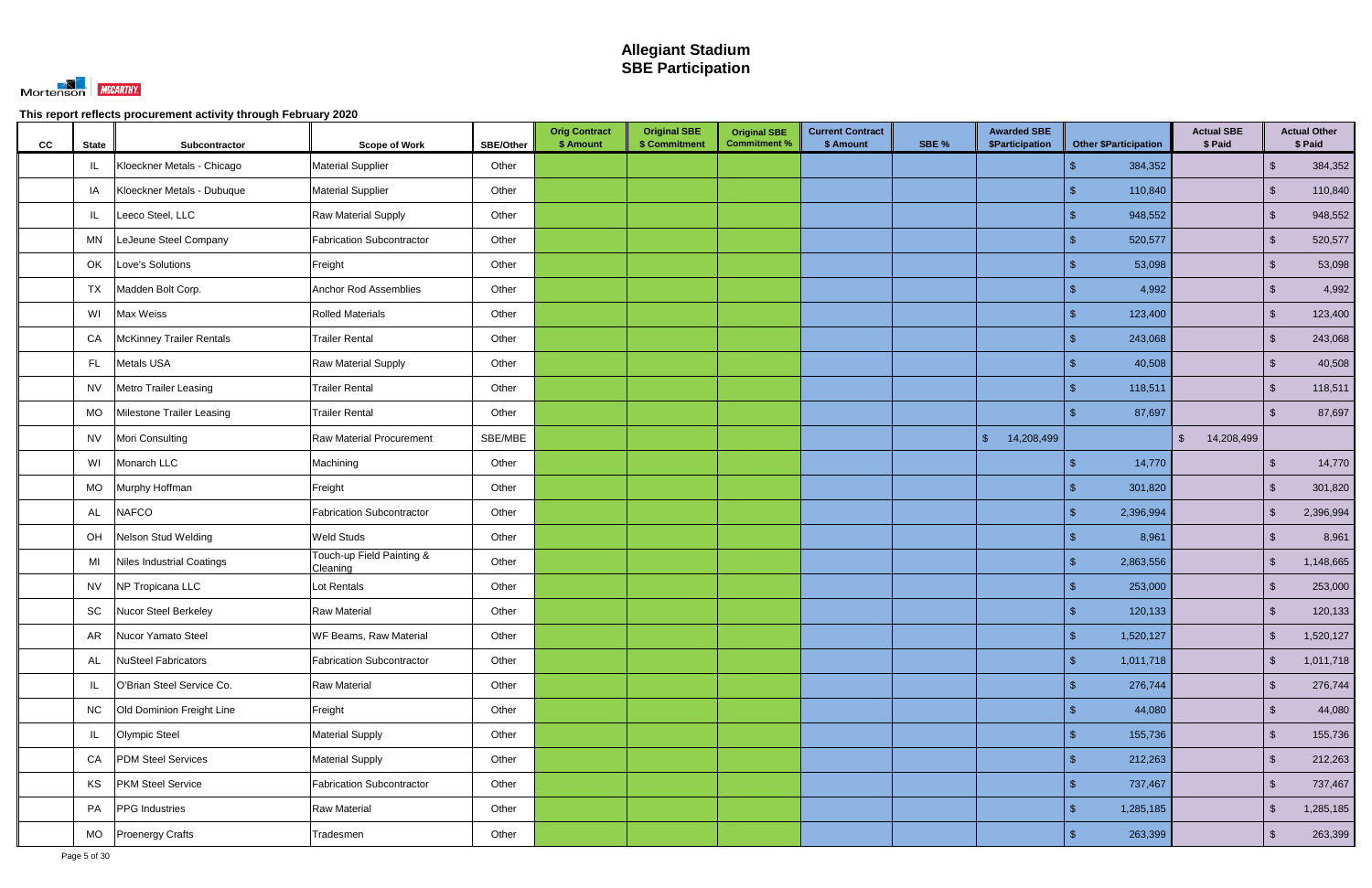

| cc | <b>State</b>       | Subcontractor                      | <b>Scope of Work</b>                                        | SBE/Other  | <b>Orig Contract</b><br>\$ Amount | <b>Original SBE</b><br>\$ Commitment | <b>Original SBE</b><br><b>Commitment %</b> | <b>Current Contract</b><br>\$ Amount | SBE % | <b>Awarded SBE</b><br><b>\$Participation</b> | <b>Other \$Participation</b> | <b>Actual SBE</b><br>\$ Paid         |                         | <b>Actual Other</b><br>\$ Paid |
|----|--------------------|------------------------------------|-------------------------------------------------------------|------------|-----------------------------------|--------------------------------------|--------------------------------------------|--------------------------------------|-------|----------------------------------------------|------------------------------|--------------------------------------|-------------------------|--------------------------------|
|    | CA                 | RBC Lubron Bearing Systems         | <b>Bearing Supplier</b>                                     | Other      |                                   |                                      |                                            |                                      |       |                                              | 201,219                      |                                      | $\mathfrak{L}$          | 201,219                        |
|    | <b>NV</b>          | Rigging International Group        | Primary Rope Access - Touch-up<br>Field Painting & Cleaning | SBE        |                                   |                                      |                                            |                                      |       | 1,267,511<br>-\$                             |                              | 389,451<br>$\mathbb{S}$              |                         |                                |
|    | WI                 | Russell Metals Williams Bahcall    | <b>Material Supply</b>                                      | Other      |                                   |                                      |                                            |                                      |       |                                              | 207,874                      |                                      | $\mathcal{S}$           | 207,874                        |
|    | <b>NV</b>          | Ryan Transportation                | Freight                                                     | Other      |                                   |                                      |                                            |                                      |       |                                              | 34,891                       |                                      | -\$                     | 34,891                         |
|    | AL                 | Saginaw Pipe Company               | Raw Material Supply                                         | Other      |                                   |                                      |                                            |                                      |       |                                              | 207,297                      |                                      | $\mathbb{S}$            | 207,297                        |
|    | TX                 | Service Steel Warehouse            | <b>Raw Material Supply</b>                                  | Other      |                                   |                                      |                                            |                                      |       |                                              | 63,419                       |                                      | $\sqrt{2}$              | 63,419                         |
|    | <b>MO</b>          | South Side Machine Works           | Machining                                                   | Other      |                                   |                                      |                                            |                                      |       |                                              | 21,050                       |                                      | $\sqrt{2}$              | 21,050                         |
|    | WI                 | SPE, Inc.                          | Tradesmen                                                   | Other      |                                   |                                      |                                            |                                      |       |                                              | 154,203                      |                                      | $\sqrt[6]{\frac{1}{2}}$ | 154,203                        |
|    | SE                 | SSAB/IPSCO                         | <b>Material Supplier</b>                                    | Other      |                                   |                                      |                                            |                                      |       |                                              | 2,291,647                    |                                      | $\mathbb{S}$            | 2,291,647                      |
|    | <b>NV</b>          | Southwest Specialty Coatings       | Touch-up Field Painting &<br>Cleaning                       | <b>SBE</b> |                                   |                                      |                                            |                                      |       | $\mathcal{S}$<br>6,000,175                   |                              | $\mathbb{S}$<br>5,215,082            |                         |                                |
|    | <b>NV</b>          | <b>Rigging International Group</b> | Rigging - Rope Access                                       | <b>SBE</b> |                                   |                                      |                                            |                                      |       | 1,300,000<br>\$                              |                              |                                      |                         |                                |
|    | KS                 | Steel & Pipe Supply                | W, HSS, Plate, Raw Materials                                | Other      |                                   |                                      |                                            |                                      |       |                                              | 133,645                      |                                      | $\mathfrak{s}$          | 133,645                        |
|    | IN                 | Steel Dynamics                     | W, C, L, Raw Materials                                      | Other      |                                   |                                      |                                            |                                      |       |                                              | 117,455                      |                                      | $\sqrt{2}$              | 117,455                        |
|    | LA                 | Steel Fabricators of Monroe        | Fabrication                                                 | Other      |                                   |                                      |                                            |                                      |       |                                              | 987,492                      |                                      | $\mathbf{s}$            | 987,492                        |
|    | <b>NV</b>          | <b>Steel Partners</b>              | Stair Supply                                                | <b>SBE</b> |                                   |                                      |                                            |                                      |       | 1,264,228<br>-\$                             |                              | 1,203,534<br>$\mathbb{S}$            |                         |                                |
|    | <b>MO</b>          | Steelman Transportation            | Freight                                                     | Other      |                                   |                                      |                                            |                                      |       |                                              | 37,498                       |                                      | -\$                     | 37,498                         |
|    | TX                 | STI Group, Inc.                    | <b>Fabrication Subcontractor</b>                            | Other      |                                   |                                      |                                            |                                      |       |                                              | 4,251,206                    |                                      | $\sqrt[6]{\frac{1}{2}}$ | 4,251,206                      |
|    | WI                 | Strohwig Industries                | Machining                                                   | Other      |                                   |                                      |                                            |                                      |       |                                              | 1,116,364                    |                                      | $\mathfrak{L}$          | 1,100,778                      |
|    | OH TQL             |                                    | Freight                                                     | Other      |                                   |                                      |                                            |                                      |       |                                              | $\sqrt{2}$<br>315,520        |                                      | $\sqrt{2}$              | 315,520                        |
|    | <b>NV</b>          | Tradesmen International            | Tradesmen                                                   | Other      |                                   |                                      |                                            |                                      |       |                                              | 43,832<br>\$                 |                                      | $\sqrt{2}$              | 43,832                         |
|    | IN                 | <b>Triad Metals International</b>  | Raw Material Supply                                         | Other      |                                   |                                      |                                            |                                      |       |                                              | 108,589                      |                                      | $\sqrt{2}$              | 108,589                        |
|    | MO                 | <b>Tubular Steel</b>               | HSS Tube & Raw Materials                                    | Other      |                                   |                                      |                                            |                                      |       |                                              | 3,385,010<br>\$              |                                      | $\sqrt{2}$              | 3,385,010                      |
|    | <b>NV</b>          | Union Erectors                     | <b>Field Repairs</b>                                        | <b>SBE</b> |                                   |                                      |                                            |                                      |       | $\sqrt{2}$<br>3,258,179                      |                              | $\sqrt[6]{\frac{1}{2}}$<br>3,180,571 |                         |                                |
|    | KS                 | <b>Unique Metal Fabrications</b>   | <b>Fabrication Subcontractor</b>                            | Other      |                                   |                                      |                                            |                                      |       |                                              | 2,383,104<br>\$              |                                      | $\mathbb{S}$            | 2,383,104                      |
|    | <b>TX</b>          | Universal Steel America            | Material Supplier                                           | Other      |                                   |                                      |                                            |                                      |       |                                              | 13,118                       |                                      | $\sqrt[6]{3}$           | 13,118                         |
|    | OH                 | US Logistics LLC                   | Freight                                                     | Other      |                                   |                                      |                                            |                                      |       |                                              | 253,804                      |                                      | $\sqrt{2}$              | 253,804                        |
|    | AZ                 | <b>VDS West</b>                    | <b>Fabrication Subcontractor</b>                            | Other      |                                   |                                      |                                            |                                      |       |                                              | 2,776,461                    |                                      | $\mathbb{S}$            | 2,776,461                      |
|    | CA<br>Page 6 of 30 | <b>West Coast Inspections</b>      | Shop Inspection Services                                    | Other      |                                   |                                      |                                            |                                      |       |                                              | 2,338,911                    |                                      | $\sqrt[6]{\frac{1}{2}}$ | 2,338,911                      |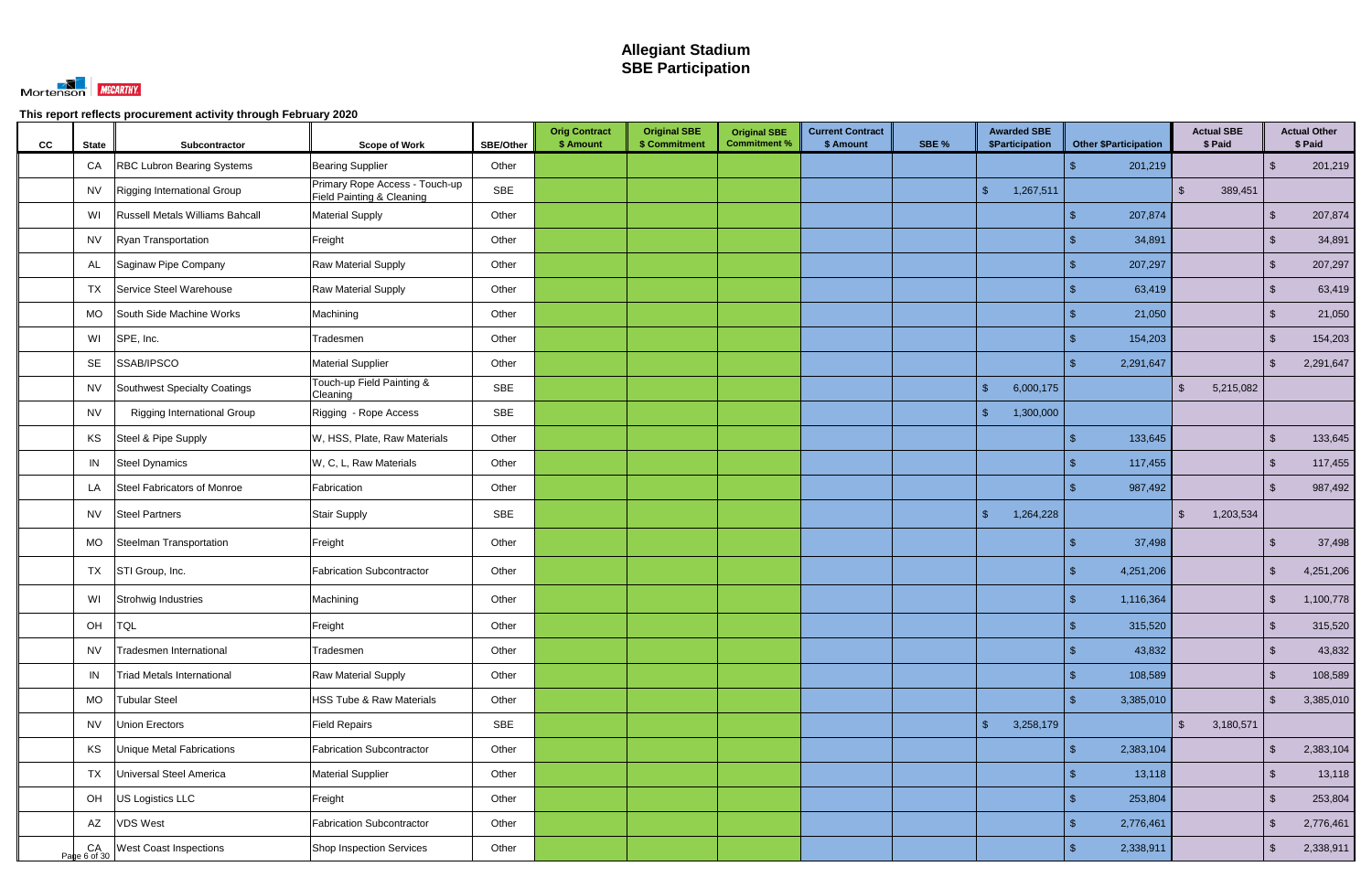

| CC                | <b>State</b> | Subcontractor                        | <b>Scope of Work</b>                               | <b>SBE/Other</b> | <b>Orig Contract</b><br>\$ Amount | <b>Original SBE</b><br>\$ Commitment | <b>Original SBE</b><br><b>Commitment %</b> | <b>Current Contract</b><br>\$ Amount | SBE % | <b>Awarded SBE</b><br>\$Participation | <b>Other \$Participation</b> | <b>Actual SBE</b><br>\$ Paid |                         | <b>Actual Other</b><br>\$ Paid |
|-------------------|--------------|--------------------------------------|----------------------------------------------------|------------------|-----------------------------------|--------------------------------------|--------------------------------------------|--------------------------------------|-------|---------------------------------------|------------------------------|------------------------------|-------------------------|--------------------------------|
|                   | FL.          | <b>Worldwide Specialty Logistics</b> | Freight                                            | Other            |                                   |                                      |                                            |                                      |       |                                       | 1,364,893                    |                              | $\mathcal{L}$           | 1,364,893                      |
|                   | <b>NV</b>    | Xtra Lease LLC                       | <b>Trailer Rental</b>                              | Other            |                                   |                                      |                                            |                                      |       |                                       | 1,343,323                    |                              | $\mathcal{L}$           | 1,343,323                      |
|                   | WI           | Zalk Josephs Fabricators             | Fabrication                                        | Other            |                                   |                                      |                                            |                                      |       |                                       | 115,532                      |                              | $\mathcal{L}$           | 115,532                        |
|                   | WI           | <b>ZMAC Transportation Solutions</b> | Freight                                            | Other            |                                   |                                      |                                            |                                      |       |                                       | 18,625                       |                              | $\mathcal{S}$           | 18,625                         |
|                   |              |                                      |                                                    |                  |                                   |                                      |                                            |                                      |       |                                       |                              |                              |                         |                                |
| 1.02a             | <b>NJ</b>    | <b>Vector Foiltec</b>                | <b>ETF Roofing System</b>                          | Other            | 29,701,944<br>ß.                  | 4,455,292                            | $15%$ \$                                   | 36,295,005                           | 15%   |                                       |                              |                              | $\mathcal{L}$           | 23,645,529                     |
|                   | CA           | <b>Walter P Moore</b>                | <b>Professional Engineering</b>                    | Other            |                                   |                                      |                                            |                                      |       |                                       | 840,325                      |                              | $\mathcal{S}$           | 871,745                        |
|                   | IT           | Cimolai S.P.A.                       | <b>Material Supplies</b>                           | Other            |                                   |                                      |                                            |                                      |       |                                       | 7,325,193                    |                              | $\mathcal{S}$           | 7,325,193                      |
|                   | <b>NV</b>    | <b>Union Erectors</b>                | <b>Material Supplies</b>                           | <b>SBE</b>       |                                   |                                      |                                            |                                      |       | 12,611<br>$\mathfrak{L}$              |                              | 12,611<br>$\mathbb{S}$       |                         |                                |
|                   | <b>NV</b>    | Reliable Crane Services              | Equipment & Storage                                | <b>SBE</b>       |                                   |                                      |                                            |                                      |       | 8,490<br>$\mathfrak{L}$               |                              | 8,490<br>$\mathfrak{L}$      |                         |                                |
|                   | <b>NV</b>    | General Design & Const. Co., Inc.    | Plenum Material                                    | SBE/MBE          |                                   |                                      |                                            |                                      |       | 20,367<br>$\mathbf{\hat{R}}$          |                              | 20,367<br>$\mathcal{L}$      |                         |                                |
|                   | <b>NV</b>    | <b>TV Transport</b>                  | Warehouse                                          | <b>SBE</b>       |                                   |                                      |                                            |                                      |       | $\mathfrak{L}$<br>1,000,000           |                              | $\mathbb{S}$<br>1,044,267    |                         |                                |
|                   | MN           | Danny's Construction Co              | <b>ETFE Secondary Steel Erection</b>               | <b>WBE</b>       |                                   |                                      |                                            |                                      |       | 4,252,000<br>$\mathcal{S}$            |                              | 794,260<br>\$                |                         |                                |
|                   | <b>NV</b>    | Dielco Crane                         | <b>Crane Work</b>                                  | Other            |                                   |                                      |                                            |                                      |       |                                       | 700,000                      |                              |                         |                                |
|                   | <b>NV</b>    | Unforgettable Coatings               | Painting                                           | <b>SBE</b>       |                                   |                                      |                                            |                                      |       | $\mathfrak{L}$<br>250,000             |                              |                              |                         |                                |
|                   | PA           | <b>Global Mountain Solutions</b>     | Labor to Install EFTE Air Supply<br><b>Units</b>   | Other            |                                   |                                      |                                            |                                      |       |                                       | 89,000                       |                              |                         |                                |
|                   | MN           | Harris Mechanical                    | Install EFTE Plenum Duct                           | Other            |                                   |                                      |                                            |                                      |       |                                       | 50,000                       |                              |                         |                                |
|                   |              |                                      |                                                    |                  |                                   |                                      |                                            |                                      |       |                                       |                              |                              |                         |                                |
| 1.02 <sub>b</sub> | VA           | Freyssinet, Inc.                     | Cable Net Roof Support                             | Other            | 31,600,000<br>\$                  | 4,740,000                            | $15\%$ \$                                  | 34,988,541                           | 22%   |                                       |                              |                              | $\mathcal{S}$           | 31,188,230                     |
|                   | CH           | Fatzer AG                            | Manufacture & Supply of Fully<br>Locked coil Ropes | Other            |                                   |                                      |                                            |                                      |       |                                       | 3,848,988                    |                              | \$                      | 3,841,043                      |
|                   | DE           | Bollinger & Grohmann International   | <b>Design Services</b>                             | Other            |                                   |                                      |                                            |                                      |       |                                       | 431,332                      |                              |                         | 371,800                        |
|                   | MO           | Thornton Tomasetti                   | Structural Engineering                             | Other            |                                   |                                      |                                            |                                      |       |                                       | 175,831<br>\$                |                              | ්                       | 175,831                        |
|                   | <b>NV</b>    | Kordt Engineering                    | PE Services of Permanent Works                     | SBE              |                                   |                                      |                                            |                                      |       | $\sqrt{2}$<br>84,400                  |                              | 84,400                       |                         |                                |
|                   | IT           | CAVE S.R.L.                          | Manufacture & Supply of Cable<br>Clamps            | Other            |                                   |                                      |                                            |                                      |       |                                       | 284,881                      |                              | $\mathcal{S}$           | 272,919                        |
|                   | <b>CH</b>    | <b>HFE</b>                           | Manufacture & Supply of Cable<br><b>Struts</b>     | Other            |                                   |                                      |                                            |                                      |       |                                       | 476,084                      |                              | $\sqrt[6]{\frac{1}{2}}$ | 476,084                        |
|                   | CH           | <b>CHINA Grand Engineering</b>       | Manufacture & Supply of<br>Temporary Work Steel    | Other            |                                   |                                      |                                            |                                      |       |                                       | 894,626                      |                              | $\mathfrak{L}$          | 847,516                        |
|                   | <b>NV</b>    | <b>TV Transport</b>                  | Yard - Rental, Security & Storage                  | SBE              |                                   |                                      |                                            |                                      |       | $\sqrt{2}$<br>473,070                 |                              | 454,062                      |                         |                                |
|                   | <b>NV</b>    | <b>Vision Construction Services</b>  | <b>Crane Rental</b>                                | <b>SBE</b>       |                                   |                                      |                                            |                                      |       | 1,615,000<br>$\mathfrak{L}$           |                              | 1,397,354                    |                         |                                |
|                   | <b>NV</b>    | Steel Partners, LLC                  | Installation                                       | <b>SBE</b>       |                                   |                                      |                                            |                                      |       | 4,721,256<br>$\mathfrak{s}$           |                              | 4,721,256                    |                         |                                |
|                   | <b>NV</b>    | Rigging International Group          | Rope Access                                        | SBE              |                                   |                                      |                                            |                                      |       | 506,656<br>$\mathfrak{L}$             |                              | 221,534                      |                         |                                |
|                   | <b>NV</b>    | Southwest Specialty Coatings         | Painting Struts                                    | SBE              |                                   |                                      |                                            |                                      |       | 180,705<br>$\mathcal{S}$              |                              | 180,705                      |                         |                                |
|                   |              | LA Aggreko, LLC                      | <b>Electrical Supply</b>                           | Other            |                                   |                                      |                                            |                                      |       |                                       | $\mathbf{\$}$<br>140,000     |                              |                         |                                |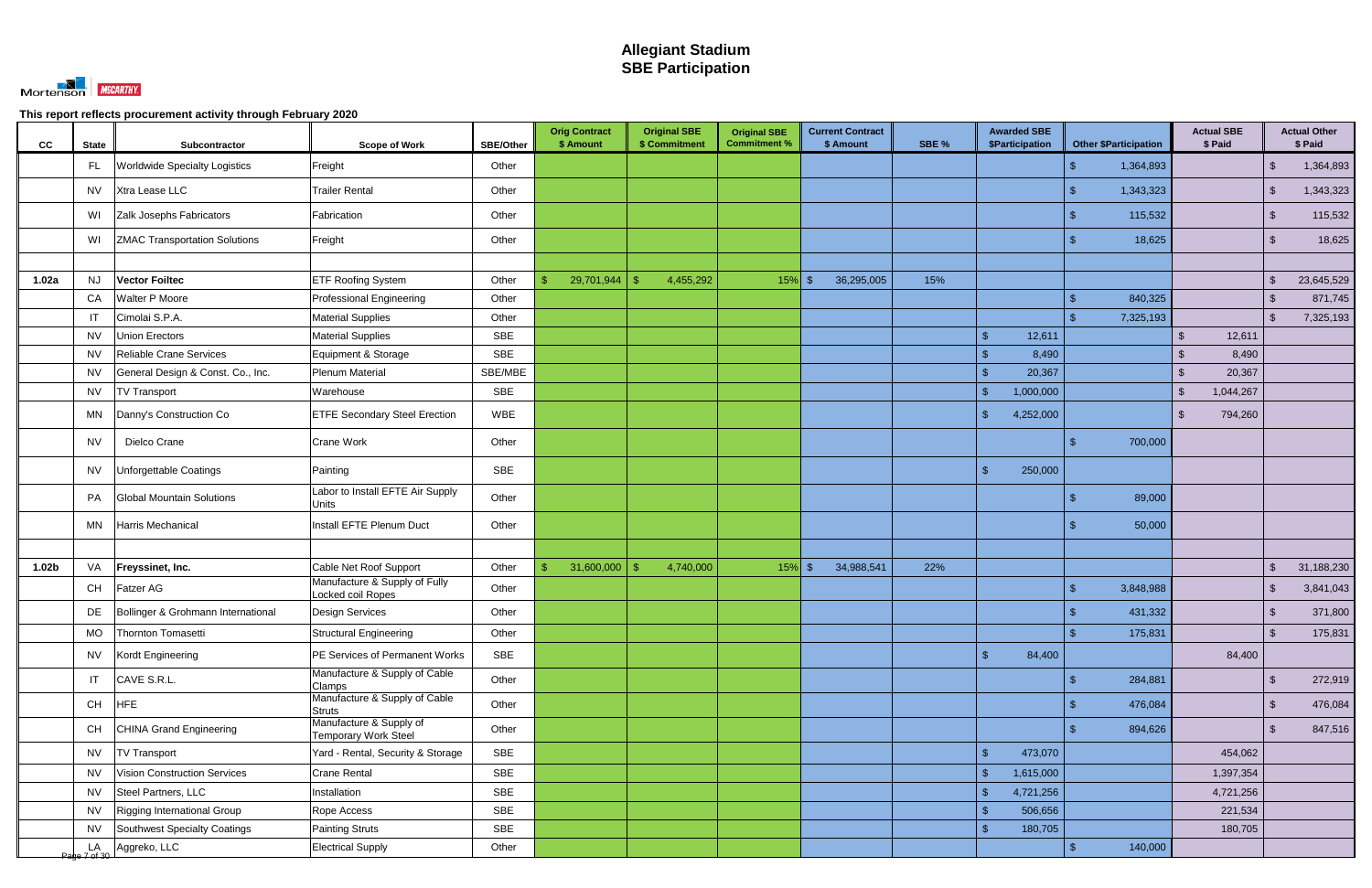

| CC   | <b>State</b>                                                           | Subcontractor                                         | <b>Scope of Work</b>             | <b>SBE/Other</b> | <b>Orig Contract</b><br>\$ Amount | <b>Original SBE</b><br>\$ Commitment | <b>Original SBE</b><br><b>Commitment %</b> | <b>Current Contract</b><br>\$ Amount | SBE % | <b>Awarded SBE</b><br>\$Participation | <b>Other \$Participation</b> | <b>Actual SBE</b><br>\$ Paid | <b>Actual Other</b><br>\$ Paid        |
|------|------------------------------------------------------------------------|-------------------------------------------------------|----------------------------------|------------------|-----------------------------------|--------------------------------------|--------------------------------------------|--------------------------------------|-------|---------------------------------------|------------------------------|------------------------------|---------------------------------------|
|      | TX                                                                     | Roll-Lift USA, Inc.                                   | Provide Equipment                | Other            |                                   |                                      |                                            |                                      |       |                                       | 234,535                      |                              | 234,535.00                            |
|      | <b>NV</b>                                                              | <b>Desert Lumber</b>                                  | Supply Lumber                    | Other            |                                   |                                      |                                            |                                      |       |                                       | 75,000                       |                              | 62,915.00                             |
|      | <b>NV</b>                                                              | Trinity Land Surveying, Inc.                          | Land Surveyor                    | SBE/WBE          |                                   |                                      |                                            |                                      |       | $\mathcal{S}$<br>30,000               |                              | 25,337                       |                                       |
|      | TX                                                                     | Layher, Inc.                                          | <b>Tower Bare Rental</b>         | Other            |                                   |                                      |                                            |                                      |       |                                       | 290,000                      |                              | 250,565.00                            |
|      | <b>NV</b>                                                              | Mojave Electric                                       | On-Call Electrician              | Other            |                                   |                                      |                                            |                                      |       |                                       | 55,000                       |                              | 43,225.00                             |
|      | NV.                                                                    | <b>Border Construction Specialties</b>                | <b>Safety Supplier</b>           | Other            |                                   |                                      |                                            |                                      |       |                                       | 35,000                       |                              | 24,608.00                             |
|      | NV.                                                                    | HD Supply Constuction Supply/WhiteCap Safety Supplier |                                  | Other            |                                   |                                      |                                            |                                      |       |                                       | 30,000                       |                              | 29,011.00                             |
|      |                                                                        |                                                       |                                  |                  |                                   |                                      |                                            |                                      |       |                                       |                              |                              |                                       |
| 1.03 | <b>NV</b>                                                              | <b>Sunstate Companies, LLC</b>                        | PreCast                          | Other            | 25,129,767<br>$\mathcal{S}$       | 3,769,465                            | $15\%$ \$                                  | 34,440,170                           | 28%   |                                       |                              |                              | $\sqrt[6]{\frac{1}{2}}$<br>31,432,591 |
|      | <b>NV</b>                                                              | <b>Expansion Specialties</b>                          | Caulking of PreCast              | SBE/VBE          |                                   |                                      |                                            |                                      |       | $\mathbf{\hat{s}}$<br>205,000         |                              | 158,175<br>$\mathfrak{L}$    |                                       |
|      | <b>NV</b>                                                              | <b>GM Construction, LLC</b>                           | Erection of PreCast - Prior      | Other            |                                   |                                      |                                            |                                      |       |                                       | 2,253,992                    |                              | 2,253,992<br>-\$                      |
|      | <b>NV</b>                                                              | <b>GM Construction, LLC</b>                           | <b>Erection of PreCast</b>       | <b>SBE</b>       |                                   |                                      |                                            |                                      |       | $\mathcal{S}$<br>4,945,867            |                              | 4,169,781<br><sup>\$</sup>   |                                       |
|      | <b>NV</b>                                                              | <b>GM Construction, LLC</b>                           | Erection of PreCast - Lower Bowl | SBE              |                                   |                                      |                                            |                                      |       | $\mathbf{\hat{f}}$<br>3,674,876       |                              | 3,674,876<br>$\mathfrak{L}$  |                                       |
|      | <b>NV</b>                                                              | <b>Westside Building Materials</b>                    | Supplier                         | Other            |                                   |                                      |                                            |                                      |       |                                       | 1,000                        |                              | 36<br>$\sqrt[6]{3}$                   |
|      | <b>NV</b>                                                              | Lowe's                                                | Supplier                         | Other            |                                   |                                      |                                            |                                      |       |                                       | 1,500                        |                              | 1,332<br>-\$                          |
|      | <b>NV</b>                                                              | <b>Reliable Steel</b>                                 | Stud & Shield Welding            | <b>SBE</b>       |                                   |                                      |                                            |                                      |       | $\mathbb{S}$<br>550,000               |                              | 536,310<br>$\mathfrak{L}$    |                                       |
|      | CA                                                                     | <b>United Rentals Northwest</b>                       | Rental                           | Other            |                                   |                                      |                                            |                                      |       |                                       | 5,603                        |                              | 5,603                                 |
|      | OH                                                                     | Tru-Fit Products of Utah                              | <b>Field Supplies</b>            | Other            |                                   |                                      |                                            |                                      |       |                                       | 36,886                       |                              | 36,886<br>-\$                         |
|      | <b>NV</b>                                                              | Fasteners                                             | <b>Field Supplies</b>            | Other            |                                   |                                      |                                            |                                      |       |                                       | 10,550                       |                              | $\mathcal{L}$<br>10,550               |
|      | UT                                                                     | DJB Gas Service                                       | Fuel                             | Other            |                                   |                                      |                                            |                                      |       |                                       | 637                          |                              | 637<br>$\sqrt[6]{3}$                  |
|      | <b>NV</b>                                                              | <b>Curtis Steel</b>                                   | Material                         | Other            |                                   |                                      |                                            |                                      |       |                                       | 619                          |                              | 619<br>\$                             |
|      | CA                                                                     | California Tool Welding                               | <b>Weld Supplies</b>             | Other            |                                   |                                      |                                            |                                      |       |                                       | 9,671                        |                              | 9,671<br>$\sqrt[6]{3}$                |
|      | NV                                                                     | <b>CES</b>                                            | <b>Field Supplies</b>            | Other            |                                   |                                      |                                            |                                      |       |                                       | 959                          |                              | 959<br>$\mathcal{L}$                  |
|      | <b>NV</b>                                                              | <b>AXT Transportation</b>                             | Fuel                             | Other            |                                   |                                      |                                            |                                      |       |                                       | 1,533                        |                              | 1,533<br>$\sqrt{2}$                   |
|      | ${\sf CA}$                                                             | Airgas West                                           | <b>Welding Gas</b>               | Other            |                                   |                                      |                                            |                                      |       |                                       | 541<br>্⊅                    |                              | 541<br>$\sqrt[6]{\frac{1}{2}}$        |
|      | <b>NV</b>                                                              | <b>Ahern Rentals</b>                                  | Rental                           | Other            |                                   |                                      |                                            |                                      |       |                                       | 20,530<br>$\mathcal{S}$      |                              | $\sqrt[3]{2}$<br>20,530               |
|      | <b>CT</b>                                                              | CS Unitec, Inc.                                       | <b>Field Supplies</b>            | Other            |                                   |                                      |                                            |                                      |       |                                       | 555                          |                              | $\sqrt[3]{2}$<br>555                  |
|      | <b>NV</b>                                                              | Home Depot                                            | <b>Field Supplies</b>            | Other            |                                   |                                      |                                            |                                      |       |                                       | 698<br>\$.                   |                              | 698<br>$\sqrt[3]{2}$                  |
|      | <b>NV</b>                                                              | Red-O-Arc Welding                                     | <b>Field Equipment</b>           | Other            |                                   |                                      |                                            |                                      |       |                                       | 16,549<br>$\mathcal{S}$      |                              | $\sqrt[3]{2}$<br>16,549               |
|      | <b>NV</b>                                                              | Southern Nevada Welding                               | <b>Field Supplies</b>            | Other            |                                   |                                      |                                            |                                      |       |                                       | 241                          |                              | $\sqrt[3]{2}$<br>241                  |
|      | <b>NV</b>                                                              | PR Diamond Products                                   | <b>Field Small Tools</b>         | Other            |                                   |                                      |                                            |                                      |       |                                       | 724<br>$\mathcal{S}$         |                              | $\sqrt[6]{\frac{1}{2}}$<br>724        |
|      | <b>NV</b>                                                              | <b>Dielco Crane Services</b>                          | Crane Services & Hydraulic Lifts | Other            |                                   |                                      |                                            |                                      |       |                                       | 1,850,000<br>$\mathcal{S}$   |                              | 1,824,523<br>$\sqrt[3]{2}$            |
|      | <b>NV</b>                                                              | Abatix                                                | Supplier                         | Other            |                                   |                                      |                                            |                                      |       |                                       | 63,000                       |                              | $\sqrt[3]{2}$<br>62,045               |
|      | WA                                                                     | Amazon                                                | Supplier                         | Other            |                                   |                                      |                                            |                                      |       |                                       | 20,000                       |                              | $\mathcal{L}$<br>16,800               |
|      | <b>NV</b>                                                              | <b>Concrete Accessories</b>                           | Supplier                         | <b>SBE</b>       |                                   |                                      |                                            |                                      |       | $\sqrt{2}$<br>50,000                  |                              | $\mathfrak{S}$<br>26,395     |                                       |
|      | <b>NV</b>                                                              | BC Rope & Rigging                                     | Supplier                         | SBE              |                                   |                                      |                                            |                                      |       | $\mathbb{S}$<br>3,000                 |                              | $\mathcal{S}$<br>2,542       |                                       |
|      | $\begin{array}{c} N_V \\ \text{N} \\ \text{N} \\ \text{N} \end{array}$ | Copper State Bolt & Nut Co.                           | Supplier                         | Other            |                                   |                                      |                                            |                                      |       |                                       | 5,000                        |                              | 350<br>$\sqrt[6]{\frac{1}{2}}$        |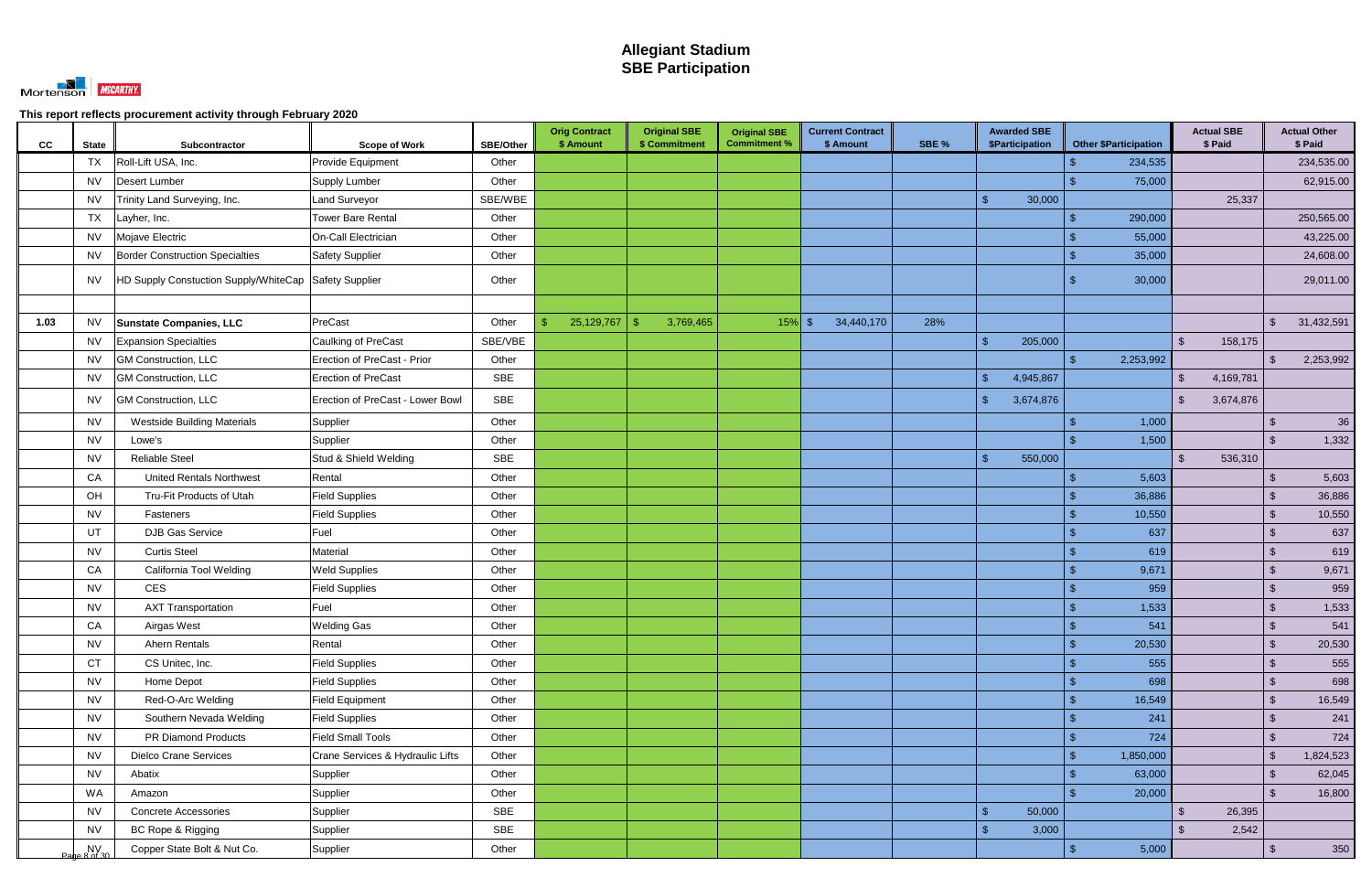

| cc | <b>State</b>    | Subcontractor                       | <b>Scope of Work</b>        | SBE/Other  | <b>Orig Contract</b><br>\$ Amount | <b>Original SBE</b><br>\$ Commitment | <b>Original SBE</b><br><b>Commitment %</b> | <b>Current Contract</b><br>\$ Amount | SBE % | <b>Awarded SBE</b><br>\$Participation | <b>Other \$Participation</b> | <b>Actual SBE</b><br>\$ Paid |                           | <b>Actual Other</b><br>\$ Paid |
|----|-----------------|-------------------------------------|-----------------------------|------------|-----------------------------------|--------------------------------------|--------------------------------------------|--------------------------------------|-------|---------------------------------------|------------------------------|------------------------------|---------------------------|--------------------------------|
|    | <b>NV</b>       | Core T Trucking                     | Supplier                    | Other      |                                   |                                      |                                            |                                      |       |                                       | 350                          |                              | $\sqrt[6]{\frac{1}{2}}$   | 350                            |
|    | <b>NV</b>       | Fasteners, Inc.                     | Supplier                    | Other      |                                   |                                      |                                            |                                      |       |                                       | 50,000                       |                              | $\mathfrak{L}$            | 35,064                         |
|    | <b>NV</b>       | <b>Cutting Edge</b>                 | Supplier                    | Other      |                                   |                                      |                                            |                                      |       |                                       | 1,000                        |                              | $\sqrt[6]{3}$             | 455                            |
|    | <b>NV</b>       | Harbor Freight Tools                | Supplier                    | Other      |                                   |                                      |                                            |                                      |       |                                       | 1,000                        |                              | $\sqrt[6]{3}$             | 594                            |
|    | <b>NV</b>       | <b>HD Supply Waterworks</b>         | Supplier                    | Other      |                                   |                                      |                                            |                                      |       |                                       | 6,000                        |                              | $\sqrt[6]{3}$             | 5,250                          |
|    | <b>NV</b>       | McFadden-Dale Hardware              | Supplier                    | Other      |                                   |                                      |                                            |                                      |       |                                       | 500                          |                              | $\mathcal{S}$             | 213                            |
|    | <b>MN</b>       | M.A. Mortenson Co.                  | Supplier                    | Other      |                                   |                                      |                                            |                                      |       |                                       | 300,000                      |                              | $\sqrt[6]{\frac{1}{2}}$   | 299,703                        |
|    | <b>NV</b>       | Kuker Ranken Vegas                  | Supplier                    | Other      |                                   |                                      |                                            |                                      |       |                                       | 500                          |                              | $\mathfrak{L}$            | 182                            |
|    | <b>NV</b>       | <b>McIntosh Communications</b>      | Supplier                    | Other      |                                   |                                      |                                            |                                      |       |                                       | 10,000                       |                              | $\sqrt[6]{3}$             | 9,138                          |
|    | <b>NV</b>       | Mobile Mini                         | Supplier                    | Other      |                                   |                                      |                                            |                                      |       |                                       | 15,000                       |                              | $\sqrt{2}$                | 10,159                         |
|    | <b>NV</b>       | <b>Mobile Materials</b>             | Supplier                    | Other      |                                   |                                      |                                            |                                      |       |                                       | 10,000                       |                              | $\mathcal{S}$             | 4,967                          |
|    | <b>NV</b>       | Senergy Petroleum                   | Supplier                    | Other      |                                   |                                      |                                            |                                      |       |                                       | 100,000                      |                              | ්                         | 41,064                         |
|    | <b>NV</b>       | Silver State Rope & Rigging         | Supplier                    | Other      |                                   |                                      |                                            |                                      |       |                                       | 225,000                      |                              | -\$                       | 222,488                        |
|    | <b>NV</b>       | Steel Edge                          | Supplier                    | <b>SBE</b> |                                   |                                      |                                            |                                      |       | 150,000<br>$\mathcal{S}$              |                              | 80,752<br>$\mathcal{S}$      |                           |                                |
|    | <b>NV</b>       | <b>Precision Aggregate Products</b> | Supplier                    | SBE        |                                   |                                      |                                            |                                      |       | \$<br>40,000                          |                              | $\mathfrak{L}$<br>11,661     |                           |                                |
|    | OK              | Hilti, Inc.                         | Supplier                    | Other      |                                   |                                      |                                            |                                      |       |                                       | 1,000                        |                              | \$                        | 196                            |
|    | <b>NV</b>       | JS&S Surveying, Inc.                | Suveying                    | SBE/MBE    |                                   |                                      |                                            |                                      |       | $\sqrt{2}$<br>177,408                 |                              | 46,680<br>$\mathfrak{L}$     |                           |                                |
|    | <b>NV</b>       | Home Depot                          | Supplier                    | Other      |                                   |                                      |                                            |                                      |       |                                       | 3,000                        |                              | $\boldsymbol{\mathsf{S}}$ | 2,641                          |
|    | IL              | U-Line                              | Supplier                    | Other      |                                   |                                      |                                            |                                      |       |                                       | 5,000                        |                              | $\sqrt[6]{\frac{1}{2}}$   | 4,001                          |
|    | <b>NV</b>       | <b>Monsen Engineering</b>           | Supplying Engineering Equip | Other      |                                   |                                      |                                            |                                      |       |                                       | 30,000                       |                              | $\sqrt[6]{3}$             | 28,678                         |
|    | IL              | Reddaway, Inc.                      | <b>Freight Charges</b>      | Other      |                                   |                                      |                                            |                                      |       |                                       | 2,000                        |                              | \$                        | 435                            |
|    | <b>NV</b>       | JLB Land Surveying, LLC             | Supplier                    | Other      |                                   |                                      |                                            |                                      |       |                                       | 14,000                       |                              | $\sqrt[6]{3}$             | 13,215                         |
|    | GA              | Conac - Concrete Product Solutions  | Supplier                    | Other      |                                   |                                      |                                            |                                      |       |                                       | 3,000                        |                              | \$                        | 2,387                          |
|    | <b>NV</b>       | Standard Steel, LTD                 | Welding                     | Other      |                                   |                                      |                                            |                                      |       |                                       | 1,100,000                    |                              | $\mathfrak{L}$            | 1,096,665                      |
|    | <b>NV</b>       | <b>Commercial Hardward</b>          | Consumables                 | Other      |                                   |                                      |                                            |                                      |       |                                       | 500                          |                              | -\$                       | 36                             |
|    | <b>NV</b>       | Fasteners, Inc.                     | Consumables                 | Other      |                                   |                                      |                                            |                                      |       |                                       | 7,000<br>9                   |                              | $\phi$                    | 4,940                          |
|    | <b>NV</b>       | <b>Terrible Herbst</b>              | Water/Ice                   | Other      |                                   |                                      |                                            |                                      |       |                                       | 3,106<br>$\mathbf{\$}$       |                              | $\sqrt{2}$                | 3,106                          |
|    | <b>NV</b>       | Home Depot                          | <b>Small Tools</b>          | Other      |                                   |                                      |                                            |                                      |       |                                       | 3,361<br>$\mathbf{\$}$       |                              | $\sqrt[6]{\frac{1}{2}}$   | 1,347                          |
|    | <b>NV</b>       | McFadden Dale Hardware              | Consumables                 | Other      |                                   |                                      |                                            |                                      |       |                                       | 2,500<br>$\mathbf{\$}$       |                              | $\sqrt{2}$                | 1,226                          |
|    | <b>NV</b>       | Praxair, Inc.                       | Consumables                 | Other      |                                   |                                      |                                            |                                      |       |                                       | $\mathbf{\$}$<br>50,000      |                              | $\sqrt[6]{\frac{1}{2}}$   | 38,773                         |
|    | <b>NV</b>       | Walmart                             | Ice/Water                   | Other      |                                   |                                      |                                            |                                      |       |                                       | 500                          |                              | $\sqrt{2}$                | 96                             |
|    | <b>NV</b>       | Ahern Rentals                       | Equipment Rental            | Other      |                                   |                                      |                                            |                                      |       |                                       | 5,000<br>$\mathbf{\$}$       |                              | $\sqrt[6]{\frac{1}{2}}$   | 3,101                          |
|    | <b>NV</b>       | Harbor Freight                      | Consumables                 | Other      |                                   |                                      |                                            |                                      |       |                                       | 1,500<br>$\mathbf{\$}$       |                              | $\sqrt[6]{3}$             | 53                             |
|    | <b>NV</b>       | Lowe's                              | Consumables                 | Other      |                                   |                                      |                                            |                                      |       |                                       | 1,500<br>$\mathbb{S}$        |                              | $\sqrt{2}$                | 208                            |
|    | <b>NV</b>       | Hilti                               | <b>Small Tools</b>          | Other      |                                   |                                      |                                            |                                      |       |                                       | 5,000                        |                              | $\sqrt[6]{3}$             | 4,984                          |
|    | <b>NV</b>       | <b>United Rentals</b>               | Equipment Rental            | Other      |                                   |                                      |                                            |                                      |       |                                       | 12,000                       |                              | $\sqrt[6]{\frac{1}{2}}$   | 11,864                         |
|    | <b>NV</b>       | <b>Dirtworks Positioning LLC</b>    | Supplier                    | Other      |                                   |                                      |                                            |                                      |       |                                       | 1,000<br>$\mathbf{\$}$       |                              | $\sqrt[6]{\frac{1}{2}}$   | 244                            |
|    | $P$ ane 9 of 30 | <b>Border Construction</b>          | Supplier                    | Other      |                                   |                                      |                                            |                                      |       |                                       | $\mathbf{\$}$<br>10,000      |                              | $\sqrt[6]{3}$             | 436                            |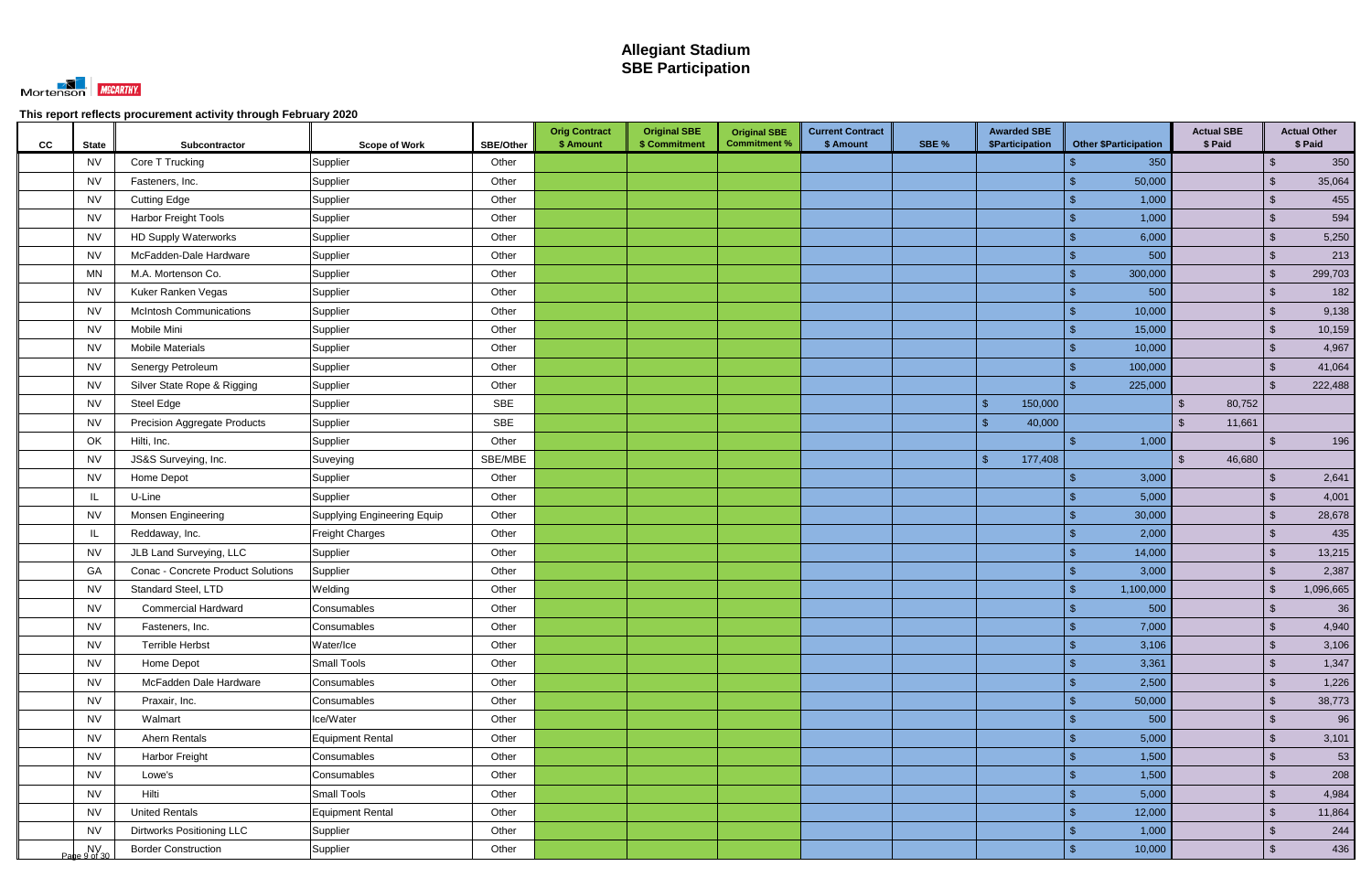

| <b>CC</b> | <b>State</b>  | <b>Subcontractor</b>                 | <b>Scope of Work</b>                                                                                                                                              | SBE/Other  | <b>Orig Contract</b><br>\$ Amount | <b>Original SBE</b><br>\$ Commitment | <b>Original SBE</b><br><b>Commitment %</b> | <b>Current Contract</b><br>\$ Amount | SBE % | <b>Awarded SBE</b><br>\$Participation | <b>Other \$Participation</b> | <b>Actual SBE</b><br>\$ Paid       |                | <b>Actual Other</b><br>\$ Paid |
|-----------|---------------|--------------------------------------|-------------------------------------------------------------------------------------------------------------------------------------------------------------------|------------|-----------------------------------|--------------------------------------|--------------------------------------------|--------------------------------------|-------|---------------------------------------|------------------------------|------------------------------------|----------------|--------------------------------|
|           | <b>NV</b>     | American Eagle Ready Mix             | Supplier                                                                                                                                                          | Other      |                                   |                                      |                                            |                                      |       |                                       | 20,000                       |                                    | $\sqrt[3]{2}$  | 16,800                         |
|           | <b>NV</b>     | Ahern                                | Supplier                                                                                                                                                          | Other      |                                   |                                      |                                            |                                      |       |                                       | 100,000                      |                                    | \$             | 58,267                         |
|           | FL            | Jim & Slims Tool Supply              | Supplier                                                                                                                                                          | Other      |                                   |                                      |                                            |                                      |       |                                       | 500                          |                                    | $\mathfrak{F}$ | 55                             |
|           | <b>NM</b>     | <b>Heatly Engineering</b>            | Design/Engineering of PreCast                                                                                                                                     | Other      |                                   |                                      |                                            |                                      |       |                                       | 1,768,710<br>¢               |                                    | -\$            | 1,714,805                      |
|           | <b>NV</b>     | Western Pacific Precast, LLC         | <b>Precast Elements</b>                                                                                                                                           | Other      |                                   |                                      |                                            |                                      |       |                                       | 18,591,763                   |                                    | -\$            | 18,238,039                     |
|           | <b>NV</b>     | Mountain West Excavation & Utilities | Core Drilling                                                                                                                                                     | SBE/WBE    |                                   |                                      |                                            |                                      |       | 10,000                                |                              |                                    |                |                                |
|           |               |                                      |                                                                                                                                                                   |            |                                   |                                      |                                            |                                      |       |                                       |                              |                                    |                |                                |
| 1.04/1.05 | <b>MN</b>     | <b>Harris Companies</b>              | Mechanical & Plumbing                                                                                                                                             | Other      | 121,500,000<br>\$.                | 18,225,000<br>-\$                    | $15\%$ \$                                  | 135,591,693                          | 21%   |                                       |                              |                                    | $\mathfrak{S}$ | 111,660,950                    |
|           | <b>NV</b>     | Maui One Excavating                  | Trenching, Excating & Hauling                                                                                                                                     | SBE/MBE    |                                   |                                      |                                            |                                      |       | \$<br>2,859,399                       |                              | 2,540,220<br>\$                    |                |                                |
|           | <b>NV</b>     | Lone Mountain Excavation             | <b>Site Prep</b>                                                                                                                                                  | Other      |                                   |                                      |                                            |                                      |       |                                       | 2,098,170                    |                                    | $\mathfrak{F}$ | 1,617,235                      |
|           | <b>NV</b>     | <b>Trinity Land Survey</b>           | Box Culvert - Survey                                                                                                                                              | SBE/WBE    |                                   |                                      |                                            |                                      |       | 50,000<br>$\mathbf{\hat{s}}$          |                              | 13,065<br>$\mathfrak{L}$           |                |                                |
|           | <b>NV</b>     | C-Los Industries                     | Warehouse Lease to Erect Oval<br>Mock-up                                                                                                                          | SBE/MBE    |                                   |                                      |                                            |                                      |       | 5,412<br>ß.                           |                              | 5,412<br>-SS                       |                |                                |
|           | <b>NV</b>     | Mechanical Equipment Reps            | Provide Computer Room AC Units                                                                                                                                    | SBE/MBE    |                                   |                                      |                                            |                                      |       | \$<br>372,194                         |                              | 372,194<br>\$                      |                |                                |
|           | <b>NV</b>     | Corporate Air Mechanical Services    | Furnish 3 Pump Skids, 2 Head<br>Exhcangers, 6 Domestic Heat<br>Exchangers, 1 Triplex Booster<br>Pump Package, 2 Rolairtrols                                       | <b>SBE</b> |                                   |                                      |                                            |                                      |       | \$<br>954,100                         |                              | 924,199<br>-S                      |                |                                |
|           | <b>NV</b>     | Corporate Air Mechanical Services    | Furnish 6 Cell Stainless Cooling<br>Tower w/Free Cooling and Single<br>Flange Inlet                                                                               | <b>SBE</b> |                                   |                                      |                                            |                                      |       | \$<br>613,779                         |                              | 597,274<br><sup>\$</sup>           |                |                                |
|           | <b>NV</b>     | Corporate Air Mechanical Services    | 7 Boilers                                                                                                                                                         | <b>SBE</b> |                                   |                                      |                                            |                                      |       | $\mathcal{S}$<br>403,133              |                              | $\mathfrak{L}$<br>372,690          |                |                                |
|           | <b>NV</b>     | Corporate Air Mechanical Services    | Supplies - Fans & PCU's                                                                                                                                           | <b>SBE</b> |                                   |                                      |                                            |                                      |       | $\mathbf{\hat{s}}$<br>1,810,938       |                              | 1,810,938<br><sup>\$</sup>         |                |                                |
|           | <b>NV</b>     | Corporate Air Mechanical Services    | Furnish 35 Electric Water Heaters<br>& 7 ASME 125# Storage Tanks                                                                                                  | <b>SBE</b> |                                   |                                      |                                            |                                      |       | 187,079<br>-\$                        |                              | <sup>\$</sup><br>179,508           |                |                                |
|           | <b>NV</b>     | Corporate Air Mechanical Services    | Provide 1 Lot Fabric Duct<br>(Ductsox) & Associated hangers                                                                                                       | <b>SBE</b> |                                   |                                      |                                            |                                      |       | \$<br>1,021,488                       |                              |                                    |                |                                |
|           | <b>NV</b>     | Corporate Air Mechanical Services    | Provide 26 Fire Smoke Dampers,<br>48 Fire Dampers & 6 Silencers                                                                                                   | <b>SBE</b> |                                   |                                      |                                            |                                      |       | $\mathbf{\$}$<br>87,400               |                              |                                    |                |                                |
|           | <b>NV</b>     | Corporate Air Mechanical Services    | Provide 1 Lot Metal-Fab UL Listed<br>Grease Duct, 1 Lot Metal-Fab UL<br>Listed General Exhaust Flue, & 1<br>Lot Metal Fab UL Listed boiler<br><b>Exhaust Flue</b> | SBE        |                                   |                                      |                                            |                                      |       | $\sqrt{2}$<br>2,444,744               |                              |                                    |                |                                |
|           | <b>NV</b>     | LTSA, LLC                            | Furnish air Handling Units; VAV's &<br><b>BCU's</b>                                                                                                               | <b>SBE</b> |                                   |                                      |                                            |                                      |       | $\sqrt{2}$<br>6,927,372               |                              | $\mathfrak{L}$<br>6,851,295        |                |                                |
|           | <b>NV</b>     | LTSA, LLC                            | Provide 26 Variable Frequency<br>Drives with 3% Line Reactors & 20<br>Passive Harmonic Filters                                                                    | SBE        |                                   |                                      |                                            |                                      |       | $\mathbf{\$}$<br>315,024              |                              | 306,762<br>$\mathfrak{L}$          |                |                                |
|           | MN            | Trane U.S., Inc.                     | Furnish & Install BAS Mechanical<br>Control System                                                                                                                | Other      |                                   |                                      |                                            |                                      |       |                                       | 3,106,583<br>\$              |                                    | -\$            | 1,655,617                      |
|           | <b>NV</b>     | Lawyer Mechanical Services           | <b>HVAC Controls Installation</b>                                                                                                                                 | <b>SBE</b> |                                   |                                      |                                            |                                      |       | $\mathfrak{S}$<br>1,715,296           |                              |                                    |                |                                |
|           | Page 10 of 30 | <b>Precision Automation</b>          | Low Voltage Controls HVAC<br>Controls Installation                                                                                                                | SBE        |                                   |                                      |                                            |                                      |       | 900,551<br>\$                         |                              | 648,000<br>$\sqrt[6]{\frac{1}{2}}$ |                |                                |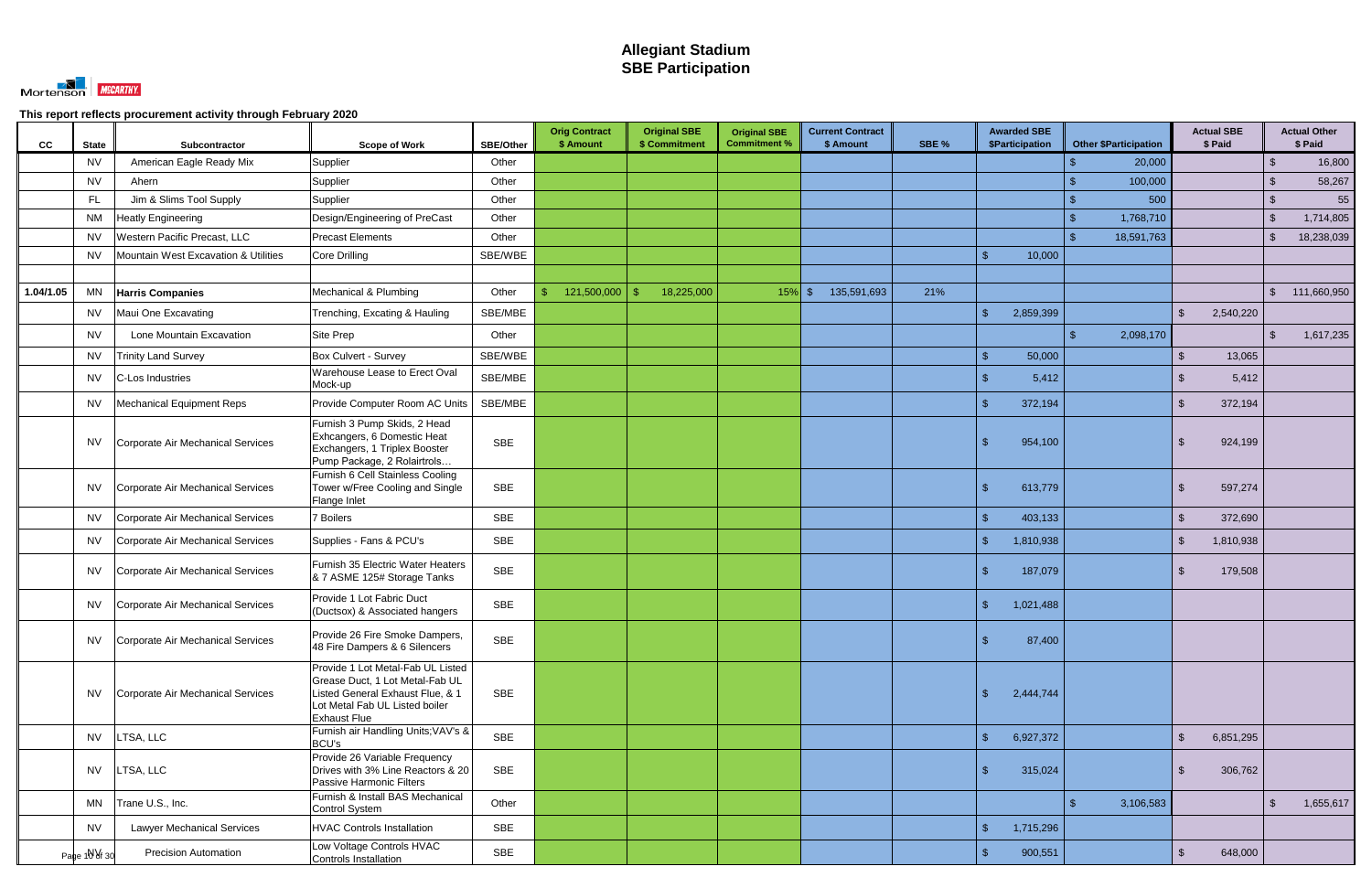

| cc | <b>State</b>        | Subcontractor                           | <b>Scope of Work</b>                                                                          | SBE/Other  | <b>Orig Contract</b><br>\$ Amount | <b>Original SBE</b><br>\$ Commitment     | <b>Original SBE</b><br><b>Commitment %</b> | <b>Current Contract</b><br>\$ Amount | SBE % | <b>Awarded SBE</b><br>\$Participation | <b>Other \$Participation</b> | <b>Actual SBE</b><br>\$ Paid |                | <b>Actual Other</b><br>\$ Paid |
|----|---------------------|-----------------------------------------|-----------------------------------------------------------------------------------------------|------------|-----------------------------------|------------------------------------------|--------------------------------------------|--------------------------------------|-------|---------------------------------------|------------------------------|------------------------------|----------------|--------------------------------|
|    | <b>NV</b>           | <b>Advanced Controls &amp; Electric</b> | Low Voltage HVAC Controls<br>Installation                                                     | <b>SBE</b> |                                   |                                          |                                            |                                      |       | 500,000<br>-\$                        |                              | 468,930<br>$\mathbb{S}$      |                |                                |
|    | <b>NV</b>           | Ideal Supply Company                    | Provide all Galvanized Victaulic<br><b>Fittings Supplies</b>                                  | <b>SBE</b> |                                   |                                          |                                            |                                      |       | -\$<br>2,868,918                      |                              | 2,797,425<br><sup>\$</sup>   |                |                                |
|    | <b>NV</b>           | Energy Mechanical Insulation            | Furnish & Install Plumbing<br>Insulation                                                      | SBE/WBE    |                                   |                                          |                                            |                                      |       | 655,368<br>\$                         |                              | 469,824<br>$\mathbb{S}$      |                |                                |
|    | <b>NV</b>           | Energy Mechanical Insulation            | Furnish & Install Piping Insulation                                                           | SBE/WBE    |                                   |                                          |                                            |                                      |       | 1,456,925<br>$\mathfrak{L}$           |                              | 907,998                      |                |                                |
|    | <b>NV</b>           | <b>Energy Mechanical Insulation</b>     | Furnish & Install Mechanical<br>Insulation                                                    | SBE/WBE    |                                   |                                          |                                            |                                      |       | 785,253<br>-\$                        |                              | 448,902<br>$\mathbb{S}$      |                |                                |
|    | <b>NV</b>           | <b>Energy Mechanical Insulation</b>     | Furnish & Install All Fire-Stopping<br>on all Plumbing, Piping &<br><b>Mechanical Systems</b> | SBE/WBE    |                                   |                                          |                                            |                                      |       | 736,959<br>-\$                        |                              | 530,683<br>$\mathbb{S}$      |                |                                |
|    | <b>NV</b>           | BrandSafway                             | Scaffolding erection & rental                                                                 | Other      |                                   |                                          |                                            |                                      |       |                                       | 38,563                       |                              | -\$            | 38,563                         |
|    | <b>NV</b>           | Superior Duct Fabrication               | Fabricate & Supply all round<br>ductwork Fittings                                             | Other      |                                   |                                          |                                            |                                      |       |                                       | 1,449,381                    |                              | \$             | 1,443,746                      |
|    | <b>NV</b>           | Mesa Mechanical                         | Beverage Conduite & CO2 Branch<br>Lines                                                       | SBE/WBE    |                                   |                                          |                                            |                                      |       | 700,000<br>$\mathbf{R}$               |                              |                              |                |                                |
|    | IL.                 | BevStream Corp.                         | Beverage Conduit System & CO2<br><b>Branch lines</b>                                          | Other      |                                   |                                          |                                            |                                      |       |                                       | 1,717,000                    |                              |                |                                |
|    | <b>NV</b>           | Spider                                  | <b>Swing Stages</b>                                                                           | Other      |                                   |                                          |                                            |                                      |       |                                       | 38,278                       |                              |                |                                |
|    | <b>NV</b>           | Jcord, LLC                              | Saw Cutting and Core Drilling                                                                 | <b>SBE</b> |                                   |                                          |                                            |                                      |       | $\mathbf{\hat{f}}$<br>160,000         |                              |                              |                |                                |
|    | <b>NV</b>           | MMC, Inc.                               | Vacuum Truck for Cleaning Sump<br>Basins & Interceptors                                       | Other      |                                   |                                          |                                            |                                      |       |                                       | 20,000                       |                              |                |                                |
|    | <b>NV</b>           | <b>Tabitt</b>                           | HVAC & Plumbing Testing,<br>Adjusting & Balancing                                             | Other      |                                   |                                          |                                            |                                      |       |                                       | 567,000                      |                              |                |                                |
|    | NV                  | Commercial Scaffolding, Inc.            | Provide Rental, Erection &<br><b>Dismantle Scaffold</b>                                       | <b>SBE</b> |                                   |                                          |                                            |                                      |       | $\hat{\tau}$<br>61,450                |                              |                              |                |                                |
|    | BC                  | Global Rope Access                      | Furnish, Install & Remove Rigging                                                             | Other      |                                   |                                          |                                            |                                      |       |                                       | 7,888                        |                              |                |                                |
|    | <b>NV</b>           | Rigging International                   | Furnish, Install & Remove Rigging                                                             | <b>SBE</b> |                                   |                                          |                                            |                                      |       | $\mathcal{S}$<br>36,000               |                              |                              |                |                                |
|    |                     |                                         |                                                                                               |            |                                   |                                          |                                            |                                      |       |                                       |                              |                              |                |                                |
|    |                     | 1.06 & 4.08 $NV$ Gephart/Morse          | Electrical & Low Voltage                                                                      | Other      |                                   | $\frac{1}{3}$ 85,793,108 \ \$ 13,087,750 |                                            | 15% \$ 152,205,738                   | 15%   | 2,582,774<br>$\mathbf{C}$             |                              |                              |                | \$ 107,941,444                 |
|    | <b>NV</b>           | <b>Morse Electric</b>                   |                                                                                               |            |                                   |                                          |                                            |                                      |       |                                       |                              |                              |                |                                |
|    | <b>NV</b>           | A-1 Concrete                            | Concrete & Excavation                                                                         | SBE/MBE    |                                   |                                          |                                            |                                      |       | $\mathcal{S}$<br>127,418              |                              | $\mathfrak{L}$<br>127,418    |                |                                |
|    | <b>NV</b>           | <b>MMC</b>                              | <b>Hydro Excavating</b>                                                                       | Other      |                                   |                                          |                                            |                                      |       |                                       | 10,450                       |                              | $\mathcal{S}$  | 10,450                         |
|    | <b>NV</b>           | Pyrocom                                 | Sprinkler Monitoring Dialer                                                                   | SBE/WBE    |                                   |                                          |                                            |                                      |       | 8,860<br>$\mathbf{\hat{s}}$           |                              | 8,860<br>$\mathbb{S}$        |                |                                |
|    | <b>NV</b>           | Hampton Tedder Electric                 | <b>Electrical Testing</b>                                                                     | Other      |                                   |                                          |                                            |                                      |       |                                       | 1,250                        |                              | -\$            | 1,250                          |
|    | <b>NV</b>           | Lone Mountain Excavation                | Excavation                                                                                    | Other      |                                   |                                          |                                            |                                      |       |                                       | 2,043,115                    |                              | $\mathfrak{L}$ | 2,037,936                      |
|    | <b>NV</b>           | Live Electric                           | Electrical                                                                                    | SBE/WBE    |                                   |                                          |                                            |                                      |       | $\sqrt{2}$<br>71,700                  |                              | $\mathbb{S}$<br>71,700       |                |                                |
|    | <b>NV</b>           | <b>Westland State</b>                   | Parking                                                                                       | Other      |                                   |                                          |                                            |                                      |       |                                       | 991,637                      |                              |                | 991,637                        |
|    | <b>NV</b>           | The Tiberti Fence Company               | Drilling                                                                                      | SBE        |                                   |                                          |                                            |                                      |       | $\sqrt{2}$<br>27,003                  |                              | $\mathbb{S}$<br>26,722       |                |                                |
|    | <b>NV</b>           | Main Electric                           | <b>Electrical Supplier</b>                                                                    | Other      |                                   |                                          |                                            |                                      |       |                                       | 3,396,590                    |                              | -\$            | 2,516,092                      |
|    | <b>NV</b>           | <b>Codale Energy</b>                    | <b>Electrical Supplier</b>                                                                    | Other      |                                   |                                          |                                            |                                      |       |                                       | 2,119,434                    |                              | -\$            | 995,439                        |
|    | CA<br>Page 11 of 30 | <b>Industrial Electric Mftg</b>         | <b>Electrical Distribution</b>                                                                | Other      |                                   |                                          |                                            |                                      |       |                                       | 6,294,033<br>\$              |                              | \$             | 6,138,956                      |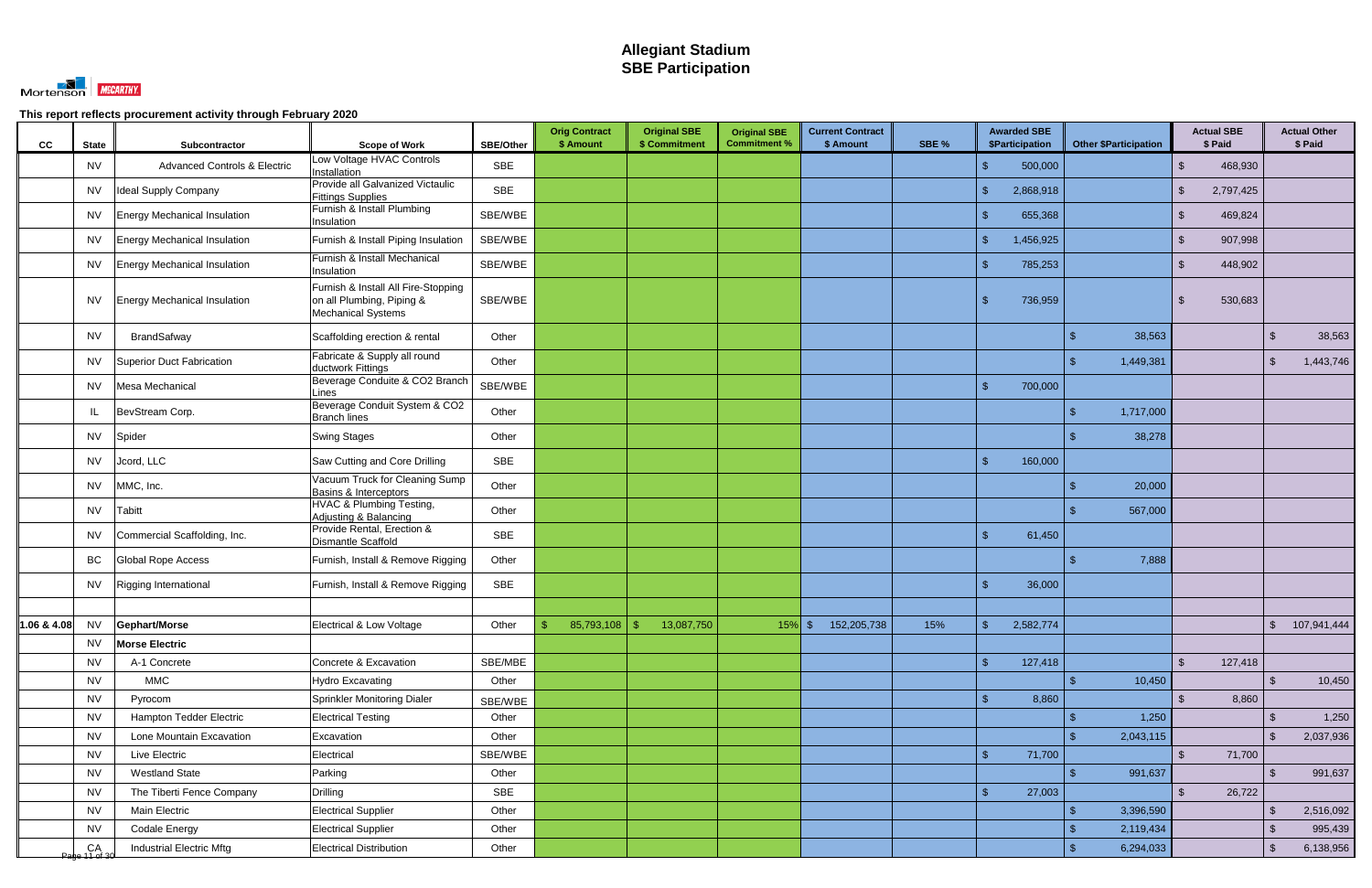

| cc | <b>State</b> | Subcontractor                        | <b>Scope of Work</b>                                                                          | <b>SBE/Other</b> | <b>Orig Contract</b><br>\$ Amount | <b>Original SBE</b><br>\$ Commitment | <b>Original SBE</b><br><b>Commitment %</b> | <b>Current Contract</b><br>\$ Amount | SBE % | <b>Awarded SBE</b><br>\$Participation | <b>Other \$Participation</b> | <b>Actual SBE</b><br>\$ Paid |           |                         | <b>Actual Other</b><br>\$ Paid |
|----|--------------|--------------------------------------|-----------------------------------------------------------------------------------------------|------------------|-----------------------------------|--------------------------------------|--------------------------------------------|--------------------------------------|-------|---------------------------------------|------------------------------|------------------------------|-----------|-------------------------|--------------------------------|
|    | <b>NV</b>    | <b>CESS</b>                          | Generator/PDV's/Transfer<br>Switches & Show Power,<br><b>Broadcast Truck Power, Pedestals</b> | SBE/MBE          |                                   |                                      |                                            |                                      |       | $\sqrt{2}$<br>2,603,176               |                              | -S                           | 1,967,234 |                         |                                |
|    | <b>NV</b>    | <b>National Field Services</b>       | <b>Electrical Acceptance Testing &amp;</b><br><b>Studies</b>                                  | Other            |                                   |                                      |                                            |                                      |       |                                       | 313,815                      |                              |           | $\mathcal{S}$           | 206,940                        |
|    | <b>NV</b>    | General Design & Const.              | Fabrication                                                                                   | SBE/MBE          |                                   |                                      |                                            |                                      |       | $\sqrt{2}$<br>60,888                  |                              | $\mathcal{S}$                | 60,888    |                         |                                |
|    | <b>NV</b>    | <b>Valley Steel</b>                  | Unload and set Electrical Gear                                                                | SBE/WBE          |                                   |                                      |                                            |                                      |       | 31,350<br>-\$                         |                              | <sup>\$</sup>                | 31,350    |                         |                                |
|    | <b>NV</b>    | Coherent Design                      | AV Design Assist, Testing &<br>Commissioning                                                  | <b>SBE</b>       |                                   |                                      |                                            |                                      |       | $\mathcal{S}$<br>197,750              |                              | $\mathfrak{L}$               | 56,000    |                         |                                |
|    | <b>NV</b>    | Johnson Controls Fire Protection     | Fire Alarm System                                                                             | Other            |                                   |                                      |                                            |                                      |       |                                       | 4,605,755                    |                              |           | ්                       | 3,528,893                      |
|    | <b>PA</b>    | Tait Towers Manufacturing, LLC       | Design Development for Speaker<br>Array Rigging                                               | Other            |                                   |                                      |                                            |                                      |       |                                       | 24,150                       |                              |           |                         |                                |
|    | <b>NV</b>    | Clinton Nevada, LLC                  | Supply Commscope Cable                                                                        | <b>SBE</b>       |                                   |                                      |                                            |                                      |       | $\sqrt{2}$<br>2,155,174               |                              | \$                           | 1,264,601 |                         |                                |
|    | <b>NV</b>    | Well Equipment, Inc.                 | Supply Low Voltage Cabling<br>Materials & Equipment                                           | <b>SBE</b>       |                                   |                                      |                                            |                                      |       | $\sqrt{2}$<br>1,608,321               |                              | $\mathfrak{S}$               | 1,540,298 |                         |                                |
|    | BC           | <b>Global Rope Access</b>            | Speaker Install, Infill speakers,<br>Array speaker, cable pull                                | Other            |                                   |                                      |                                            |                                      |       |                                       | 349,780                      |                              |           | -\$                     | 10,280                         |
|    | <b>NV</b>    | Simply Connected, Inc.               | Harman Order                                                                                  | Other            |                                   |                                      |                                            |                                      |       |                                       | 3,045,759                    |                              |           | -\$                     | 2,778,849                      |
|    | <b>NV</b>    | Jcord, LLC                           | Scanning/coredrilling                                                                         | <b>SBE</b>       |                                   |                                      |                                            |                                      |       | $\sqrt{2}$<br>2,800                   |                              |                              |           |                         |                                |
|    | <b>NV</b>    | <b>MD Electric</b>                   | <b>Torch Interior Electrical Fit Out</b>                                                      | SBE/WBE          |                                   |                                      |                                            |                                      |       | $\mathbb{S}$<br>1,144,011             |                              | $\mathcal{S}$                | 459,947   |                         |                                |
|    | MN           | <b>Gephart Electric, Inc.</b>        |                                                                                               |                  |                                   |                                      |                                            |                                      |       |                                       |                              |                              |           |                         |                                |
|    | <b>MN</b>    | <b>Border States Supply</b>          | <b>Electrical Supplies</b>                                                                    | Other            |                                   |                                      |                                            |                                      |       |                                       | 79,595                       |                              |           | $\sqrt{3}$              | 78,928                         |
|    | <b>NV</b>    | <b>CESS</b>                          | Cable Tray/Interior & Sports<br>Lighting                                                      | SBE/MBE          |                                   |                                      |                                            |                                      |       | $\sqrt{2}$<br>9,541,033               |                              | $\mathcal{L}$                | 3,015,251 |                         |                                |
|    | <b>NV</b>    | Fastener & Supply Co., Inc           | <b>Electrical Supplies</b>                                                                    | Other            |                                   |                                      |                                            |                                      |       |                                       | 121,319                      |                              |           | <b>\$</b>               | 121,319                        |
|    | IL           | Global Equipment Company, Inc.       | <b>Electrical Supplies</b>                                                                    | Other            |                                   |                                      |                                            |                                      |       |                                       | 16,861                       |                              |           | <b>\$</b>               | 16,861                         |
|    | MN           | <b>Graybar Electric Supply</b>       | <b>Electrical Supplies</b>                                                                    | Other            |                                   |                                      |                                            |                                      |       |                                       | 67,504                       |                              |           | $\mathfrak{L}$          | 46,613                         |
|    | <b>NV</b>    | Las Vegas Lighting                   | Feeder Cable & Branch Wire                                                                    | SBE/MBE          |                                   |                                      |                                            |                                      |       | $\sqrt{2}$<br>1,343,141               |                              | $\mathfrak{S}$               | 613,239   |                         |                                |
|    | <b>NV</b>    | Live Electric                        | <b>Generator Distribution Feeds -</b><br>Quad A, B, C & D                                     | SBE/WBE          |                                   |                                      |                                            |                                      |       | $\sqrt{2}$<br>657,731                 |                              | $\mathcal{S}$                | 657,731   |                         |                                |
|    | <b>MN</b>    | <b>MA Mortenson</b>                  | Equipment Rental                                                                              | Other            |                                   |                                      |                                            |                                      |       |                                       | 801,684                      |                              |           | $\sqrt[6]{\frac{1}{2}}$ | 607,754                        |
|    | CO           | <b>National Lightning Protection</b> | <b>Lightning Protection System</b>                                                            | Other            |                                   |                                      |                                            |                                      |       |                                       | 127,040                      |                              |           |                         |                                |
|    | <b>NV</b>    | Nedco Supply                         | <b>Electrical Supplies</b>                                                                    | Other            |                                   |                                      |                                            |                                      |       |                                       | 63,669                       |                              |           | $\sqrt[6]{3}$           | 63,571                         |
|    | <b>MN</b>    | <b>Povolny Specialties</b>           | <b>Electrical Supplies</b>                                                                    | Other            |                                   |                                      |                                            |                                      |       |                                       | 37,478                       |                              |           | $\sqrt[3]{2}$           | 36,610                         |
|    | <b>NV</b>    | Rosendin                             | Install MV Cables, Install &<br>Terminate 600V Cables                                         | Other            |                                   |                                      |                                            |                                      |       |                                       | 740,289                      |                              |           | $\sqrt[3]{2}$           | 525,603                        |
|    | <b>MN</b>    | Total Tool Supply, Inc.              | <b>Electrical Material</b>                                                                    | Other            |                                   |                                      |                                            |                                      |       |                                       | 21,262                       |                              |           | $\sqrt[3]{2}$           | 19,551                         |
|    | MN           | <b>Viking Electric Supply</b>        | <b>Electrical Supplies</b>                                                                    | Other            |                                   |                                      |                                            |                                      |       |                                       | 12,257                       |                              |           | $\sqrt[3]{2}$           | 12,174                         |
|    | <b>NV</b>    | <b>Brandsafeway Services</b>         | Level 350 Electrical Installation                                                             | Other            |                                   |                                      |                                            |                                      |       |                                       | 39,456                       |                              |           | $\sqrt{2}$              | 39,456                         |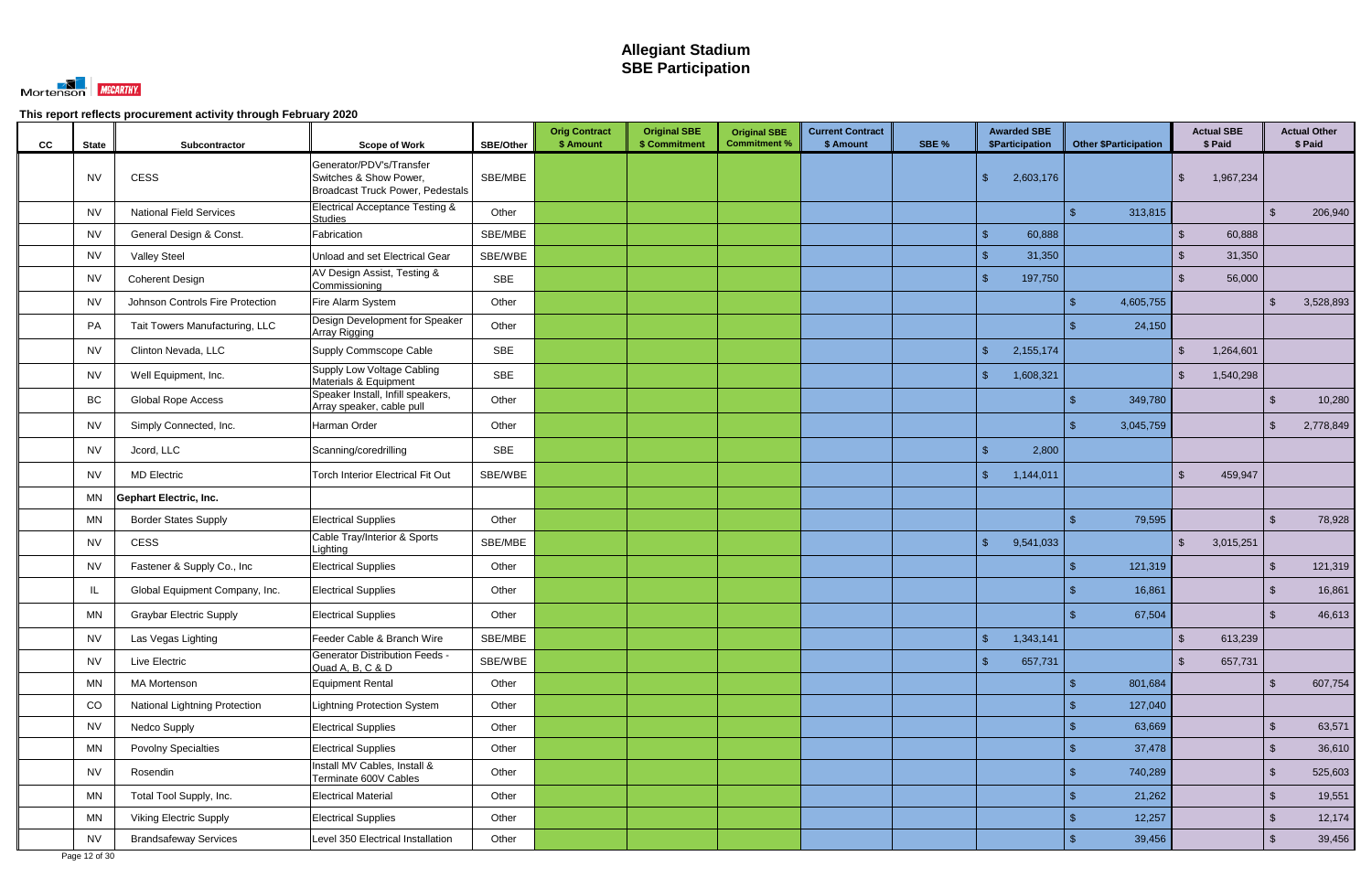

| cc        | <b>State</b> | Subcontractor                      | <b>Scope of Work</b>                                     | <b>SBE/Other</b> | <b>Orig Contract</b><br>\$ Amount | <b>Original SBE</b><br>\$ Commitment | <b>Original SBE</b><br><b>Commitment %</b> | <b>Current Contract</b><br>\$ Amount | SBE % | <b>Awarded SBE</b><br><b>\$Participation</b> | <b>Other \$Participation</b> | <b>Actual SBE</b><br>\$ Paid       |                         | <b>Actual Other</b><br>\$ Paid |
|-----------|--------------|------------------------------------|----------------------------------------------------------|------------------|-----------------------------------|--------------------------------------|--------------------------------------------|--------------------------------------|-------|----------------------------------------------|------------------------------|------------------------------------|-------------------------|--------------------------------|
|           | AZ           | <b>Communications Integrators</b>  | <b>Electrical Supplies</b>                               | Other            |                                   |                                      |                                            |                                      |       |                                              | 199,118                      |                                    | \$                      | 193,256                        |
|           | <b>MN</b>    | Gopher Stage Lighting              | <b>Electrical Supplies</b>                               | Other            |                                   |                                      |                                            |                                      |       |                                              | 1,620,383                    |                                    | $\mathcal{S}$           | 575,582                        |
|           | <b>NV</b>    | <b>Jcord Construction Services</b> | Pole Bases                                               | <b>SBE</b>       |                                   |                                      |                                            |                                      |       | $\sqrt{2}$<br>657,731                        |                              | $\mathcal{S}$<br>148,315           |                         |                                |
|           | <b>NV</b>    | Merli Concrete Pumping             | Concrete Pumping                                         | <b>SBE</b>       |                                   |                                      |                                            |                                      |       | $\mathbf{\$}$<br>10,000                      |                              |                                    |                         |                                |
|           | <b>NV</b>    | R.E.B Construction                 | <b>Drill Foundations</b>                                 | Other            |                                   |                                      |                                            |                                      |       |                                              | 60,000                       |                                    |                         |                                |
|           | <b>NV</b>    | DIG 3, LLC                         | Excavation                                               | Other            |                                   |                                      |                                            |                                      |       |                                              | 70,000                       |                                    |                         |                                |
|           | <b>NV</b>    | MMC, Inc.                          | Hydro Excavation                                         | Other            |                                   |                                      |                                            |                                      |       |                                              | 5,000                        |                                    |                         |                                |
|           | TX           | Vahle Electrifications Systems     | Electrical                                               | Other            |                                   |                                      |                                            |                                      |       |                                              | 26,745                       |                                    |                         |                                |
|           | MS           | <b>Sequel Electric Supply</b>      | <b>Electrical Supplies</b>                               | Other            |                                   |                                      |                                            |                                      |       |                                              | 15,799                       |                                    | $\sqrt[3]{2}$           | 15,799                         |
|           |              |                                    |                                                          |                  |                                   |                                      |                                            |                                      |       |                                              |                              |                                    |                         |                                |
| 1.07      | <b>NV</b>    | <b>Desert Fire Protection, LP</b>  | Fire Protection                                          | Other            | 14,200,000<br>$\mathfrak{L}$      | 2,130,000                            | $15\%$ \$                                  | 15,075,987                           | 16%   |                                              |                              |                                    | \$                      | 10,162,295                     |
|           | <b>NV</b>    | <b>TAB Contractors</b>             | Underground Fire Line                                    | Other            |                                   |                                      |                                            |                                      |       |                                              | 115,655                      |                                    | $\sqrt[6]{3}$           | 100,475                        |
|           | <b>NV</b>    | <b>Jcord Construction</b>          | <b>GPR &amp; Core Drill</b>                              | SBE              |                                   |                                      |                                            |                                      |       | 150,000<br>$\sqrt[6]{3}$                     |                              | 112,000<br><sup>\$</sup>           |                         |                                |
|           | <b>NV</b>    | JS&S Inc.                          | Fire Sprinkler Layout with Trimble                       | SBE/MBE          |                                   |                                      |                                            |                                      |       | $\mathcal{L}$<br>6,312                       |                              | 6,312<br>$\mathcal{L}$             |                         |                                |
|           | <b>NV</b>    | Lucky Transportation               | Transportation                                           | <b>SBE</b>       |                                   |                                      |                                            |                                      |       | $\sqrt{2}$<br>150,000                        |                              | 113,440<br>$\mathbb{S}$            |                         |                                |
|           | <b>NV</b>    | Energy Mechanical Insulation       | Fire Caulking & Insulation of Pipe                       | <b>SBE</b>       |                                   |                                      |                                            |                                      |       | $\sqrt{2}$<br>100,000                        |                              | $\mathfrak{S}$<br>74,256           |                         |                                |
|           | <b>NV</b>    | <b>Monsen Engineering Services</b> | <b>Plotter &amp; Printing Supplies</b>                   | <b>SBE</b>       |                                   |                                      |                                            |                                      |       | $\mathcal{R}$<br>3,581                       |                              | 3,581<br>$\mathcal{L}$             |                         |                                |
|           | <b>NV</b>    | Silver State Marketing Group       | Supply bulk Fire Sprinkler Material<br>& Pipe & Fittings | <b>SBE</b>       |                                   |                                      |                                            |                                      |       | $\sqrt{2}$<br>2,000,000                      |                              | $\mathfrak{L}$<br>946,377          |                         |                                |
|           | <b>NV</b>    | Lone Mountain Excavation           | South FDC Underground                                    | Other            |                                   |                                      |                                            |                                      |       |                                              | 92,394                       |                                    | ්                       | 92,394                         |
|           | <b>NV</b>    | Carefree Catering                  | Site Water Delivery                                      | <b>SBE</b>       |                                   |                                      |                                            |                                      |       | $\mathcal{S}$<br>2,000                       |                              | 1,890<br>$\mathfrak{L}$            |                         |                                |
|           | <b>NV</b>    | Ice Now NV, LLC                    | Ice & Water                                              | <b>SBE</b>       |                                   |                                      |                                            |                                      |       | $\sqrt{2}$<br>11,000                         |                              | 9,162<br>$\mathcal{S}$             |                         |                                |
|           | <b>NV</b>    | <b>World Wide Safety</b>           | Safety                                                   | SBE/WMBE         |                                   |                                      |                                            |                                      |       | $\mathbf{\$}$<br>25,000                      |                              |                                    |                         |                                |
|           |              |                                    |                                                          |                  |                                   |                                      |                                            |                                      |       |                                              |                              |                                    |                         |                                |
| 1.08/1.09 | <b>NV</b>    | <b>Enclos Corp.</b>                | <b>Exterior Curtainwall/Ribbon</b><br>Rainscreen         | Other            | 97,194,122<br>$\mathfrak{S}$      | $\sqrt[6]{3}$<br>14,620,335          |                                            | 15% \$ 101,585,116                   | 18%   |                                              |                              |                                    | $\sqrt[6]{\frac{1}{2}}$ | 83,237,848                     |
|           | <b>NV</b>    | Innova Technologies                | Structural Engineering/Material<br>Mock-up               | SBE/MBE          |                                   |                                      |                                            |                                      |       | $\sqrt{2}$<br>14,618                         |                              | 14,618<br>\$                       |                         |                                |
|           | <b>NV</b>    | Union Erectors                     | Steel Structure & Install Material<br>Mock-up            | SBE              |                                   |                                      |                                            |                                      |       | $\sqrt{2}$<br>20,717                         |                              | $\mathfrak{S}$<br>20,717           |                         |                                |
|           | <b>NV</b>    | Affordable Federal Services        | Misc. Construction Services                              | <b>SBE</b>       |                                   |                                      |                                            |                                      |       | $\frac{1}{2}$<br>10,268,326                  |                              | $\sqrt{2}$<br>10,228,424           |                         |                                |
|           | <b>NV</b>    | Walters & Wolf                     | Storefront                                               | Other            |                                   |                                      |                                            |                                      |       |                                              | 2,041,571<br>$\mathcal{L}$   |                                    |                         |                                |
|           | <b>NC</b>    | Assa Abloy Entrance Systems        | Door Auto Operators Supply &<br>Install                  | Other            |                                   |                                      |                                            |                                      |       |                                              | 47,250                       |                                    |                         |                                |
|           | <b>NV</b>    | Hershberger Bros Welding           | Curtainwall Anchor & Steel Clips                         | SBE              |                                   |                                      |                                            |                                      |       | $\sqrt{3}$<br>1,553,054                      |                              | $\mathfrak{S}$<br>1,553,054        |                         |                                |
|           | <b>NV</b>    | FASCO                              | Fasteners                                                | SBE              |                                   |                                      |                                            |                                      |       | 650,000<br>\$                                |                              | $\sqrt[6]{\frac{1}{2}}$<br>625,462 |                         |                                |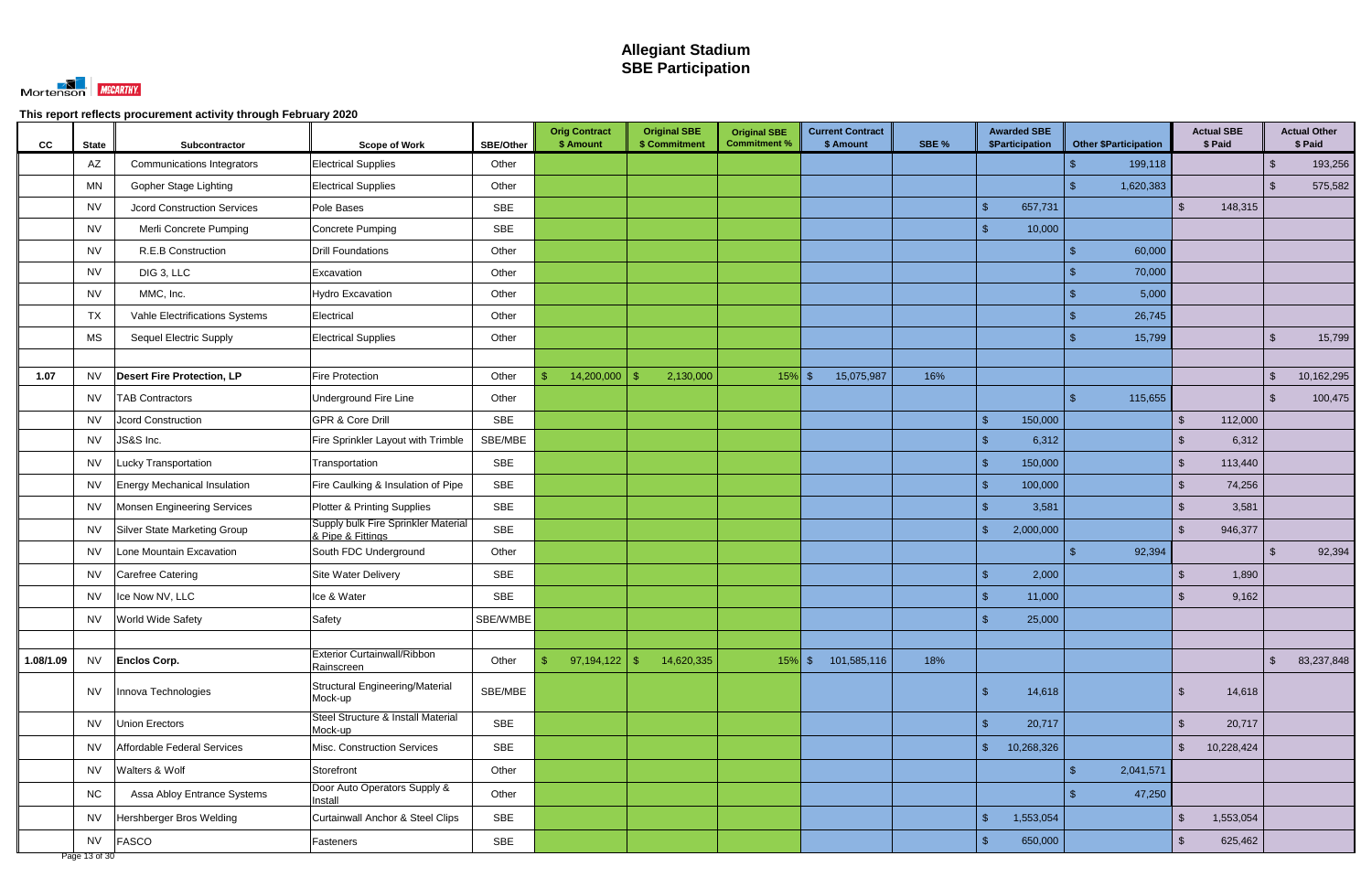

| cc    | <b>State</b>  | Subcontractor                    | <b>Scope of Work</b>                                        | SBE/Other  | <b>Orig Contract</b><br>\$ Amount | <b>Original SBE</b><br>\$ Commitment | <b>Original SBE</b><br><b>Commitment %</b> | <b>Current Contract</b><br>\$ Amount | SBE % | <b>Awarded SBE</b><br>\$Participation | <b>Other \$Participation</b> | <b>Actual SBE</b><br>\$ Paid |                         | <b>Actual Other</b><br>\$ Paid |
|-------|---------------|----------------------------------|-------------------------------------------------------------|------------|-----------------------------------|--------------------------------------|--------------------------------------------|--------------------------------------|-------|---------------------------------------|------------------------------|------------------------------|-------------------------|--------------------------------|
|       | TX            | <b>Baker Metal</b>               | <b>CW Metal Panels</b>                                      | Other      |                                   |                                      |                                            |                                      |       |                                       | 6,421,181                    |                              | -\$                     | 6,296,491                      |
|       | <b>NV</b>     | <b>Expansion Specialties</b>     | <b>Exterior Expansion Joint System</b>                      | SBE/VBE    |                                   |                                      |                                            |                                      |       | $\mathfrak{L}$<br>725,570             |                              | 237,738<br>$\mathbb{S}$      |                         |                                |
|       | <b>NV</b>     | Gephart/Morse Electrical         | Operable Door                                               | Other      |                                   |                                      |                                            |                                      |       |                                       | 143,111                      |                              |                         |                                |
|       | <b>NV</b>     | Union Erectors                   | Operable Door                                               | SBE        |                                   |                                      |                                            |                                      |       | $\mathbb{S}$<br>4,502,176             |                              | $\mathbb{S}$<br>4,264,639    |                         |                                |
|       | CA            | <b>Railworks Track Service</b>   | Welding on back for Operable<br>Doors                       | Other      |                                   |                                      |                                            |                                      |       |                                       | 50,400                       |                              | - \$                    | 50,400                         |
|       | <b>NV</b>     | <b>Team Construction</b>         | Grouting - operable door                                    | Other      |                                   |                                      |                                            |                                      |       |                                       | 103,777                      |                              | \$                      | 103,777                        |
|       | <b>NV</b>     | Reliable Crane Services          | <b>Crane Services</b>                                       | SBE        |                                   |                                      |                                            |                                      |       | $\mathbf{\hat{S}}$<br>251,782         |                              | $\mathbb{S}$<br>251,782      |                         |                                |
|       | CA            | Construction Consulting Lab West | <b>Field Testing</b>                                        | Other      |                                   |                                      |                                            |                                      |       |                                       | 15,000                       |                              |                         |                                |
|       | CA            | Intertek-ATI                     | <b>Field Testing</b>                                        | Other      |                                   |                                      |                                            |                                      |       |                                       | 15,000                       |                              |                         |                                |
|       |               |                                  |                                                             |            |                                   |                                      |                                            |                                      |       |                                       |                              |                              |                         |                                |
| 1.10  | <b>NV</b>     | <b>KONE</b>                      | Elevator & Lifts                                            | Other      | 17,942,010<br>\$                  | 1,435,361                            | $8\%$ \$                                   | 19,164,161                           | 8%    | 327,133<br>-\$                        |                              |                              | $\mathcal{S}$           | 14,382,371                     |
|       | <b>NV</b>     | Hightower Trucking, Inc.         | Warehouse/Logistics Support                                 | SBE/MBE    |                                   |                                      |                                            |                                      |       | $\mathbf{\hat{s}}$<br>955,000         |                              | 934,326<br>$\mathbb{S}$      |                         |                                |
|       | <b>NV</b>     | Storage on Wheels, Inc.          | Jobsite Trailer                                             | Other      |                                   |                                      |                                            |                                      |       |                                       | 15,000                       |                              | $\mathfrak{L}$          | 4,249                          |
|       | <b>NV</b>     | <b>CESS</b>                      | Misc. Electrical Supplies                                   | SBE/MBE    |                                   |                                      |                                            |                                      |       | 71,500<br>$\mathcal{L}$               |                              | 59,705<br>$\mathbb{S}$       |                         |                                |
|       | TX            | Platinum Specialty Services      | Scaffolding                                                 | Other      |                                   |                                      |                                            |                                      |       |                                       | 79,994                       |                              | \$                      | 79,994                         |
|       | <b>NV</b>     | Codale Electric Supply           | <b>Electrical Supplies</b>                                  | Other      |                                   |                                      |                                            |                                      |       |                                       | 15,000                       |                              | $\mathcal{S}$           | 11,898                         |
|       | TX            | Hutcherson Elevator Co.          | Freight Elevator - D5, Install 6<br>hatch doors, 1 car gate | Other      |                                   |                                      |                                            |                                      |       |                                       | 62,900                       |                              |                         |                                |
|       | TX            | Hutcherson Elevator Co.          | Freight Elevator - C3, Install 7                            |            |                                   |                                      |                                            |                                      |       |                                       | 70,100                       |                              |                         |                                |
|       | <b>NV</b>     | Union Erectors                   | hatch doors, 1 car gate<br><b>Furnish Material</b>          | Other      |                                   |                                      |                                            |                                      |       | $\mathbf{\$}$<br>80,000               |                              | $\mathbb{S}$<br>70,421       |                         |                                |
|       | NV            | Energy Mechanical Insulation     | Firestopping                                                | <b>SBE</b> |                                   |                                      |                                            |                                      |       | $\mathbf{\hat{s}}$<br>75,000          |                              | 16,787<br>\$                 |                         |                                |
|       | <b>NV</b>     |                                  | Drill holes to hang rigging to hoist                        | SBE/WBE    |                                   |                                      |                                            |                                      |       | $\sqrt{2}$                            |                              | $\mathfrak{S}$               |                         |                                |
|       |               | Jcord LLc                        | escalator                                                   | SBE        |                                   |                                      |                                            |                                      |       | 16,500                                |                              | 14,335                       |                         |                                |
|       | <b>NV</b>     | Dielco Crane                     | Craning of the Escalators                                   | Other      |                                   |                                      |                                            |                                      |       |                                       | 6,500                        |                              | $\sqrt[6]{3}$           | 4,250                          |
|       | <b>NV</b>     | Ameripro Service Systems, Inc.   | On-Site Fuel & Lube                                         | Other      |                                   |                                      |                                            |                                      |       |                                       | 20,000                       |                              | $\sqrt[6]{\frac{1}{2}}$ | 11,250                         |
|       | <b>MN</b>     | MA Mortenson Company             | Equipment Rentals                                           | Other      |                                   |                                      |                                            |                                      |       |                                       | 260,000                      |                              | $\sqrt[3]{2}$           | 77,440                         |
|       | <b>NV</b>     | Fasco                            | Vendor/Bin Stak                                             | <b>SBE</b> |                                   |                                      |                                            |                                      |       | $\mathfrak{S}$<br>8,000               |                              | 4,561<br>$\mathfrak{S}$      |                         |                                |
|       | OK            | Travertine                       | 17 - Elevator Cab Interiors                                 | Other      |                                   |                                      |                                            |                                      |       |                                       | 463,741                      |                              | $\mathfrak{L}$          | 218,769                        |
|       | WA            | Hankin Specialty Elevators       | <b>ADA Lifts</b>                                            | Other      |                                   |                                      |                                            |                                      |       |                                       | 175,000                      |                              |                         |                                |
|       |               |                                  |                                                             |            |                                   |                                      |                                            |                                      |       |                                       |                              |                              |                         |                                |
| 2.01a | <b>NV</b>     | <b>Trinity Land Survey</b>       | Box Culvert - Survey                                        | SBE/WBE    | $38,770$ \$                       | 38,770                               | $100\%$ \$                                 | 71,251                               | 100%  | 71,251<br>-\$                         |                              | 71,251<br>$\mathfrak{S}$     |                         |                                |
|       | Page 14 of 30 |                                  |                                                             |            |                                   |                                      |                                            |                                      |       |                                       |                              |                              |                         |                                |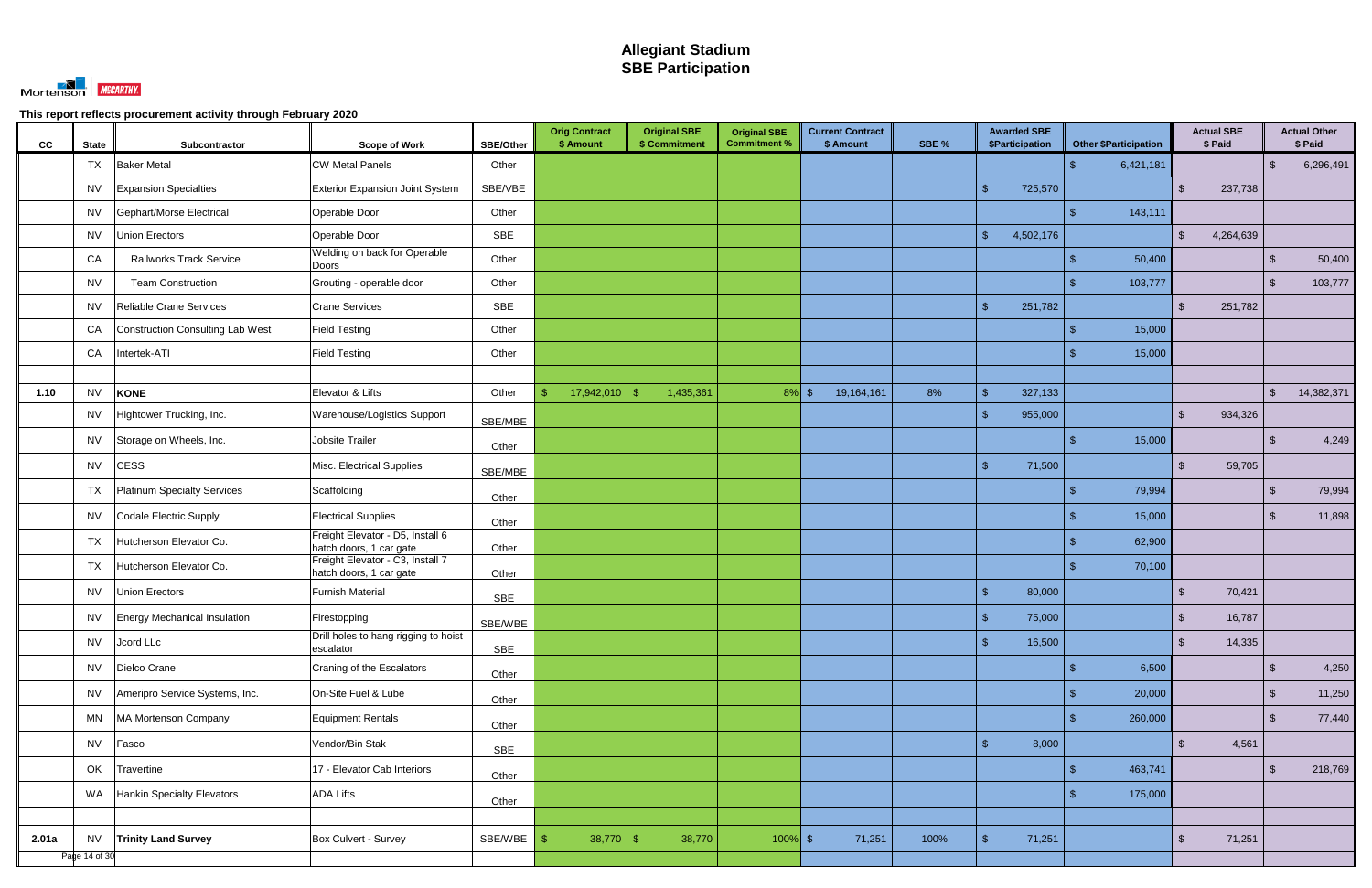

| CC        | <b>State</b>               | Subcontractor                 | <b>Scope of Work</b>                                | SBE/Other  | <b>Orig Contract</b><br>\$ Amount | <b>Original SBE</b><br>\$ Commitment | <b>Original SBE</b><br><b>Commitment %</b> | <b>Current Contract</b><br>\$ Amount | SBE % | <b>Awarded SBE</b><br>\$Participation | <b>Other \$Participation</b> | <b>Actual SBE</b><br>\$ Paid |                         | <b>Actual Other</b><br>\$ Paid |
|-----------|----------------------------|-------------------------------|-----------------------------------------------------|------------|-----------------------------------|--------------------------------------|--------------------------------------------|--------------------------------------|-------|---------------------------------------|------------------------------|------------------------------|-------------------------|--------------------------------|
| 2.01f     | <b>NV</b>                  | <b>Marnell Masonry</b>        | Box Culvert - Masonry                               | SBE        | $33,198$ \$                       | 33,198                               | $100\%$ \$                                 | 33,198                               | 100%  | $\mathbf{\hat{s}}$<br>33,198          |                              | 33,198<br>$\mathbb{S}$       |                         |                                |
| 2.01h     | <b>NV</b>                  | Sahara Concrete               | Box Culvert - Site Concrete,<br>Paving & Hardscapes | SBE        | 3,678,883                         | 3,678,883<br>- \$                    | $100\%$ \$                                 | 4,180,022                            | 100%  | 3,919,506<br>$\mathcal{S}$            |                              | 4,180,022<br>\$              |                         |                                |
|           | <b>NV</b>                  | <b>CMC Rebar</b>              | Box Culvert - Reinforcing (Supply<br>& Install)     | Other      |                                   |                                      |                                            |                                      |       |                                       | 794,604                      |                              | -\$                     | 794,604                        |
|           | <b>NV</b>                  | Dielco Crane Services         | Box Culvert - Crane Work                            | Other      |                                   |                                      |                                            |                                      |       |                                       | 107,725                      |                              | $\mathbf{\$}$           | 107,725                        |
|           | <b>NV</b>                  | Merli Concrete Pumping        | Box Culvert - Concrete Pump                         | SBE        |                                   |                                      |                                            |                                      |       | $\mathbb{S}$                          | $\blacksquare$               | $\mathfrak{F}$<br>78,642     |                         |                                |
|           | <b>NV</b>                  | A-1 Concrete                  | Demolition                                          | SBE/MBE    |                                   |                                      |                                            |                                      |       | $\mathbf{\$}$<br>181,874              |                              | 181,874<br>\$                |                         |                                |
|           |                            |                               |                                                     |            |                                   |                                      |                                            |                                      |       |                                       |                              |                              |                         |                                |
| 2.01k     | <b>NV</b>                  | The Tiberti Fence Company     | Box Culvert - Fence                                 | SBE        | 256,862                           | 256,862                              | $100\%$ \$                                 | 294,882                              | 100%  | $\mathbf{\$}$<br>286,159              |                              | 259,719<br>\$                |                         |                                |
|           | NV                         | Flippen's Trenching           | 143 Holes                                           | SBE        |                                   |                                      |                                            |                                      |       | 8,723<br>$\mathbf{\$}$                |                              | 8,723<br>$\mathbb{S}$        |                         |                                |
| 2.02/2.03 | <b>NV</b>                  | <b>Tab Contractors</b>        | Box Culvert /Earthwork/Site<br><b>Utilities</b>     | Other      | 15,258,168<br>$^{\circ}$          | 10,707,010<br>-\$                    | $70\%$ \$                                  | 29,058,644                           | 45%   |                                       |                              |                              | $\mathfrak{L}$          | 26,443,959                     |
|           | <b>NV</b>                  | <b>Brightview Landscape</b>   | Box Culvert - Landscape &<br>Irrigation             | Other      |                                   |                                      |                                            |                                      |       |                                       | 21,550                       |                              | -\$                     | 21,550                         |
|           | <b>NV</b>                  | Sanders Construction          | Drilling & Blasting                                 | SBE        |                                   |                                      |                                            |                                      |       | $\mathbb{S}$<br>2,309,326             |                              | 2,193,860<br>\$              |                         |                                |
|           | <b>NV</b>                  | JS & S Surveying              | Land Survey & Construction<br>Staking               | SBE/MBE    |                                   |                                      |                                            |                                      |       | 409,688<br>$\mathbf{\$}$              |                              | 260,896<br>\$                |                         |                                |
|           | <b>NV</b>                  | A-1 Concrete Cutting          | Core Drilling/Concrete<br>Cutting/Demolition        | SBE/MBE    |                                   |                                      |                                            |                                      |       | $\mathcal{S}$<br>75,000               |                              | 73,635<br>\$                 |                         |                                |
|           | <b>NV</b>                  | M Con, Inc.                   | <b>Utility Work Installation</b>                    | SBE/MBE    |                                   |                                      |                                            |                                      |       | $\mathbf{\$}$<br>435,993              |                              | $\mathbb{S}$<br>414,193      |                         |                                |
|           | <b>NV</b>                  | MMC, Inc.                     | Hydro Excavating/Vactor                             | Other      |                                   |                                      |                                            |                                      |       |                                       | 18,550                       |                              | $\mathfrak{L}$          | 18,550                         |
|           | <b>NV</b>                  | Nevada Ready Mix              | Concrete                                            | Other      |                                   |                                      |                                            |                                      |       |                                       | $\mathsf{\$}$<br>20,000      |                              | $\sqrt[6]{3}$           | 19,423                         |
|           | <b>NV</b>                  | Nelson Hiniker Striping       | <b>Traffic Control</b>                              | <b>SBE</b> |                                   |                                      |                                            |                                      |       | $\mathfrak{S}$<br>3,240               |                              | 3,240<br>$\mathbb{S}$        |                         |                                |
|           | <b>NV</b>                  | Sticha Inc.                   | <b>Trucking Materials</b>                           | Other      |                                   |                                      |                                            |                                      |       |                                       | 1,080                        |                              | $\sqrt[6]{\frac{1}{2}}$ | 1,080                          |
|           | <b>NV</b>                  | <b>National Trench Safety</b> | Steel Plates & Shoring                              | Other      |                                   |                                      |                                            |                                      |       |                                       | 285,000<br>\$                |                              | $\sqrt[6]{\frac{1}{2}}$ | 522,277                        |
|           | MO                         | Core & Main                   | <b>Water Materials</b>                              | Other      |                                   |                                      |                                            |                                      |       |                                       | 29,790<br>\$.                |                              | $\sqrt[6]{\frac{1}{2}}$ | 27,992                         |
|           | <b>NV</b>                  | Wells Cargo, Inc.             | <b>Asphalt Paving</b>                               | Other      |                                   |                                      |                                            |                                      |       |                                       | 77,527<br>\$                 |                              | $\sqrt[6]{\frac{1}{2}}$ | 68,555                         |
|           | <b>NV</b>                  | Merli Concrete Pumping        | Pump Concrete                                       | SBE        |                                   |                                      |                                            |                                      |       | $\sqrt{2}$<br>639                     |                              | 639<br>$\mathbb{S}$          |                         |                                |
|           | <b>NV</b>                  | MMC, Inc.                     | Hydro Excavating/Pot Holing                         | Other      |                                   |                                      |                                            |                                      |       |                                       | 866,257<br>\$                |                              | $\sqrt[6]{3}$           | 866,257                        |
|           | <b>NV</b><br>Page 15 of 30 | <b>TAB Contractors</b>        | Excavating                                          | Other      |                                   |                                      |                                            |                                      |       |                                       | 5,000                        |                              | $\sqrt{3}$              | 291                            |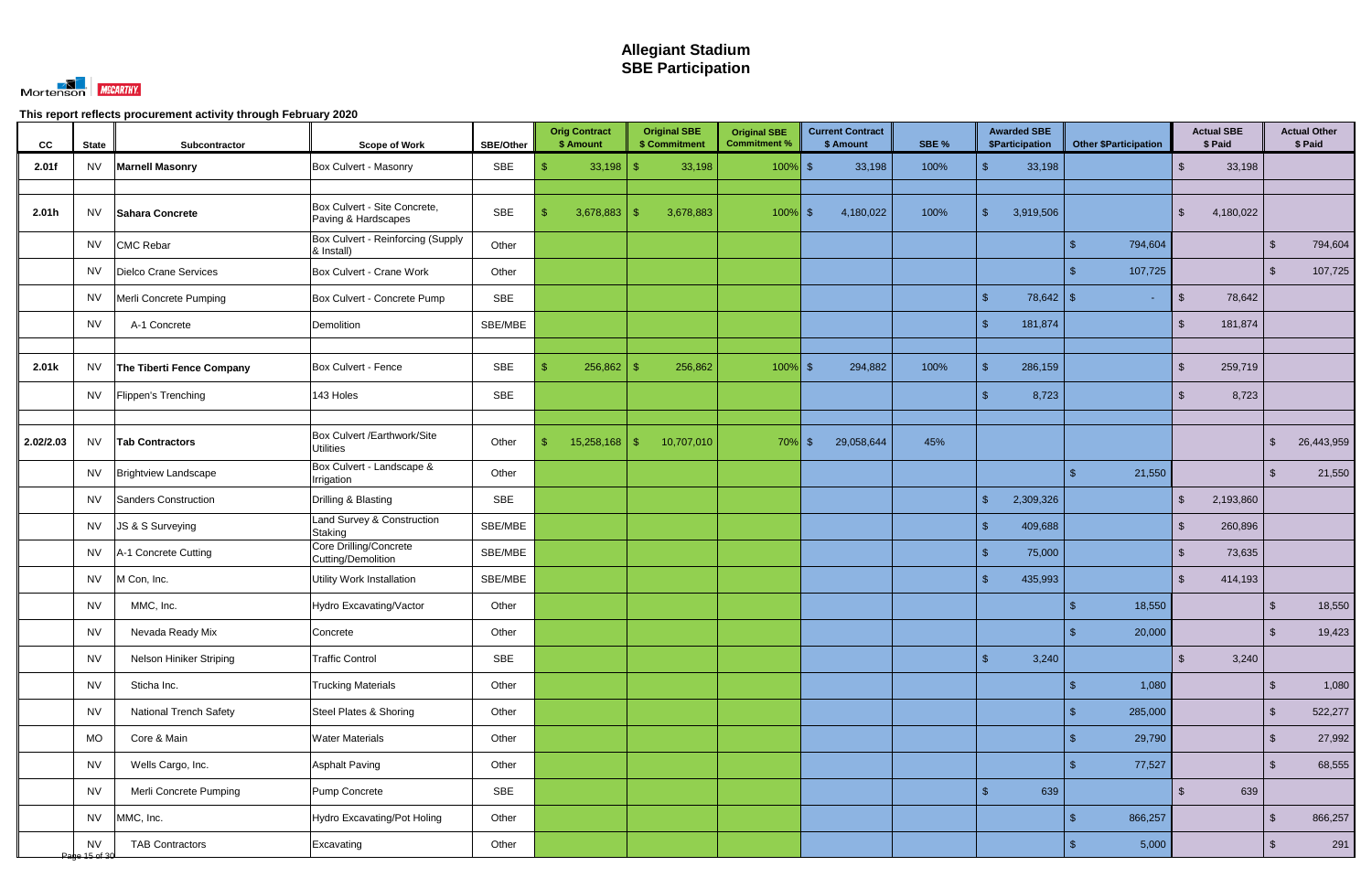

| cc | <b>State</b>        | Subcontractor                 | <b>Scope of Work</b>                            | SBE/Other  | <b>Orig Contract</b><br>\$ Amount | <b>Original SBE</b><br>\$ Commitment | <b>Original SBE</b><br><b>Commitment %</b> | <b>Current Contract</b><br>\$ Amount | SBE % | <b>Awarded SBE</b><br>\$Participation | <b>Other \$Participation</b>       |                | <b>Actual SBE</b><br>\$ Paid |                         | <b>Actual Other</b><br>\$ Paid |
|----|---------------------|-------------------------------|-------------------------------------------------|------------|-----------------------------------|--------------------------------------|--------------------------------------------|--------------------------------------|-------|---------------------------------------|------------------------------------|----------------|------------------------------|-------------------------|--------------------------------|
|    | CA                  | Viking Drillers, Inc.         | Abandonment (4) Monitoring Wells                | Other      |                                   |                                      |                                            |                                      |       |                                       | 8,800<br>\$.                       |                |                              | $\sqrt[6]{3}$           | 8,800                          |
|    | NV                  | Acme Electric                 | Remove/Replace Street Lights                    | Other      |                                   |                                      |                                            |                                      |       |                                       | 362,556<br>\$                      |                |                              | $\mathcal{S}$           | 362,556                        |
|    | NV                  | Boulder Sand & Gravel         | Gravel base for concrete & asphalt<br>disposal  | SBE        |                                   |                                      |                                            |                                      |       | $\mathbf{\hat{s}}$<br>357,361         |                                    | $\mathbb{S}$   | 325,114                      |                         |                                |
|    | <b>NV</b>           | Elkhorn Environmental         | <b>Trucking/Street Sweeping</b>                 | SBE        |                                   |                                      |                                            |                                      |       | $\mathbb{S}$<br>2,384,021             |                                    | $\mathcal{S}$  | 2,384,021                    |                         |                                |
|    | NV                  | Donovan Brothers Trucking     | Trucking/Haul-Off                               | SBE        |                                   |                                      |                                            |                                      |       | $\mathcal{S}$<br>2,801,398            |                                    | $\mathcal{S}$  | 2,801,398                    |                         |                                |
|    | NV                  | Merli Concrete Pumping        | Box Culvert - Concrete Pump                     | SBE        |                                   |                                      |                                            |                                      |       | 10,000<br>\$.                         |                                    | <sup>\$</sup>  | 2,979                        |                         |                                |
|    | NV                  | <b>Olson PreCast Company</b>  | Install Storm Drain & Sewer MH &<br>Drop Inlets | <b>SBE</b> |                                   |                                      |                                            |                                      |       | 478,911<br>$\sqrt{2}$                 |                                    | $\mathfrak{S}$ | 276,976                      |                         |                                |
|    | <b>NV</b>           | Armorock, LLC                 | <b>Manhole Materials</b>                        | Other      |                                   |                                      |                                            |                                      |       |                                       | 326,659                            |                |                              | \$                      | 326,659                        |
|    | NV                  | Nevada Tap Master             | Wet Tap                                         | SBE        |                                   |                                      |                                            |                                      |       | $\sqrt{2}$<br>49,895                  |                                    | \$             | 48,765                       |                         |                                |
|    | <b>NV</b>           | Nevada Water Trucks           | <b>Water Truck</b>                              | SBE        |                                   |                                      |                                            |                                      |       | $\mathbf{\hat{s}}$<br>265,877         |                                    | \$             | 265,877                      |                         |                                |
|    | <b>NV</b>           | Enco Southwest, Inc.          | Pump Controls                                   | <b>SBE</b> |                                   |                                      |                                            |                                      |       | 208,780<br>-\$                        |                                    | \$             | 208,780                      |                         |                                |
|    | <b>NV</b>           | M Con, Inc.                   | Main Water Line                                 | SBE/MBE    |                                   |                                      |                                            |                                      |       | $\mathcal{S}$<br>3,060,201            |                                    | $\mathbb{S}$   | 2,283,025                    |                         |                                |
|    | <b>NV</b>           | Ahern Rentals                 | Equipment Rental                                | Other      |                                   |                                      |                                            |                                      |       |                                       | 12,000                             |                |                              | \$                      | 11,744                         |
|    | <b>NV</b>           | MMc Inc.                      | Vactor/Pothole Services                         | Other      |                                   |                                      |                                            |                                      |       |                                       | 15,000                             |                |                              | $\sqrt[6]{3}$           | 13,825                         |
|    | CA                  | Cashman Equipment Co.         | Equipment Rental                                | Other      |                                   |                                      |                                            |                                      |       |                                       | 4,478                              |                |                              | $\sqrt[6]{3}$           | 4,478                          |
|    | <b>TX</b>           | Aggregate Industries          | Type II Supplier                                | Other      |                                   |                                      |                                            |                                      |       |                                       | 50,000                             |                |                              | -\$                     | 45,089                         |
|    | <b>MO</b>           | Core & Main                   | Material Supplier                               | Other      |                                   |                                      |                                            |                                      |       |                                       | 675,000<br>$\sqrt[6]{\frac{1}{2}}$ |                |                              | $\sqrt[6]{3}$           | 519,374                        |
|    | <b>NV</b>           | <b>National Trench Safety</b> | Shoring/Trench Plates                           | Other      |                                   |                                      |                                            |                                      |       |                                       | 25,000<br>\$.                      |                |                              | $\sqrt[3]{2}$           | 19,019                         |
|    | <b>NV</b>           | Nevada Ready Mix              | Concrete Supplier                               | Other      |                                   |                                      |                                            |                                      |       |                                       | 20,000<br>\$                       |                |                              | $\sqrt[6]{3}$           | 18,499                         |
|    | <b>NV</b>           | <b>Rinker Materials</b>       | <b>RPC Onsite/Offsite</b>                       | Other      |                                   |                                      |                                            |                                      |       |                                       | 150,000<br>\$                      |                |                              | $\sqrt[6]{\frac{1}{2}}$ | 132,896                        |
|    | <b>NV</b>           | HD Barricade, Inc.            | <b>Traffic Control</b>                          | Other      |                                   |                                      |                                            |                                      |       |                                       | 2,500<br>\$.                       |                |                              | $\sqrt[6]{3}$           | 2,400                          |
|    | <b>NV</b>           | Sticha Inc.                   | Trucking                                        | Other      |                                   |                                      |                                            |                                      |       |                                       | 1,394                              |                |                              | $\sqrt[6]{3}$           | 1,338                          |
|    | <b>NV</b>           | Las Vegas Paving              | Cold Mix                                        | Other      |                                   |                                      |                                            |                                      |       |                                       | 2,500                              |                |                              | $\sqrt[6]{\frac{1}{2}}$ | 500                            |
|    | CA<br>Page 16 of 30 | HD White Cap                  | <b>Safety Supplies</b>                          | Other      |                                   |                                      |                                            |                                      |       |                                       | 5,000                              |                |                              | \$                      | 5,131                          |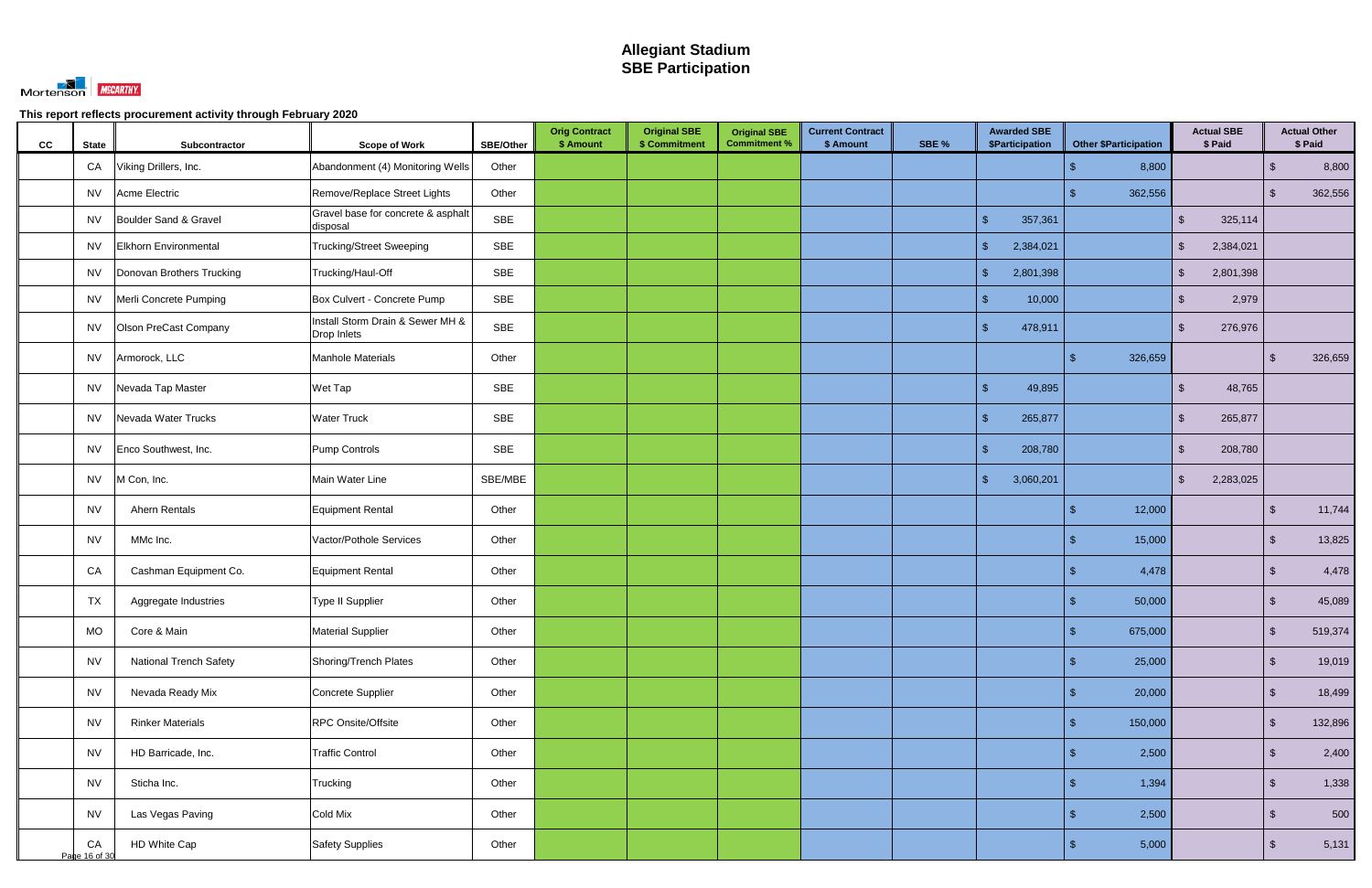

| cc        | <b>State</b>               | Subcontractor                        | <b>Scope of Work</b>                                | <b>SBE/Other</b> | <b>Orig Contract</b><br>\$ Amount | <b>Original SBE</b><br>\$ Commitment | <b>Original SBE</b><br><b>Commitment %</b> | <b>Current Contract</b><br>\$ Amount | SBE % | <b>Awarded SBE</b><br>\$Participation | <b>Other \$Participation</b> | <b>Actual SBE</b><br>\$ Paid |              |                         | <b>Actual Other</b><br>\$ Paid |
|-----------|----------------------------|--------------------------------------|-----------------------------------------------------|------------------|-----------------------------------|--------------------------------------|--------------------------------------------|--------------------------------------|-------|---------------------------------------|------------------------------|------------------------------|--------------|-------------------------|--------------------------------|
|           | <b>NV</b>                  | <b>Olson Precast Company</b>         | 8" Meter Vaults                                     | <b>SBE</b>       |                                   |                                      |                                            |                                      |       | 62,997<br>£.                          |                              | $\mathfrak{S}$               | 55,686       |                         |                                |
|           | <b>NV</b>                  | Nevada Tap Master                    | Hot Tap on Domestic Water Line                      | Other            |                                   |                                      |                                            |                                      |       |                                       | 1,500                        |                              |              |                         |                                |
|           | <b>NV</b>                  | Las Vegas Paving                     | Flaggers                                            | Other            |                                   |                                      |                                            |                                      |       |                                       | 692,289                      |                              |              | $\mathcal{L}$           | 692,289                        |
|           | <b>NV</b>                  | Wells Cargo, Inc.                    | <b>Asphalt Patching</b>                             | Other            |                                   |                                      |                                            |                                      |       |                                       | 160,565                      |                              |              | $\sqrt[6]{3}$           | 160,565                        |
|           | <b>NV</b>                  | Nelson Hiniker Striping              | Striping/Traffic Control                            | SBE              |                                   |                                      |                                            |                                      |       | $\mathcal{S}$<br>151,578              |                              | \$                           | 119,507      |                         |                                |
|           | <b>NV</b>                  | Sahara Concrete                      | Concrete Repair                                     | <b>SBE</b>       |                                   |                                      |                                            |                                      |       | 2,836<br>-\$                          |                              | -SS                          | 2,836        |                         |                                |
|           |                            |                                      |                                                     |                  |                                   |                                      |                                            |                                      |       |                                       |                              |                              |              |                         |                                |
| 2.05      | CA                         | <b>Malcolm Drilling</b>              | Deep Foundations                                    | Other            | 8,630,311<br>\$                   | 1,588,177<br>$\sqrt{3}$              | $18\%$ \$                                  | 10,729,892                           | 26%   |                                       |                              |                              |              | $\mathcal{L}$           | 10,729,892                     |
|           | <b>NV</b>                  | <b>CMC Steel</b>                     | Reinforcing Steel                                   | Other            |                                   |                                      |                                            |                                      |       |                                       | 2,200,385<br>\$.             |                              |              | $\sqrt[6]{3}$           | 2,096,926                      |
|           | <b>NV</b>                  | Steel Edge, Inc.                     | Piles                                               | <b>SBE</b>       |                                   |                                      |                                            |                                      |       | $\mathcal{L}$<br>457,446              |                              | $\mathcal{S}$                | 457,446      |                         |                                |
|           | <b>NV</b>                  | Precision aggregate Products         | Supply Grout for Deep<br>Foundations                | <b>SBE</b>       |                                   |                                      |                                            |                                      |       | $\mathbf{\$}$<br>2,133,225            |                              | $\sqrt[6]{\frac{1}{2}}$      | 2,133,225    |                         |                                |
|           | <b>NV</b>                  | <b>Trinity Land Survey</b>           | Box Culvert - Survey                                | SBE/WBE          |                                   |                                      |                                            |                                      |       | $\sqrt{2}$<br>187,619                 |                              | $\sqrt[6]{\frac{1}{2}}$      | $187,619$ \$ |                         | $\sim$                         |
|           | <b>NV</b>                  | Dielco Crane Service                 | <b>Crane Lift Services</b>                          | Other            |                                   |                                      |                                            |                                      |       |                                       | 20,353                       |                              |              | \$                      | 20,353                         |
|           | <b>NV</b>                  | <b>TAB Contractors</b>               | Load Haul-off & Dispose ACIP<br>Spoils              | Other            |                                   |                                      |                                            |                                      |       |                                       | 221,790                      |                              |              | \$                      | 210,700                        |
|           | <b>NV</b>                  | Fugro USA Land                       | Osterberg Cell load testing<br>equipment & services | Other            |                                   |                                      |                                            |                                      |       |                                       | 205,817<br>\$.               |                              |              | $\mathcal{L}$           | 205,817                        |
|           | <b>NV</b>                  | Clark Welding & Fabricating          | Welding                                             | Other            |                                   |                                      |                                            |                                      |       |                                       | 51,702                       |                              |              | \$                      | 51,702                         |
|           | <b>NV</b>                  | <b>White Cap</b>                     | <b>General Building Materials</b>                   | Other            |                                   |                                      |                                            |                                      |       |                                       | 44,503                       |                              |              | ්                       | 44,503                         |
|           | <b>NV</b>                  | <b>United Rentals</b>                | <b>Rental Equipment</b>                             | Other            |                                   |                                      |                                            |                                      |       |                                       | 20,791<br>\$                 |                              |              | $\sqrt[6]{\frac{1}{2}}$ | 20,791                         |
|           | <b>NV</b>                  | <b>MMC</b>                           | Potholing/Vac Truck Work                            | Other            |                                   |                                      |                                            |                                      |       |                                       | 1,125<br>\$.                 |                              |              | $\sqrt[6]{3}$           | 1,125                          |
|           |                            |                                      |                                                     |                  |                                   |                                      |                                            |                                      |       |                                       |                              |                              |              |                         |                                |
| 2.99/3.99 | <b>NV</b>                  | Mortenson/McCarthy                   | <b>Structural Concrete</b>                          | Other            | 128,419,469<br>\$                 | 19,262,920<br>$\sqrt[6]{3}$          | $15\%$ \$                                  | 142,926,934                          | 25%   |                                       |                              |                              |              | $\sqrt[6]{\frac{1}{2}}$ | 122,747,095                    |
| 3.99a     | WI                         | <b>Gateway Forming Systems</b>       | Horizontal Formwork                                 | Other            |                                   |                                      |                                            |                                      |       |                                       | 15,128,319<br>$\mathfrak{L}$ |                              |              | $\sqrt[6]{\frac{1}{2}}$ | 15,128,319                     |
|           | <b>NV</b>                  | Region 9 Safety                      | Safety Director                                     | SBE/MBE          |                                   |                                      |                                            |                                      |       | $\sqrt{2}$<br>168,341                 |                              | $\sqrt[6]{\frac{1}{2}}$      | 168,341      |                         |                                |
|           | <b>NV</b>                  | <b>Pacific Construction Services</b> | Shoring Rental/Lumber                               | SBE              |                                   |                                      |                                            |                                      |       | $\sqrt{2}$<br>1,000,000               |                              | $\mathfrak{S}$               | 934,987      |                         |                                |
| 3.99b     | <b>NV</b><br>Pane 17 of 30 | <b>CMC Rebar</b>                     | Reinforcing                                         | Other            |                                   |                                      |                                            |                                      |       |                                       | $\frac{1}{2}$<br>21,337,720  |                              |              | $\sqrt{5}$              | 19,511,124                     |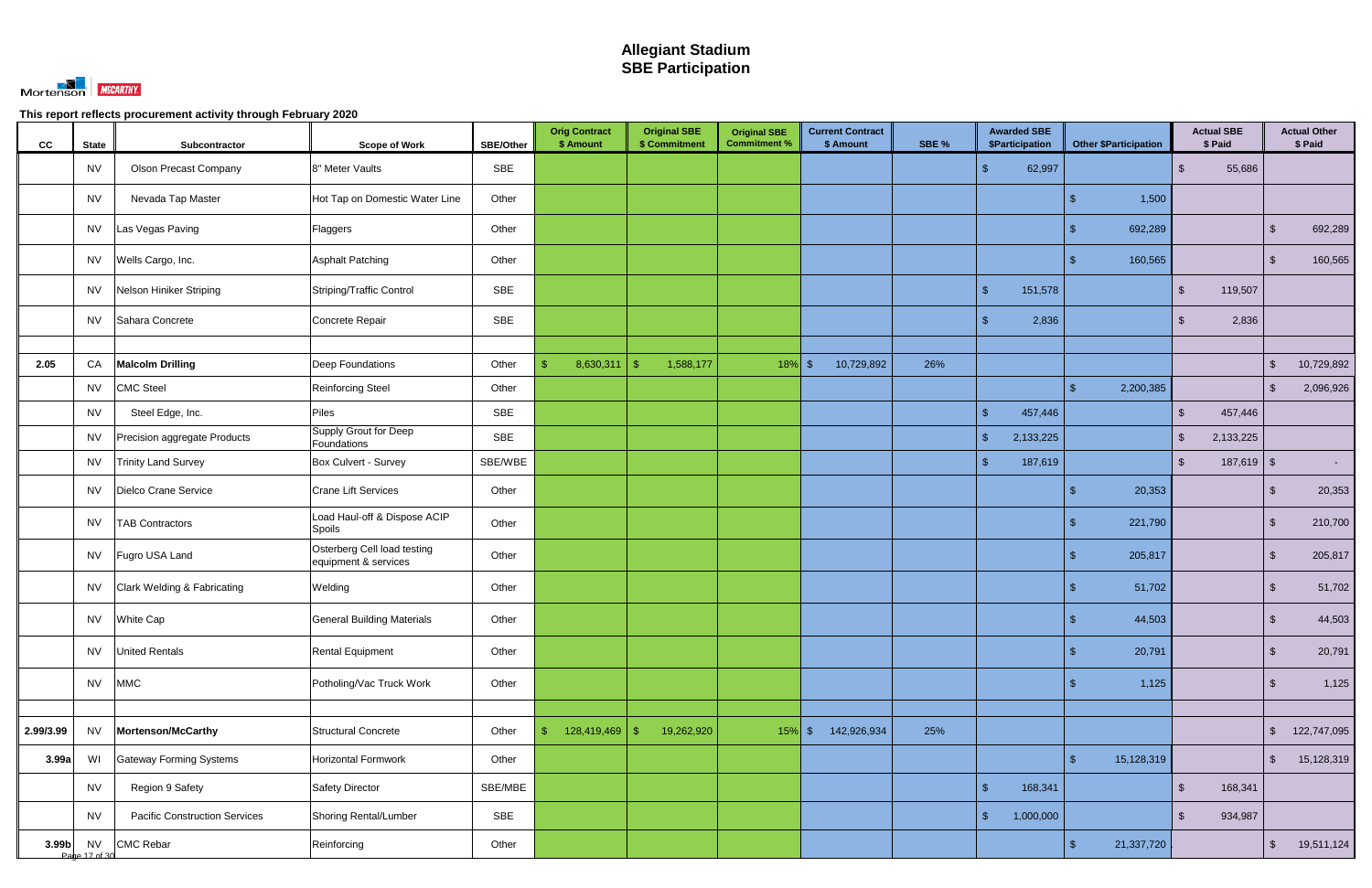

| cc | <b>State</b>  | Subcontractor                        | <b>Scope of Work</b>                  | <b>SBE/Other</b> | <b>Orig Contract</b><br>\$ Amount | <b>Original SBE</b><br>\$ Commitment | <b>Original SBE</b><br><b>Commitment %</b> | <b>Current Contract</b><br>\$ Amount | SBE % | <b>Awarded SBE</b><br>\$Participation | <b>Other \$Participation</b> |           | \$ Paid                 | <b>Actual SBE</b> |                         | <b>Actual Other</b><br>\$ Paid |
|----|---------------|--------------------------------------|---------------------------------------|------------------|-----------------------------------|--------------------------------------|--------------------------------------------|--------------------------------------|-------|---------------------------------------|------------------------------|-----------|-------------------------|-------------------|-------------------------|--------------------------------|
|    | <b>NV</b>     | Steel Edge, Inc.                     | <b>Reinforcing Steel</b>              | <b>SBE</b>       |                                   |                                      |                                            |                                      |       | 5,358,109<br>$\frac{1}{2}$            |                              |           | $\mathfrak{S}$          | 5,358,109         |                         |                                |
|    | <b>NV</b>     | Precision Aggregate Products         | Concrete                              | SBE              |                                   |                                      |                                            |                                      |       | $\sqrt[6]{\frac{1}{2}}$<br>15,373,190 |                              |           | $\frac{1}{2}$           | 14,776,088        |                         |                                |
|    | <b>NV</b>     | Merli Concrete                       | <b>Concrete Pumping</b>               | SBE              |                                   |                                      |                                            |                                      |       | $\mathbb{S}$<br>722,421               |                              |           | $\mathfrak{L}$          | 719,911           |                         |                                |
|    | NV            | Penhall Co.                          | Demolition                            | Other            |                                   |                                      |                                            |                                      |       |                                       |                              | 80,648    |                         |                   | $\sqrt[6]{\frac{1}{2}}$ | 80,648                         |
|    | <b>NV</b>     | Copper State Bolt & Nut Co.          | <b>Materials</b>                      | Other            |                                   |                                      |                                            |                                      |       |                                       |                              | 10,000    |                         |                   | $\sqrt[6]{\frac{1}{2}}$ | 6,052                          |
|    | <b>NV</b>     | Jcord                                | Demolition                            | SBE              |                                   |                                      |                                            |                                      |       | $\sqrt{2}$<br>1,895,195               |                              |           | $\sqrt[6]{\frac{1}{2}}$ | 1,759,127         |                         |                                |
|    | <b>NV</b>     | Ahern Rentals                        | <b>Equipment Rental</b>               | Other            |                                   |                                      |                                            |                                      |       |                                       | \$                           | 40,000    |                         |                   | $\sqrt{2}$              | 22,512                         |
|    | AZ            | Sunstate Equipment                   | <b>Equipment Rental</b>               | Other            |                                   |                                      |                                            |                                      |       |                                       |                              | 5,000     |                         |                   | $\sqrt{2}$              | 3,694                          |
|    | CA            | <b>HD Supply</b>                     | Supplies & Materials                  | Other            |                                   |                                      |                                            |                                      |       |                                       |                              | 40,000    |                         |                   | $\sqrt{2}$              | 25,480                         |
|    | <b>NJ</b>     | Hilti                                | Small Tools, Materials &<br>Equipment | Other            |                                   |                                      |                                            |                                      |       |                                       |                              | 91,329    |                         |                   | $\mathbb{S}$            | 91,329                         |
|    | TX            | H & E Equipment                      | Equipment Rental                      | Other            |                                   |                                      |                                            |                                      |       |                                       |                              | 20,000    |                         |                   | $\sqrt[6]{\frac{1}{2}}$ | 6,934                          |
|    | GA            | <b>Herc Rentals</b>                  | <b>Equipment Rental</b>               | Other            |                                   |                                      |                                            |                                      |       |                                       |                              | 30,000    |                         |                   | $\sqrt{2}$              | 15,116                         |
|    | <b>NV</b>     | Lynco Associates                     | Epoxy & Rebar Enbeds                  | Other            |                                   |                                      |                                            |                                      |       |                                       |                              | 54,000    |                         |                   | $\sqrt{2}$              | 46,420                         |
|    | IL            | CDW Direct, LLC                      | <b>Technology Equipment</b>           | Other            |                                   |                                      |                                            |                                      |       |                                       |                              | 35,000    |                         |                   | $\mathbb{S}$            | 10,933                         |
|    | <b>NV</b>     | <b>Atlas Construction Supply</b>     | Column Formwork - Supplies            | Other            |                                   |                                      |                                            |                                      |       |                                       | \$.                          | 1,500,000 |                         |                   | $\mathbb{S}$            | 354,037                        |
|    | NV            | BC Wire Rope & Rigging               | <b>Rigging Supplies</b>               | SBE              |                                   |                                      |                                            |                                      |       | $\sqrt{2}$<br>650,000                 |                              |           | $\mathcal{S}$           | 355,214           |                         |                                |
|    | <b>NV</b>     | <b>Pacific Construction Services</b> | Lumber - Supplier                     | SBE              |                                   |                                      |                                            |                                      |       | $\sqrt{2}$<br>1,500,000               |                              |           | $\mathfrak{S}$          | 1,108,614         |                         |                                |
|    | NV            | Construction Testing Services        | <b>Professional Services</b>          | Other            |                                   |                                      |                                            |                                      |       |                                       | \$                           | 100,000   |                         |                   | $\sqrt{2}$              | 88,076                         |
|    | <b>NV</b>     | Concrete Accessories                 | Grout/Concrete - Supplier             | SBE              |                                   |                                      |                                            |                                      |       | $\mathbb{S}$<br>200,000               |                              |           | $\sqrt[6]{\frac{1}{2}}$ | 169,806           |                         |                                |
|    | MN            | Curtis 1000 Inc.                     | Materials                             | Other            |                                   |                                      |                                            |                                      |       |                                       | $\sqrt{3}$                   | 3,450     |                         |                   | $\sqrt{2}$              | 1,205                          |
|    | MN            | <b>ESCH Construction Supply</b>      | Materials                             | Other            |                                   |                                      |                                            |                                      |       |                                       |                              | 5,000     |                         |                   | $\sqrt{2}$              | 2,573                          |
|    | <b>NV</b>     | <b>FASCO</b>                         | <b>Materials</b>                      | SBE              |                                   |                                      |                                            |                                      |       | $\mathcal{S}$<br>100,000              |                              |           | $\mathfrak{S}$          | 55,765            |                         |                                |
|    | <b>NV</b>     | <b>Fastenal Company</b>              | <b>Materials</b>                      | Other            |                                   |                                      |                                            |                                      |       |                                       | \$.                          | 2,450     |                         |                   | $\sqrt{2}$              | 348                            |
|    | <b>NV</b>     | Fasteners Inc.                       | <b>Thread Supplier</b>                | Other            |                                   |                                      |                                            |                                      |       |                                       | \$.                          | 200,000   |                         |                   | $\mathbb{S}$            | 160,735                        |
|    | Page 18 of 30 | NV Glove Connection                  | Safety Equipment & Small Tools        | SBE              |                                   |                                      |                                            |                                      |       | $\sqrt{2}$<br>300,000                 |                              |           | $\sqrt[6]{\frac{1}{2}}$ | 252,140           |                         |                                |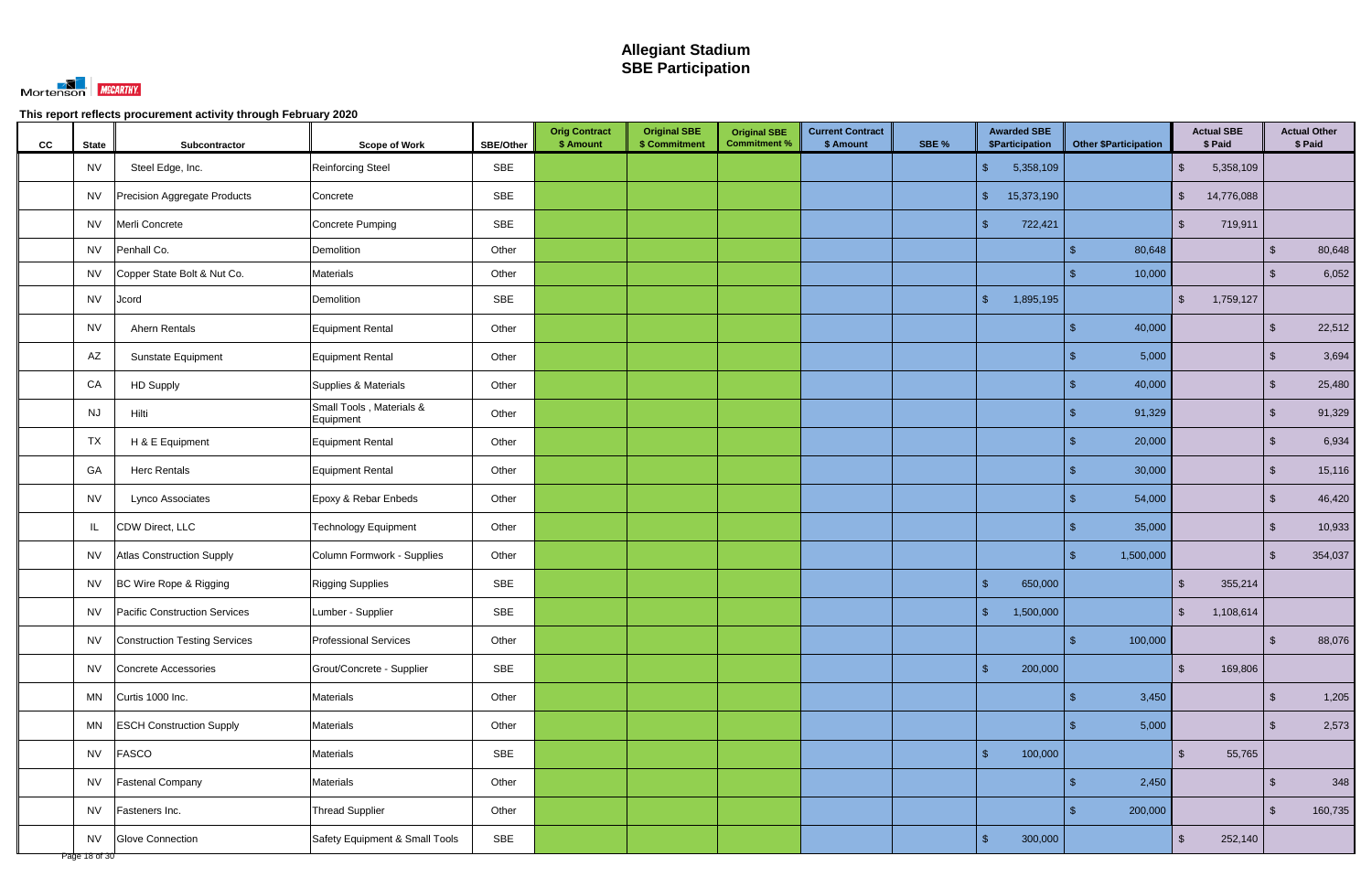

| CC | <b>State</b> | Subcontractor                    | <b>Scope of Work</b>          | SBE/Other  | <b>Orig Contract</b><br>\$ Amount | <b>Original SBE</b><br>\$ Commitment | <b>Original SBE</b><br><b>Commitment %</b> | <b>Current Contract</b><br>\$ Amount | SBE % | <b>Awarded SBE</b><br>\$Participation |           | <b>Other \$Participation</b> |                         | <b>Actual SBE</b><br>\$ Paid |                         | <b>Actual Other</b><br>\$ Paid |
|----|--------------|----------------------------------|-------------------------------|------------|-----------------------------------|--------------------------------------|--------------------------------------------|--------------------------------------|-------|---------------------------------------|-----------|------------------------------|-------------------------|------------------------------|-------------------------|--------------------------------|
|    | IL.          | Grainger                         | <b>Construction Supplies</b>  | Other      |                                   |                                      |                                            |                                      |       |                                       |           | 10,000                       |                         |                              | $\sqrt[6]{\frac{1}{2}}$ | 5,944                          |
|    | <b>NJ</b>    | Hilti                            | Small Tools & Epoxy           | Other      |                                   |                                      |                                            |                                      |       |                                       |           | 500,000                      |                         |                              | $\mathfrak{S}$          | 426,184                        |
|    | WA           | <b>KR</b>                        | Materials                     | Other      |                                   |                                      |                                            |                                      |       |                                       |           | 20,000                       |                         |                              | $\mathbb{S}$            | 8,248                          |
|    | CO           | Smalley & Company                | <b>Water Stop Supplies</b>    | Other      |                                   |                                      |                                            |                                      |       |                                       |           | 10,500                       |                         |                              | $\sqrt{2}$              | 1,505                          |
|    | <b>NV</b>    | HD Supply White Cap              | Materials                     | Other      |                                   |                                      |                                            |                                      |       |                                       |           | 1,500,000<br>S               |                         |                              | $\sqrt{2}$              | 1,337,457                      |
|    | <b>NV</b>    | New Life Office LLC              | <b>Workstation Materials</b>  | Other      |                                   |                                      |                                            |                                      |       |                                       |           | 42,000                       |                         |                              | $\sqrt{2}$              | 2,944                          |
|    | PA           | Norcen Industries                | Materials                     | Other      |                                   |                                      |                                            |                                      |       |                                       |           | 20,000                       |                         |                              | $\sqrt{2}$              | 1,826                          |
|    | <b>NV</b>    | NOVA Geotechnical & Inspection   | <b>Professional Services</b>  | Other      |                                   |                                      |                                            |                                      |       |                                       |           | 20,000                       |                         |                              | $\sqrt{2}$              | 3,779                          |
|    | <b>MO</b>    | <b>Office Essentials</b>         | <b>Office Supplies</b>        | Other      |                                   |                                      |                                            |                                      |       |                                       |           | 2,000                        |                         |                              | $\sqrt{2}$              | 380                            |
|    | <b>NV</b>    | <b>Staples</b>                   | <b>Office Supplies</b>        | Other      |                                   |                                      |                                            |                                      |       |                                       |           | 10,000                       |                         |                              | $\sqrt{2}$              | 3,012                          |
|    | <b>NV</b>    | William Vollmer                  | Materials                     | Other      |                                   |                                      |                                            |                                      |       |                                       |           | 20,000                       |                         |                              | $\mathbb{S}$            | 2,756                          |
|    | CO           | RMD KWIKform North America       | Materials                     | Other      |                                   |                                      |                                            |                                      |       |                                       |           | 2,500,000                    |                         |                              | $\mathbf{s}$            | 1,645,321                      |
|    | <b>NV</b>    | M.J. Dean Construction           | Concrete Forming              | Other      |                                   |                                      |                                            |                                      |       |                                       |           | 1,500,000                    |                         |                              | $\sqrt[6]{\frac{1}{2}}$ | 1,143,842                      |
|    | AZ           | UFP Chandler, LLC                | Materials                     | Other      |                                   |                                      |                                            |                                      |       |                                       |           | 25,500                       |                         |                              | $\sqrt[6]{2}$           | 8,499                          |
|    | IL.          | Uline, Inc.                      | Materials                     | Other      |                                   |                                      |                                            |                                      |       |                                       |           | 10,000                       |                         |                              | $\sqrt{2}$              | 3,269                          |
|    | <b>NV</b>    | Reliable Crane                   | <b>Crane Rental</b>           | SBE        |                                   |                                      |                                            |                                      |       | $\mathcal{S}$                         | 7,000,000 |                              | $\mathbb{S}$            | 1,844,856                    |                         |                                |
|    |              | NV Eberhard SW Roofing           | <b>Water Stop Supplies</b>    | SBE        |                                   |                                      |                                            |                                      |       | $\mathcal{R}$                         | 50,000    |                              | $\frac{1}{2}$           | 43,434                       |                         |                                |
|    | <b>NV</b>    | IQC Southwest, LLC               | Quality Control - Inspections | Other      |                                   |                                      |                                            |                                      |       |                                       |           | 500,000<br>\$                |                         |                              | $\sqrt{2}$              | 394,193                        |
|    | <b>NV</b>    | Artkore LLC                      | Materials                     | SBE        |                                   |                                      |                                            |                                      |       | $\sqrt{2}$                            | 1,500     |                              | $\mathbb{S}$            | 602                          |                         |                                |
|    | <b>NV</b>    | Commercial Scaffolding of Nevada | Stair Tower & Scaffolding     | SBE        |                                   |                                      |                                            |                                      |       | $\mathbb{S}$                          | 500,000   |                              | $\mathfrak{S}$          | 219,442                      |                         |                                |
|    | <b>NV</b>    | Union Erectors                   | <b>Steel Corrections</b>      | SBE        |                                   |                                      |                                            |                                      |       | -\$                                   | 861,388   |                              | $\sqrt[6]{\frac{1}{2}}$ | 861,388                      |                         |                                |
|    | SD           | Dakota Riggers & Tool Supply     | Materials                     | Other      |                                   |                                      |                                            |                                      |       |                                       |           | 3,450                        |                         |                              | $\sqrt{2}$              | 122                            |
|    | <b>NV</b>    | Fiber Tech Lifting Products      | Materials                     | Other      |                                   |                                      |                                            |                                      |       |                                       |           | 2,000                        |                         |                              | $\sqrt{2}$              | 217                            |
|    | <b>NV</b>    | Hershberger Bros Welding         | Materials                     | <b>SBE</b> |                                   |                                      |                                            |                                      |       | $\sqrt{2}$                            | 10,000    |                              | $\mathfrak{S}$          | 4,528                        |                         |                                |
|    |              | Page 10 Vf 30 June Rose, LLC     | Materials                     | SBE        |                                   |                                      |                                            |                                      |       | $\sqrt{2}$                            | 30,000    |                              | $\frac{1}{2}$           | 9,434                        |                         |                                |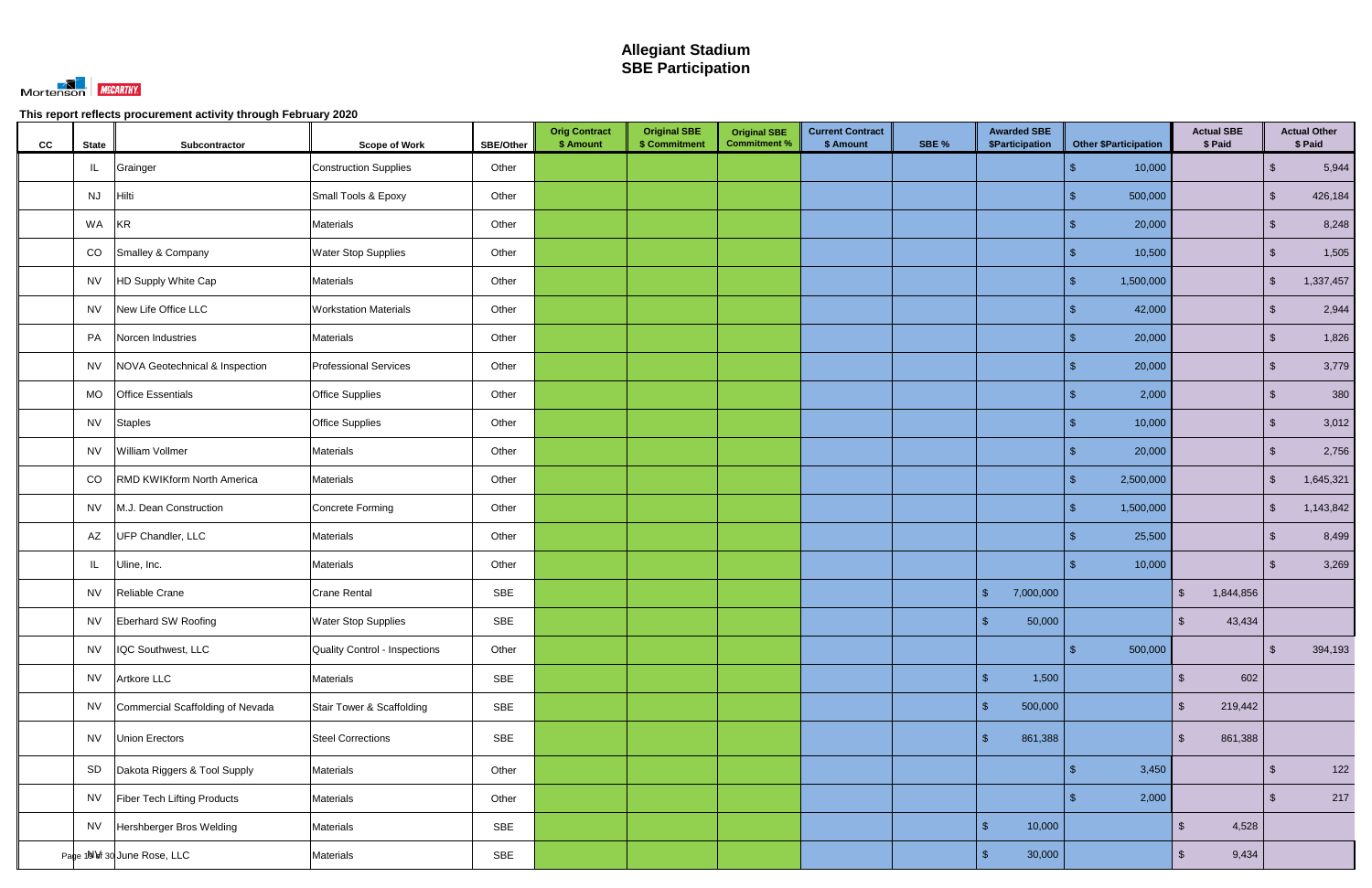

| cc   | <b>State</b> | Subcontractor                                  | <b>Scope of Work</b>                         | <b>SBE/Other</b> | <b>Orig Contract</b><br>\$ Amount | <b>Original SBE</b><br>\$ Commitment | <b>Original SBE</b><br><b>Commitment %</b> | <b>Current Contract</b><br>\$ Amount | SBE % | <b>Awarded SBE</b><br>\$Participation | Other \$Participation     | <b>Actual SBE</b><br>\$ Paid       |                         | <b>Actual Other</b><br>\$ Paid |
|------|--------------|------------------------------------------------|----------------------------------------------|------------------|-----------------------------------|--------------------------------------|--------------------------------------------|--------------------------------------|-------|---------------------------------------|---------------------------|------------------------------------|-------------------------|--------------------------------|
|      | MN           | Mars Supply                                    | <b>Materials</b>                             | Other            |                                   |                                      |                                            |                                      |       |                                       | 5,000                     |                                    | $\sqrt[6]{3}$           | 1,038                          |
|      | <b>NV</b>    | <b>RGR Training Center</b>                     | Safety Training                              | Other            |                                   |                                      |                                            |                                      |       |                                       | 20,000                    |                                    | $\sqrt[6]{3}$           | 3,360                          |
|      | <b>NV</b>    | <b>Border Construction Specialties</b>         | Materials                                    | Other            |                                   |                                      |                                            |                                      |       |                                       | 30,000                    |                                    | $\mathcal{S}$           | 20,541                         |
|      | GA           | Global Equipment Co.                           | <b>Materials</b>                             | Other            |                                   |                                      |                                            |                                      |       |                                       | 10,000                    |                                    | $\sqrt[6]{3}$           | 1,044                          |
|      | <b>NV</b>    | Go <sub>2</sub> Partners                       | <b>Materials</b>                             | Other            |                                   |                                      |                                            |                                      |       |                                       | 5,000                     |                                    | $\sqrt[6]{\frac{1}{2}}$ | 1,312                          |
|      | MD           | Canam Steel Corporation                        | Materials                                    | Other            |                                   |                                      |                                            |                                      |       |                                       | 10,000                    |                                    | $\sqrt[6]{\frac{1}{2}}$ | 2,336                          |
|      | <b>NV</b>    | Mobile Materials, LLC                          | <b>Materials</b>                             | Other            |                                   |                                      |                                            |                                      |       |                                       | 20,000                    |                                    | $\sqrt[6]{3}$           | 9,540                          |
|      | WA           | Safeworks Holding, Inc.                        | <b>Materials</b>                             | Other            |                                   |                                      |                                            |                                      |       |                                       | 200,000<br>£.             |                                    | $\sqrt[6]{3}$           | 172,026                        |
|      | <b>NV</b>    | BrandSafway Services, LLC                      | Scaffolding                                  | Other            |                                   |                                      |                                            |                                      |       |                                       | 392,092<br>£.             |                                    | $\sqrt[6]{\frac{1}{2}}$ | 369,748                        |
|      | MN           | Acme Tools                                     | Small Tools                                  | Other            |                                   |                                      |                                            |                                      |       |                                       | 5,000                     |                                    | $\sqrt[6]{3}$           | 222                            |
|      | WA           | Amazon Business                                | Misc. Supplies                               | Other            |                                   |                                      |                                            |                                      |       |                                       | 5,000                     |                                    | $\mathcal{S}$           | 2,614                          |
|      | <b>NV</b>    | Ice Now                                        | Ice & Water                                  | SBE              |                                   |                                      |                                            |                                      |       | 20,000<br>$\mathbf{\hat{S}}$          |                           | 12,339<br><sup>\$</sup>            |                         |                                |
|      | IL           | Deslauries, Inc.                               | Equipment Rental                             | Other            |                                   |                                      |                                            |                                      |       |                                       | 20,000                    |                                    | -S                      | 5,311                          |
|      | MN           | Tforce Final Mile LLC                          | <b>Materials</b>                             | Other            |                                   |                                      |                                            |                                      |       |                                       | 5,000                     |                                    | $\sqrt[6]{\frac{1}{2}}$ | 886                            |
|      | <b>NV</b>    | <b>GM Construction</b>                         | <b>Professional Services</b>                 | <b>SBE</b>       |                                   |                                      |                                            |                                      |       | $\sqrt{2}$<br>30,000                  |                           | $\sqrt{2}$<br>18,103               |                         |                                |
|      | <b>NV</b>    | ORR Safety Corp.                               | <b>Safety Supplies</b>                       | Other            |                                   |                                      |                                            |                                      |       |                                       | 20,364                    |                                    | $\sqrt[6]{3}$           | 20,364                         |
|      |              | PA   Traffic Safety Store                      | Materials                                    | Other            |                                   |                                      |                                            |                                      |       |                                       | 5,000<br>¢                |                                    | $\sqrt[6]{3}$           | 1,109                          |
|      |              | NV Silver Star Ready Mix                       | Site Concrete                                | Other            |                                   |                                      |                                            |                                      |       |                                       | 1,200,000<br>$\mathbb{S}$ |                                    | $\sqrt[6]{\frac{1}{2}}$ | 90,000                         |
|      | <b>NV</b>    | 84 Lumber Company                              | Materials                                    | Other            |                                   |                                      |                                            |                                      |       |                                       | 15,000                    |                                    | $\sqrt[6]{3}$           | 4,854                          |
|      |              |                                                |                                              |                  |                                   |                                      |                                            |                                      |       |                                       |                           |                                    |                         |                                |
| 3.01 | WA           | Corona Stud & Deck, LLC                        | Scoreboard                                   | Other            | 2,671,201                         | $\sqrt[6]{3}$<br>400,680             | $15%$ \$                                   | 3,120,981                            | 15%   | 307,820<br>$\mathbf{\$}$              |                           |                                    | $\sqrt{2}$              | 2,159,184                      |
|      | <b>NV</b>    | Crown Fabricators                              | Supply & Fabricate Misc. Steel &<br>Handrail | SBE              |                                   |                                      |                                            |                                      |       | 160,327<br>$\mathcal{S}$              |                           | $\mathfrak{S}$<br>160,327          |                         |                                |
|      | CA           | <b>EW Corporation Industrial Fabricators</b>   | Steel Fabrication                            | Other            |                                   |                                      |                                            |                                      |       |                                       | 683,830                   |                                    | $\mathcal{S}$           | 555,342                        |
|      |              |                                                |                                              |                  |                                   |                                      |                                            |                                      |       |                                       |                           |                                    |                         |                                |
| 3.02 | <b>TX</b>    | <b>Camatic Seating, Inc.</b>                   | <b>Fixed Seating</b>                         | Other            | 8,225,124                         | 1,233,769<br>$\sqrt{3}$              | $15%$ \$                                   | 8,225,124                            | 17%   |                                       |                           |                                    | $\mathcal{S}$           | 3,326,901                      |
|      |              | FL Seating Installation Group<br>Page 20 of 30 | Seating Installation                         | WBE              |                                   |                                      |                                            |                                      |       | $\sqrt{2}$<br>1,372,383               |                           | $\sqrt[6]{\frac{1}{2}}$<br>185,521 |                         |                                |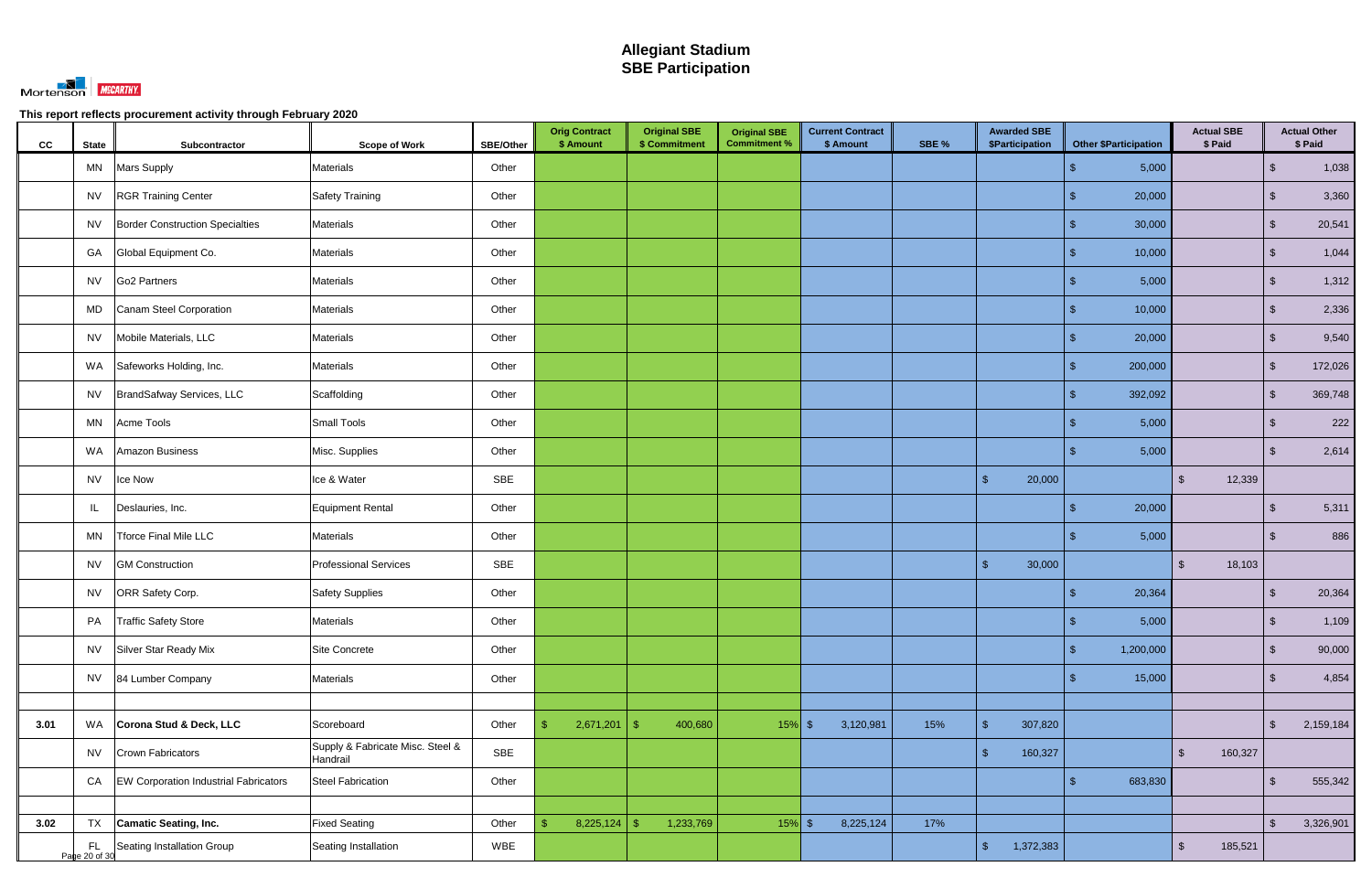

| cc        | <b>State</b>               | Subcontractor                     | <b>Scope of Work</b>                                       | <b>SBE/Other</b> | <b>Orig Contract</b><br>\$ Amount | <b>Original SBE</b><br>\$ Commitment | <b>Original SBE</b><br><b>Commitment %</b> | <b>Current Contract</b><br>\$ Amount | SBE % | <b>Awarded SBE</b><br><b>\$Participation</b> | <b>Other \$Participation</b> | <b>Actual SBE</b><br>\$ Paid     |                    | <b>Actual Other</b><br>\$ Paid |
|-----------|----------------------------|-----------------------------------|------------------------------------------------------------|------------------|-----------------------------------|--------------------------------------|--------------------------------------------|--------------------------------------|-------|----------------------------------------------|------------------------------|----------------------------------|--------------------|--------------------------------|
|           |                            |                                   |                                                            |                  |                                   |                                      |                                            |                                      |       |                                              |                              |                                  |                    |                                |
| 3.03      | CA                         | Seda Seating Ltd.                 | Retractable Seating                                        | Other            | 6,448,586                         | 967,288                              | $15%$ \$                                   | 6,815,659                            | 15%   | 1,022,349<br>$\mathbf{\hat{s}}$              |                              |                                  | $\mathbf{\$}$      | 4,078,911                      |
|           | <b>NV</b>                  | <b>Union Erectors</b>             | Installation Labor on Retractable<br><b>Seating Units</b>  | <b>SBE</b>       |                                   |                                      |                                            |                                      |       | $\mathcal{S}$<br>328,495                     |                              |                                  |                    |                                |
|           |                            |                                   |                                                            |                  |                                   |                                      |                                            |                                      |       |                                              |                              |                                  |                    |                                |
| 3.04/3.10 | <b>NV</b>                  | <b>Eberhard Southwest Roofing</b> | Roofing & Waterproofing                                    | SBE              | 4,259,219                         | 4,259,219<br>-SS                     | 100%                                       | 5,826,932                            | 100%  | $\mathbb{S}$<br>5,361,932                    |                              | 2,561,733<br>\$                  |                    |                                |
|           | CO                         | Smalley & Company                 | <b>Waterproofing Materials</b>                             | Other            |                                   |                                      |                                            |                                      |       |                                              | 60,000                       |                                  |                    | 52,700                         |
|           | <b>NV</b>                  | Construction Sealants Supply      | <b>Waterproofing Materials</b>                             | SBE              |                                   |                                      |                                            |                                      |       | $\mathbb{S}$<br>465,000                      |                              | 460,735<br>$\mathbb{S}$          |                    |                                |
|           | TX                         | StarFoam Manufacturing            | <b>Waterproofing Materials</b>                             | Other            |                                   |                                      |                                            |                                      |       |                                              | 67,000                       |                                  | \$                 | 64,527                         |
|           | CA                         | Sika Sarnafil                     | <b>Roofing Materials</b>                                   | Other            |                                   |                                      |                                            |                                      |       |                                              | 1,400,000                    |                                  | $\mathcal{S}$      | 809,519                        |
|           | <b>NV</b>                  | Dielco Crane                      | <b>Crane Service</b>                                       | Other            |                                   |                                      |                                            |                                      |       |                                              | 80,000                       |                                  | $\mathbf{\hat{A}}$ | 56,217                         |
|           |                            |                                   |                                                            |                  |                                   |                                      |                                            |                                      |       |                                              |                              |                                  |                    |                                |
| 3.05      | <b>NV</b>                  | <b>Union Erectors</b>             | Misc. Metals - Stairs                                      | SBE              | 974,144                           | 974,144<br>-\$                       | $100\%$ \$                                 | 8,364,766                            | 100%  | $\mathbb{S}$<br>8,355,282                    |                              | $\mathbb{S}$<br>6,494,578        |                    |                                |
|           | IN                         | American Stairs Corp.             | <b>Stair Material Supplier</b>                             | Other            |                                   |                                      |                                            |                                      |       |                                              | 663,039                      |                                  | $\mathfrak{L}$     | 527,419                        |
|           | NV.                        | Commercial Scaffolding            | Provide Scaffold                                           | SBE              |                                   |                                      |                                            |                                      |       | $\mathbf{\$}$<br>6,784                       |                              | 2,731<br>$\mathbb{S}$            |                    |                                |
|           | <b>NV</b>                  | Jcord, LLC                        | <b>Drill Holes</b>                                         | SBE              |                                   |                                      |                                            |                                      |       | 2,700<br>$\mathcal{S}$                       |                              | 2,700<br><sup>\$</sup>           |                    |                                |
|           |                            |                                   |                                                            |                  |                                   |                                      |                                            |                                      |       |                                              |                              |                                  |                    |                                |
| 3.06      | KS                         | <b>Dimensional Innovations</b>    | <b>Signature Tower</b>                                     | Other            | 580,823                           | 87,123<br>- \$                       | $15%$ \$                                   | 15,201,880                           | 15%   | $\mathbf{\$}$<br>469,343                     |                              |                                  | $\mathfrak{L}$     | 8,212,593                      |
|           | NV.                        | Valley Steel, LLC                 | Fabrication & Installation for Al<br>Davis Signature Tower | SBE/WBE          |                                   |                                      |                                            |                                      |       | $\mathbb{S}$<br>1,730,853                    |                              | 521,107<br>\$                    |                    |                                |
|           | <b>NV</b>                  | <b>MD</b> Electric                | Torch Interior Electrical Fit Out                          | SBE/WBE          |                                   |                                      |                                            |                                      |       | 65,000<br>\$.                                |                              |                                  |                    |                                |
|           | <b>NV</b>                  | P1 Group                          | <b>Torch Plumbing</b>                                      | Other            |                                   |                                      |                                            |                                      |       |                                              | 81,300<br>\$.                |                                  |                    |                                |
|           | <b>NV</b>                  | Gephart/Morse                     | Torch Interior Electrical Fit Out<br>Supervision           | Other            |                                   |                                      |                                            |                                      |       |                                              | 10,010                       |                                  |                    |                                |
|           | <b>NV</b>                  | <b>GM Construction</b>            | <b>Grout for Torch Base</b>                                | SBE              |                                   |                                      |                                            |                                      |       | $\mathcal{S}$<br>7,836                       |                              |                                  |                    |                                |
|           | <b>NV</b>                  | Casas Electric                    | <b>Electrical Engineering of Signature</b><br>Tower        | SBE              |                                   |                                      |                                            |                                      |       | $\mathcal{S}$<br>7,250                       |                              | $\sqrt[6]{\frac{1}{2}}$<br>7,250 |                    |                                |
|           |                            |                                   |                                                            |                  |                                   |                                      |                                            |                                      |       |                                              |                              |                                  |                    |                                |
| 3.08a     | <b>TN</b>                  | Industrial Door Contractors (IDC) | Operable Field Mechanization                               | Other            | 17,160,597<br>\$                  | 2,600,000<br>$\mathbf{\$}$           | $15\%$ \$                                  | 17,702,221                           | 17%   |                                              |                              |                                  | $\mathfrak{L}$     | 15,641,624                     |
|           | MN                         | Danny's Construction Co., LLC     | Installation of Field Tray                                 | WBE              |                                   |                                      |                                            |                                      |       |                                              | $\mathbb{S}$<br>3,536,483    |                                  | $\mathfrak{S}$     | 3,336,737                      |
|           | <b>NV</b>                  | Dielco Crane                      | Crane Work                                                 | Other            |                                   |                                      |                                            |                                      |       |                                              | 38,550                       |                                  |                    |                                |
|           | <b>NV</b><br>Page 21 of 30 | <b>Trinity Land Surveying</b>     | Field Survey & Layout                                      | SBE/WBE          |                                   |                                      |                                            |                                      |       | $\mathfrak{S}$<br>72,779                     |                              | $\sqrt{2}$<br>72,779             |                    |                                |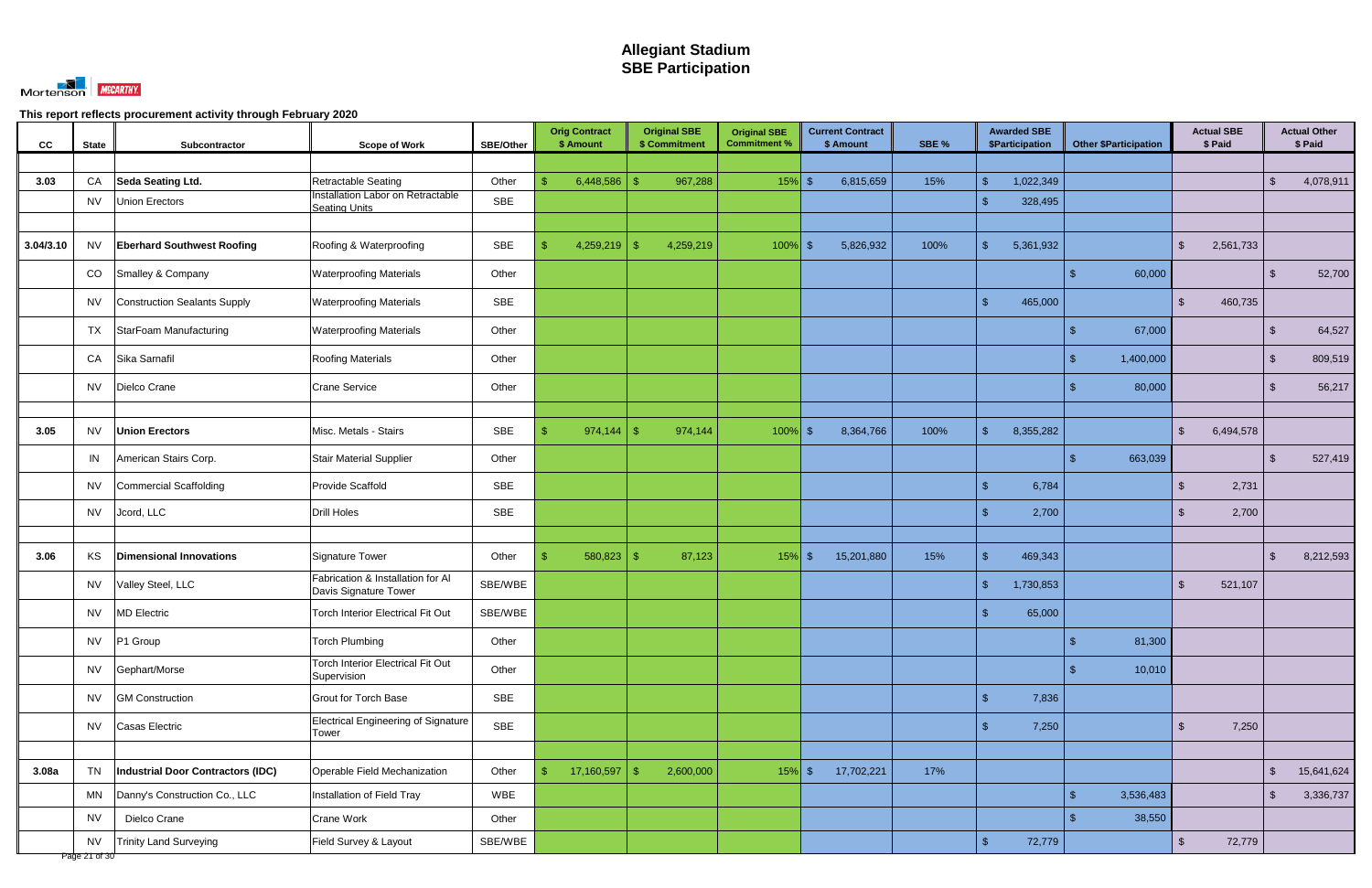

| Thermite Welding<br>PA<br>Gantrex Inc.<br>Other<br>172,459<br>$\mathfrak{L}$<br>SBE/MBE<br>$\mathbb{S}$<br>Mori Consulting<br>2,703,105<br>$\mathfrak{S}$<br>2,703,105<br><b>NV</b><br>Supplier<br>Gephart/Morse<br>Mechanized Field Tray Wiring<br>Other<br>328,225<br>$\mathfrak{L}$<br><b>NV</b><br>SBE<br>FSI/Flooring Solutions of NV, Inc.<br>$\mathbf{\hat{s}}$<br>99,075<br>Mondo for mock-up plus field tray<br>NV.<br>Drainage System for the Field Tray<br>Other<br>44,831<br><b>MN</b><br><b>Harris</b><br>$\mathfrak{L}$<br>Surface preparation and coating of<br><b>SBE</b><br>Southwest Specialty Coatings<br>$\mathcal{L}$<br>66,193<br>NV.<br>field tray<br>Operable Field Door<br>McKeon Door of Nevada, Inc.<br>475,967<br>126,735<br>26%<br><b>NV</b><br>Other<br>$27\%$ \$<br>483,316<br>3.08b<br>-\$<br>S<br>-SS<br>Mechanization<br>Mojave Electric<br>Other<br>29,210<br>Electrical<br>NV.<br>£.<br>SBE<br>$\mathcal{S}$<br>126,735<br>126,735<br><b>Clear Solutions Group</b><br>Material (glass) Supplier<br>$\mathbb{S}$<br>NV<br>60,186<br>MJDean/Southwest Door & Hardware<br>Other<br>NV<br>Doors, Frames & Hardware<br>Panel Operable Wall - Supplier<br>CA<br>Other<br>22,043<br>Moderco Inc.<br>Retractable Columns<br>15%<br>3.08c<br>CA<br><b>Show Canada Industries</b><br>Other<br>1,701,160<br>$15%$ \$<br>1,900,939<br>92,141<br>255,174<br>-\$<br>ድ<br>-\$<br>\$<br><b>SBE</b><br><b>NV</b><br>Daniel K Sobel<br>163,000<br>Project Management<br>$\mathbb{S}$<br>$\mathbb{S}$<br>108,000<br>JS & S Surveying<br>Survey for Retractable Columns<br>SBE/MBE<br>$\mathcal{S}$<br>10,000<br><b>NV</b><br>Low Voltage Installation For<br>MD Electric Inc.<br>SBE/WBE<br>$\mathbf{\hat{s}}$<br>10,000<br><b>NV</b><br>Retractable Columns<br>Installation Labor for Retractable<br><b>SBE</b><br><b>Union Erectors</b><br>$\mathcal{L}$<br>10,000<br><b>NV</b><br><b>Columns</b><br>15%<br><b>NV</b><br>Gephart/Morse<br>Distributed Antenna System (DAS)<br>Other<br>$\mathbf{\$}$<br>3,000,000<br>450,000<br>$15%$ \$<br>28,422,299<br>3.09<br>\$<br>- R<br><b>Morse Electric</b><br><b>DAS Conduit</b><br>$\sqrt{2}$<br>1,212,257<br><b>MD Electric</b><br>SBE/WBE<br>$\frac{1}{2}$<br>1,127,107<br><b>NV</b><br>CESS<br>SBE/MBE<br>$\mathcal{S}$<br>16,593<br><b>NV</b><br>DAS Generator, ATS, PDU<br>Multi Brackets & Compression<br>SBE/MBE<br><b>General Design &amp; Construction</b><br>$\mathcal{S}$<br><b>NV</b><br>98,310<br>$\sqrt{2}$<br>30,836 | CC<br><b>State</b> | Subcontractor | <b>Scope of Work</b> | <b>SBE/Other</b> | <b>Orig Contract</b><br>\$ Amount | <b>Original SBE</b><br>\$ Commitment | <b>Original SBE</b><br><b>Commitment %</b> | <b>Current Contract</b><br>\$ Amount | SBE % | <b>Awarded SBE</b><br>\$Participation | <b>Other \$Participation</b> | <b>Actual SBE</b><br>\$ Paid | <b>Actual Other</b><br>\$ Paid |
|---------------------------------------------------------------------------------------------------------------------------------------------------------------------------------------------------------------------------------------------------------------------------------------------------------------------------------------------------------------------------------------------------------------------------------------------------------------------------------------------------------------------------------------------------------------------------------------------------------------------------------------------------------------------------------------------------------------------------------------------------------------------------------------------------------------------------------------------------------------------------------------------------------------------------------------------------------------------------------------------------------------------------------------------------------------------------------------------------------------------------------------------------------------------------------------------------------------------------------------------------------------------------------------------------------------------------------------------------------------------------------------------------------------------------------------------------------------------------------------------------------------------------------------------------------------------------------------------------------------------------------------------------------------------------------------------------------------------------------------------------------------------------------------------------------------------------------------------------------------------------------------------------------------------------------------------------------------------------------------------------------------------------------------------------------------------------------------------------------------------------------------------------------------------------------------------------------------------------------------------------------------------------------------------------------------------------------------------------------------------------------------------------------------------------------------------------------------------------------------------------|--------------------|---------------|----------------------|------------------|-----------------------------------|--------------------------------------|--------------------------------------------|--------------------------------------|-------|---------------------------------------|------------------------------|------------------------------|--------------------------------|
|                                                                                                                                                                                                                                                                                                                                                                                                                                                                                                                                                                                                                                                                                                                                                                                                                                                                                                                                                                                                                                                                                                                                                                                                                                                                                                                                                                                                                                                                                                                                                                                                                                                                                                                                                                                                                                                                                                                                                                                                                                                                                                                                                                                                                                                                                                                                                                                                                                                                                                   |                    |               |                      |                  |                                   |                                      |                                            |                                      |       |                                       |                              |                              | 172,459                        |
|                                                                                                                                                                                                                                                                                                                                                                                                                                                                                                                                                                                                                                                                                                                                                                                                                                                                                                                                                                                                                                                                                                                                                                                                                                                                                                                                                                                                                                                                                                                                                                                                                                                                                                                                                                                                                                                                                                                                                                                                                                                                                                                                                                                                                                                                                                                                                                                                                                                                                                   |                    |               |                      |                  |                                   |                                      |                                            |                                      |       |                                       |                              |                              |                                |
|                                                                                                                                                                                                                                                                                                                                                                                                                                                                                                                                                                                                                                                                                                                                                                                                                                                                                                                                                                                                                                                                                                                                                                                                                                                                                                                                                                                                                                                                                                                                                                                                                                                                                                                                                                                                                                                                                                                                                                                                                                                                                                                                                                                                                                                                                                                                                                                                                                                                                                   |                    |               |                      |                  |                                   |                                      |                                            |                                      |       |                                       |                              |                              | 135,000                        |
|                                                                                                                                                                                                                                                                                                                                                                                                                                                                                                                                                                                                                                                                                                                                                                                                                                                                                                                                                                                                                                                                                                                                                                                                                                                                                                                                                                                                                                                                                                                                                                                                                                                                                                                                                                                                                                                                                                                                                                                                                                                                                                                                                                                                                                                                                                                                                                                                                                                                                                   |                    |               |                      |                  |                                   |                                      |                                            |                                      |       |                                       |                              |                              |                                |
|                                                                                                                                                                                                                                                                                                                                                                                                                                                                                                                                                                                                                                                                                                                                                                                                                                                                                                                                                                                                                                                                                                                                                                                                                                                                                                                                                                                                                                                                                                                                                                                                                                                                                                                                                                                                                                                                                                                                                                                                                                                                                                                                                                                                                                                                                                                                                                                                                                                                                                   |                    |               |                      |                  |                                   |                                      |                                            |                                      |       |                                       |                              |                              | 35,599                         |
|                                                                                                                                                                                                                                                                                                                                                                                                                                                                                                                                                                                                                                                                                                                                                                                                                                                                                                                                                                                                                                                                                                                                                                                                                                                                                                                                                                                                                                                                                                                                                                                                                                                                                                                                                                                                                                                                                                                                                                                                                                                                                                                                                                                                                                                                                                                                                                                                                                                                                                   |                    |               |                      |                  |                                   |                                      |                                            |                                      |       |                                       |                              |                              |                                |
|                                                                                                                                                                                                                                                                                                                                                                                                                                                                                                                                                                                                                                                                                                                                                                                                                                                                                                                                                                                                                                                                                                                                                                                                                                                                                                                                                                                                                                                                                                                                                                                                                                                                                                                                                                                                                                                                                                                                                                                                                                                                                                                                                                                                                                                                                                                                                                                                                                                                                                   |                    |               |                      |                  |                                   |                                      |                                            |                                      |       |                                       |                              |                              |                                |
|                                                                                                                                                                                                                                                                                                                                                                                                                                                                                                                                                                                                                                                                                                                                                                                                                                                                                                                                                                                                                                                                                                                                                                                                                                                                                                                                                                                                                                                                                                                                                                                                                                                                                                                                                                                                                                                                                                                                                                                                                                                                                                                                                                                                                                                                                                                                                                                                                                                                                                   |                    |               |                      |                  |                                   |                                      |                                            |                                      |       |                                       |                              |                              | 300,342                        |
|                                                                                                                                                                                                                                                                                                                                                                                                                                                                                                                                                                                                                                                                                                                                                                                                                                                                                                                                                                                                                                                                                                                                                                                                                                                                                                                                                                                                                                                                                                                                                                                                                                                                                                                                                                                                                                                                                                                                                                                                                                                                                                                                                                                                                                                                                                                                                                                                                                                                                                   |                    |               |                      |                  |                                   |                                      |                                            |                                      |       |                                       |                              |                              |                                |
|                                                                                                                                                                                                                                                                                                                                                                                                                                                                                                                                                                                                                                                                                                                                                                                                                                                                                                                                                                                                                                                                                                                                                                                                                                                                                                                                                                                                                                                                                                                                                                                                                                                                                                                                                                                                                                                                                                                                                                                                                                                                                                                                                                                                                                                                                                                                                                                                                                                                                                   |                    |               |                      |                  |                                   |                                      |                                            |                                      |       |                                       |                              |                              |                                |
|                                                                                                                                                                                                                                                                                                                                                                                                                                                                                                                                                                                                                                                                                                                                                                                                                                                                                                                                                                                                                                                                                                                                                                                                                                                                                                                                                                                                                                                                                                                                                                                                                                                                                                                                                                                                                                                                                                                                                                                                                                                                                                                                                                                                                                                                                                                                                                                                                                                                                                   |                    |               |                      |                  |                                   |                                      |                                            |                                      |       |                                       |                              |                              |                                |
|                                                                                                                                                                                                                                                                                                                                                                                                                                                                                                                                                                                                                                                                                                                                                                                                                                                                                                                                                                                                                                                                                                                                                                                                                                                                                                                                                                                                                                                                                                                                                                                                                                                                                                                                                                                                                                                                                                                                                                                                                                                                                                                                                                                                                                                                                                                                                                                                                                                                                                   |                    |               |                      |                  |                                   |                                      |                                            |                                      |       |                                       |                              |                              |                                |
|                                                                                                                                                                                                                                                                                                                                                                                                                                                                                                                                                                                                                                                                                                                                                                                                                                                                                                                                                                                                                                                                                                                                                                                                                                                                                                                                                                                                                                                                                                                                                                                                                                                                                                                                                                                                                                                                                                                                                                                                                                                                                                                                                                                                                                                                                                                                                                                                                                                                                                   |                    |               |                      |                  |                                   |                                      |                                            |                                      |       |                                       |                              |                              |                                |
|                                                                                                                                                                                                                                                                                                                                                                                                                                                                                                                                                                                                                                                                                                                                                                                                                                                                                                                                                                                                                                                                                                                                                                                                                                                                                                                                                                                                                                                                                                                                                                                                                                                                                                                                                                                                                                                                                                                                                                                                                                                                                                                                                                                                                                                                                                                                                                                                                                                                                                   |                    |               |                      |                  |                                   |                                      |                                            |                                      |       |                                       |                              |                              | 1,439,824                      |
|                                                                                                                                                                                                                                                                                                                                                                                                                                                                                                                                                                                                                                                                                                                                                                                                                                                                                                                                                                                                                                                                                                                                                                                                                                                                                                                                                                                                                                                                                                                                                                                                                                                                                                                                                                                                                                                                                                                                                                                                                                                                                                                                                                                                                                                                                                                                                                                                                                                                                                   |                    |               |                      |                  |                                   |                                      |                                            |                                      |       |                                       |                              |                              |                                |
|                                                                                                                                                                                                                                                                                                                                                                                                                                                                                                                                                                                                                                                                                                                                                                                                                                                                                                                                                                                                                                                                                                                                                                                                                                                                                                                                                                                                                                                                                                                                                                                                                                                                                                                                                                                                                                                                                                                                                                                                                                                                                                                                                                                                                                                                                                                                                                                                                                                                                                   |                    |               |                      |                  |                                   |                                      |                                            |                                      |       |                                       |                              |                              |                                |
|                                                                                                                                                                                                                                                                                                                                                                                                                                                                                                                                                                                                                                                                                                                                                                                                                                                                                                                                                                                                                                                                                                                                                                                                                                                                                                                                                                                                                                                                                                                                                                                                                                                                                                                                                                                                                                                                                                                                                                                                                                                                                                                                                                                                                                                                                                                                                                                                                                                                                                   |                    |               |                      |                  |                                   |                                      |                                            |                                      |       |                                       |                              |                              |                                |
|                                                                                                                                                                                                                                                                                                                                                                                                                                                                                                                                                                                                                                                                                                                                                                                                                                                                                                                                                                                                                                                                                                                                                                                                                                                                                                                                                                                                                                                                                                                                                                                                                                                                                                                                                                                                                                                                                                                                                                                                                                                                                                                                                                                                                                                                                                                                                                                                                                                                                                   |                    |               |                      |                  |                                   |                                      |                                            |                                      |       |                                       |                              |                              |                                |
|                                                                                                                                                                                                                                                                                                                                                                                                                                                                                                                                                                                                                                                                                                                                                                                                                                                                                                                                                                                                                                                                                                                                                                                                                                                                                                                                                                                                                                                                                                                                                                                                                                                                                                                                                                                                                                                                                                                                                                                                                                                                                                                                                                                                                                                                                                                                                                                                                                                                                                   |                    |               |                      |                  |                                   |                                      |                                            |                                      |       |                                       |                              |                              |                                |
|                                                                                                                                                                                                                                                                                                                                                                                                                                                                                                                                                                                                                                                                                                                                                                                                                                                                                                                                                                                                                                                                                                                                                                                                                                                                                                                                                                                                                                                                                                                                                                                                                                                                                                                                                                                                                                                                                                                                                                                                                                                                                                                                                                                                                                                                                                                                                                                                                                                                                                   |                    |               |                      |                  |                                   |                                      |                                            |                                      |       |                                       |                              |                              | 11,850,758                     |
|                                                                                                                                                                                                                                                                                                                                                                                                                                                                                                                                                                                                                                                                                                                                                                                                                                                                                                                                                                                                                                                                                                                                                                                                                                                                                                                                                                                                                                                                                                                                                                                                                                                                                                                                                                                                                                                                                                                                                                                                                                                                                                                                                                                                                                                                                                                                                                                                                                                                                                   |                    |               |                      |                  |                                   |                                      |                                            |                                      |       |                                       |                              |                              |                                |
|                                                                                                                                                                                                                                                                                                                                                                                                                                                                                                                                                                                                                                                                                                                                                                                                                                                                                                                                                                                                                                                                                                                                                                                                                                                                                                                                                                                                                                                                                                                                                                                                                                                                                                                                                                                                                                                                                                                                                                                                                                                                                                                                                                                                                                                                                                                                                                                                                                                                                                   |                    |               |                      |                  |                                   |                                      |                                            |                                      |       |                                       |                              |                              |                                |
|                                                                                                                                                                                                                                                                                                                                                                                                                                                                                                                                                                                                                                                                                                                                                                                                                                                                                                                                                                                                                                                                                                                                                                                                                                                                                                                                                                                                                                                                                                                                                                                                                                                                                                                                                                                                                                                                                                                                                                                                                                                                                                                                                                                                                                                                                                                                                                                                                                                                                                   |                    |               |                      |                  |                                   |                                      |                                            |                                      |       |                                       |                              |                              |                                |
|                                                                                                                                                                                                                                                                                                                                                                                                                                                                                                                                                                                                                                                                                                                                                                                                                                                                                                                                                                                                                                                                                                                                                                                                                                                                                                                                                                                                                                                                                                                                                                                                                                                                                                                                                                                                                                                                                                                                                                                                                                                                                                                                                                                                                                                                                                                                                                                                                                                                                                   |                    |               | Plates               |                  |                                   |                                      |                                            |                                      |       |                                       |                              |                              |                                |
| SBE<br>$\mathbb{S}$<br><b>NV</b><br><b>Clinton Nevada</b><br>Cabling Supplier/Distributor<br>2,500,835<br>737,454<br>$\mathbb{S}$                                                                                                                                                                                                                                                                                                                                                                                                                                                                                                                                                                                                                                                                                                                                                                                                                                                                                                                                                                                                                                                                                                                                                                                                                                                                                                                                                                                                                                                                                                                                                                                                                                                                                                                                                                                                                                                                                                                                                                                                                                                                                                                                                                                                                                                                                                                                                                 |                    |               |                      |                  |                                   |                                      |                                            |                                      |       |                                       |                              |                              |                                |
| CA<br>99,160<br>Industrial Electric Mfg.<br>Electrical Switchgear<br>Other<br>$\mathfrak{L}$<br>\$                                                                                                                                                                                                                                                                                                                                                                                                                                                                                                                                                                                                                                                                                                                                                                                                                                                                                                                                                                                                                                                                                                                                                                                                                                                                                                                                                                                                                                                                                                                                                                                                                                                                                                                                                                                                                                                                                                                                                                                                                                                                                                                                                                                                                                                                                                                                                                                                |                    |               |                      |                  |                                   |                                      |                                            |                                      |       |                                       |                              |                              | 99,073                         |
| Other<br>2,015,565<br>$\sqrt[6]{\frac{1}{2}}$<br><b>NY</b><br><b>JMA Wireless</b><br><b>Wireless Components</b><br>$\mathfrak{L}$                                                                                                                                                                                                                                                                                                                                                                                                                                                                                                                                                                                                                                                                                                                                                                                                                                                                                                                                                                                                                                                                                                                                                                                                                                                                                                                                                                                                                                                                                                                                                                                                                                                                                                                                                                                                                                                                                                                                                                                                                                                                                                                                                                                                                                                                                                                                                                 |                    |               |                      |                  |                                   |                                      |                                            |                                      |       |                                       |                              |                              | 1,971,344                      |
| <b>SBE</b><br>$\mathbb{S}$<br>495,244<br><b>Electrical Material</b><br><b>NV</b><br>Well Equipment, Inc.                                                                                                                                                                                                                                                                                                                                                                                                                                                                                                                                                                                                                                                                                                                                                                                                                                                                                                                                                                                                                                                                                                                                                                                                                                                                                                                                                                                                                                                                                                                                                                                                                                                                                                                                                                                                                                                                                                                                                                                                                                                                                                                                                                                                                                                                                                                                                                                          |                    |               |                      |                  |                                   |                                      |                                            |                                      |       |                                       |                              |                              |                                |
| Page 22 of 30                                                                                                                                                                                                                                                                                                                                                                                                                                                                                                                                                                                                                                                                                                                                                                                                                                                                                                                                                                                                                                                                                                                                                                                                                                                                                                                                                                                                                                                                                                                                                                                                                                                                                                                                                                                                                                                                                                                                                                                                                                                                                                                                                                                                                                                                                                                                                                                                                                                                                     |                    |               |                      |                  |                                   |                                      |                                            |                                      |       |                                       |                              |                              |                                |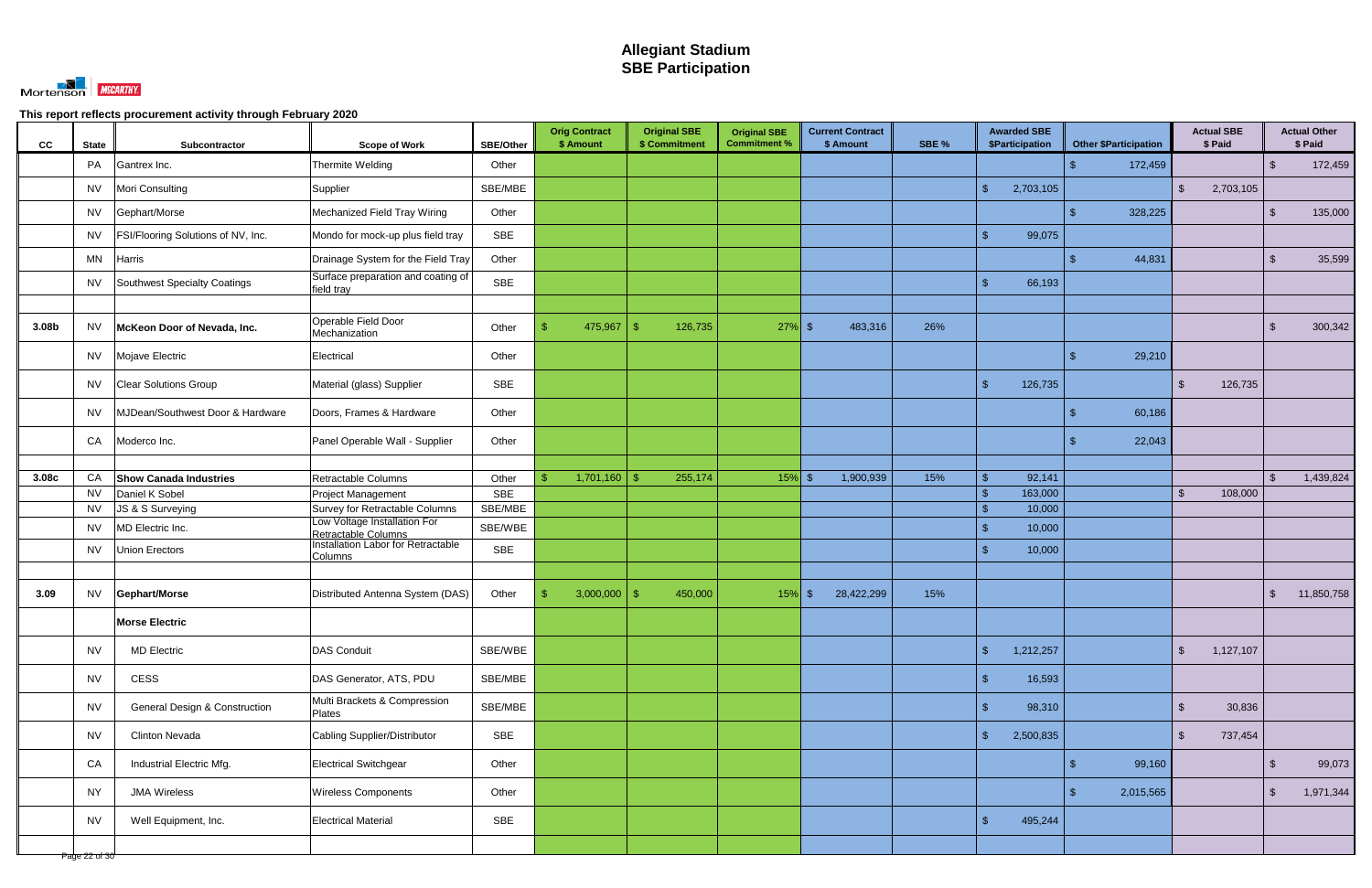

| CC        | <b>State</b> | Subcontractor                     | <b>Scope of Work</b>                | <b>SBE/Other</b> | <b>Orig Contract</b><br>\$ Amount | <b>Original SBE</b><br>\$ Commitment | <b>Original SBE</b><br><b>Commitment %</b> | <b>Current Contract</b><br>\$ Amount | SBE % | <b>Awarded SBE</b><br>\$Participation | <b>Other \$Participation</b> | <b>Actual SBE</b><br>\$ Paid |                | <b>Actual Other</b><br>\$ Paid |
|-----------|--------------|-----------------------------------|-------------------------------------|------------------|-----------------------------------|--------------------------------------|--------------------------------------------|--------------------------------------|-------|---------------------------------------|------------------------------|------------------------------|----------------|--------------------------------|
| 3.11/4.01 | <b>NV</b>    | Performance Contracting, Inc.     | Exterior & Interior Framing/Drywall | Other            | 40,095,890<br>\$.                 | 6,025,279<br>-\$                     | $15\%$ \$                                  | 48,221,605                           | 15%   |                                       |                              |                              | $\mathcal{S}$  | 33,698,738                     |
|           | <b>NV</b>    | Commercial Scaffolding            | Erection/dismantle of Scaffold      | <b>SBE</b>       |                                   |                                      |                                            |                                      |       | 1,367,818<br>$\mathbb{S}$             |                              | 331,674<br><sup>\$</sup>     |                |                                |
|           | <b>NV</b>    | <b>Gale Building Products</b>     | Insulation and Firestopping         | Other            |                                   |                                      |                                            |                                      |       |                                       | 1,926,360                    |                              | $\mathcal{S}$  | 899,122                        |
|           | <b>NV</b>    | Lochsa Engineering                | <b>Engineering Services</b>         | Other            |                                   |                                      |                                            |                                      |       |                                       | 113,600                      |                              | \$             | 113,600                        |
|           | <b>NV</b>    | R&P Supply                        | Framing, Drywall, Taping            | <b>SBE</b>       |                                   |                                      |                                            |                                      |       | $\sqrt{2}$<br>4,300,000               |                              | 692,707<br><sup>\$</sup>     |                |                                |
|           | <b>NV</b>    | <b>Technicoat Management</b>      | <b>Interior Moisture Barrier</b>    | <b>SBE</b>       |                                   |                                      |                                            |                                      |       | 359,710<br>\$                         |                              | 189,687<br>-SS               |                |                                |
|           | <b>NV</b>    | Tomarco Fastening Systems, Inc.   | Fasteners                           | Other            |                                   |                                      |                                            |                                      |       |                                       | 117,527                      |                              | $\mathfrak{L}$ | 117,527                        |
|           | <b>NV</b>    | Legacy Cast & Stone & Composites  | Ceiling Shapes                      | <b>SBE</b>       |                                   |                                      |                                            |                                      |       | $\mathcal{S}$<br>35,856               |                              | 35,856<br><sup>\$</sup>      |                |                                |
|           | <b>NV</b>    | Herman Truck Lines, LLC           | Metal Decking/Trucking              | SBE              |                                   |                                      |                                            |                                      |       | -\$<br>200,000                        |                              | 170,472<br><sup>\$</sup>     |                |                                |
|           | <b>NV</b>    | <b>MPS Plastic Wall Products</b>  | <b>FRP</b>                          | <b>SBE</b>       |                                   |                                      |                                            |                                      |       | 900,000<br>$\mathbf{\hat{f}}$         |                              |                              |                |                                |
|           |              |                                   |                                     |                  |                                   |                                      |                                            |                                      |       |                                       |                              |                              |                |                                |
| 4.02      | <b>NV</b>    | CEDCO, Inc.                       | Masonry                             | Other            | 5,258,412                         | 861,346<br>- \$                      | $16\%$ \$                                  | 4,907,004                            | 24%   |                                       |                              |                              | $\mathcal{S}$  | 4,581,328                      |
|           | <b>NV</b>    | A Track-Out Solutions             | <b>Material Purchasing Delivery</b> | SBE/WBE          |                                   |                                      |                                            |                                      |       | 855,500<br>$\mathbf{\hat{s}}$         |                              | $\mathfrak{S}$<br>502,990    |                |                                |
|           | <b>NV</b>    | JS & S Surveying                  | Survey - CMU Wall Control Layout    | SBE/MBE          |                                   |                                      |                                            |                                      |       | $\mathbf{\hat{s}}$<br>30,000          |                              | 27,472<br><sup>\$</sup>      |                |                                |
|           | <b>NV</b>    | <b>Technicoat Management</b>      | <b>Fire Stop/Joint Sealants</b>     | SBE              |                                   |                                      |                                            |                                      |       | \$<br>158,710                         |                              | 75,157<br>\$                 |                |                                |
|           | <b>NV</b>    | Region 9 Safety Compliance        | Safety Coordinator                  | SBE/MBE          |                                   |                                      |                                            |                                      |       | $\mathcal{S}$<br>115,000              |                              | $\mathfrak{L}$<br>113,453    |                |                                |
|           | CA           | Epic CAD Solutions                | Providing 3D Modeling               | Other            |                                   |                                      |                                            |                                      |       |                                       | 50,000                       |                              | \$             | 46,695                         |
|           | <b>NV</b>    | Silver Star Ready Mix             | Supplying of Masonry Grout          | Other            |                                   |                                      |                                            |                                      |       |                                       | 280,000                      |                              | .S             | 136,093                        |
|           | <b>NV</b>    | JCord Construction                | <b>CMU Wall Demolition</b>          | <b>SBE</b>       |                                   |                                      |                                            |                                      |       | -\$<br>41,610                         |                              | \$<br>41,610                 |                |                                |
|           |              |                                   |                                     |                  |                                   |                                      |                                            |                                      |       |                                       |                              |                              |                |                                |
| 4.03      | <b>NV</b>    | American Door Installation, LP    | Frames, Doors & Hardware            | <b>SBE</b>       | 595,725                           | 595,725<br>- \$                      | $100\%$ \$                                 | 3,090,198                            | 100%  | $\mathbb{S}$<br>3,090,198             |                              | $\sqrt[3]{2}$<br>1,946,899   |                |                                |
|           | <b>NV</b>    | The Hallgren Co.                  | Supply Frames, Doors & Hardware     | Other            |                                   |                                      |                                            |                                      |       |                                       | 1,905,191<br>\$.             |                              | $\mathcal{L}$  | 1,556,476                      |
|           |              |                                   |                                     |                  |                                   |                                      |                                            |                                      |       |                                       |                              |                              |                |                                |
| 4.03      | <b>NV</b>    | The Hallgren Company of Las Vegas | Door Hardware                       | Other            | 348,030                           |                                      |                                            | 348,030<br><b>\$</b>                 |       |                                       | 348,030                      |                              | -\$            | 330,629                        |
| 4.04      | <b>NV</b>    | Giroux Glass, Inc.                | Decorative Glazing & Mirrors        | Other            | 2,161,805                         | -\$<br>324,271                       | $15\%$ \$                                  | 3,438,557                            | 15%   | $\mathbf{\hat{F}}$<br>186,181         |                              |                              | $\mathbf{\$}$  | 421,893                        |
|           | <b>NV</b>    | Glass Supply, Inc.                | Supplying Architectural Mirror      | SBE              |                                   |                                      |                                            |                                      |       | -\$<br>329,603                        |                              |                              |                |                                |
|           |              |                                   | Fabricated to size                  |                  |                                   |                                      |                                            |                                      |       |                                       |                              |                              |                |                                |
| 4.04      | <b>NV</b>    | Davis Glass & Mirror              | Storefront Curtain Wall Entrances   | SBE              | 1,850,406<br>$\sqrt[6]{3}$        | 1,850,406<br>-\$                     | $100\%$ \$                                 | 1,341,210                            | 100%  | $\mathcal{S}$<br>1,316,284            |                              | $\sqrt{2}$<br>192,122        |                |                                |
|           |              | Page 23 Xf 30 Tepco Glass         | Level 400 Motorized Windows         | Other            |                                   |                                      |                                            |                                      |       |                                       | 113,845<br>\$.               |                              |                |                                |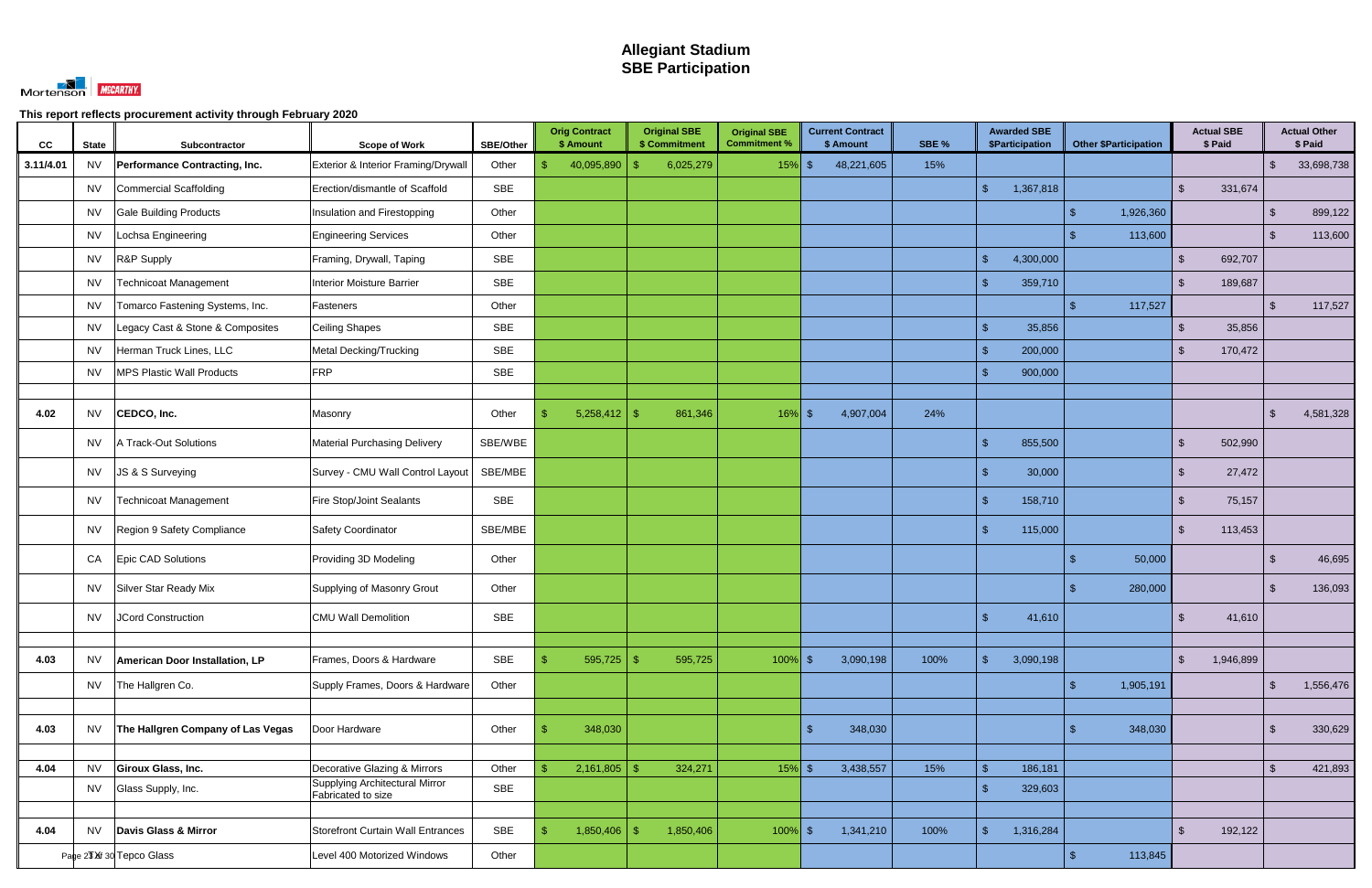

| SBE<br>24,926<br><b>NV</b><br>Sunstone Building Specialties<br><b>TV Booth Operable Windows</b><br>\$.<br>Stadium Railings<br>11,524,358<br>15%<br>353,178<br>$\mathcal{S}$<br>4.05<br>GA<br>Other<br>\$<br>2,751,947<br>12,379,319<br>$\mathcal{S}$<br>Raydeo Enterprises, Inc.<br>$24\%$ \$<br>- \$<br><b>East Gate Pallets</b><br>40,000<br>GA<br>Pallets<br>Other<br>\$<br>G&F Southeast Distributors Inc.<br>Stainless Steel Cable & Hardware<br>Other<br>$\mathcal{S}$<br>GA<br>198,000<br><b>SBE</b><br>Innova Technologies<br>Engineering<br>65,000<br>60,219<br><b>NV</b><br>$\mathbf{\hat{R}}$<br>$\mathbb{S}$<br>Misc. Hardware<br>Other<br>McMaster Carr<br>20,000<br>- IL<br>\$<br>Core Cups, Cladding Tape, End<br>Caps, Panel Grip, Handrail<br>WI<br>R&B Wagner<br>Other<br>337,308<br><b>Brackets</b><br>TX<br>Ryerson<br>Steal Flat & Steal Tube<br>200,000<br>$\mathfrak{F}$<br>Other<br>SBE<br>$\mathbb{S}$<br>1,264,070<br>1,264,070<br><b>NV</b><br><b>Steel Partners</b><br>Panel Grip, Gaskets & Glass Shoe<br>$\mathbb{S}$<br>Other<br>GA<br><b>Stewart Stainless Supply</b><br>Stainless Steel Pipe & Sheets<br>325,000<br>\$<br>CA<br>Glass<br>Other<br>Glassworks LA, Inc.<br>456,860<br>$\mathcal{L}$<br><b>NV</b><br>Caulk & Grout<br>SBE/VBE<br>152,650<br><b>Expansion Specialties</b><br>$\mathbf{\hat{F}}$<br>36,480<br>$\mathfrak{L}$<br><b>Standard Steel</b><br><b>NV</b><br>Installation<br>Other<br>1,000,000<br>SBE/WBE<br><b>NV</b><br><b>Trinity Land Surveying</b><br>Field Survey & Layout<br>22,000<br>ß.<br><b>SBE</b><br>Shade Canopies<br>1,206,097<br>1,528,170<br>100%<br>$\mathbb{S}$<br>1,528,170<br>4.06<br><b>NV</b><br>1,206,097<br>$100\%$ \$<br>$\mathbb{S}$<br>269,332<br><b>Creative Play Recreation</b><br>\$.<br>-\$<br>North End Zone Camera Platform<br>SBE/WBE<br>123,487<br>125,081<br>100%<br>37,697<br>4.06<br><b>NV</b><br>123,487<br>$100\%$ \$<br>$\mathbf{\hat{f}}$<br>125,081<br><b>Valley Steel LLC</b><br>-\$<br>\$<br>at Catwalk<br>SBE/VBE<br>4.07<br><b>NV</b><br><b>Expansion Joints</b><br>1,640,550<br>1,640,550<br>1,913,486<br>100%<br>1,913,486<br>1,412,280<br><b>Expansion Specialties</b><br>$100\%$ \$<br>$\mathbb{S}$<br>KS<br><b>Material Supplier</b><br>Other<br>100,000<br>Balco, Inc.<br>\$<br><b>MA</b><br>Emseal Joint System, Ltd.<br><b>Material Supplier</b><br>600,000<br>Other<br>\$<br>Material Supplier<br>WI<br>60,000<br>Inpro Corporation<br>Other<br>Alpha Video Sports & Entertaiment<br><b>MN</b><br>$1\%$<br>4.08f<br>Video Production Systems<br>Other<br>$7,499,815$ \$<br>74,998<br>$1\%$ \$<br>7,499,815<br>$\sqrt{2}$<br>\$<br>Group<br><b>Clark Wire and Cable</b><br>Control Room Equipment Supplier<br>Other<br>15,479<br>IL<br>Other<br>3,854<br>CA<br>Bittree In.<br>Control Room Equipment Supplier<br>1,139<br><b>Tecnec Distributing</b><br>Control Room Equipment Supplier<br>Other<br><b>NY</b><br>Wesco Broadcast & Entertainment<br>Control Room Equipment Supplier<br>Other<br>8,105<br>CO<br>Superlogics Inc.<br>Control Room Equipment Supplier<br>3,240<br>МA<br>Other<br>Dale Electronics<br>Control Room Equipment Supplier<br>Other<br>5,450<br><b>NY</b><br>Page 24 of 30 | CC | <b>State</b> | Subcontractor | <b>Scope of Work</b> | SBE/Other | <b>Orig Contract</b><br>\$ Amount | <b>Original SBE</b><br>\$ Commitment | <b>Original SBE</b><br><b>Commitment %</b> | <b>Current Contract</b><br>\$ Amount | SBE % | <b>Awarded SBE</b><br><b>\$Participation</b> | <b>Other \$Participation</b> | <b>Actual SBE</b><br>\$ Paid | <b>Actual Other</b><br>\$ Paid |
|-----------------------------------------------------------------------------------------------------------------------------------------------------------------------------------------------------------------------------------------------------------------------------------------------------------------------------------------------------------------------------------------------------------------------------------------------------------------------------------------------------------------------------------------------------------------------------------------------------------------------------------------------------------------------------------------------------------------------------------------------------------------------------------------------------------------------------------------------------------------------------------------------------------------------------------------------------------------------------------------------------------------------------------------------------------------------------------------------------------------------------------------------------------------------------------------------------------------------------------------------------------------------------------------------------------------------------------------------------------------------------------------------------------------------------------------------------------------------------------------------------------------------------------------------------------------------------------------------------------------------------------------------------------------------------------------------------------------------------------------------------------------------------------------------------------------------------------------------------------------------------------------------------------------------------------------------------------------------------------------------------------------------------------------------------------------------------------------------------------------------------------------------------------------------------------------------------------------------------------------------------------------------------------------------------------------------------------------------------------------------------------------------------------------------------------------------------------------------------------------------------------------------------------------------------------------------------------------------------------------------------------------------------------------------------------------------------------------------------------------------------------------------------------------------------------------------------------------------------------------------------------------------------------------------------------------------------------------------------------------------------------------------------------------------------------------------------------------------------------------------------------------------------------------------------------------------------------------|----|--------------|---------------|----------------------|-----------|-----------------------------------|--------------------------------------|--------------------------------------------|--------------------------------------|-------|----------------------------------------------|------------------------------|------------------------------|--------------------------------|
|                                                                                                                                                                                                                                                                                                                                                                                                                                                                                                                                                                                                                                                                                                                                                                                                                                                                                                                                                                                                                                                                                                                                                                                                                                                                                                                                                                                                                                                                                                                                                                                                                                                                                                                                                                                                                                                                                                                                                                                                                                                                                                                                                                                                                                                                                                                                                                                                                                                                                                                                                                                                                                                                                                                                                                                                                                                                                                                                                                                                                                                                                                                                                                                                                 |    |              |               |                      |           |                                   |                                      |                                            |                                      |       |                                              |                              |                              |                                |
|                                                                                                                                                                                                                                                                                                                                                                                                                                                                                                                                                                                                                                                                                                                                                                                                                                                                                                                                                                                                                                                                                                                                                                                                                                                                                                                                                                                                                                                                                                                                                                                                                                                                                                                                                                                                                                                                                                                                                                                                                                                                                                                                                                                                                                                                                                                                                                                                                                                                                                                                                                                                                                                                                                                                                                                                                                                                                                                                                                                                                                                                                                                                                                                                                 |    |              |               |                      |           |                                   |                                      |                                            |                                      |       |                                              |                              |                              |                                |
|                                                                                                                                                                                                                                                                                                                                                                                                                                                                                                                                                                                                                                                                                                                                                                                                                                                                                                                                                                                                                                                                                                                                                                                                                                                                                                                                                                                                                                                                                                                                                                                                                                                                                                                                                                                                                                                                                                                                                                                                                                                                                                                                                                                                                                                                                                                                                                                                                                                                                                                                                                                                                                                                                                                                                                                                                                                                                                                                                                                                                                                                                                                                                                                                                 |    |              |               |                      |           |                                   |                                      |                                            |                                      |       |                                              |                              |                              | 6,158,525                      |
|                                                                                                                                                                                                                                                                                                                                                                                                                                                                                                                                                                                                                                                                                                                                                                                                                                                                                                                                                                                                                                                                                                                                                                                                                                                                                                                                                                                                                                                                                                                                                                                                                                                                                                                                                                                                                                                                                                                                                                                                                                                                                                                                                                                                                                                                                                                                                                                                                                                                                                                                                                                                                                                                                                                                                                                                                                                                                                                                                                                                                                                                                                                                                                                                                 |    |              |               |                      |           |                                   |                                      |                                            |                                      |       |                                              |                              |                              | 11,306                         |
|                                                                                                                                                                                                                                                                                                                                                                                                                                                                                                                                                                                                                                                                                                                                                                                                                                                                                                                                                                                                                                                                                                                                                                                                                                                                                                                                                                                                                                                                                                                                                                                                                                                                                                                                                                                                                                                                                                                                                                                                                                                                                                                                                                                                                                                                                                                                                                                                                                                                                                                                                                                                                                                                                                                                                                                                                                                                                                                                                                                                                                                                                                                                                                                                                 |    |              |               |                      |           |                                   |                                      |                                            |                                      |       |                                              |                              |                              | 165,360                        |
|                                                                                                                                                                                                                                                                                                                                                                                                                                                                                                                                                                                                                                                                                                                                                                                                                                                                                                                                                                                                                                                                                                                                                                                                                                                                                                                                                                                                                                                                                                                                                                                                                                                                                                                                                                                                                                                                                                                                                                                                                                                                                                                                                                                                                                                                                                                                                                                                                                                                                                                                                                                                                                                                                                                                                                                                                                                                                                                                                                                                                                                                                                                                                                                                                 |    |              |               |                      |           |                                   |                                      |                                            |                                      |       |                                              |                              |                              |                                |
|                                                                                                                                                                                                                                                                                                                                                                                                                                                                                                                                                                                                                                                                                                                                                                                                                                                                                                                                                                                                                                                                                                                                                                                                                                                                                                                                                                                                                                                                                                                                                                                                                                                                                                                                                                                                                                                                                                                                                                                                                                                                                                                                                                                                                                                                                                                                                                                                                                                                                                                                                                                                                                                                                                                                                                                                                                                                                                                                                                                                                                                                                                                                                                                                                 |    |              |               |                      |           |                                   |                                      |                                            |                                      |       |                                              |                              |                              | 13,539                         |
|                                                                                                                                                                                                                                                                                                                                                                                                                                                                                                                                                                                                                                                                                                                                                                                                                                                                                                                                                                                                                                                                                                                                                                                                                                                                                                                                                                                                                                                                                                                                                                                                                                                                                                                                                                                                                                                                                                                                                                                                                                                                                                                                                                                                                                                                                                                                                                                                                                                                                                                                                                                                                                                                                                                                                                                                                                                                                                                                                                                                                                                                                                                                                                                                                 |    |              |               |                      |           |                                   |                                      |                                            |                                      |       |                                              |                              |                              | 8,689                          |
|                                                                                                                                                                                                                                                                                                                                                                                                                                                                                                                                                                                                                                                                                                                                                                                                                                                                                                                                                                                                                                                                                                                                                                                                                                                                                                                                                                                                                                                                                                                                                                                                                                                                                                                                                                                                                                                                                                                                                                                                                                                                                                                                                                                                                                                                                                                                                                                                                                                                                                                                                                                                                                                                                                                                                                                                                                                                                                                                                                                                                                                                                                                                                                                                                 |    |              |               |                      |           |                                   |                                      |                                            |                                      |       |                                              |                              |                              | 143,289                        |
|                                                                                                                                                                                                                                                                                                                                                                                                                                                                                                                                                                                                                                                                                                                                                                                                                                                                                                                                                                                                                                                                                                                                                                                                                                                                                                                                                                                                                                                                                                                                                                                                                                                                                                                                                                                                                                                                                                                                                                                                                                                                                                                                                                                                                                                                                                                                                                                                                                                                                                                                                                                                                                                                                                                                                                                                                                                                                                                                                                                                                                                                                                                                                                                                                 |    |              |               |                      |           |                                   |                                      |                                            |                                      |       |                                              |                              |                              |                                |
|                                                                                                                                                                                                                                                                                                                                                                                                                                                                                                                                                                                                                                                                                                                                                                                                                                                                                                                                                                                                                                                                                                                                                                                                                                                                                                                                                                                                                                                                                                                                                                                                                                                                                                                                                                                                                                                                                                                                                                                                                                                                                                                                                                                                                                                                                                                                                                                                                                                                                                                                                                                                                                                                                                                                                                                                                                                                                                                                                                                                                                                                                                                                                                                                                 |    |              |               |                      |           |                                   |                                      |                                            |                                      |       |                                              |                              |                              | 232,219                        |
|                                                                                                                                                                                                                                                                                                                                                                                                                                                                                                                                                                                                                                                                                                                                                                                                                                                                                                                                                                                                                                                                                                                                                                                                                                                                                                                                                                                                                                                                                                                                                                                                                                                                                                                                                                                                                                                                                                                                                                                                                                                                                                                                                                                                                                                                                                                                                                                                                                                                                                                                                                                                                                                                                                                                                                                                                                                                                                                                                                                                                                                                                                                                                                                                                 |    |              |               |                      |           |                                   |                                      |                                            |                                      |       |                                              |                              |                              | 296,110                        |
|                                                                                                                                                                                                                                                                                                                                                                                                                                                                                                                                                                                                                                                                                                                                                                                                                                                                                                                                                                                                                                                                                                                                                                                                                                                                                                                                                                                                                                                                                                                                                                                                                                                                                                                                                                                                                                                                                                                                                                                                                                                                                                                                                                                                                                                                                                                                                                                                                                                                                                                                                                                                                                                                                                                                                                                                                                                                                                                                                                                                                                                                                                                                                                                                                 |    |              |               |                      |           |                                   |                                      |                                            |                                      |       |                                              |                              |                              |                                |
|                                                                                                                                                                                                                                                                                                                                                                                                                                                                                                                                                                                                                                                                                                                                                                                                                                                                                                                                                                                                                                                                                                                                                                                                                                                                                                                                                                                                                                                                                                                                                                                                                                                                                                                                                                                                                                                                                                                                                                                                                                                                                                                                                                                                                                                                                                                                                                                                                                                                                                                                                                                                                                                                                                                                                                                                                                                                                                                                                                                                                                                                                                                                                                                                                 |    |              |               |                      |           |                                   |                                      |                                            |                                      |       |                                              |                              |                              |                                |
|                                                                                                                                                                                                                                                                                                                                                                                                                                                                                                                                                                                                                                                                                                                                                                                                                                                                                                                                                                                                                                                                                                                                                                                                                                                                                                                                                                                                                                                                                                                                                                                                                                                                                                                                                                                                                                                                                                                                                                                                                                                                                                                                                                                                                                                                                                                                                                                                                                                                                                                                                                                                                                                                                                                                                                                                                                                                                                                                                                                                                                                                                                                                                                                                                 |    |              |               |                      |           |                                   |                                      |                                            |                                      |       |                                              |                              |                              |                                |
|                                                                                                                                                                                                                                                                                                                                                                                                                                                                                                                                                                                                                                                                                                                                                                                                                                                                                                                                                                                                                                                                                                                                                                                                                                                                                                                                                                                                                                                                                                                                                                                                                                                                                                                                                                                                                                                                                                                                                                                                                                                                                                                                                                                                                                                                                                                                                                                                                                                                                                                                                                                                                                                                                                                                                                                                                                                                                                                                                                                                                                                                                                                                                                                                                 |    |              |               |                      |           |                                   |                                      |                                            |                                      |       |                                              |                              |                              |                                |
|                                                                                                                                                                                                                                                                                                                                                                                                                                                                                                                                                                                                                                                                                                                                                                                                                                                                                                                                                                                                                                                                                                                                                                                                                                                                                                                                                                                                                                                                                                                                                                                                                                                                                                                                                                                                                                                                                                                                                                                                                                                                                                                                                                                                                                                                                                                                                                                                                                                                                                                                                                                                                                                                                                                                                                                                                                                                                                                                                                                                                                                                                                                                                                                                                 |    |              |               |                      |           |                                   |                                      |                                            |                                      |       |                                              |                              |                              |                                |
|                                                                                                                                                                                                                                                                                                                                                                                                                                                                                                                                                                                                                                                                                                                                                                                                                                                                                                                                                                                                                                                                                                                                                                                                                                                                                                                                                                                                                                                                                                                                                                                                                                                                                                                                                                                                                                                                                                                                                                                                                                                                                                                                                                                                                                                                                                                                                                                                                                                                                                                                                                                                                                                                                                                                                                                                                                                                                                                                                                                                                                                                                                                                                                                                                 |    |              |               |                      |           |                                   |                                      |                                            |                                      |       |                                              |                              |                              |                                |
|                                                                                                                                                                                                                                                                                                                                                                                                                                                                                                                                                                                                                                                                                                                                                                                                                                                                                                                                                                                                                                                                                                                                                                                                                                                                                                                                                                                                                                                                                                                                                                                                                                                                                                                                                                                                                                                                                                                                                                                                                                                                                                                                                                                                                                                                                                                                                                                                                                                                                                                                                                                                                                                                                                                                                                                                                                                                                                                                                                                                                                                                                                                                                                                                                 |    |              |               |                      |           |                                   |                                      |                                            |                                      |       |                                              |                              |                              |                                |
|                                                                                                                                                                                                                                                                                                                                                                                                                                                                                                                                                                                                                                                                                                                                                                                                                                                                                                                                                                                                                                                                                                                                                                                                                                                                                                                                                                                                                                                                                                                                                                                                                                                                                                                                                                                                                                                                                                                                                                                                                                                                                                                                                                                                                                                                                                                                                                                                                                                                                                                                                                                                                                                                                                                                                                                                                                                                                                                                                                                                                                                                                                                                                                                                                 |    |              |               |                      |           |                                   |                                      |                                            |                                      |       |                                              |                              |                              |                                |
|                                                                                                                                                                                                                                                                                                                                                                                                                                                                                                                                                                                                                                                                                                                                                                                                                                                                                                                                                                                                                                                                                                                                                                                                                                                                                                                                                                                                                                                                                                                                                                                                                                                                                                                                                                                                                                                                                                                                                                                                                                                                                                                                                                                                                                                                                                                                                                                                                                                                                                                                                                                                                                                                                                                                                                                                                                                                                                                                                                                                                                                                                                                                                                                                                 |    |              |               |                      |           |                                   |                                      |                                            |                                      |       |                                              |                              |                              | 104,186                        |
|                                                                                                                                                                                                                                                                                                                                                                                                                                                                                                                                                                                                                                                                                                                                                                                                                                                                                                                                                                                                                                                                                                                                                                                                                                                                                                                                                                                                                                                                                                                                                                                                                                                                                                                                                                                                                                                                                                                                                                                                                                                                                                                                                                                                                                                                                                                                                                                                                                                                                                                                                                                                                                                                                                                                                                                                                                                                                                                                                                                                                                                                                                                                                                                                                 |    |              |               |                      |           |                                   |                                      |                                            |                                      |       |                                              |                              |                              | 546,062                        |
|                                                                                                                                                                                                                                                                                                                                                                                                                                                                                                                                                                                                                                                                                                                                                                                                                                                                                                                                                                                                                                                                                                                                                                                                                                                                                                                                                                                                                                                                                                                                                                                                                                                                                                                                                                                                                                                                                                                                                                                                                                                                                                                                                                                                                                                                                                                                                                                                                                                                                                                                                                                                                                                                                                                                                                                                                                                                                                                                                                                                                                                                                                                                                                                                                 |    |              |               |                      |           |                                   |                                      |                                            |                                      |       |                                              |                              |                              | 51,891                         |
|                                                                                                                                                                                                                                                                                                                                                                                                                                                                                                                                                                                                                                                                                                                                                                                                                                                                                                                                                                                                                                                                                                                                                                                                                                                                                                                                                                                                                                                                                                                                                                                                                                                                                                                                                                                                                                                                                                                                                                                                                                                                                                                                                                                                                                                                                                                                                                                                                                                                                                                                                                                                                                                                                                                                                                                                                                                                                                                                                                                                                                                                                                                                                                                                                 |    |              |               |                      |           |                                   |                                      |                                            |                                      |       |                                              |                              |                              |                                |
|                                                                                                                                                                                                                                                                                                                                                                                                                                                                                                                                                                                                                                                                                                                                                                                                                                                                                                                                                                                                                                                                                                                                                                                                                                                                                                                                                                                                                                                                                                                                                                                                                                                                                                                                                                                                                                                                                                                                                                                                                                                                                                                                                                                                                                                                                                                                                                                                                                                                                                                                                                                                                                                                                                                                                                                                                                                                                                                                                                                                                                                                                                                                                                                                                 |    |              |               |                      |           |                                   |                                      |                                            |                                      |       |                                              |                              |                              | 3,914,679                      |
|                                                                                                                                                                                                                                                                                                                                                                                                                                                                                                                                                                                                                                                                                                                                                                                                                                                                                                                                                                                                                                                                                                                                                                                                                                                                                                                                                                                                                                                                                                                                                                                                                                                                                                                                                                                                                                                                                                                                                                                                                                                                                                                                                                                                                                                                                                                                                                                                                                                                                                                                                                                                                                                                                                                                                                                                                                                                                                                                                                                                                                                                                                                                                                                                                 |    |              |               |                      |           |                                   |                                      |                                            |                                      |       |                                              |                              |                              |                                |
|                                                                                                                                                                                                                                                                                                                                                                                                                                                                                                                                                                                                                                                                                                                                                                                                                                                                                                                                                                                                                                                                                                                                                                                                                                                                                                                                                                                                                                                                                                                                                                                                                                                                                                                                                                                                                                                                                                                                                                                                                                                                                                                                                                                                                                                                                                                                                                                                                                                                                                                                                                                                                                                                                                                                                                                                                                                                                                                                                                                                                                                                                                                                                                                                                 |    |              |               |                      |           |                                   |                                      |                                            |                                      |       |                                              |                              |                              |                                |
|                                                                                                                                                                                                                                                                                                                                                                                                                                                                                                                                                                                                                                                                                                                                                                                                                                                                                                                                                                                                                                                                                                                                                                                                                                                                                                                                                                                                                                                                                                                                                                                                                                                                                                                                                                                                                                                                                                                                                                                                                                                                                                                                                                                                                                                                                                                                                                                                                                                                                                                                                                                                                                                                                                                                                                                                                                                                                                                                                                                                                                                                                                                                                                                                                 |    |              |               |                      |           |                                   |                                      |                                            |                                      |       |                                              |                              |                              |                                |
|                                                                                                                                                                                                                                                                                                                                                                                                                                                                                                                                                                                                                                                                                                                                                                                                                                                                                                                                                                                                                                                                                                                                                                                                                                                                                                                                                                                                                                                                                                                                                                                                                                                                                                                                                                                                                                                                                                                                                                                                                                                                                                                                                                                                                                                                                                                                                                                                                                                                                                                                                                                                                                                                                                                                                                                                                                                                                                                                                                                                                                                                                                                                                                                                                 |    |              |               |                      |           |                                   |                                      |                                            |                                      |       |                                              |                              |                              |                                |
|                                                                                                                                                                                                                                                                                                                                                                                                                                                                                                                                                                                                                                                                                                                                                                                                                                                                                                                                                                                                                                                                                                                                                                                                                                                                                                                                                                                                                                                                                                                                                                                                                                                                                                                                                                                                                                                                                                                                                                                                                                                                                                                                                                                                                                                                                                                                                                                                                                                                                                                                                                                                                                                                                                                                                                                                                                                                                                                                                                                                                                                                                                                                                                                                                 |    |              |               |                      |           |                                   |                                      |                                            |                                      |       |                                              |                              |                              |                                |
|                                                                                                                                                                                                                                                                                                                                                                                                                                                                                                                                                                                                                                                                                                                                                                                                                                                                                                                                                                                                                                                                                                                                                                                                                                                                                                                                                                                                                                                                                                                                                                                                                                                                                                                                                                                                                                                                                                                                                                                                                                                                                                                                                                                                                                                                                                                                                                                                                                                                                                                                                                                                                                                                                                                                                                                                                                                                                                                                                                                                                                                                                                                                                                                                                 |    |              |               |                      |           |                                   |                                      |                                            |                                      |       |                                              |                              |                              |                                |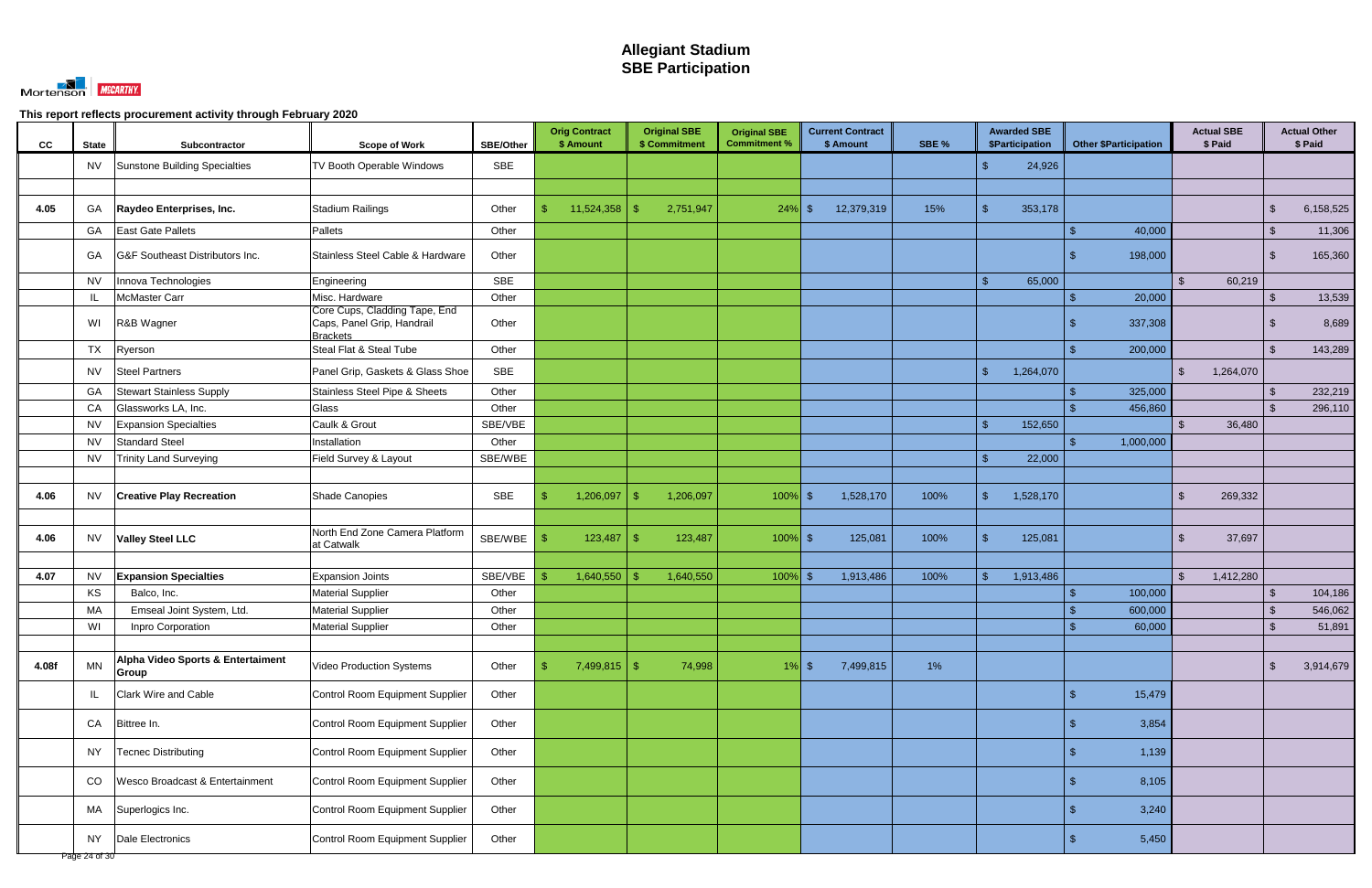

| cc | <b>State</b> | Subcontractor                         | <b>Scope of Work</b>            | SBE/Other | <b>Orig Contract</b><br>\$ Amount | <b>Original SBE</b><br>\$ Commitment | <b>Original SBE</b><br><b>Commitment %</b> | <b>Current Contract</b><br>\$ Amount | SBE % | <b>Awarded SBE</b><br>\$Participation | <b>Other \$Participation</b> | <b>Actual SBE</b><br>\$ Paid | <b>Actual Other</b><br>\$ Paid |
|----|--------------|---------------------------------------|---------------------------------|-----------|-----------------------------------|--------------------------------------|--------------------------------------------|--------------------------------------|-------|---------------------------------------|------------------------------|------------------------------|--------------------------------|
|    | MN           | <b>Bosch Security Systems</b>         | Control Room Equipment Supplier | Other     |                                   |                                      |                                            |                                      |       |                                       | 11,042<br>£.                 |                              |                                |
|    | IL           | Studio Technologies                   | Control Room Equipment Supplier | Other     |                                   |                                      |                                            |                                      |       |                                       | 5,112                        |                              |                                |
|    | CA           | Wohler Technology                     | Control Room Equipment Supplier | Other     |                                   |                                      |                                            |                                      |       |                                       | 19,271                       |                              |                                |
|    | <b>NM</b>    | Lectronsonics                         | Control Room Equipment Supplier | Other     |                                   |                                      |                                            |                                      |       |                                       | 4,376                        |                              |                                |
|    | NY.          | American Music & Sound                | Control Room Equipment Supplier | Other     |                                   |                                      |                                            |                                      |       |                                       | 10,710                       |                              |                                |
|    | UT           | Harmon Music Group                    | Control Room Equipment Supplier | Other     |                                   |                                      |                                            |                                      |       |                                       | 3,563                        |                              |                                |
|    | CA           | Yamaha Corp of America                | Control Room Equipment Supplier | Other     |                                   |                                      |                                            |                                      |       |                                       | 1,680                        |                              |                                |
|    | <b>NY</b>    | <b>EEG</b> Enterprises                | Control Room Equipment Supplier | Other     |                                   |                                      |                                            |                                      |       |                                       | 7,727                        |                              |                                |
|    | CA           | Barco Volsom, LLC                     | Control Room Equipment Supplier | Other     |                                   |                                      |                                            |                                      |       |                                       | 4,748                        |                              |                                |
|    | PA           | Simplylive, Inc.                      | Control Room Equipment Supplier | Other     |                                   |                                      |                                            |                                      |       |                                       | 6,022                        |                              |                                |
|    | CA           | AJA Video Systems                     | Control Room Equipment Supplier | Other     |                                   |                                      |                                            |                                      |       |                                       | 152,505                      |                              |                                |
|    | <b>NJ</b>    | <b>IHSE USA, LLC</b>                  | Control Room Equipment Supplier | Other     |                                   |                                      |                                            |                                      |       |                                       | 347,769                      |                              |                                |
|    | <b>NY</b>    | Multidune Video & Fiber Optics System | Control Room Equipment Supplier | Other     |                                   |                                      |                                            |                                      |       |                                       | 17,823                       |                              |                                |
|    | CA           | <b>IDX Technology</b>                 | Control Room Equipment Supplier | Other     |                                   |                                      |                                            |                                      |       |                                       | 226                          |                              |                                |
|    | <b>NJ</b>    | Panasonic Corp of NA                  | Control Room Equipment Supplier | Other     |                                   |                                      |                                            |                                      |       |                                       | 36,717                       |                              |                                |
|    | OR           | Tektronix, Inc.                       | Control Room Equipment Supplier | Other     |                                   |                                      |                                            |                                      |       |                                       | 119,067                      |                              |                                |
|    | NJ.          | Sony Electronics, Inc.                | Control Room Equipment Supplier | Other     |                                   |                                      |                                            |                                      |       |                                       | - \$<br>159,917              |                              |                                |
|    | <b>NY</b>    | Ross Video Inc.                       | Control Room Equipment Supplier | Other     |                                   |                                      |                                            |                                      |       |                                       | 533,814<br>\$                |                              |                                |
|    | <b>NJ</b>    | Evs Broadcast Equipment, Inc.         | Control Room Equipment Supplier | Other     |                                   |                                      |                                            |                                      |       |                                       | 436,782<br>\$                |                              |                                |
|    | CA           | <b>Riedel Communications</b>          | Control Room Equipment Supplier | Other     |                                   |                                      |                                            |                                      |       |                                       | 300,280                      |                              |                                |
|    | ON           | Evertz Microsystems, Inc.             | Control Room Equipment Supplier | Other     |                                   |                                      |                                            |                                      |       |                                       | 808,747                      |                              |                                |
|    | <b>NV</b>    | Titan Systems, Inc.                   | Low Voltage Installers          | Other     |                                   |                                      |                                            |                                      |       |                                       | 270,000<br>\$.               |                              |                                |
|    | <b>NV</b>    | <b>MD Electric</b>                    | Installation of Racks and Base  | SBE/WBE   |                                   |                                      |                                            |                                      |       | $\sqrt{2}$<br>15,222                  |                              |                              |                                |
|    | <b>NV</b>    | <b>MD Electric</b>                    | High Voltage Installers         | SBE/WBE   |                                   |                                      |                                            |                                      |       | $\mathfrak{s}$<br>55,442              |                              |                              |                                |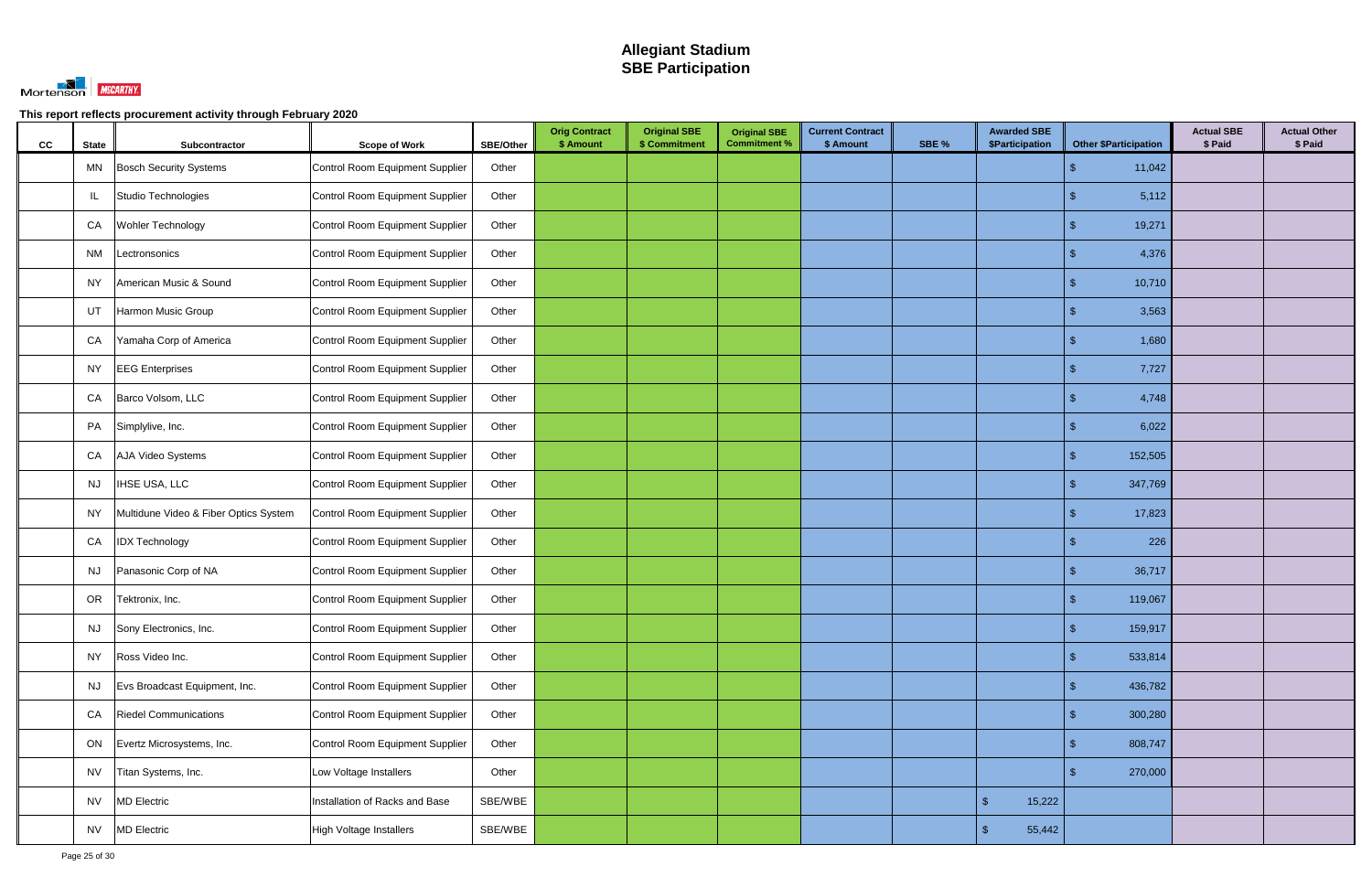

| <b>CC</b> | <b>State</b>               | Subcontractor                           | <b>Scope of Work</b>                                      | <b>SBE/Other</b> |               | <b>Orig Contract</b><br>\$ Amount |      | <b>Original SBE</b><br>\$ Commitment | <b>Original SBE</b><br><b>Commitment %</b> | <b>Current Contract</b><br>\$ Amount | SBE % |                | <b>Awarded SBE</b><br>\$Participation |      | <b>Other \$Participation</b> |                | <b>Actual SBE</b><br>\$ Paid |                | <b>Actual Other</b><br>\$ Paid |
|-----------|----------------------------|-----------------------------------------|-----------------------------------------------------------|------------------|---------------|-----------------------------------|------|--------------------------------------|--------------------------------------------|--------------------------------------|-------|----------------|---------------------------------------|------|------------------------------|----------------|------------------------------|----------------|--------------------------------|
|           | <b>TX</b>                  | Bedrock Logistics                       | Freight                                                   | Other            |               |                                   |      |                                      |                                            |                                      |       |                |                                       |      | 13,095                       |                |                              |                |                                |
|           | <b>NV</b>                  | Ice Now                                 | Water                                                     | <b>SBE</b>       |               |                                   |      |                                      |                                            |                                      |       | \$             | 461                                   |      |                              |                |                              |                |                                |
|           | <b>NV</b>                  | Vision Control Associates of Nevada     | Misc. Camera Products                                     | SBE/WBE          |               |                                   |      |                                      |                                            |                                      |       |                | 4,000                                 |      |                              |                |                              |                |                                |
|           |                            |                                         |                                                           |                  |               |                                   |      |                                      |                                            |                                      |       |                |                                       |      |                              |                |                              |                |                                |
| 4.09      | <b>NV</b>                  | Aggregate Industries                    | <b>Bituminous Pavement</b>                                | Other            |               | 4,408,062                         | - \$ | 661,209                              | $15%$ \$                                   | 6,217,282                            | 27%   |                |                                       |      |                              |                |                              | -\$            | 1,552,631                      |
|           | <b>NV</b>                  | MC4 Construction                        | <b>Traffic Signals &amp; Streetlights</b>                 | <b>SBE</b>       |               |                                   |      |                                      |                                            |                                      |       |                | 1,275,330                             |      |                              | - S            | 352,532                      |                |                                |
|           | <b>NV</b>                  | <b>JS&amp;S Survey</b>                  | <b>Land Surveying</b>                                     | SBE/MBE          |               |                                   |      |                                      |                                            |                                      |       | -\$            | 2,224                                 |      |                              |                |                              |                |                                |
|           | <b>NV</b>                  | Affordable Striping and Sealing         | Striping and Signs                                        | <b>SBE</b>       |               |                                   |      |                                      |                                            |                                      |       | -\$            | 165,630                               |      |                              |                |                              |                |                                |
|           | <b>NV</b>                  | Stewart & Sundell Concrete              | Concrete Island & Barrier Rail                            | <b>SBE</b>       |               |                                   |      |                                      |                                            |                                      |       | -\$            | 29,948                                |      |                              |                |                              |                |                                |
|           | <b>NV</b>                  | A-1 Concrete Cutting & Demolition       | Core Drilling/Saw Cutting                                 | SBE/MBE          |               |                                   |      |                                      |                                            |                                      |       | \$             | 5,000                                 |      |                              | $\mathfrak{L}$ | 2,268                        |                |                                |
|           | <b>NV</b>                  | Flippins Trenching Inc.                 | Sawcutting                                                | <b>SBE</b>       |               |                                   |      |                                      |                                            |                                      |       | -\$            | 5,000                                 |      |                              |                |                              |                |                                |
|           | <b>NV</b>                  | HD Barricade, Inc.                      | <b>Traffic Barricade Rental</b>                           | Other            |               |                                   |      |                                      |                                            |                                      |       |                |                                       |      | 96,900                       |                |                              | -\$            | 96,900                         |
|           | <b>NV</b>                  | JS&S, Inc.                              | Survey                                                    | SBE/MBE          |               |                                   |      |                                      |                                            |                                      |       | \$             | 8,500                                 |      |                              |                | 422                          |                |                                |
|           | <b>NV</b>                  | A Affordable Striping & Sealing         | Asphalt Striping & Signs                                  | <b>SBE</b>       |               |                                   |      |                                      |                                            |                                      |       |                | 165,630                               |      |                              |                |                              |                |                                |
|           |                            |                                         |                                                           |                  |               |                                   |      |                                      |                                            |                                      |       |                |                                       |      |                              |                |                              |                |                                |
| 4.10a     | <b>NV</b>                  | Sahara Concrete                         | Decorative Site Concrete                                  | <b>SBE</b>       |               | 14,216,220                        |      | 14,216,220                           | $100\%$ \$                                 | 12,663,783                           | 100%  |                | 12,538,783                            |      |                              | $\mathfrak{L}$ | 3,278,295                    |                |                                |
|           | NV                         | T.B. Penick & Sons                      | <b>Decorative Concrete</b>                                | Other            |               |                                   |      |                                      |                                            |                                      |       |                |                                       |      | 3,942,800                    |                |                              | -\$            | 236,664                        |
|           | CA                         | Triton Structural Concrete, Inc.        | Site Concrete - Labor                                     | Other            |               |                                   |      |                                      |                                            |                                      |       |                |                                       |      | 1,522,428                    |                |                              | -\$            | 160,000                        |
|           | <b>NV</b>                  | Merli Concrete Pumping of Nevada        | Concrete Pump                                             | <b>SBE</b>       |               |                                   |      |                                      |                                            |                                      |       | $\mathfrak{L}$ | 25,000                                |      |                              |                | 5,662                        |                |                                |
|           | <b>NV</b>                  | Penhall Company                         | Concrete Core Drilling                                    | Other            |               |                                   |      |                                      |                                            |                                      |       |                |                                       |      | 7,000                        |                |                              |                |                                |
|           | <b>NV</b>                  | <b>TAB Contractors Inc.</b>             | Excavation/Grading                                        | Other            |               |                                   |      |                                      |                                            |                                      |       |                |                                       |      | 1,865,286                    |                |                              | $\mathfrak{F}$ | 185,890                        |
|           | <b>NV</b>                  | Merli Concrete Inc.                     | Concrete Pump                                             | <b>SBE</b>       |               |                                   |      |                                      |                                            |                                      |       | ୍ମ ବ           | 100,000                               |      |                              | $\mathcal{F}$  | 9,733                        |                |                                |
|           | CA                         | <b>CMC Rebar</b>                        | Rebar Install                                             | Other            |               |                                   |      |                                      |                                            |                                      |       |                |                                       |      | 720,492                      |                |                              |                | 195,349                        |
|           |                            |                                         |                                                           |                  |               |                                   |      |                                      |                                            |                                      |       |                |                                       |      |                              |                |                              |                |                                |
| 4.10a     | <b>NV</b>                  | <b>Stewart &amp; Sundell Concrete</b>   | Curbs, Gutters & Sidewalk                                 | <b>SBE</b>       |               | 2,295,788                         |      | 2,295,788                            | $100\%$ \$                                 | 1,996,103                            | 100%  |                | 1,996,103                             |      |                              |                | 493,609                      |                |                                |
|           | NV.                        | Nevada Ready Mix                        | Concrete Supplier                                         | Other            |               |                                   |      |                                      |                                            |                                      |       |                |                                       | - 35 | 390,000                      |                |                              |                |                                |
|           |                            |                                         |                                                           |                  |               |                                   |      |                                      |                                            |                                      |       |                |                                       |      |                              |                |                              |                |                                |
| 4.10b     | <b>NV</b>                  | Aggregate Industries                    | <b>MSE Retaining Walls</b>                                | Other            | -S            | $5,132,049$ \$                    |      | 793,792                              | $15%$ \$                                   | 5,654,924                            | 18%   |                |                                       |      |                              |                |                              | $\sqrt{2}$     | 5,372,178                      |
|           | CA                         | The Reinforced Earth Company            | Design/Provide MSE Wall Material                          | Other            |               |                                   |      |                                      |                                            |                                      |       |                |                                       |      | 864,421                      |                |                              | $\sqrt[3]{2}$  | 853,971                        |
|           | <b>NV</b>                  | Stewart & Sundell                       | CIP Concrete for MSE Walls                                | <b>SBE</b>       |               |                                   |      |                                      |                                            |                                      |       | $\mathcal{S}$  | 942,022                               |      |                              | $\mathcal{S}$  | 941,202                      |                |                                |
|           | <b>NV</b>                  | Harris Rebar Las Vegas, Inc.            | <b>Reinforcing Steel</b>                                  | Other            |               |                                   |      |                                      |                                            |                                      |       |                |                                       |      | 72,394                       |                |                              | $\sqrt[6]{3}$  | 68,774                         |
|           | <b>NV</b>                  | Sunbelts of Nevada, LLC                 | Type II Placement over CMU walls<br>with belted equipment | <b>SBE</b>       |               |                                   |      |                                      |                                            |                                      |       | $\sqrt{3}$     | 58,750                                |      |                              | $\mathfrak{S}$ | 45,372                       |                |                                |
|           | <b>NV</b>                  | JS&S, Inc.                              | Survey as pertains to MSE Walls                           | SBE/MBE          |               |                                   |      |                                      |                                            |                                      |       | $\sqrt{3}$     | 40,192                                |      |                              | \$             | 41,918                       |                |                                |
|           |                            |                                         |                                                           |                  |               |                                   |      |                                      |                                            |                                      |       |                |                                       |      |                              |                |                              |                |                                |
| 4.11      | <b>NV</b><br>Page 26 of 30 | <b>Brightview Landscape Development</b> | Landscape & Irrigation                                    | Other            | $\mathcal{S}$ | 2,799,991                         | \$   | 447,672                              | $16\%$ \$                                  | 2,806,971                            | 15%   |                |                                       |      |                              |                |                              | $\sqrt[3]{2}$  | 352,403                        |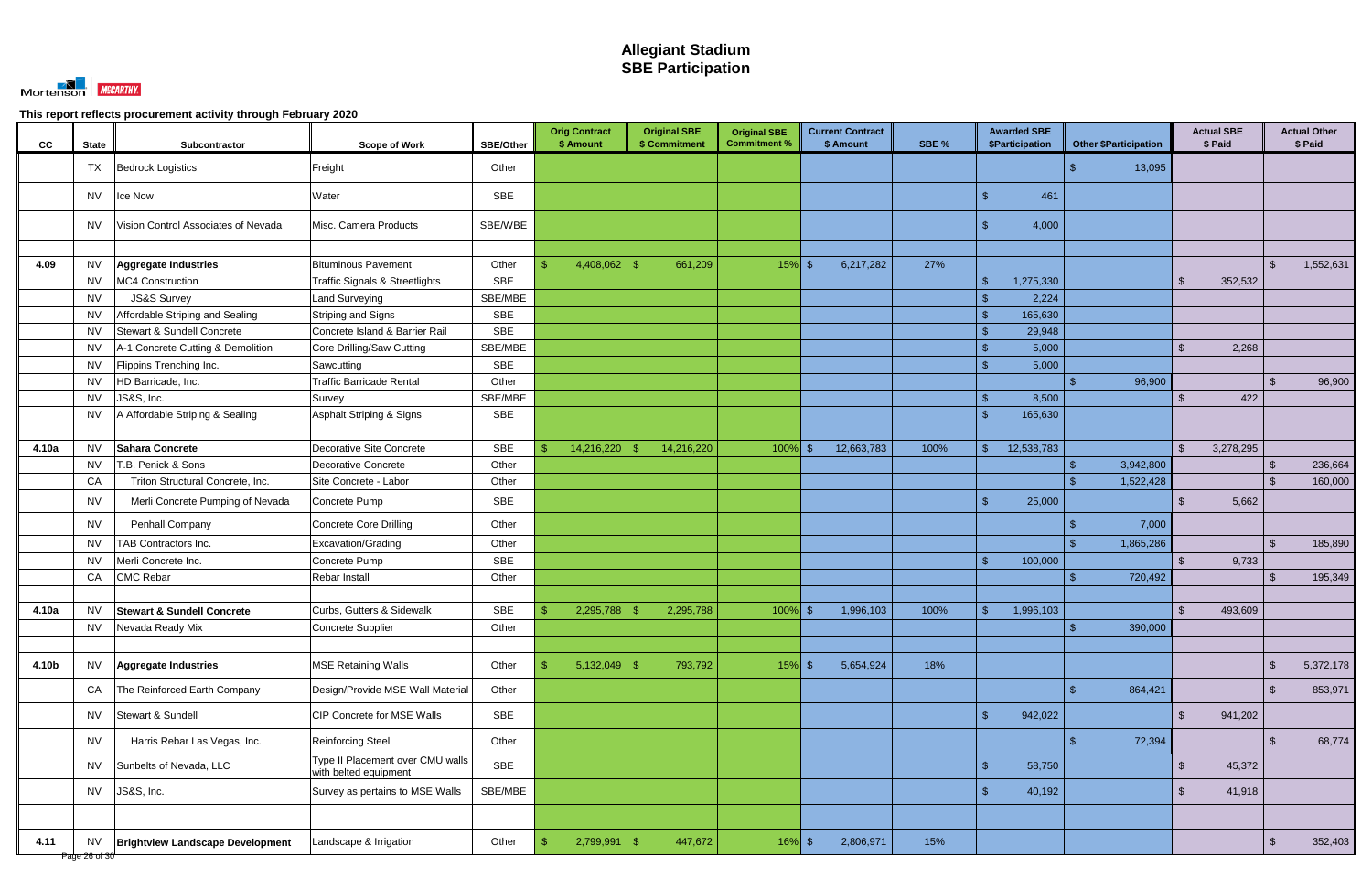

| cc        | <b>State</b> | Subcontractor                                        | <b>Scope of Work</b>                                                                      | <b>SBE/Other</b> | <b>Orig Contract</b><br>\$ Amount | <b>Original SBE</b><br>\$ Commitment | <b>Original SBE</b><br><b>Commitment %</b> | <b>Current Contract</b><br>\$ Amount | SBE % | <b>Awarded SBE</b><br>\$Participation | <b>Other \$Participation</b> | <b>Actual SBE</b><br>\$ Paid       |               | <b>Actual Other</b><br>\$ Paid |
|-----------|--------------|------------------------------------------------------|-------------------------------------------------------------------------------------------|------------------|-----------------------------------|--------------------------------------|--------------------------------------------|--------------------------------------|-------|---------------------------------------|------------------------------|------------------------------------|---------------|--------------------------------|
|           | <b>NV</b>    | Amazon Masonry                                       | Trucking & Hauling of Material<br>along with Trenching                                    | SBE              |                                   |                                      |                                            |                                      |       | \$<br>329,496                         |                              |                                    |               |                                |
|           | <b>NV</b>    | Synthetic Turf Products dba Green Living<br>Services | <b>Site Amenities</b>                                                                     | <b>SBE</b>       |                                   |                                      |                                            |                                      |       | 50,400<br>-\$                         |                              |                                    |               |                                |
|           | <b>NV</b>    | Sunbelts of Nevada                                   | Placement of Conveyored<br>Equipment                                                      | SBE              |                                   |                                      |                                            |                                      |       | 42,920<br>\$                          |                              | 33,190<br>\$                       |               |                                |
|           |              |                                                      |                                                                                           |                  |                                   |                                      |                                            |                                      |       |                                       |                              |                                    |               |                                |
| 4.12      | CO           | <b>Rolling Plains Construction</b>                   | Fireproofing                                                                              | Other            | 4,378,322<br>\$.                  | 667,494<br>-\$                       | $15%$ \$                                   | 5,890,754                            | 19%   |                                       |                              |                                    | $\mathbb{S}$  | 5,003,546                      |
|           | <b>NV</b>    | Quinette King Consulting                             | <b>Material Supplier</b>                                                                  | SBE/MBE          |                                   |                                      |                                            |                                      |       | $\mathcal{S}$<br>1,105,910            |                              | $\mathfrak{L}$<br>1,105,910        |               |                                |
|           | <b>NV</b>    | <b>United Rentals</b>                                | Equipment Rentals                                                                         | Other            |                                   |                                      |                                            |                                      |       |                                       | 250,000                      |                                    | \$            | 41,425                         |
|           |              |                                                      |                                                                                           |                  |                                   |                                      |                                            |                                      |       |                                       |                              |                                    |               |                                |
| 5.01/5.19 | <b>NV</b>    | <b>Southwest Specialty Contractors</b>               | <b>Acoustical Ceilings &amp; Bowl</b><br><b>Acoustical Treatment</b>                      | Other            | 11,842,089<br>S                   | 1,780,000<br>-\$                     | $15%$ \$                                   | 13,724,598                           | 15%   | $\sqrt{2}$<br>121,463                 |                              |                                    | $\mathcal{S}$ | 4,330,353                      |
|           | <b>NV</b>    | AMS                                                  | Misc. Grid                                                                                | Other            |                                   |                                      |                                            |                                      |       |                                       | 15,000                       |                                    | $\mathcal{S}$ | 12,858                         |
|           | <b>NV</b>    | T3 Distributors LLC                                  | Ceiling/Fabric Supplier                                                                   | SBE              |                                   |                                      |                                            |                                      |       | $\mathbf{\hat{s}}$<br>293,650         |                              | 145,713<br>-SS                     |               |                                |
|           | <b>NV</b>    | <b>Affordable Federal Services</b>                   | Acoustical Sound absorbing<br><b>Ceiling Units</b>                                        | <b>SBE</b>       |                                   |                                      |                                            |                                      |       | 758,143<br>\$                         |                              | 403,805<br>$\mathfrak{S}$          |               |                                |
|           | <b>NV</b>    | <b>Construction Sealants Supply</b>                  | <b>Concrete Sealer</b>                                                                    | <b>SBE</b>       |                                   |                                      |                                            |                                      |       | $\mathbf{\hat{s}}$<br>90,000          |                              | 18,397<br>-S                       |               |                                |
|           | <b>NV</b>    | Mori Consulting LLC                                  | <b>Acoustical Sound Absorbing</b><br>Ceiling Units & Sound absorbing<br><b>Wall Units</b> | SBE/MBE          |                                   |                                      |                                            |                                      |       | 168,808<br>\$                         |                              |                                    |               |                                |
|           | <b>NV</b>    | N & P Services Company, LLC                          | <b>Acoustical Ceiling Material</b><br>Supplier                                            | <b>SBE</b>       |                                   |                                      |                                            |                                      |       | 626,626                               |                              | $\mathfrak{L}$<br>283,992          |               |                                |
|           |              |                                                      |                                                                                           |                  |                                   |                                      |                                            |                                      |       |                                       |                              |                                    |               |                                |
| 5.02      | <b>NV</b>    | Architectural Southwest Stone Co.                    | Ceramic Tile                                                                              | <b>SBE</b>       | 3,273,830<br>\$                   | 3,273,830<br>- \$                    | $100\%$ \$                                 | 3,301,940                            | 100%  | $\mathcal{S}$<br>3,286,340            |                              | $\mathfrak{S}$<br>2,256,843        |               |                                |
|           | <b>NV</b>    | Technicoat Management Inc.                           | Installation of Mapei Mapelastic<br>AquaDefense in Designated Areas                       | SBE              |                                   |                                      |                                            |                                      |       | 15,600<br>\$                          |                              | 7,932<br>-S                        |               |                                |
|           |              |                                                      |                                                                                           |                  |                                   |                                      |                                            |                                      |       |                                       |                              |                                    |               |                                |
| 5.02      | <b>NV</b>    | T. Nickolas Company                                  | Ceramic Tile & Quartz                                                                     | Other            | 5,911,121<br>\$                   | 886,668<br>$\sqrt{3}$                | $15\%$ \$                                  | 7,941,285                            | 15%   | $\mathbb{S}$<br>150,043               |                              |                                    | $\mathcal{L}$ | 934,228                        |
|           | <b>NV</b>    | Marble Tec                                           | Install Quartz Tops                                                                       | SBE              |                                   |                                      |                                            |                                      |       | $\sqrt{2}$<br>950,000                 |                              | $\mathfrak{S}$<br>204,696          |               |                                |
|           | <b>NV</b>    | Technicoat                                           | Waterproofing                                                                             | SBE              |                                   |                                      |                                            |                                      |       | 91,150<br>\$                          |                              | $\mathfrak{S}$<br>65,360           |               |                                |
|           |              |                                                      |                                                                                           |                  |                                   |                                      |                                            |                                      |       |                                       |                              |                                    |               |                                |
| 5.03      | <b>NV</b>    | <b>Master Craft Carpet Services</b>                  | Carpet/Flooring                                                                           | Other            | 1,712,860<br>-\$                  | 256,929<br>- \$                      | $15\%$ \$                                  | 1,891,787                            | 20%   |                                       |                              |                                    | $\sqrt{2}$    | 79,538                         |
|           | <b>NV</b>    | <b>Desired Space</b>                                 | <b>Material Procurement</b>                                                               | SBE              |                                   |                                      |                                            |                                      |       | $\sqrt{2}$<br>380,156                 |                              | $\sqrt[6]{\frac{1}{2}}$<br>380,156 |               |                                |
|           |              |                                                      |                                                                                           |                  |                                   |                                      |                                            |                                      |       |                                       |                              |                                    |               |                                |
|           |              | 5.04 Page 27 of 30 Technicoat Management, Inc.       | Resinous Flooring                                                                         | SBE              | $850,170$ \$<br>$\mathcal{S}$     | 850,170                              | $100\%$ \$                                 | 907,497                              | 100%  | 907,497<br>$\mathbf{\hat{F}}$         |                              | 302,993<br>$\mathfrak{S}$          |               |                                |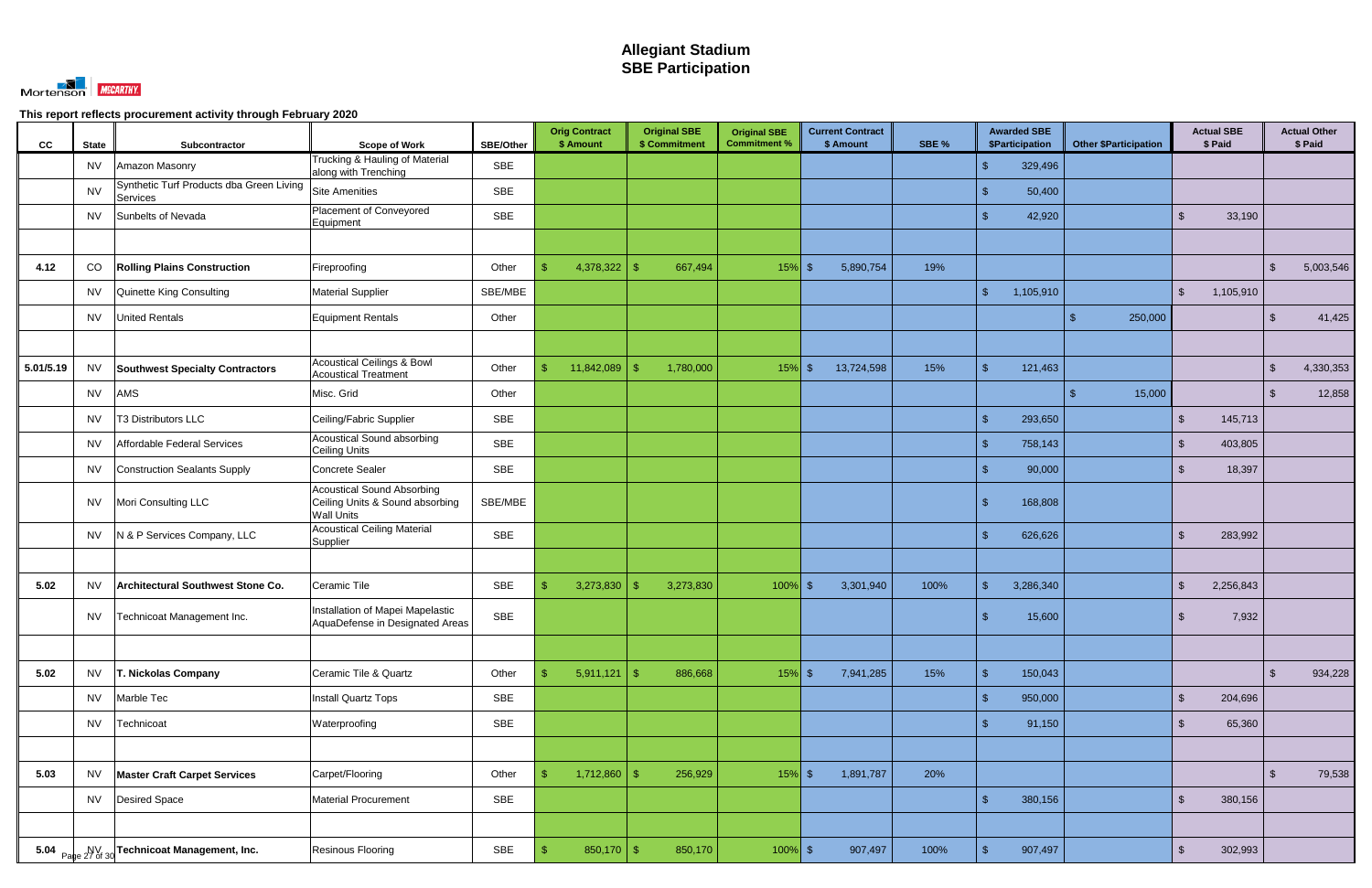

| CC                  | <b>State</b>               | Subcontractor                           | <b>Scope of Work</b>                                            | <b>SBE/Other</b> | <b>Orig Contract</b><br>\$ Amount |                |               | <b>Original SBE</b><br>\$ Commitment | <b>Original SBE</b><br><b>Commitment %</b> | <b>Current Contract</b><br>\$ Amount | SBE % |                         | <b>Awarded SBE</b><br>\$Participation | <b>Other \$Participation</b> |         |                         | <b>Actual SBE</b><br>\$ Paid |                     | <b>Actual Other</b><br>\$ Paid |
|---------------------|----------------------------|-----------------------------------------|-----------------------------------------------------------------|------------------|-----------------------------------|----------------|---------------|--------------------------------------|--------------------------------------------|--------------------------------------|-------|-------------------------|---------------------------------------|------------------------------|---------|-------------------------|------------------------------|---------------------|--------------------------------|
|                     | <b>CT</b>                  | Dur-A-Flex, Inc.                        | <b>Resinous Flooring Material</b><br>Supplier                   | Other            |                                   |                |               |                                      |                                            |                                      |       |                         |                                       |                              | 332,638 |                         |                              | $\sqrt{2}$          | 174,457                        |
|                     |                            |                                         |                                                                 |                  |                                   |                |               |                                      |                                            |                                      |       |                         |                                       |                              |         |                         |                              |                     |                                |
| 5.05                | <b>NV</b>                  | <b>Midwest Pro Painting</b>             | Paint & Wallcovering                                            | Other            | \$                                | 4,015,702      | -SS           | 973,035                              | $24\%$ \$                                  | 4,234,884                            | 23%   |                         |                                       |                              |         |                         |                              | -\$                 | 1,969,289                      |
|                     | NV.                        | Quinette King Consulting                | Supplier                                                        | SBE/MBE          |                                   |                |               |                                      |                                            |                                      |       | $\mathbf{\$}$           | 973,035                               |                              |         | $\mathfrak{L}$          | 363,180                      |                     |                                |
|                     |                            |                                         |                                                                 |                  |                                   |                |               |                                      |                                            |                                      |       |                         |                                       |                              |         |                         |                              |                     |                                |
| 5.08/5.09           | <b>NV</b>                  | <b>ISEC</b>                             | <b>Toilet Compartments &amp; Toilet</b><br>Accessories          | Other            |                                   | 2,286,410      | $\mathbf{\$}$ | 342,962                              | $15%$ \$                                   | 5,631,836                            | 18%   |                         |                                       |                              |         |                         |                              | $\mathcal{L}$       | 3,047,251                      |
|                     | <b>NV</b>                  | Sunstone Building Specialties           | Metal Toilet Compartments, Adult<br>Changing Stations & AED's   | SBE              |                                   |                |               |                                      |                                            |                                      |       | $\mathbf{\$}$           | 399,392                               |                              |         | $\mathbb{S}$            | 61,215                       |                     |                                |
|                     | MN                         | Activar, Inc.                           | Fire Extinguisher, AED & AED<br><b>Cabinet Samples</b>          | Other            |                                   |                |               |                                      |                                            |                                      |       |                         |                                       |                              | 64,673  |                         |                              | $\mathbb{S}$        | 64,673                         |
|                     | NY.                        | American Specialties, Inc.              | <b>TRA Samples</b>                                              | Other            |                                   |                |               |                                      |                                            |                                      |       |                         |                                       |                              | 68,942  |                         |                              | $\sqrt{2}$          | 64,736                         |
|                     | CO                         | <b>Buck Engineering</b>                 | <b>Engineering Shop Drawings</b>                                | Other            |                                   |                |               |                                      |                                            |                                      |       |                         |                                       |                              | 13,740  |                         |                              | $\mathfrak{S}$      | 13,740                         |
|                     | WI                         | InPro                                   | <b>Cubical Curtain Samples</b>                                  | Other            |                                   |                |               |                                      |                                            |                                      |       |                         |                                       |                              | 2,764   |                         |                              | -\$                 | 2,760                          |
|                     | <b>NV</b>                  | Nevada Precision                        | DM1 Aluminum Base & Steel Plate<br><b>Shelves</b>               | SBE/MBE          |                                   |                |               |                                      |                                            |                                      |       | $\mathcal{L}$           | 36,215                                |                              |         | $\mathfrak{L}$          | 20,953                       |                     |                                |
|                     | <b>NV</b>                  | <b>Woodstock Architectural Products</b> | Column Covers & Escalator<br>Panels                             | SBE              |                                   |                |               |                                      |                                            |                                      |       | $\mathbf{\$}$           | 600,820                               |                              |         | $\mathfrak{L}$          | 492,853                      |                     |                                |
|                     | FL.                        | Access-Able Designs                     | <b>Folding Dressing Benches</b>                                 | Other            |                                   |                |               |                                      |                                            |                                      |       |                         |                                       |                              | 14,250  |                         |                              | $\mathfrak{L}$      | 14,250                         |
|                     | TX                         | <b>Allied Hand Dryer</b>                | <b>VERDEdri Hand Dryers</b>                                     | Other            |                                   |                |               |                                      |                                            |                                      |       |                         |                                       |                              | 98,862  |                         |                              | -\$                 | 98,862                         |
|                     | LA                         | Gordon Architectural & Eng Solutions    | <b>Column Covers</b>                                            | Other            |                                   |                |               |                                      |                                            |                                      |       |                         |                                       |                              | 78,437  |                         |                              | $\mathcal{S}$       | 2,144                          |
|                     | FL.                        | American Sanitary Partition             | <b>Toilet Partitions</b>                                        | Other            |                                   |                |               |                                      |                                            |                                      |       |                         |                                       |                              | 226,310 |                         |                              | $\mathbb{S}$        | 124,508                        |
|                     | NY.                        | Sportsfield Specialties, Inc.           | Sports Equipment & Goal Post<br>Padding                         | Other            |                                   |                |               |                                      |                                            |                                      |       |                         |                                       |                              | 85,743  |                         |                              |                     |                                |
|                     | CA                         | Bobrick Washroom Equipment              | <b>Shower Curtain</b>                                           | Other            |                                   |                |               |                                      |                                            |                                      |       |                         |                                       |                              | 751     |                         |                              | $\boldsymbol{\phi}$ | 751                            |
|                     |                            |                                         |                                                                 |                  |                                   |                |               |                                      |                                            |                                      |       |                         |                                       |                              |         |                         |                              |                     |                                |
| 5.11                | <b>NV</b>                  | <b>YESCO</b>                            | Signage & Graphics                                              | Other            | \$                                | $4,793,199$ \$ |               | 718,980                              | $15%$ \$                                   | 9,645,852                            | 15%   | $\mathbf{\$}$           | 247,259                               |                              |         |                         |                              | $\sqrt{2}$          | 3,079,524                      |
|                     | <b>NV</b>                  | Flippin's Trenching, Inc.               | <b>Locate Utilities</b>                                         | SBE              |                                   |                |               |                                      |                                            |                                      |       | $\sqrt[6]{\frac{1}{2}}$ | 7,595                                 |                              |         |                         |                              |                     |                                |
|                     | <b>NV</b>                  | Eberhard Southwest Roofing, Inc.        | Rooftop Logo Signage                                            | SBE              |                                   |                |               |                                      |                                            |                                      |       | $\mathbf{\$}$           | 187,164                               |                              |         |                         |                              |                     |                                |
|                     | <b>NV</b>                  | Union Erectors                          | Steel & Catwalks Interior Bowl<br><b>NRP Signs</b>              | SBE              |                                   |                |               |                                      |                                            |                                      |       | $\mathcal{S}$           | 1,004,860                             |                              |         |                         |                              |                     |                                |
|                     |                            |                                         |                                                                 |                  |                                   |                |               |                                      |                                            |                                      |       |                         |                                       |                              |         |                         |                              |                     |                                |
| 5.12/5.20/5<br>.22a | <b>NV</b>                  | Spilker Pacific, LLC                    | Overhead Doors, Loading Dock<br>Equipment & Coiling Smoke Doors | Other            |                                   | 641,879        | -\$           | 285,805                              | $45\%$ \$                                  | 771,955                              | 57%   |                         |                                       |                              |         |                         |                              | $\mathfrak{L}$      | 692,949                        |
|                     | <b>NV</b><br>Page 28 of 30 | The Smith Overhead Door                 | Ovehead Doors & Loading Dock<br>Equipment                       | SBE              |                                   |                |               |                                      |                                            |                                      |       | $\mathfrak{L}$          | 437,740                               |                              |         | $\sqrt[6]{\frac{1}{2}}$ | 437,740                      |                     |                                |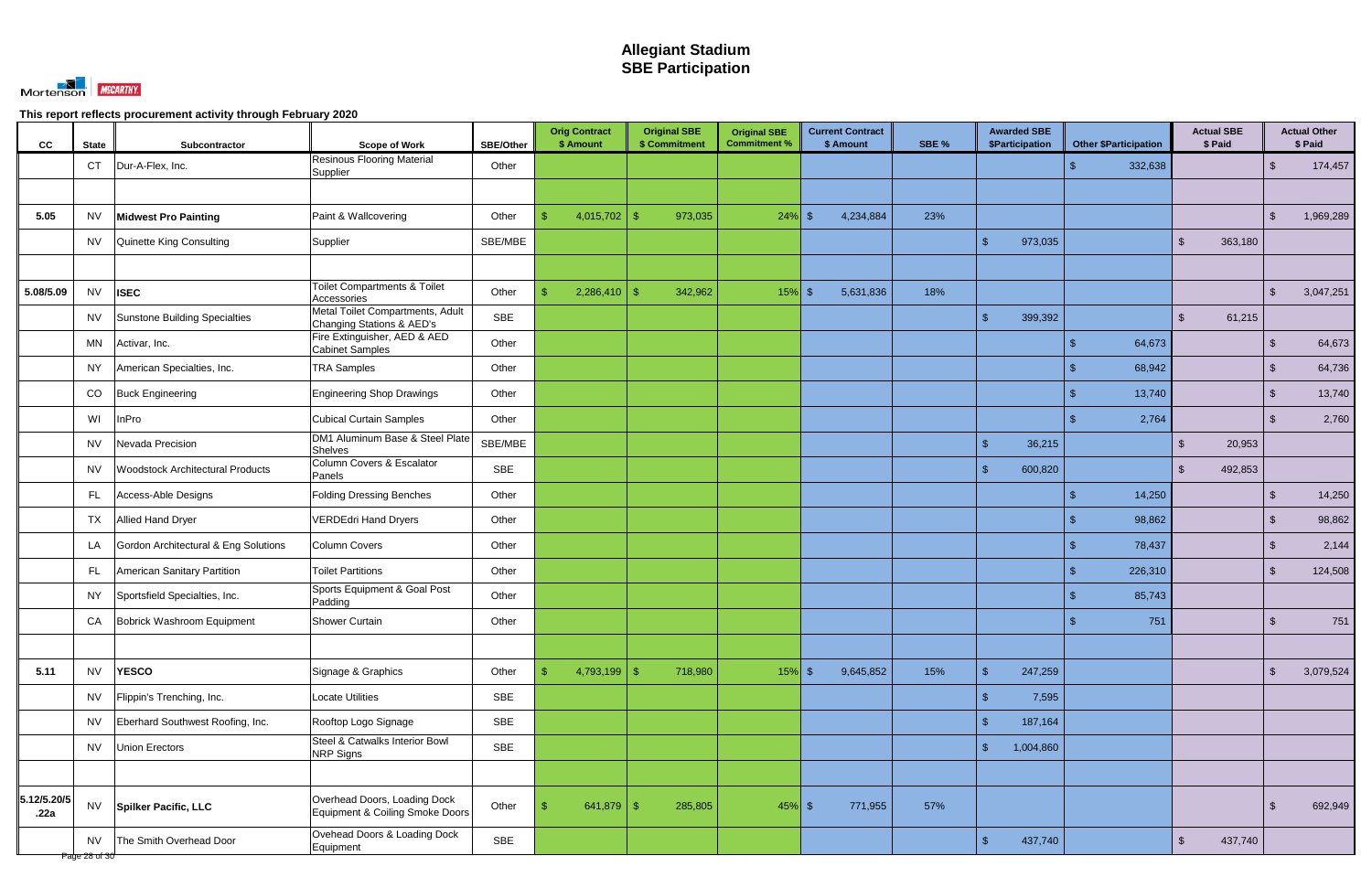

| CC               | <b>State</b> | Subcontractor                           | <b>Scope of Work</b>                                             | <b>SBE/Other</b> | <b>Orig Contract</b><br>\$ Amount | <b>Original SBE</b><br>\$ Commitment | <b>Original SBE</b><br><b>Commitment %</b> | <b>Current Contract</b><br>\$ Amount | SBE % | <b>Awarded SBE</b><br>\$Participation | <b>Other \$Participation</b> | <b>Actual SBE</b><br>\$ Paid |                         | <b>Actual Other</b><br>\$ Paid |
|------------------|--------------|-----------------------------------------|------------------------------------------------------------------|------------------|-----------------------------------|--------------------------------------|--------------------------------------------|--------------------------------------|-------|---------------------------------------|------------------------------|------------------------------|-------------------------|--------------------------------|
|                  |              |                                         |                                                                  |                  |                                   |                                      |                                            |                                      |       |                                       |                              |                              |                         |                                |
| 5.14/5.10b<br>8c | CA           | <b>Golden Bay Fence Plus Iron Works</b> | Fence, Gates, Bollards & Wedge<br><b>Barrier</b>                 | Other            | 2,297,856<br>\$                   | 344,678                              | $15%$ \$                                   | 5,327,079                            | 15%   | $\mathbf{\hat{R}}$<br>199,062         |                              |                              | $\mathfrak{L}$          | 1,613,079                      |
|                  | <b>NV</b>    | R.E.B. Construction Co.                 | Foundation Drilling                                              | Other            |                                   |                                      |                                            |                                      |       |                                       | 75,000                       |                              | $\sqrt[6]{3}$           | 13,600                         |
|                  | <b>NV</b>    | Harris Rebar                            | Bollard Cage reinforced steel tied<br>& delivered to the jobsite | Other            |                                   |                                      |                                            |                                      |       |                                       | 374,390                      |                              | $\mathcal{S}$           | 49,311                         |
|                  | NV           | Fencing Specialties Inc.                | <b>Marerials</b>                                                 | SBE/MBE          |                                   |                                      |                                            |                                      |       | $\mathbf{\hat{s}}$<br>600,000         |                              | 159,966<br>$\mathbb{S}$      |                         |                                |
|                  |              |                                         |                                                                  |                  |                                   |                                      |                                            |                                      |       |                                       |                              |                              |                         |                                |
| 5.14b            | WI           | Jones Sign Company                      | Decorative Site Railings                                         | Other            | 549,340<br>\$                     | 82,401<br>-\$                        | $15%$ \$                                   | 4,132,104                            | 15%   | $\mathbf{\$}$<br>284,748              |                              |                              | $\sqrt[6]{3}$           | 1,152,057                      |
|                  | CA           | <b>Walmsley Safety Consulting, LLC</b>  | Safety Professional                                              | Other            |                                   |                                      |                                            |                                      |       |                                       | 10,163                       |                              | $\mathcal{S}$           | 10,163                         |
|                  | <b>NV</b>    | Region 9 Safety                         | <b>Safety Director</b>                                           | SBE/MBE          |                                   |                                      |                                            |                                      |       | $\mathcal{S}$<br>17,077               |                              | 12,917<br>$\mathbb{S}$       |                         |                                |
|                  | <b>NV</b>    | Gilberts Precision Machine Co.          | <b>Materials</b>                                                 | SBE              |                                   |                                      |                                            |                                      |       | $\mathbb{S}$<br>12,061                |                              | $\mathbb{S}$<br>12,061       |                         |                                |
|                  | <b>NV</b>    | <b>TV Transport</b>                     | <b>Freight Transport</b>                                         | <b>SBE</b>       |                                   |                                      |                                            |                                      |       | $\mathbf{\hat{s}}$<br>96,100          |                              | 1,600<br><sup>\$</sup>       |                         |                                |
|                  | NV           | The Tiberti Fence                       | <b>Fencing Materials</b>                                         | SBE              |                                   |                                      |                                            |                                      |       | $\mathbb{S}$<br>45,044                |                              | 45,044<br>$\mathbb{S}$       |                         |                                |
|                  | NV           | Southwest Specialty Coating             | Onsite Touch-up Painting                                         | SBE              |                                   |                                      |                                            |                                      |       | $\mathcal{S}$<br>48,000               |                              | 48,000<br>$\mathbb{S}$       |                         |                                |
|                  | <b>NV</b>    | Fasco                                   | <b>Materials</b>                                                 | SBE              |                                   |                                      |                                            |                                      |       | $\mathbf{\hat{R}}$<br>1,842           |                              | 1,842<br>$\mathfrak{L}$      |                         |                                |
|                  | NV           | <b>General Design</b>                   | <b>Materials</b>                                                 | SBE/MBE          |                                   |                                      |                                            |                                      |       | $\mathbf{R}$<br>19,904                |                              | 19,904<br>$\mathfrak{L}$     |                         |                                |
|                  | <b>BC</b>    | Global Rope Access                      | Scoreboard Installation                                          | Other            |                                   |                                      |                                            |                                      |       |                                       | 182,210                      |                              |                         |                                |
|                  | NV           | House of Signs                          | Installation                                                     | <b>SBE</b>       |                                   |                                      |                                            |                                      |       | 95,040<br>$\mathbf{\hat{s}}$          |                              | 13,494<br>$\mathbb{S}$       |                         |                                |
|                  | <b>NV</b>    | Ahern Rentals                           | Install Equipment                                                | Other            |                                   |                                      |                                            |                                      |       |                                       | 80,398                       |                              | -\$                     | 55,550                         |
|                  |              |                                         |                                                                  |                  |                                   |                                      |                                            |                                      |       |                                       |                              |                              |                         |                                |
| 5.15             | AZ           | <b>Western Millwork</b>                 | Millwork                                                         | Other            | 9,676,392<br>$\mathfrak{L}$       | 1,451,459<br>-\$                     | $15%$ \$                                   | 9,657,862                            | 100%  | $\mathbb{S}$<br>9,050,562             |                              |                              | $\sqrt[6]{\frac{1}{2}}$ | 1,978,256                      |
|                  | <b>NV</b>    | <b>Plus Studios</b>                     | <b>Architectural Millwork</b>                                    | <b>SBE</b>       |                                   |                                      |                                            |                                      |       | 607,300<br>$\sqrt{2}$                 |                              |                              |                         |                                |
|                  |              |                                         |                                                                  |                  |                                   |                                      |                                            |                                      |       |                                       |                              |                              |                         |                                |
| 5.15             | <b>NV</b>    | <b>Austin Millwork &amp; Cabinetry</b>  | Millwork NEZ (North End Zone<br>Club)                            | Other            | 937,328<br>$\mathfrak{L}$         | 191,154<br>-\$                       | $20\%$ \$                                  | 1,237,145                            | 15%   | $\mathbf{\hat{S}}$<br>191,154         |                              |                              | $\sqrt[6]{3}$           | 26,714                         |
|                  |              |                                         |                                                                  |                  |                                   |                                      |                                            |                                      |       |                                       |                              |                              |                         |                                |
| 5.17b            | GA           | Sports Field, Inc. dba Fields           | Heat System for Operable Field                                   | Other            | $1,716,348$ \$<br>$\mathbf{\$}$   | 257,452                              | $15%$ \$                                   | 3,336,722                            | 15%   | $\mathcal{S}$<br>103,699              |                              |                              | $\sqrt[6]{\frac{1}{2}}$ | 1,093,368                      |
|                  | UT           | Cache Valley Electric                   | Electrical Installation                                          | Other            |                                   |                                      |                                            |                                      |       |                                       | 320,124<br>$\mathfrak{L}$    |                              | $\sqrt{2}$              | 18,732                         |
|                  | CO           | The RMH Group                           | <b>Electrical Engineering</b>                                    | Other            |                                   |                                      |                                            |                                      |       |                                       | 68,960                       |                              | $\mathcal{S}$           | 64,849                         |
|                  |              | DH Rovisys Building Technologies        | Control Panel Design &<br>Fabrication                            | Other            |                                   |                                      |                                            |                                      |       |                                       | 109,892<br>\$.               |                              | $\sqrt{2}$              | 109,892                        |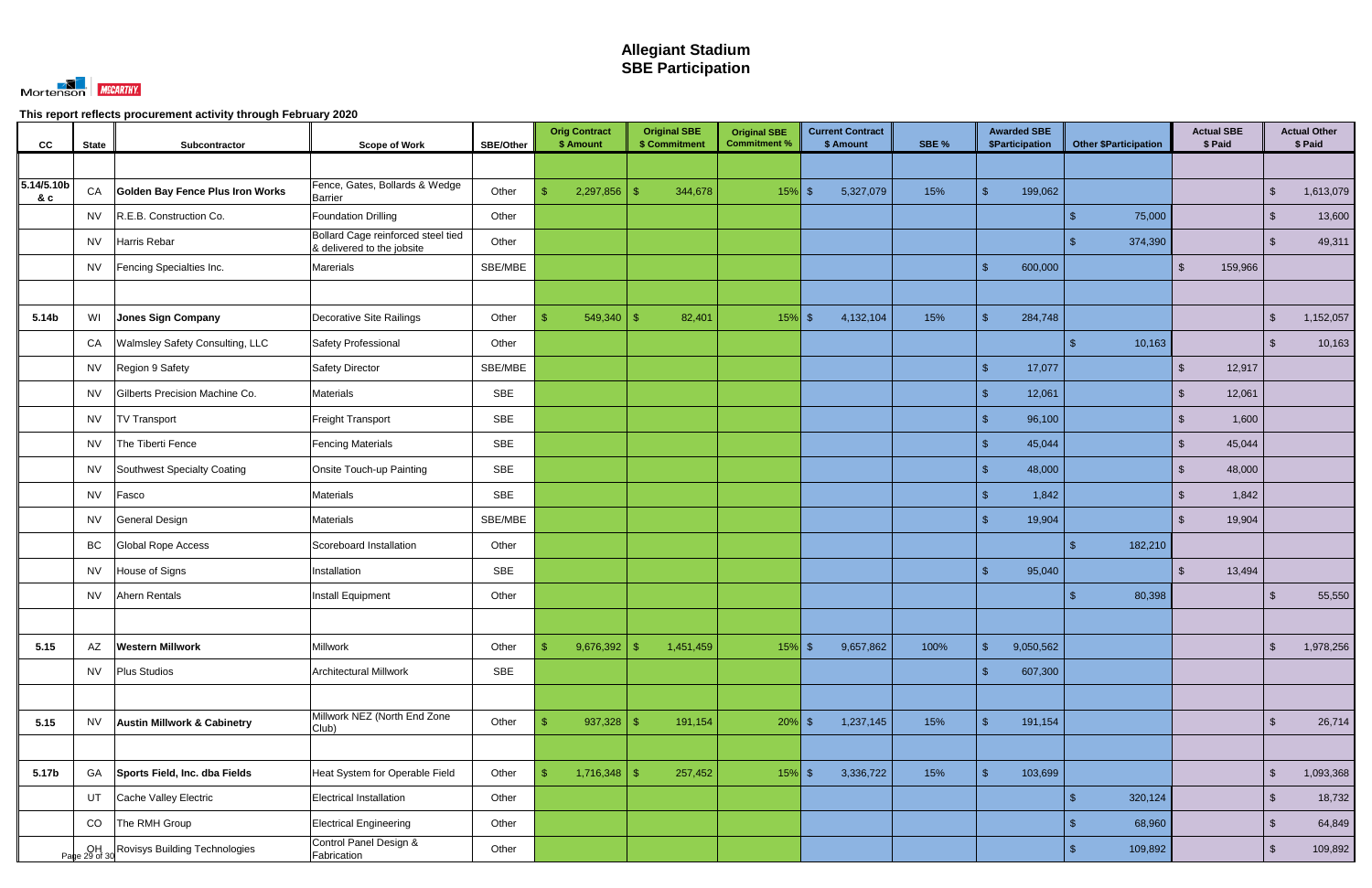

| cc                | <b>State</b> | Subcontractor                                                            | <b>Scope of Work</b>                    | <b>SBE/Other</b> | <b>Orig Contract</b><br>\$ Amount | <b>Original SBE</b><br>\$ Commitment | <b>Original SBE</b><br><b>Commitment %</b> | <b>Current Contract</b><br>\$ Amount | SBE %    | <b>Awarded SBE</b><br><b>\$Participation</b> | <b>Other \$Participation</b> | <b>Actual SBE</b><br>\$ Paid       | <b>Actual Other</b><br>\$ Paid |
|-------------------|--------------|--------------------------------------------------------------------------|-----------------------------------------|------------------|-----------------------------------|--------------------------------------|--------------------------------------------|--------------------------------------|----------|----------------------------------------------|------------------------------|------------------------------------|--------------------------------|
|                   | <b>NV</b>    | Construction Sealants Supply                                             | Furnish Drain Board & Filter Fabric     | <b>SBE</b>       |                                   |                                      |                                            |                                      |          | 188,524<br>$\mathcal{S}$                     |                              | 271<br>$\mathfrak{L}$              |                                |
|                   | <b>NV</b>    | 3 QTD Technologies                                                       | Panel Construction                      | <b>SBE</b>       |                                   |                                      |                                            |                                      |          | $\mathfrak{S}$<br>208,285                    |                              | $\sqrt{2}$<br>208,285              |                                |
|                   | AQ           | <b>Heating Solutions International</b>                                   | <b>Furnish Heating Ribbons</b>          | Other            |                                   |                                      |                                            |                                      |          |                                              | 203,260<br>\$.               |                                    | 203,260<br>$\sqrt{3}$          |
|                   |              |                                                                          |                                         |                  |                                   |                                      |                                            |                                      |          |                                              |                              |                                    |                                |
| 5.22              | <b>NV</b>    | Mueller Custom Cabinetry of Nevada                                       | Lockers                                 | <b>SBE</b>       | 1,606,750<br>$\mathbf{\$}$        | 1,606,750<br>-\$                     | $100\%$ \$                                 | 1,606,750                            | 100%     | $\sqrt{2}$<br>1,606,750                      |                              | 457,985<br>$\mathcal{S}$           |                                |
|                   | <b>TX</b>    | Hollman, Inc.                                                            | Locker Fabrication                      | Other            |                                   |                                      |                                            |                                      |          |                                              | $\mathcal{S}$<br>1,019,141   |                                    | $\mathfrak{F}$<br>364,710      |
|                   |              |                                                                          |                                         |                  |                                   |                                      |                                            |                                      |          |                                              |                              |                                    |                                |
| 5.22 <sub>b</sub> | <b>NV</b>    | Arcon Global, Inc.                                                       | <b>Access Flooring</b>                  | <b>SBE</b>       | 36,060<br>\$.                     | 36,060<br>-\$                        | $100\%$ \$                                 | 36,060                               | 100%     | $\mathbb{S}$<br>36,060                       |                              |                                    |                                |
|                   |              |                                                                          |                                         |                  |                                   |                                      |                                            |                                      |          |                                              |                              |                                    |                                |
| 5.22d             | <b>NV</b>    | <b>Sunstone Building Specialties</b>                                     | <b>Operable Partitions</b>              | SBE              | 198,426<br>$\mathbf{\$}$          | 198,426<br>-\$                       | $100\%$ \$                                 | 267,608                              | 100%     | $\mathcal{S}$<br>267,608                     |                              | $\mathcal{S}$<br>49,396            |                                |
|                   |              |                                                                          |                                         |                  |                                   |                                      |                                            |                                      |          |                                              |                              |                                    |                                |
| 5.22e             | AZ           | <b>Luminous Egress</b>                                                   | Photoluminescent                        | <b>MBE</b>       | \$<br>297,842                     | -\$<br>44,676                        | $15%$ \$                                   | 297,842                              | 15%      | $\mathcal{S}$<br>44,676                      |                              |                                    |                                |
|                   |              |                                                                          |                                         |                  |                                   |                                      |                                            |                                      |          |                                              |                              |                                    |                                |
| 5.22g             | <b>NV</b>    | <b>Custom Hearth Distributors dba</b><br><b>Custom Specialties Group</b> | <b>Trash Chutes</b>                     | <b>SBE</b>       | 128,408<br>$\mathbf{\$}$          | 128,408<br>-\$                       | $100\%$ \$                                 | 336,267                              | 100%     | $\mathcal{S}$<br>176,864                     |                              | 282,560<br>$\sqrt[6]{\frac{1}{2}}$ |                                |
|                   | <b>NV</b>    | Energy Mechanical Insulation                                             | Trash Chutes Insulation fire wrap       | SBE/WBE          |                                   |                                      |                                            |                                      |          | $\mathbb{S}$<br>159,403                      |                              | $\mathbb{S}$<br>145,764            |                                |
|                   |              |                                                                          |                                         |                  |                                   |                                      |                                            |                                      |          |                                              |                              |                                    |                                |
| 5.24              | CA           | Contract Décor, Inc.                                                     | Window Treatment (Curtains &<br>Drapes) | Other            | 32,236<br>\$                      | -\$<br>4,835                         | $15%$ \$                                   | 222,657                              | 15%      | $\mathcal{S}$<br>33,399                      |                              |                                    |                                |
|                   |              |                                                                          |                                         |                  |                                   |                                      |                                            |                                      |          |                                              |                              |                                    |                                |
| 6.00              | <b>NV</b>    | <b>Cleaning Services, Inc.</b>                                           | <b>Final Clean</b>                      | SBE/MBE          | 1,524,491<br>ß.                   | 1,524,491<br>-\$                     | $100\%$ \$                                 | 1,524,491                            | 100%     | $\mathfrak{S}$<br>1,524,491                  |                              |                                    |                                |
|                   |              |                                                                          |                                         |                  |                                   |                                      |                                            |                                      |          |                                              |                              |                                    |                                |
|                   |              |                                                                          | <b>Totals</b>                           |                  | \$<br>969,700,127                 | 188,695,639<br>-\$                   | 19%                                        | \$1,258,614,723                      | $24%$ \$ | 301,130,183                                  | 360,271,074<br>$\mathbf$     | <b>S</b>                           | $198,414,946$ \$ 1,232,270,026 |
|                   |              |                                                                          | Goal                                    |                  |                                   |                                      | 15%                                        |                                      |          |                                              |                              |                                    |                                |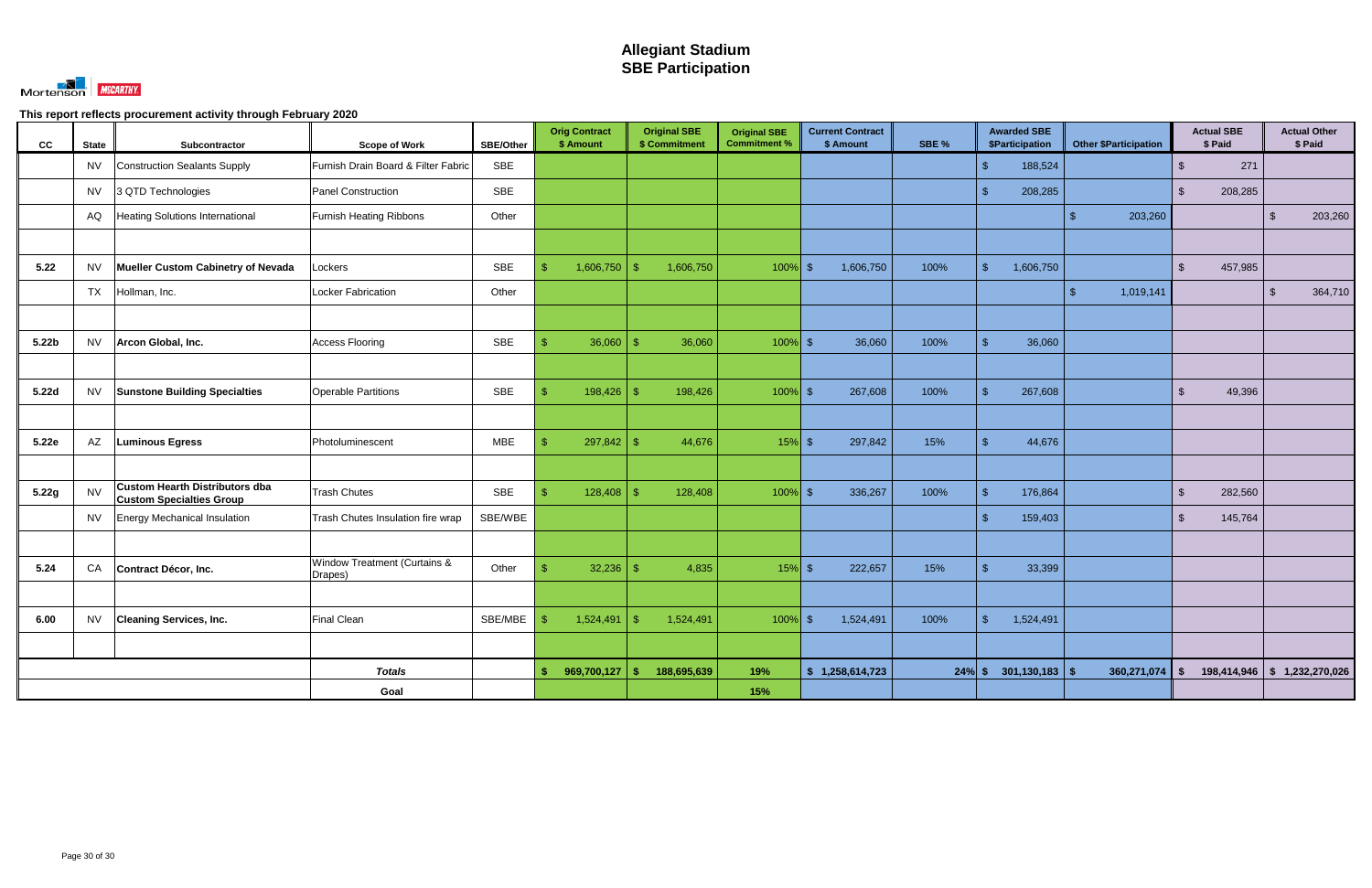

|                         |                        |                  | <b>Cumulative hours through February 2020</b> |           |
|-------------------------|------------------------|------------------|-----------------------------------------------|-----------|
| Total                   | <b>Total</b>           | <b>Total</b>     | <b>Total</b>                                  | Total     |
| <b>Hours</b>            | <b>Minority/Female</b> | Veteran          | Minority/Female %                             | Veteran % |
|                         |                        |                  |                                               |           |
| 30                      | 30                     | $\boldsymbol{0}$ | 100%                                          | $0\%$     |
| 198                     | 198                    | $\boldsymbol{0}$ | 100%                                          | 0%        |
| $\overline{228}$        | 228                    | 0                | 100%                                          | $0\%$     |
|                         |                        |                  |                                               |           |
| 0<br>110                | $\mathbf 0$<br>33      | 0<br>0           | 0%<br>30%                                     | 0%<br>0%  |
| 110                     | $\overline{33}$        | $\pmb{0}$        | 30%                                           | 0%        |
|                         |                        |                  |                                               |           |
| 30,727                  | 24,301                 | 0                | 79%                                           | 0%        |
| 30,727                  | 24,301                 | 0                | 79%                                           | 0%        |
|                         |                        |                  |                                               |           |
| 99                      | 99                     | 0                | 100%                                          | 0%        |
| 99                      | 99                     | 0                | 100%                                          | 0%        |
|                         |                        |                  |                                               |           |
| 2,439                   | 605                    | 0                | 25%                                           | 0%        |
| 2,333<br>27             | 2,076<br>12            | 0<br>0           | 89%<br>44%                                    | 0%<br>0%  |
| 91                      | 91                     | 0                | 100%                                          | 0%        |
| $\overline{2}$          | $\overline{2}$         | $\mathbf 0$      | 100%                                          | 0%        |
| 4                       | $\boldsymbol{0}$       | $\mathbf 0$      | $0\%$                                         | 0%        |
| $\overline{7}$          | $\overline{7}$         | 0                | 100%                                          | $0\%$     |
| $\overline{\mathbf{4}}$ | $\overline{4}$         | $\mathbf 0$      | 100%                                          | $0\%$     |
| 88                      | $\overline{44}$        | $\mathbf 0$      | 50%                                           | 0%        |
| 4,993                   | 2,838                  | 0                | 57%                                           | 0%        |
|                         |                        |                  |                                               |           |
| 20,805                  | 19,858                 | 0                | 95%                                           | 0%        |
| 4,450                   | 3,363                  | 0                | 76%                                           | 0%        |
| 379                     | 0                      | 0                | 0%                                            | 0%        |
| 297                     | $\mathbf 0$            | 0                | $0\%$                                         | 0%        |
| 1,346                   | 719                    | $\mathbf 0$      | 53%                                           | 0%        |
| 27,277                  | 23,940                 | 0                | 88%                                           | $0\%$     |
| 139                     | 47                     | 0                | 34%                                           | $0\%$     |
| 139                     | 47                     | 0                | 34%                                           | 0%        |
|                         |                        |                  |                                               |           |
| 151,937                 | 67,532                 | 119              | 44%                                           | 0%        |
| 100                     | 100                    | $\mathbf 0$      | 100%                                          | 0%        |
| 516                     | 311                    | 0                | 60%                                           | 0%        |
| 3,648                   | 2,254                  | $\boldsymbol{0}$ | 62%                                           | 0%        |
| 528                     | 324                    | 5                | 61%                                           | 1%        |
| 8,941                   | 8,474                  | $\boldsymbol{0}$ | 95%                                           | 0%        |
| 6                       | 6                      | 0                | 100%                                          | 0%        |
| 13,767                  | 11,684                 | 0                | 85%                                           | 0%        |
| 122                     | 86                     | 0                | 70%<br>59%                                    | 0%<br>0%  |
| 184<br>4                | 108<br>0               | 0<br>0           | 0%                                            | 0%        |
| $\overline{4}$          | 0                      | 0                | 0%                                            | 0%        |
| 3,297                   | 1,776                  | 0                | 54%                                           | 0%        |
| 17                      | 0                      | $\boldsymbol{0}$ | 0%                                            | 0%        |
| 1,496                   | 1,294                  | 0                | 86%                                           | 0%        |
| 80                      | 88                     | 0                | 110%                                          | 0%        |
| 117                     | 22                     | 0                | 18%                                           | 0%        |
| 293                     | 126                    | 0                | 43%                                           | 0%        |
| 3                       | $\overline{3}$         | 0                | 100%                                          | 0%        |
| 185,059                 | 94,184                 | 124              | 51%                                           | $0\%$     |
|                         |                        |                  |                                               |           |
| 473                     | 191                    | 0                | 40%                                           | 0%        |
| 614                     | 152                    | 0                | 25%                                           | 0%        |

| <b>Subcontractor</b>                                 |                 |                        |                  | <b>Cumulative hours through February 2020</b> |              |
|------------------------------------------------------|-----------------|------------------------|------------------|-----------------------------------------------|--------------|
|                                                      | <b>Total</b>    | <b>Total</b>           | <b>Total</b>     | <b>Total</b>                                  | <b>Total</b> |
|                                                      | <b>Hours</b>    | <b>Minority/Female</b> | Veteran          | Minority/Female %                             | Veteran %    |
|                                                      |                 |                        |                  |                                               |              |
| <b>Lewis K Construction</b>                          | 30              | 30                     | 0                | 100%                                          | 0%           |
| Modern Demo & Services                               | 198             | 198                    | 0                | 100%                                          | 0%           |
| <b>Total for Lewis K Construction</b>                | 228             | 228                    | 0                | 100%                                          | 0%           |
|                                                      |                 |                        |                  |                                               |              |
| Geotechnical & Environmental Services                | $\Omega$        | $\Omega$               | 0                | 0%                                            | 0%           |
| <b>Eagle Drilling Services</b>                       | 110             | 33                     | 0                | 30%                                           | 0%           |
| <b>Total for Geotecnical &amp; Environmental Svs</b> | 110             | 33                     | 0                | 30%                                           | 0%           |
|                                                      |                 |                        |                  |                                               |              |
| <b>Nevada Water Truck</b>                            | 30,727          | 24,301                 | 0                | 79%                                           | 0%           |
| <b>Total for Nevada Water Truck</b>                  | 30,727          | 24,301                 | 0                | 79%                                           | $0\%$        |
|                                                      |                 |                        |                  |                                               |              |
| <b>Amazon Masonry</b>                                | 99              | 99                     | 0                | 100%                                          | 0%           |
| <b>Total for Amazon Masonry</b>                      | 99              | 99                     | 0                | 100%                                          | 0%           |
|                                                      |                 |                        |                  |                                               |              |
| <b>TAB Contractors - Trailer City</b>                | 2,439           | 605                    | 0                | 25%                                           | 0%           |
| Mcon                                                 | 2,333           | 2,076                  | 0                | 89%                                           | 0%           |
| Acme Electric - Mcon TC                              | 27              | 12                     | 0                | 44%                                           | 0%           |
| Olson Precast - Mcon TC                              | 91              | 91                     | 0                | 100%                                          | 0%           |
| Nevada Tap Master - Mcon TC                          | $\overline{2}$  | $\overline{2}$         | 0                | 100%                                          | 0%           |
| Merli - Mcon TC                                      | 4               | 0                      | 0                | 0%                                            | 0%           |
| MMC, Inc.                                            | $\overline{7}$  | $\overline{7}$         | 0                | 100%                                          | 0%           |
| A-1 Concrete                                         | 4               | $\overline{4}$         | 0                | 100%                                          | 0%           |
| <b>Wells Cargo</b>                                   | 88              | 44                     | $\Omega$         | 50%                                           | 0%           |
| <b>Total for TAB Contractors - Trailer City</b>      | 4,993           | 2,838                  | 0                | 57%                                           | 0%           |
|                                                      |                 |                        |                  |                                               |              |
| <b>Sahara Concrete</b>                               | 20,805          | 19,858                 | 0                | 95%                                           | 0%           |
| <b>CMC Rebar</b>                                     | 4,450           | 3,363                  | 0                | 76%                                           | 0%           |
| Dielco Crane Service                                 | 379             | 0                      | 0                | 0%                                            | 0%           |
| Merli Concrete                                       | 297             | $\mathbf 0$            | 0                | $0\%$                                         | 0%           |
| A-1 Concrete                                         | 1,346           | 719                    | 0                | 53%                                           | 0%           |
| <b>Total for Sahara Concrete</b>                     |                 | 23,940                 | 0                | 88%                                           | 0%           |
|                                                      | 27,277          |                        |                  |                                               |              |
| <b>Marnell Masonry</b>                               | 139             | 47                     | 0                | 34%                                           | $0\%$        |
| <b>Total for Marnell Masonry</b>                     | 139             | 47                     | $\bf{0}$         | 34%                                           | 0%           |
|                                                      |                 |                        |                  |                                               |              |
| <b>TAB Contractors - Main</b>                        | 151,937         | 67,532                 | 119              | 44%                                           | 0%           |
| <b>Brightview Landscape</b>                          | 100             | 100                    | 0                | 100%                                          | 0%           |
| Nelson Hiniker Striping                              | 516             | 311                    | 0                | 60%                                           | 0%           |
| <b>Sanders Construction</b>                          | 3,648           | 2,254                  | 0                | 62%                                           | 0%           |
| A-1 Concrete                                         | 528             | 324                    | 5                | 61%                                           | 1%           |
| <b>MMC</b>                                           | 8,941           | 8,474                  | 0                | 95%                                           | 0%           |
| <b>TAB-MMC</b>                                       | 6               | 6                      | 0                | 100%                                          | 0%           |
| Mcon                                                 | 13,767          | 11,684                 | 0                | 85%                                           | 0%           |
| MMC - Mcon                                           | 122             | 86                     | 0                | 70%                                           | 0%           |
|                                                      | 184             | 108                    |                  | 59%                                           | 0%           |
| Wells Cargo - Mcon<br>Merli - Mcon BC                | 4               | $\mathbf 0$            | 0<br>$\mathbf 0$ | 0%                                            | 0%           |
| Viking Drillers, Inc.                                | 4               | $\Omega$               | $\mathbf 0$      | $0\%$                                         | $0\%$        |
| <b>Acme Electric</b>                                 | 3,297           | 1,776                  | 0                | 54%                                           | $0\%$        |
|                                                      |                 |                        |                  |                                               |              |
| Merli Concrete                                       | $\overline{17}$ | $\Omega$               | $\mathbf 0$      | $0\%$                                         | $0\%$        |
| <b>Olson Precast</b>                                 | 1,496           | 1,294                  | 0                | 86%                                           | $0\%$        |
| Las Vegas Paving                                     | 80              | 88                     | 0                | 110%                                          | 0%           |
| Nevada Tap Master                                    | 117             | 22                     | 0                | 18%                                           | 0%           |
| Wells Cargo - TAB                                    | 293             | 126                    | 0                | 43%                                           | 0%           |
| The Tiberti Fence - TAB                              | 3               | 3                      | 0                | 100%                                          | 0%           |
| <b>Total for TAB Contractors - Main</b>              | 185,059         | 94,184                 | 124              | 51%                                           | 0%           |
|                                                      |                 |                        |                  |                                               |              |
| Southland - TC                                       | 473             | 191                    | 0                | 40%                                           | 0%           |
| <b>Lone Mountain - Southland</b>                     | 614             | 152                    | 0                | 25%                                           | 0%           |
| <b>Total for Southland - TC</b>                      | 1,087           | 343                    | 0                | 32%                                           | 0%           |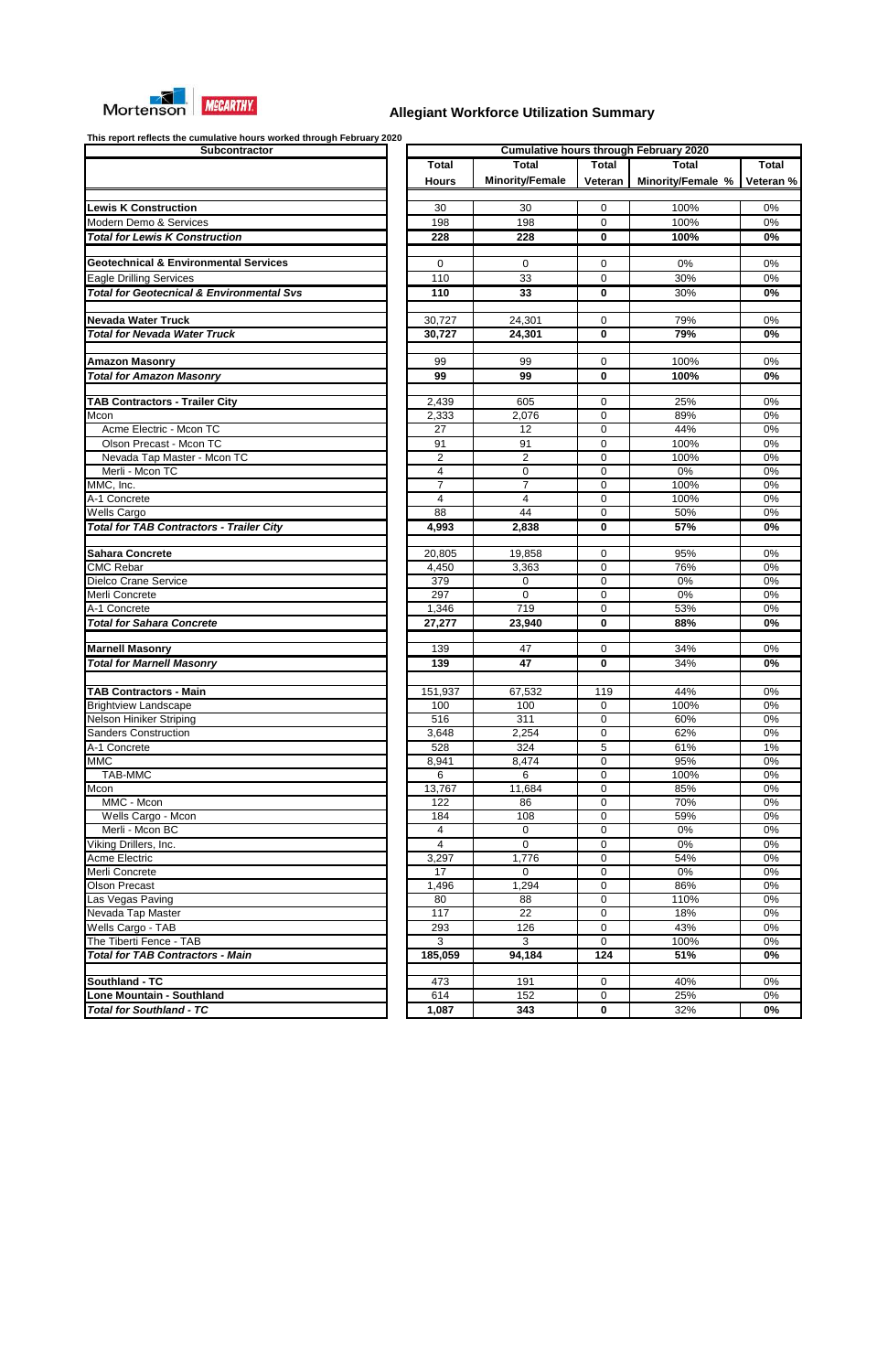

| <b>Subcontractor</b>                                                  |
|-----------------------------------------------------------------------|
|                                                                       |
|                                                                       |
|                                                                       |
| <b>Gephart-Morse, LLC</b>                                             |
| <b>Morse Electric - GM</b>                                            |
| A-1 Concrete - Morse<br>MMC - A-1 Morse                               |
| Lone Mountain - Morse                                                 |
| Jcord                                                                 |
| Live Electric - Morse                                                 |
| Pyrocom                                                               |
| <b>Valley Steel</b>                                                   |
| <b>Gephart Electric - GM</b>                                          |
| Jcord                                                                 |
| Merli Concrete - Jcord                                                |
| <b>REB Construction - Jcord</b>                                       |
| Dig 3                                                                 |
| <b>Rosendin Electric</b>                                              |
| <b>Total for Gephart-Morse, LLC</b>                                   |
| <b>The Tiberti Fence</b>                                              |
| Flippins                                                              |
| <b>Total for Tiberti Fence</b>                                        |
|                                                                       |
| <b>Malcolm Drilling</b>                                               |
| <b>CMC Rebar</b>                                                      |
| <b>Clark Welding &amp; Fabricating</b>                                |
| Dielco Crane                                                          |
| <b>MMC</b>                                                            |
| <b>Total for Malcolm Drilling</b>                                     |
|                                                                       |
| Mortenson McCarthy                                                    |
| Merli Concrete Pumping                                                |
| <b>CMC Rebar</b>                                                      |
| Gateway Concrete                                                      |
| Jcord                                                                 |
| Silver Star Ready Mix                                                 |
| <b>Commercial Scaffolding</b><br><b>Union Erectors - MMc Concrete</b> |
| Reliable Crane Service - MMc                                          |
| Penhall Company                                                       |
| MJ Dean                                                               |
| <b>Total for Mortenson/McCarthy Joint Venture</b>                     |
|                                                                       |
| <b>Eberhard SW Roofing</b>                                            |
| Dielco Crane - Eberhard                                               |
| <b>Total for Eberhard Southwest Roofing</b>                           |
|                                                                       |
| Sunstate                                                              |
| <b>Expansion Specialties - Sunstate</b>                               |
| Mountain West Excavation & Utilities                                  |
| <b>GM Construction</b>                                                |
| Reliable Steel - GM                                                   |
| <b>Standard Steel</b>                                                 |
| Dielco - GM                                                           |
| <b>Total for Sunstate</b>                                             |
|                                                                       |
| <b>Harris</b><br><b>Energy Mechanical Insulation</b>                  |
| Mesa Mechanical Inc.                                                  |
| <b>Advanced Controls &amp; Electric</b>                               |
| <b>Rigging International Group</b>                                    |
| <b>JCord</b>                                                          |
| Bevstream                                                             |
| Mesa Mechanical Inc. - Bevstream                                      |
| Maui One                                                              |
| Lone Mountain                                                         |
| <b>Total for Harris</b>                                               |
|                                                                       |
| <b>Merrill Steel</b>                                                  |
| Corona Stud & Deck                                                    |
| <b>Niles Industrial Coatings</b>                                      |
|                                                                       |
| <b>Union Erectors</b>                                                 |
| Global Rope Access                                                    |
| <b>Rigging International Group</b>                                    |
| <b>Expansion Specialties</b>                                          |
| Southwest Specialty Coatings                                          |
| Rigging Intl - SW Specialty                                           |
| Derr & Isbell                                                         |
| Union Erectors - Derr<br>Derr & Gruenwald Construction                |

| This report reflects the cumulative hours worked through February 2020<br>Subcontractor |                              |                        |              | <b>Cumulative hours through February 2020</b> |              |
|-----------------------------------------------------------------------------------------|------------------------------|------------------------|--------------|-----------------------------------------------|--------------|
|                                                                                         |                              | <b>Total</b>           | <b>Total</b> | <b>Total</b>                                  | <b>Total</b> |
|                                                                                         | <b>Total</b><br><b>Hours</b> | <b>Minority/Female</b> | Veteran      | Minority/Female %                             | Veteran %    |
| Gephart-Morse, LLC                                                                      | $\Omega$                     | 0                      | $\Omega$     | 0%                                            | 0%           |
| <b>Morse Electric - GM</b>                                                              | 323,046                      | 186,215                | 27,443       | 58%                                           | 8%           |
| A-1 Concrete - Morse                                                                    | 664                          | 293                    | 24           | 44%                                           | 4%           |
| MMC - A-1 Morse                                                                         | 52                           | 52                     | 0            | 100%                                          | 0%           |
| Lone Mountain - Morse                                                                   | 11,881                       | 5,274                  | 0            | 44%                                           | 0%           |
| Jcord                                                                                   | 1,307                        | 948                    | 0            | 72%                                           | 0%           |
| Live Electric - Morse                                                                   | 13,262                       | 9,406                  | 141          | 71%                                           | 1%           |
| Pyrocom                                                                                 | 20                           | 0                      | 0            | 0%                                            | 0%           |
| <b>Valley Steel</b>                                                                     | 28                           | $\Omega$               | 0            | 0%                                            | 0%           |
| <b>Gephart Electric - GM</b>                                                            | 11,477                       | 8,132                  | 0            | 71%                                           | 0%           |
| Jcord                                                                                   | 1,295                        | 968                    | 0            | 75%                                           | 0%           |
| Merli Concrete - Jcord                                                                  | 8                            | $\Omega$               | 0            | 0%                                            | 0%           |
| <b>REB Construction - Jcord</b>                                                         | 40                           | 16                     | 0            | 40%                                           | 0%           |
| Dig 3                                                                                   | 998                          | 4                      | 176          | 0%                                            | 18%          |
| <b>Rosendin Electric</b>                                                                | 12,309                       | 4,178                  | 2,261        | 34%                                           | 18%          |
| <b>Total for Gephart-Morse, LLC</b>                                                     | 376,384                      | 215,483                | 30,045       | 57%                                           | 8%           |
| <b>The Tiberti Fence</b>                                                                | 1,991                        | 1,663                  | 142          | 84%                                           | 7%           |
| Flippins                                                                                | 77                           | 25                     | 0            | 32%                                           | 0%           |
| <b>Total for Tiberti Fence</b>                                                          | 2,068                        | 1,688                  | 142          | 82%                                           | 7%           |
| <b>Malcolm Drilling</b>                                                                 | 18,088                       | 6,333                  | 0            | 35%                                           | 0%           |
| <b>CMC Rebar</b>                                                                        | 2,913                        | 2,030                  | 0            | 70%                                           | 0%           |
| Clark Welding & Fabricating                                                             | 167                          | 76                     | 0            | 46%                                           | 0%           |
| Dielco Crane                                                                            | 108                          | 0                      | 0            | 0%                                            | 0%           |
| <b>MMC</b>                                                                              | 5                            | 5                      | 0            | 100%                                          | 0%           |
| <b>Total for Malcolm Drilling</b>                                                       | 21,280                       | 8,443                  | 0            | 40%                                           | 0%           |
|                                                                                         |                              |                        |              |                                               |              |
| Mortenson McCarthy                                                                      | 616,044                      | 507,057                | 14,044       | 82%                                           | 2%           |
| Merli Concrete Pumping                                                                  | 2,487                        | 539                    | 0            | 22%                                           | 0%           |
| <b>CMC Rebar</b>                                                                        | 297,094                      | 257,574                | 0            | 87%                                           | 0%           |
| Gateway Concrete                                                                        | 157,670                      | 115,629                | 6,926        | 73%                                           | 4%           |
| Jcord                                                                                   | 14,670                       | 11,549                 | $\Omega$     | 79%                                           | 0%           |
| Silver Star Ready Mix                                                                   | 23,116                       | 9,204                  | 0            | 40%                                           | 0%           |
| <b>Commercial Scaffolding</b>                                                           | 4,298                        | 4,298                  | 0            | 100%                                          | 0%           |
| <b>Union Erectors - MMc Concrete</b>                                                    | 2,310                        | 584                    | 0            | 25%                                           | 0%           |
| Reliable Crane Service - MMc                                                            | 28,401                       | 1,321                  | $\Omega$     | 5%                                            | 0%           |
| Penhall Company                                                                         | 631                          | 562                    | 0            | 89%                                           | 0%           |
| MJ Dean                                                                                 | 9,516                        | 7,724                  | $\Omega$     | 81%                                           | 0%           |
| <b>Total for Mortenson/McCarthy Joint Venture</b>                                       | 1,156,236                    | 916,038                | 20,970       | 79%                                           | 2%           |
| <b>Eberhard SW Roofing</b>                                                              | 26,942                       | 26,615                 | 0            | 99%                                           | 0%           |
| Dielco Crane - Eberhard                                                                 | 259                          | $\mathbf 0$            | 0            | 0%                                            | 0%           |
| <b>Total for Eberhard Southwest Roofing</b>                                             | 27,200                       | 26,615                 | 0            | 98%                                           | 0%           |
|                                                                                         |                              |                        |              |                                               |              |
| <b>Sunstate</b>                                                                         | $\Omega$                     | $\Omega$               | 0            | 0%                                            | 0%           |
| <b>Expansion Specialties - Sunstate</b>                                                 | 2,091                        | 1,928                  | 0            | 92%                                           | 0%           |
| Mountain West Excavation & Utilities                                                    | 127                          | 127                    | $\Omega$     | 100%                                          | 0%           |
| <b>GM Construction</b><br><b>Reliable Steel - GM</b>                                    | 57,734                       | 53,514<br>1,263        | 0<br>0       | 93%<br>37%                                    | 0%<br>0%     |
|                                                                                         | 3,431                        |                        |              | 61%                                           |              |
| <b>Standard Steel</b><br>Dielco - GM                                                    | 14,825<br>3,306              | 8,974<br>159           | 0<br>0       | 5%                                            | 0%<br>0%     |
| <b>Total for Sunstate</b>                                                               | 81,513                       | 65,964                 | 0            | 81%                                           | 0%           |
|                                                                                         |                              |                        |              |                                               |              |
| <b>Harris</b>                                                                           | 414,782                      | 216,196                | 4,236        | 52%                                           | $1\%$        |
| <b>Energy Mechanical Insulation</b>                                                     | 32,063                       | 16,640                 | 2,148        | 52%                                           | 7%           |
| Mesa Mechanical Inc.                                                                    | 5,780                        | 812                    | 27           | 14%                                           | 0%           |
| <b>Advanced Controls &amp; Electric</b>                                                 | 7,328                        | $\mathbf 0$            | 10           | 0%                                            | 0%           |
| <b>Rigging International Group</b>                                                      | 340                          | 16                     | 0            | 5%                                            | 0%           |
| <b>JCord</b>                                                                            | 2,641                        | 1,785                  | 0            | 68%                                           | 0%           |
| Bevstream                                                                               | $\Omega$                     | $\Omega$               | 0            | 0%                                            | $0\%$        |
| Mesa Mechanical Inc. - Bevstream                                                        | 2,277                        | 844                    | 32           | 37%                                           | 1%           |
| Maui One                                                                                | 6,580                        | 4,066                  | 0            | 62%                                           | 0%           |
| Lone Mountain                                                                           | 7,587                        | 3,705                  | 0            | 49%                                           | 0%           |
| <b>Total for Harris</b>                                                                 | 479,377                      | 244,062                | 6,452        | 51%                                           | 1%           |
|                                                                                         |                              |                        |              |                                               |              |
| <b>Merrill Steel</b>                                                                    | $\Omega$                     | 0                      | 0            | $0\%$                                         | 0%           |
| Corona Stud & Deck                                                                      | 58,637                       | 18,667                 | 854          | 32%                                           | $1\%$        |
| <b>Niles Industrial Coatings</b>                                                        | 45,144                       | 16,462                 | 1,200        | 36%                                           | 3%           |
| <b>Union Erectors</b><br><b>Global Rope Access</b>                                      | 20,600<br>14,641             | 7,637                  | 1,812        | 37%                                           | 9%           |
| <b>Rigging International Group</b>                                                      |                              | 4,285<br>1,267         | 0<br>0       | 29%<br>16%                                    | 0%<br>$0\%$  |
| <b>Expansion Specialties</b>                                                            | 8,272<br>103                 | 80                     | 0            | 78%                                           | $0\%$        |
| <b>Southwest Specialty Coatings</b>                                                     | 32,182                       | 21,858                 | 80           | 68%                                           | $0\%$        |
| Rigging Intl - SW Specialty                                                             | 11,740                       | 635                    | 0            | 5%                                            | 0%           |
| Derr & Isbell                                                                           | 507,367                      | 266,826                | 1,912        | 53%                                           | 0%           |
| Union Erectors - Derr                                                                   | 28,711                       | 11,689                 | 1,411        | 41%                                           | 5%           |
| Derr & Gruenwald Construction                                                           | 12,939                       | 8,785                  | 0            | 68%                                           | 0%           |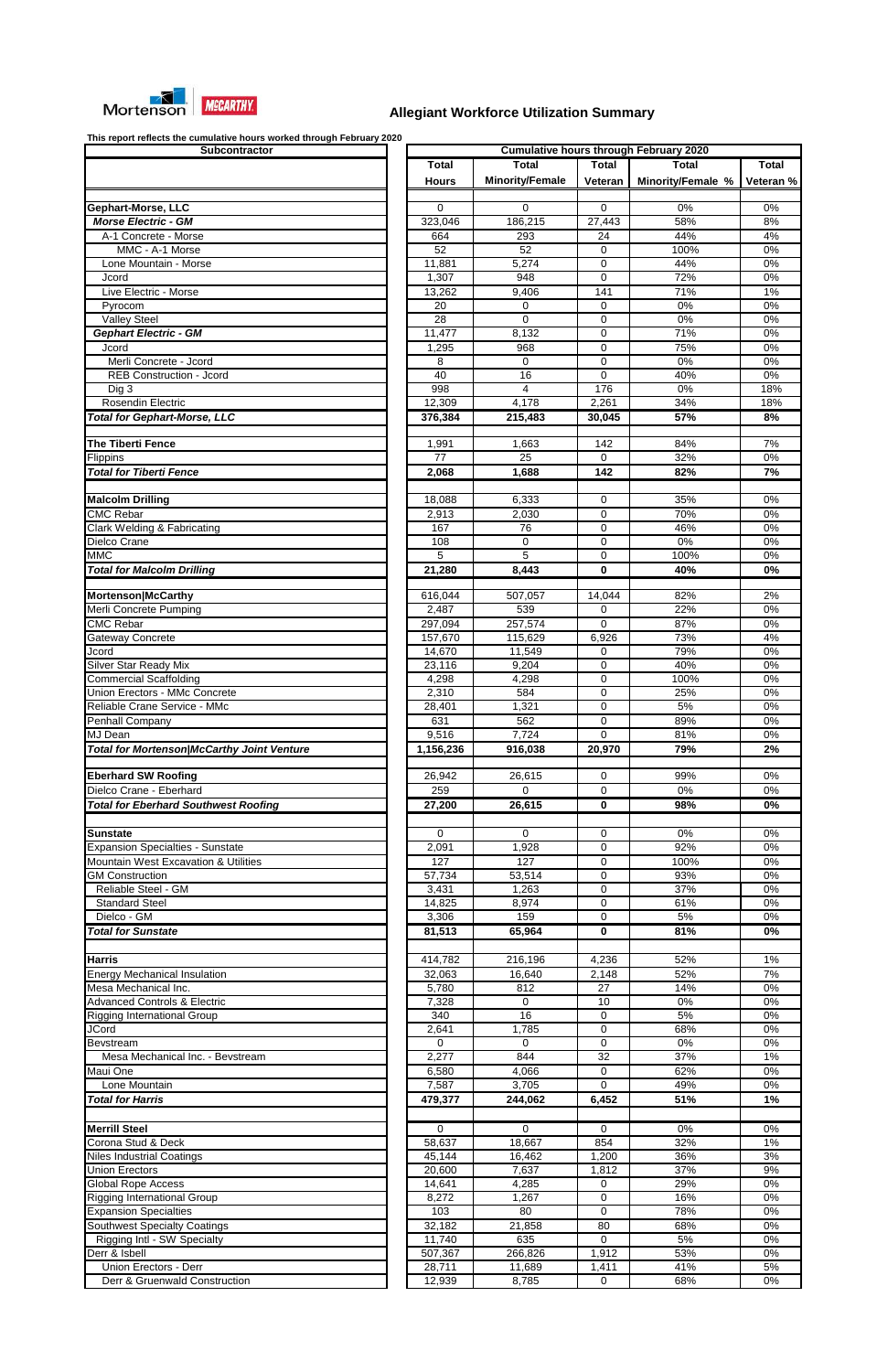

| <b>Subcontractor</b>                                                  |
|-----------------------------------------------------------------------|
|                                                                       |
|                                                                       |
| The Herrick Corp.<br><b>Reliable Crane Service</b>                    |
| <b>Total for Merrill Steel</b>                                        |
|                                                                       |
| <b>Enclos</b>                                                         |
| Expansion Specialties, Inc.                                           |
| Gephart Electric                                                      |
| <b>Union Erectors</b>                                                 |
| <b>Team Construction</b><br><b>Total for Enclos</b>                   |
|                                                                       |
| <b>KONE</b>                                                           |
| Dielco Crane                                                          |
| Jcord                                                                 |
| Hutcherson Elevator Co.                                               |
| <b>Energy Mechanical Insulation</b>                                   |
| <b>Total for KONE</b>                                                 |
| <b>Desert Fire Protection</b>                                         |
| TAB                                                                   |
| <b>Energy Mechanical Insulation - Desert Fire</b>                     |
| Jcord                                                                 |
| Lone Mountain Excavation                                              |
| <b>Total for Desert Fire</b>                                          |
| Gephart/Morse - Low Voltage                                           |
| Morse - GM Low Voltage                                                |
| Gephart - GM Low Voltage                                              |
| Total for Gephart/Morse - Low Voltage                                 |
|                                                                       |
| <b>Performance Contracting</b><br><b>Commercial Scaffolding - PCI</b> |
| <b>MPS Plastic Wall Products</b>                                      |
| Technicoat                                                            |
| Gale Building Products                                                |
| <b>Total for Performance Contracting</b>                              |
|                                                                       |
|                                                                       |
| <b>Aggregate Industries - MSE Retaining Wall</b>                      |
| <b>Stewart &amp; Sundell</b>                                          |
| Harris Rebar - S&S                                                    |
| <b>Total for Aggregate Industries MSE Retaining Wall</b>              |
| <b>CEDCO Commercial LLC</b>                                           |
| Jcord                                                                 |
| <b>Total for CEDCO Commercial, LLC</b>                                |
|                                                                       |
| <b>Rolling Plains Construction</b>                                    |
| <b>Total for Rolling Plains Construction</b>                          |
| <b>Union Erectors - Core</b>                                          |
| Jcord                                                                 |
| <b>Total for Union Erectors - Core</b>                                |
|                                                                       |
| Derr & Isbell - Hoist                                                 |
| <b>Total for Derr &amp; Isbell - Hoist</b>                            |
|                                                                       |
| <b>Freyssinet</b><br><b>Steel Partners</b>                            |
| <b>Southwest Specialty Coatings</b>                                   |
| Mojave Electric                                                       |
| Rigging Intl - Freyssinet                                             |
| Vision Construction                                                   |
| Dielco - Vision                                                       |
| <b>Total for Freyssinet</b>                                           |
| <b>American Door</b>                                                  |
| Total for American Door                                               |
|                                                                       |
| <b>Expansion Specialties</b>                                          |
| <b>Total for Expansion Specialties</b>                                |
|                                                                       |
| <b>Danny's Construction</b>                                           |
| <b>Total for Danny's Construction Co.</b>                             |

| This report reflects the cumulative hours worked through February 2020 |              |                                               |                    |                   |              |
|------------------------------------------------------------------------|--------------|-----------------------------------------------|--------------------|-------------------|--------------|
| <b>Subcontractor</b>                                                   |              | <b>Cumulative hours through February 2020</b> |                    |                   |              |
|                                                                        | Total        | <b>Total</b>                                  | <b>Total</b>       | <b>Total</b>      | <b>Total</b> |
|                                                                        | <b>Hours</b> | <b>Minority/Female</b>                        | Veteran            | Minority/Female % | Veteran %    |
|                                                                        |              |                                               |                    |                   |              |
| The Herrick Corp.                                                      | 1,808        | 932                                           | $\Omega$           | 52%               | 0%           |
| <b>Reliable Crane Service</b>                                          | 50,092       | 2,346                                         | $\Omega$           | 5%                | $0\%$        |
| <b>Total for Merrill Steel</b>                                         | 792,235      | 361,467                                       | 7,268              | 46%               | 1%           |
|                                                                        |              |                                               |                    |                   |              |
|                                                                        |              |                                               |                    |                   |              |
| <b>Enclos</b>                                                          | 42,795       | 22,117                                        | 111                | 52%               | 0%           |
| Expansion Specialties, Inc.                                            | 540          | 286                                           | 0                  | 53%               | 0%           |
|                                                                        |              |                                               |                    |                   |              |
| <b>Gephart Electric</b>                                                | 1,805        | 1,353                                         | $\Omega$           | 75%               | 0%           |
| <b>Union Erectors</b>                                                  | 3,773        | 667                                           | 331                | 18%               | 9%           |
| <b>Team Construction</b>                                               | 568          | 470                                           | 0                  | 83%               | 0%           |
| <b>Total for Enclos</b>                                                | 49,480       | 24,893                                        | 442                | 52%               | 0%           |
|                                                                        |              |                                               |                    |                   |              |
|                                                                        |              |                                               |                    |                   |              |
| <b>KONE</b>                                                            | 43,800       | 9,977                                         | 490                | 23%               | 1%           |
|                                                                        | 19           |                                               | 0                  | 0%                | 0%           |
| Dielco Crane                                                           |              | 0                                             |                    |                   |              |
| Jcord                                                                  | 99           | 88                                            | 0                  | 89%               | 0%           |
| Hutcherson Elevator Co.                                                | 198          | $\Omega$                                      | 0                  | 0%                | 0%           |
|                                                                        | 112          | 62                                            |                    | 55%               |              |
| <b>Energy Mechanical Insulation</b>                                    |              |                                               | $\mathbf 0$        |                   | 0%           |
| <b>Total for KONE</b>                                                  | 44,228       | 10,127                                        | 490                | 23%               | 1%           |
|                                                                        |              |                                               |                    |                   |              |
| <b>Desert Fire Protection</b>                                          | 63,280       | 27,567                                        | 4,990              | 44%               | 8%           |
|                                                                        |              |                                               |                    |                   |              |
| $\overline{\mathsf{TAB}}$                                              | 109          | 101                                           | 0                  | 93%               | 0%           |
| Energy Mechanical Insulation - Desert Fire                             | 974          | 670                                           | 56                 | 69%               | 6%           |
| Jcord                                                                  | 881          | 558                                           | 3                  | 63%               | 0%           |
| Lone Mountain Excavation                                               | 473          | 210                                           | $\mathbf 0$        | 44%               | 0%           |
|                                                                        |              |                                               |                    |                   |              |
| <b>Total for Desert Fire</b>                                           | 65,716       | 29,105                                        | 5,049              | 44%               | 8%           |
|                                                                        |              |                                               |                    |                   |              |
| <b>Gephart/Morse - Low Voltage</b>                                     | $\Omega$     | $\Omega$                                      | $\Omega$           | $0\%$             | 0%           |
| Morse - GM Low Voltage                                                 |              | 33,331                                        |                    | 44%               | 12%          |
|                                                                        | 75,650       |                                               | $\overline{9,}415$ |                   |              |
| Gephart - GM Low Voltage                                               | 2,336        | 764                                           | 0                  | 33%               | 0%           |
| <b>Total for Gephart/Morse - Low Voltage</b>                           | 77,985       | 34,095                                        | 9,415              | 44%               | 12%          |
|                                                                        |              |                                               |                    |                   |              |
|                                                                        |              |                                               |                    |                   |              |
| <b>Performance Contracting</b>                                         | 316,628      | 256,243                                       | 2,588              | 81%               | $1\%$        |
| <b>Commercial Scaffolding - PCI</b>                                    | 15,300       | 15,300                                        | $\boldsymbol{0}$   | 100%              | $0\%$        |
| <b>MPS Plastic Wall Products</b>                                       | 1,995        | 928                                           | $\Omega$           | 46%               | 0%           |
| Technicoat                                                             | 1,305        | 1,300                                         | 0                  | 100%              | 0%           |
|                                                                        |              |                                               |                    |                   |              |
| <b>Gale Building Products</b>                                          | 11,994       | 10,917                                        | $\Omega$           | 91%               | 0%           |
| <b>Total for Performance Contracting</b>                               | 347,221      | 284,687                                       | 2,588              | 82%               | 1%           |
|                                                                        |              |                                               |                    |                   |              |
|                                                                        |              |                                               |                    |                   |              |
| Aggregate Industries - MSE Retaining Wall                              | 36,922       | 16,533                                        | 990                | 45%               | 0%           |
| <b>Stewart &amp; Sundell</b>                                           | 8,217        | 4,722                                         | $\Omega$           | 57%               | 0%           |
| Harris Rebar - S&S                                                     | 348          | 169                                           | 0                  | 49%               | 0%           |
|                                                                        |              |                                               | 990                | 47%               | 2%           |
| <b>Total for Aggregate Industries MSE Retaining Wall</b>               | 45,487       | 21,423                                        |                    |                   |              |
|                                                                        |              |                                               |                    |                   |              |
| <b>CEDCO Commercial LLC</b>                                            | 24,093       | 17,993                                        | 0                  | 75%               | 0%           |
| Jcord                                                                  | 410          | 323                                           | 0                  | 79%               | 0%           |
|                                                                        |              |                                               |                    |                   |              |
| <b>Total for CEDCO Commercial, LLC</b>                                 | 24,503       | 18,316                                        | 0                  | 75%               | 0%           |
|                                                                        |              |                                               |                    |                   |              |
| <b>Rolling Plains Construction</b>                                     | 60,221       | 42,277                                        | 0                  | 70%               | $0\%$        |
|                                                                        |              |                                               |                    |                   |              |
| <b>Total for Rolling Plains Construction</b>                           | 60,221       | 42,277                                        | 0                  | 70%               | 0%           |
|                                                                        |              |                                               |                    |                   |              |
| <b>Union Erectors - Core</b>                                           | 26,201       | 12,270                                        | 256                | 47%               | 1%           |
|                                                                        |              |                                               |                    |                   |              |
| Jcord                                                                  | 40           | 4                                             | 0                  | 10%               | $0\%$        |
| <b>Total for Union Erectors - Core</b>                                 | 26,241       | 12,274                                        | 256                | 47%               | 1%           |
|                                                                        |              |                                               |                    |                   |              |
| Derr & Isbell - Hoist                                                  |              |                                               |                    |                   |              |
|                                                                        | 8,761        | 3,547                                         | 0                  | 40%               | 0%           |
| <b>Total for Derr &amp; Isbell - Hoist</b>                             | 8,761        | 3,547                                         | 0                  | 40%               | 0%           |
|                                                                        |              |                                               |                    |                   |              |
| <b>Freyssinet</b>                                                      | 35,286       | 22,135                                        | $\Omega$           | 63%               | 0%           |
|                                                                        |              |                                               |                    |                   |              |
| Steel Partners                                                         | 45,311       | 23,599                                        | 1,063              | 52%               | 2%           |
| <b>Southwest Specialty Coatings</b>                                    | 227          | 126                                           | 0                  | 56%               | 0%           |
| Mojave Electric                                                        | 340          | 149                                           | 0                  | 44%               | $0\%$        |
| Rigging Intl - Freyssinet                                              | 5,332        | 385                                           | 0                  | 7%                | 0%           |
|                                                                        |              |                                               |                    |                   |              |
| Vision Construction                                                    | $\Omega$     | $\Omega$                                      | 0                  | 0%                | 0%           |
| Dielco - Vision                                                        | 5,432        | 432                                           | $\mathbf 0$        | 8%                | 0%           |
| <b>Total for Freyssinet</b>                                            | 91,927       | 46,824                                        | 1,063              | 51%               | 1%           |
|                                                                        |              |                                               |                    |                   |              |
|                                                                        |              |                                               |                    |                   |              |
| American Door                                                          | 5,126        | 3,564                                         | $\mathbf 0$        | 70%               | 0%           |
| <b>Total for American Door</b>                                         | 5,126        | 3,564                                         | 0                  | 70%               | 0%           |
|                                                                        |              |                                               |                    |                   |              |
|                                                                        |              |                                               |                    |                   |              |
| <b>Expansion Specialties</b>                                           | 4,585        | 3,419                                         | 0                  | 75%               | 0%           |
| <b>Total for Expansion Specialties</b>                                 | 4,585        | 3,419                                         | 0                  | 75%               | $0\%$        |
|                                                                        |              |                                               |                    |                   |              |
|                                                                        |              |                                               |                    |                   |              |
| <b>Danny's Construction</b>                                            | 13,119       | 5,872                                         | 1,106              | 45%               | 8%           |
| <b>Total for Danny's Construction Co.</b>                              | 13,119       | 5,872                                         | 1,106              | 45%               | 8%           |
|                                                                        |              |                                               |                    |                   |              |
|                                                                        |              |                                               |                    |                   |              |
| <b>Midwest Pro Painting</b>                                            | 28,652       | 15,844                                        | 0                  | 55%               | $0\%$        |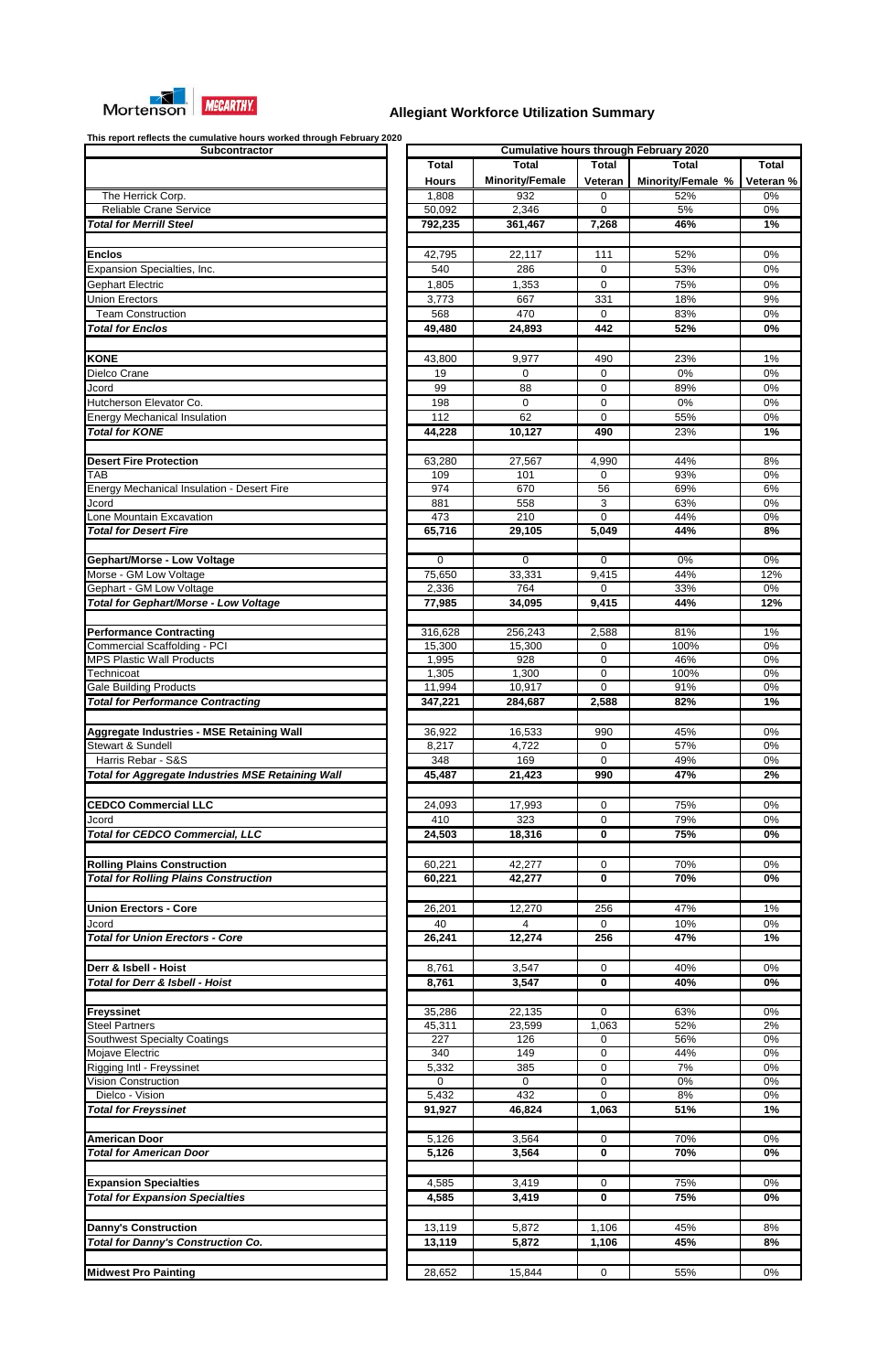

| <b>Subcontractor</b>                                                               |  |  |  |  |
|------------------------------------------------------------------------------------|--|--|--|--|
|                                                                                    |  |  |  |  |
|                                                                                    |  |  |  |  |
| <b>Total for Midwest Pro Painting</b>                                              |  |  |  |  |
|                                                                                    |  |  |  |  |
| Sports Fields, Inc.<br>Cache Valley Electric Co.                                   |  |  |  |  |
| <b>Total for Sports Fields, Inc.</b>                                               |  |  |  |  |
|                                                                                    |  |  |  |  |
| <b>Gephart/Morse - DAS</b>                                                         |  |  |  |  |
| Morse - DAS                                                                        |  |  |  |  |
| <b>MD Electric</b>                                                                 |  |  |  |  |
| <b>Total for Gephart/Morse DAS</b>                                                 |  |  |  |  |
|                                                                                    |  |  |  |  |
| Industrial Door<br>Southwest Specialty Coatings                                    |  |  |  |  |
| Harris                                                                             |  |  |  |  |
| Danny's Construction - IDC                                                         |  |  |  |  |
| <b>Total for Industrial Door</b>                                                   |  |  |  |  |
|                                                                                    |  |  |  |  |
| <b>Sahara Concrete - Decorative Site</b>                                           |  |  |  |  |
| TB Penick                                                                          |  |  |  |  |
| <b>Triton Structural Concrete</b><br>Penhall - TB Penick                           |  |  |  |  |
| Merli - TB Penick                                                                  |  |  |  |  |
| CMC Rebar - Sahara                                                                 |  |  |  |  |
| TAB - Sahara                                                                       |  |  |  |  |
| Merli Concrete = Sahara                                                            |  |  |  |  |
| <b>Total for Sahara Concrete - Decorative Site</b>                                 |  |  |  |  |
|                                                                                    |  |  |  |  |
| <b>Southwest Specialty Contractors</b>                                             |  |  |  |  |
| <b>Total for Southwest Specialty Contractors</b>                                   |  |  |  |  |
| <b>Architectural Southwest Stone</b>                                               |  |  |  |  |
| <b>Total for Architectural Southwest Stone</b>                                     |  |  |  |  |
|                                                                                    |  |  |  |  |
| <b>Sunstone Building Specialties</b>                                               |  |  |  |  |
| <b>Total for Sunstone Building Specialties</b>                                     |  |  |  |  |
|                                                                                    |  |  |  |  |
| <b>Southwest Specialty Coatings</b>                                                |  |  |  |  |
| <b>Total for Southwest Specialty Coatings</b>                                      |  |  |  |  |
| <b>Western Millwork</b>                                                            |  |  |  |  |
| <b>Total for Western Millwork</b>                                                  |  |  |  |  |
|                                                                                    |  |  |  |  |
| <b>Raydeo Enterprise</b>                                                           |  |  |  |  |
| <b>Steel Partners</b>                                                              |  |  |  |  |
| <b>Standard Steel</b>                                                              |  |  |  |  |
| <b>Expansion Specialties</b>                                                       |  |  |  |  |
| <b>Total for Raydeo Enterprise</b>                                                 |  |  |  |  |
| <b>Master Craft Floors</b>                                                         |  |  |  |  |
| <b>Total for Master Craft Floors</b>                                               |  |  |  |  |
|                                                                                    |  |  |  |  |
| <b>ISEC</b>                                                                        |  |  |  |  |
| <b>Total for ISEC</b>                                                              |  |  |  |  |
|                                                                                    |  |  |  |  |
| <b>Custom Hearth Distributors</b>                                                  |  |  |  |  |
| <b>Energy Mechanical Insulation</b><br><b>Total for Custom Hearth Distributors</b> |  |  |  |  |
|                                                                                    |  |  |  |  |
| <b>Corona Stud &amp; Deck</b>                                                      |  |  |  |  |
| <b>Total for Corona Stud &amp; Deck</b>                                            |  |  |  |  |
|                                                                                    |  |  |  |  |
|                                                                                    |  |  |  |  |
| <b>Aggregate Industries</b>                                                        |  |  |  |  |
| A Affordable Striping & Sealing                                                    |  |  |  |  |
| MC4 Construction, Inc.                                                             |  |  |  |  |
| <b>Total for Aggregate Industries - Pavement</b>                                   |  |  |  |  |
|                                                                                    |  |  |  |  |
| Golden Bay Fence Plus Iron Works, Inc.                                             |  |  |  |  |
| <b>REB Construction</b>                                                            |  |  |  |  |
| Harris Rebar - Golden Bay<br><b>Total for Golden Bay Fence Plus Iron Works</b>     |  |  |  |  |
|                                                                                    |  |  |  |  |
| <b>Stewart &amp; Sundell</b>                                                       |  |  |  |  |
| <b>Total for Stewart &amp; Sundell - Decorative Concrete</b>                       |  |  |  |  |

| This report reflects the cumulative hours worked through February 2020<br>Subcontractor | <b>Cumulative hours through February 2020</b> |                        |              |                   |              |  |  |  |
|-----------------------------------------------------------------------------------------|-----------------------------------------------|------------------------|--------------|-------------------|--------------|--|--|--|
|                                                                                         | Total                                         | <b>Total</b>           | <b>Total</b> | <b>Total</b>      | <b>Total</b> |  |  |  |
|                                                                                         | <b>Hours</b>                                  | <b>Minority/Female</b> | Veteran      | Minority/Female % | Veteran %    |  |  |  |
| <b>Total for Midwest Pro Painting</b>                                                   | 28,652                                        | 15,844                 | $\mathbf{0}$ | 55%               | 0%           |  |  |  |
|                                                                                         |                                               |                        |              |                   |              |  |  |  |
| <b>Sports Fields, Inc.</b>                                                              | 492                                           | 40                     | 0            | 8%                | 0%           |  |  |  |
| Cache Valley Electric Co.                                                               | 56                                            | $\Omega$               | 0            | 0%                | 0%           |  |  |  |
| <b>Total for Sports Fields, Inc.</b>                                                    | 548                                           | 40                     | 0            | 7%                | 0%           |  |  |  |
|                                                                                         |                                               |                        |              |                   |              |  |  |  |
| <b>Gephart/Morse - DAS</b>                                                              |                                               |                        |              | 0%                | 0%           |  |  |  |
| Morse - DAS                                                                             | 0                                             | 0                      | 0            |                   |              |  |  |  |
| <b>MD Electric</b>                                                                      | 33,557                                        | 17,111                 | 2,243        | 51%               | 7%           |  |  |  |
|                                                                                         | 19,089                                        | 8,031                  | 2,600        | 42%               | 14%          |  |  |  |
| <b>Total for Gephart/Morse DAS</b>                                                      | 52,646                                        | 25,142                 | 4,843        | 48%               | 9%           |  |  |  |
|                                                                                         |                                               |                        |              |                   |              |  |  |  |
| <b>Industrial Door</b>                                                                  | 0                                             | 0                      | 0            | 0%                | 0%           |  |  |  |
| <b>Southwest Specialty Coatings</b>                                                     | 642                                           | 261                    | 0            | 41%               | 0%           |  |  |  |
| Harris                                                                                  | 183                                           | 179                    | $\mathbf 0$  | 98%               | 0%           |  |  |  |
| Danny's Construction - IDC                                                              | 5,133                                         | 1,761                  | 579          | 34%               | 11%          |  |  |  |
| <b>Total for Industrial Door</b>                                                        | 5,958                                         | 2,201                  | 579          | 37%               | 10%          |  |  |  |
|                                                                                         |                                               |                        |              |                   |              |  |  |  |
| <b>Sahara Concrete - Decorative Site</b>                                                | 7,690                                         | 7,624                  | 0            | 99%               | 0%           |  |  |  |
| <b>TB Penick</b>                                                                        | 0                                             | $\Omega$               | 0            | 0%                | 0%           |  |  |  |
| <b>Triton Structural Concrete</b>                                                       | 3,606                                         | 2,507                  | 0            | 70%               | 0%           |  |  |  |
| Penhall - TB Penick                                                                     | 92                                            | 62                     | 0            | 67%               | 0%           |  |  |  |
| Merli - TB Penick                                                                       | 63                                            | $\Omega$               | 0            | 0%                | 0%           |  |  |  |
| CMC Rebar - Sahara                                                                      | 427                                           | 410                    | 0            | 96%               | 0%           |  |  |  |
| TAB - Sahara                                                                            | 338                                           | 193                    | 0            | 57%               | 0%           |  |  |  |
| Merli Concrete = Sahara                                                                 | 79                                            | 24                     | 0            | 30%               | 0%           |  |  |  |
| <b>Total for Sahara Concrete - Decorative Site</b>                                      | 12,295                                        | 10,819                 | 0            | 88%               | 0%           |  |  |  |
|                                                                                         |                                               |                        |              |                   |              |  |  |  |
| <b>Southwest Specialty Contractors</b>                                                  | 8,631                                         | 7,607                  | 0            | 88%               | $0\%$        |  |  |  |
| <b>Total for Southwest Specialty Contractors</b>                                        | 8,631                                         | 7,607                  | 0            | 88%               | 0%           |  |  |  |
|                                                                                         |                                               |                        |              |                   |              |  |  |  |
| <b>Architectural Southwest Stone</b>                                                    | 12,749                                        | 12,842                 | $\mathbf 0$  | 101%              | 0%           |  |  |  |
| <b>Total for Architectural Southwest Stone</b>                                          | 12,749                                        | 12,842                 | $\bf{0}$     | 101%              | 0%           |  |  |  |
|                                                                                         |                                               |                        |              |                   |              |  |  |  |
| <b>Sunstone Building Specialties</b>                                                    | 297                                           | 22                     | 0            | 7%                | 0%           |  |  |  |
| <b>Total for Sunstone Building Specialties</b>                                          | 297                                           | 22                     | 0            | 7%                | 0%           |  |  |  |
|                                                                                         |                                               |                        |              |                   |              |  |  |  |
| <b>Southwest Specialty Coatings</b>                                                     | 12,398                                        | 8,533                  | 0            | 69%               | 0%           |  |  |  |
| <b>Total for Southwest Specialty Coatings</b>                                           | 12,398                                        | 8,533                  | 0            | 69%               | 0%           |  |  |  |
|                                                                                         |                                               |                        |              |                   |              |  |  |  |
| Western Millwork                                                                        | 4,192                                         | 1,122                  | 0            | 27%               | 0%           |  |  |  |
| <b>Total for Western Millwork</b>                                                       | 4,192                                         | 1,122                  | 0            | 27%               | 0%           |  |  |  |
|                                                                                         |                                               |                        |              |                   |              |  |  |  |
| <b>Raydeo Enterprise</b>                                                                | 1,091                                         | 310                    | $\mathbf 0$  | 28%               | 0%           |  |  |  |
| <b>Steel Partners</b>                                                                   | 11,410                                        | 3,305                  | 2,066        | 29%               | 18%          |  |  |  |
| <b>Standard Steel</b>                                                                   | 1,074                                         | 167                    | 0            | 16%               | 0%           |  |  |  |
| <b>Expansion Specialties</b>                                                            | 214                                           | 176                    | $\Omega$     | 82%               | 0%           |  |  |  |
| <b>Total for Raydeo Enterprise</b>                                                      | 13,789                                        | 3,959                  | 2,066        | 29%               | 15%          |  |  |  |
|                                                                                         |                                               |                        |              |                   |              |  |  |  |
| <b>Master Craft Floors</b>                                                              | 526                                           | 522                    | 0            | 99%               | 0%           |  |  |  |
| <b>Total for Master Craft Floors</b>                                                    | 526                                           | 522                    | 0            | 99%               | 0%           |  |  |  |
|                                                                                         |                                               |                        |              |                   |              |  |  |  |
| <b>ISEC</b>                                                                             | 5,694                                         | 2,394                  | 0            | 42%               | 0%           |  |  |  |
| <b>Total for ISEC</b>                                                                   | 5,694                                         | 2,394                  | 0            | 42%               | 0%           |  |  |  |
|                                                                                         |                                               |                        |              |                   |              |  |  |  |
| <b>Custom Hearth Distributors</b>                                                       | 1,105                                         | 542                    | 0            | 49%               | $0\%$        |  |  |  |
| <b>Energy Mechanical Insulation</b>                                                     | 1,036                                         | 640                    | 126          | 62%               | 12%          |  |  |  |
| <b>Total for Custom Hearth Distributors</b>                                             | 2,141                                         | 1,182                  | 126          | 55%               | 6%           |  |  |  |
|                                                                                         |                                               |                        |              |                   |              |  |  |  |
| <b>Corona Stud &amp; Deck</b>                                                           | 13,172                                        | 4,201                  | 2,983        | 32%               | 23%          |  |  |  |
| <b>Total for Corona Stud &amp; Deck</b>                                                 | 13,172                                        | 4,201                  | 2,983        | 32%               | 23%          |  |  |  |
|                                                                                         |                                               |                        |              |                   |              |  |  |  |
| Aggregate Industries                                                                    | 4,655                                         | 1,812                  | 0            | 39%               | 0%           |  |  |  |
| A Affordable Striping & Sealing                                                         | 40                                            | 34                     | 0            | 84%               | 0%           |  |  |  |
| MC4 Construction, Inc.                                                                  | 3,768                                         | 3,112                  | 0            | 83%               | 0%           |  |  |  |
| <b>Total for Aggregate Industries - Pavement</b>                                        | 8,463                                         | 4,957                  | 0            | 59%               | $0\%$        |  |  |  |
|                                                                                         |                                               |                        |              |                   |              |  |  |  |
| Golden Bay Fence Plus Iron Works, Inc.                                                  | 2,249                                         | 1,801                  | 0            | 80%               | 0%           |  |  |  |
| <b>REB Construction</b>                                                                 | 92                                            | 14                     | 0            | 15%               | 0%           |  |  |  |
| Harris Rebar - Golden Bay                                                               | 361                                           | 150                    | 0            | 42%               | $0\%$        |  |  |  |
| <b>Total for Golden Bay Fence Plus Iron Works</b>                                       | 2,701                                         | 1,965                  | 0            | 73%               | $0\%$        |  |  |  |
|                                                                                         |                                               |                        |              |                   |              |  |  |  |
| <b>Stewart &amp; Sundell</b>                                                            | 5,442                                         | 5,290                  | 0            | 97%               | 0%           |  |  |  |
| <b>Total for Stewart &amp; Sundell - Decorative Concrete</b>                            | 5,442                                         | 5,290                  | 0            | 97%               | $0\%$        |  |  |  |
|                                                                                         |                                               |                        |              |                   |              |  |  |  |